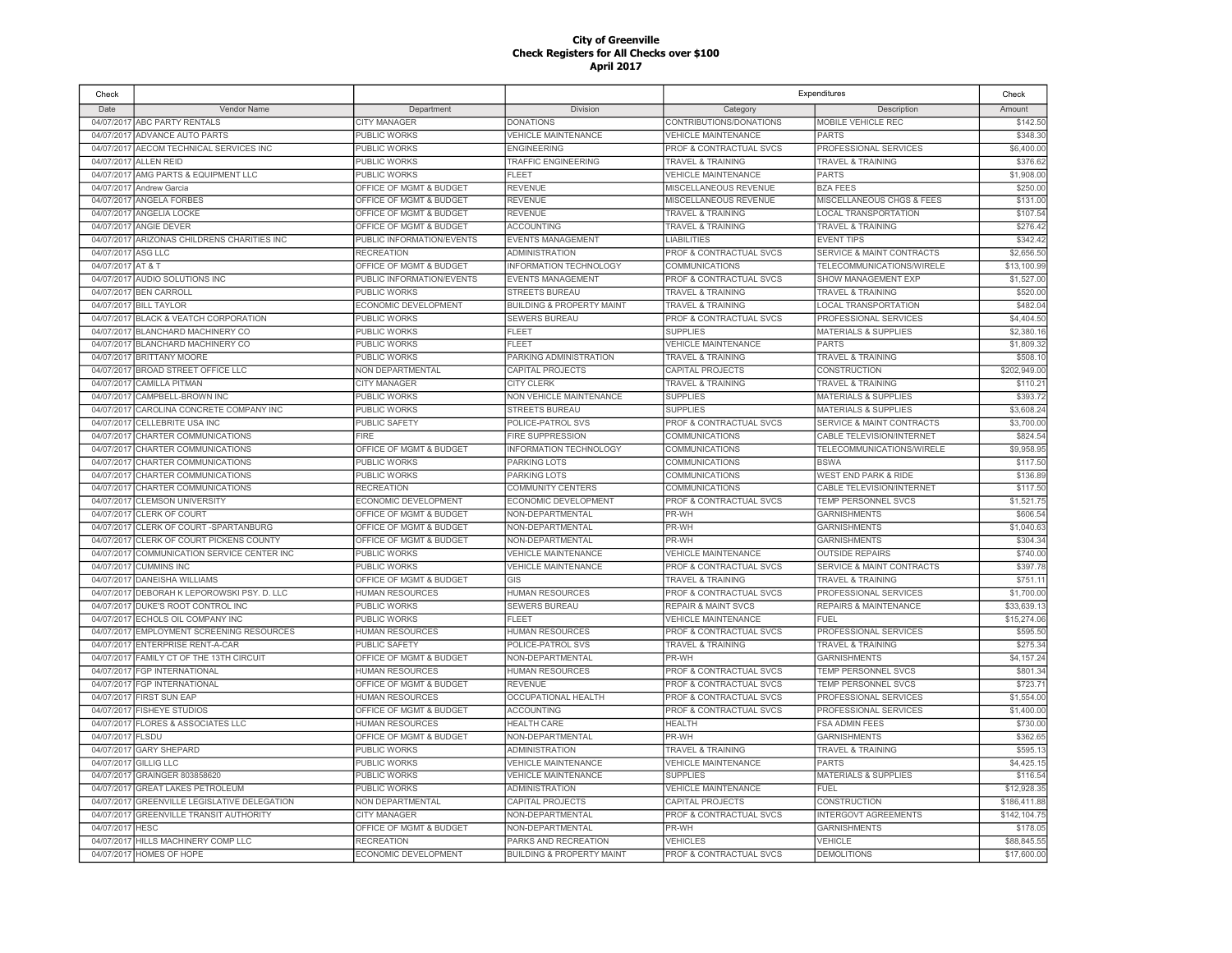|                          | 04/07/2017 INTERNAL REVENUE SERVICE  | OFFICE OF MGMT & BUDGET   | NON-DEPARTMENTAL                     | PR-WH                              | <b>GARNISHMENTS</b>                  | \$202.50    |
|--------------------------|--------------------------------------|---------------------------|--------------------------------------|------------------------------------|--------------------------------------|-------------|
| 04/07/2017               | J W VAUGHAN CO                       | PUBLIC WORKS              | <b>VEHICLE MAINTENANCE</b>           | <b>VEHICLE MAINTENANCE</b>         | <b>PARTS</b>                         | \$290.12    |
|                          | 04/07/2017 JADA BLAKELY              | <b>PUBLIC SAFETY</b>      | POLICE-PATROL SVS                    | <b>SUNDRY</b>                      | <b>RECRUITMENT ADS</b>               | \$210.08    |
| 04/07/2017               | <b>JAMIE WRIGHT</b>                  | PUBLIC INFORMATION/EVENTS | <b>EVENTS MANAGEMENT</b>             | PROF & CONTRACTUAL SVCS            | PROFESSIONAL SERVICES                | \$400.00    |
| 04/07/2017               | <b>JOE BROWNING</b>                  | PUBLIC SAFETY             | FED EQUITABLE SHAR DOJ               | <b>TRAVEL &amp; TRAINING</b>       | <b>TRAVEL &amp; TRAINING</b>         | \$129.00    |
|                          | 04/07/2017 JOE F JORDON PHOTOGRAPHER | COUNCIL                   | <b>CITY COUNCIL</b>                  | <b>SUNDRY</b>                      | <b>MISCELLANEOUS</b>                 | \$166.95    |
| 04/07/2017               | <b>JOEL PATTERSON</b>                | ECONOMIC DEVELOPMENT      | <b>BUILDING &amp; PROPERTY MAINT</b> | <b>TRAVEL &amp; TRAINING</b>       | LOCAL TRANSPORTATION                 | \$536.6     |
| 04/07/2017               | <b>JULIA HORTON</b>                  | <b>CITY MANAGER</b>       | CITY MANAGER                         | COMMUNICATIONS                     | <b>OTHER</b>                         | \$120.00    |
| 04/07/2017               | <b>JUMAIGAN GRIGGS</b>               | <b>RECREATION</b>         | <b>ADMINISTRATION</b>                | <b>RECREATION FEES</b>             | REC FEES-FALLS PARK                  | \$150.00    |
| 04/07/2017               | <b>KATHERINE PLAYER</b>              | <b>PUBLIC WORKS</b>       | UTILITY UNDERGROUNDING FU            | <b>SUNDRY</b>                      | METER BOX CONVERSIONS                | \$300.0     |
| 04/07/2017               | <b>KEVIN HUGHES</b>                  | ECONOMIC DEVELOPMENT      | <b>BUILDING &amp; PROPERTY MAINT</b> | <b>TRAVEL &amp; TRAINING</b>       | <b>LOCAL TRANSPORTATION</b>          | \$422.1     |
| 04/07/2017               | <b>KW BEVERAGE</b>                   | PUBLIC INFORMATION/EVENTS | <b>EVENTS MANAGEMENT</b>             | <b>SUPPLIES</b>                    | M&S-FOOD & BEVERAGE                  | \$4.323.1   |
| 04/07/201                | LEE TRANSPORT EQUIPMENT              | PUBLIC WORKS              | <b>VEHICLE MAINTENANCE</b>           | <b>VEHICLE MAINTENANCE</b>         | <b>PARTS</b>                         | \$150.0     |
| 04/07/201                | <b>I INA</b>                         | <b>HUMAN RESOURCES</b>    | <b>HEALTH CARE</b>                   | OTHER INSURANCE                    | <b>LIFE INSURANCE</b>                | \$17,724.07 |
| 04/07/201                | <b>LINA</b>                          | <b>HUMAN RESOURCES</b>    | <b>HEALTH CARE</b>                   | OTHER INSURANCE                    | LONG TERM DISABILITY                 | \$6,841.95  |
| 04/07/2017               | LIVEWELL GREENVILLE                  | <b>RECREATION</b>         | PARKS AND RECREATION                 | PROF & CONTRACTUAL SVCS            | PROFESSIONAL SERVICES                |             |
|                          |                                      |                           |                                      |                                    |                                      | \$1,500.00  |
| 04/07/2017               | LYNNSTAR CONSTRUCTION CO INC         | NON DEPARTMENTAL          | CAPITAL PROJECTS                     | CAPITAL PROJECTS                   | CONSTRUCTION                         | \$24,724.80 |
| 04/07/2017               | MARATHON STAFFING INC                | PUBLIC SAFETY             | POLICE-DISPATCH BUREAU               | PROF & CONTRACTUAL SVCS            | TEMP PERSONNEL SVCS                  | \$6,539.96  |
| 04/07/2017               | <b>MARATHON STAFFING INC</b>         | PUBLIC WORKS              | MAINTENANCE                          | PROF & CONTRACTUAL SVCS            | TEMP PERSONNEL SVCS                  | \$677.40    |
| 04/07/2017               | <b>MARK NELSON</b>                   | PUBLIC SAFETY             | FED EQUITABLE SHAR DOJ               | <b>TRAVEL &amp; TRAINING</b>       | <b>TRAVEL &amp; TRAINING</b>         | \$186.50    |
| 04/07/2017               | <b>MATTHEW MORRIS</b>                | <b>PUBLIC WORKS</b>       | <b>BUILDING SERVICE DIVISION</b>     | <b>TRAVEL &amp; TRAINING</b>       | <b>TRAVEL &amp; TRAINING</b>         | \$212.67    |
| 04/07/2017               | <b>MATTHEW MORRIS</b>                | <b>PUBLIC WORKS</b>       | <b>FLEET</b>                         | <b>TRAVEL &amp; TRAINING</b>       | <b>TRAVEL &amp; TRAINING</b>         | \$212.67    |
| 04/07/2017               | <b>MATTHEW MORRIS</b>                | PUBLIC WORKS              | RESIDENTIAL COLL BUREAU              | <b>TRAVEL &amp; TRAINING</b>       | <b>TRAVEL &amp; TRAINING</b>         | \$212.67    |
| 04/07/2017               | <b>MATTHEW MORRIS</b>                | <b>PUBLIC WORKS</b>       | <b>SEWERS BUREAU</b>                 | TRAVEL & TRAINING                  | <b>TRAVEL &amp; TRAINING</b>         | \$212.66    |
| 04/07/2017               | <b>MATTHEW MORRIS</b>                | <b>PUBLIC WORKS</b>       | <b>STORM DRAINS BUREAU</b>           | <b>TRAVEL &amp; TRAINING</b>       | <b>TRAVEL &amp; TRAINING</b>         | \$212.6     |
| 04/07/2017               | <b>MATTHEW MORRIS</b>                | <b>PUBLIC WORKS</b>       | <b>STREETS BUREAU</b>                | <b>TRAVEL &amp; TRAINING</b>       | <b>TRAVEL &amp; TRAINING</b>         | \$212.66    |
| 04/07/2017               | MID-ATLANTIC ASSOCIATES INC          | <b>NON DEPARTMENTAL</b>   | <b>MISC GRANTS</b>                   | CAPITAL PROJECTS                   | <b>PROJECT EXPENSE</b>               | \$5,803.50  |
| 04/07/201                | MOORE AND BALLIEW OIL COMPANY INC    | PUBLIC WORKS              | <b>CU-ICAR SHUTTLE</b>               | <b>VEHICLE MAINTENANCE</b>         | <b>LUBRICANTS</b>                    | \$281.1     |
| 04/07/2017               | MOORE AND BALLIEW OIL COMPANY INC    | <b>PUBLIC WORKS</b>       | <b>DEMAND RESPONSE</b>               | <b>VEHICLE MAINTENANCE</b>         | <b>LUBRICANTS</b>                    | \$374.80    |
| 04/07/2017               | MOORE AND BALLIEW OIL COMPANY INC    | <b>PUBLIC WORKS</b>       | <b>FIXED ROUTE</b>                   | <b>VEHICLE MAINTENANCE</b>         | <b>LUBRICANTS</b>                    | \$749.60    |
| 04/07/2017               | MOORE AND BALLIEW OIL COMPANY INC    | <b>PUBLIC WORKS</b>       | MAULDIN/SIMPSONVILLE ROUT            | <b>VEHICLE MAINTENANCE</b>         | <b>LUBRICANTS</b>                    | \$374.80    |
| 04/07/2017               | NANCY WHITWORTH                      | ECONOMIC DEVELOPMENT      | ECONOMIC DEVELOPMENT                 | <b>TRAVEL &amp; TRAINING</b>       | TRAVEL & TRAINING                    | \$439.29    |
| 04/07/2017               | NAPA AUTO PARTS                      | PUBLIC WORKS              | <b>VEHICLE MAINTENANCE</b>           | <b>SUPPLIES</b>                    | <b>MATERIALS &amp; SUPPLIES</b>      | \$621.76    |
| 04/07/2017               | NAPA AUTO PARTS                      | PUBLIC WORKS              | <b>VEHICLE MAINTENANCE</b>           | <b>VEHICLE MAINTENANCE</b>         | <b>PARTS</b>                         | \$134.55    |
| 04/07/2017               | <b>NC STATE UNIVERSITY</b>           | PUBLIC WORKS              | CONSTRUCTION & INSPECTION            | <b>TRAVEL &amp; TRAINING</b>       | <b>TRAVEL &amp; TRAINING</b>         | \$425.00    |
| 04/07/2017               | OGLETREE DEAKINS NASH SMOAK & STEWA  | FIRE                      | FIRE                                 | PROF & CONTRACTUAL SVCS            | PROFESSIONAL SERVICES                | \$920.00    |
| 04/07/2017               | PALMETTO BUS SALES LLC               | PUBLIC WORKS              | <b>CU-ICAR SHUTTLE</b>               | <b>VEHICLE MAINTENANCE</b>         | <b>PARTS</b>                         | \$103.9     |
| 04/07/2017               | PANAGAKOS ASPHALT PAVING INC         | <b>PUBLIC WORKS</b>       | <b>SEWERS BUREAU</b>                 | <b>SUPPLIES</b>                    | <b>MATERIALS &amp; SUPPLIES</b>      | \$202.2     |
| 04/07/2017               | PANAGAKOS ASPHALT PAVING INC         | <b>PUBLIC WORKS</b>       | STORM DRAINS BUREAU                  | <b>SUPPLIES</b>                    | <b>MATERIALS &amp; SUPPLIES</b>      | \$202.2     |
| 04/07/2017               | PANAGAKOS ASPHALT PAVING INC         | <b>PUBLIC WORKS</b>       | <b>STREETS BUREAU</b>                | <b>SUPPLIES</b>                    | <b>MATERIALS &amp; SUPPLIES</b>      | \$404.3     |
| 04/07/2017               | PETERBILT STORE OF GREENVILLE, THE   | PUBLIC WORKS              | <b>VEHICLE MAINTENANCE</b>           | <b>VEHICLE MAINTENANCE</b>         | <b>PARTS</b>                         | \$3,397.95  |
| 04/07/2017               | PROVIDENT LIFE & ACCIDENT INS CO     | <b>HUMAN RESOURCES</b>    | <b>HEALTH CARE</b>                   | OTHER INSURANCE                    | <b>LIFE INSURANCE</b>                | \$2,013.64  |
| 04/07/201                | RESEARCH STRATEGIES INC              | NON DEPARTMENTAL          | CAPITAL PROJECTS                     | CAPITAL PROJECTS                   | PROJECT MANAGEMENT                   | \$9,450.00  |
| 04/07/2017               | RILEY POPE & LANEY. LLC              | <b>CITY MANAGER</b>       | <b>CITY MANAGER</b>                  | PROF & CONTRACTUAL SVCS            | PROFESSIONAL SERVICES                | \$5,750.00  |
| 04/07/2017               | ROGERS & CALLCOTT ENVIRONMENTAL      | PUBLIC WORKS              | <b>GARBAGE DISPOSAL BUREAU</b>       | PROF & CONTRACTUAL SVCS            | PROFESSIONAL SERVICES                | \$10,045.94 |
| 04/07/2017               | <b>RYAN WEEKS</b>                    | <b>PUBLIC WORKS</b>       | FLEET                                | <b>VEHICLE MAINTENANCE</b>         | <b>PARTS</b>                         | \$144.1     |
| 04/07/2017               | S C DEPARTMENT OF REVENUE            | OFFICE OF MGMT & BUDGET   | NON-DEPARTMENTAL                     | PR-WH                              | <b>GARNISHMENTS</b>                  | \$979.87    |
|                          | S C DEPARTMENT OF REVENUE            | PUBLIC INFORMATION/EVENTS | <b>EVENTS MANAGEMENT</b>             | <b>SUNDRY</b>                      | <b>TAXES</b>                         | \$1,601.24  |
| 04/07/2017<br>04/07/2017 | S C FIRE ACADEMY                     | <b>FIRE</b>               | FIRE SUPPRESSION                     |                                    | <b>TRAVEL &amp; TRAINING</b>         | \$165.00    |
|                          |                                      |                           |                                      | <b>TRAVEL &amp; TRAINING</b>       |                                      |             |
| 04/07/2017               | S C RETIREMENT SYSTEM                | OFFICE OF MGMT & BUDGET   | NON-DEPARTMENTAL                     | PR-WH                              | RETIREMENT SVS PURCHASE              | \$519.06    |
| 04/07/2017               | SNIDER FLEET SOLUTIONS               | PUBLIC WORKS              | <b>DEMAND RESPONSE</b>               | <b>VEHICLE MAINTENANCE</b>         | <b>TIRES AND TUBES</b>               | \$274.00    |
| 04/07/2017               | SNIDER FLEET SOLUTIONS               | PUBLIC WORKS              | <b>FIXED ROUTE</b>                   | <b>VEHICLE MAINTENANCE</b>         | <b>TIRES AND TUBES</b>               | \$162.68    |
| 04/07/2017               | SOUTHEASTERN JANITORIAL OF SC LLC    | PUBLIC WORKS              | NON VEHICLE MAINTENANCE              | PROF & CONTRACTUAL SVCS            | <b>SERVICE &amp; MAINT CONTRACTS</b> | \$429.00    |
| 04/07/2017               | SOUTHERNSIDE COMMUNITY CENTER        | <b>RECREATION</b>         | <b>COMMUNITY CENTERS</b>             | PROF & CONTRACTUAL SVCS            | PROFESSIONAL SERVICES                | \$2,916.66  |
| 04/07/2017               | SPRING SERVICE GREENVILLE            | <b>PUBLIC WORKS</b>       | <b>VEHICLE MAINTENANCE</b>           | <b>VEHICLE MAINTENANCE</b>         | <b>OUTSIDE REPAIRS</b>               | \$377.7     |
| 04/07/2017               | STANLEY HUNT DEPREE & RHINE INC      | <b>FIRE</b>               | <b>FIRE</b>                          | <b>PROF &amp; CONTRACTUAL SVCS</b> | PROFESSIONAL SERVICES                | \$1,695.59  |
| 04/07/2017               | <b>STATE TREASURER</b>               | MUNICIPAL COURT           | MUNICIPAL COURT                      | <b>COURT LIABILITY</b>             | COURT-DRUG SURCHARGE                 | \$3,495.63  |
| 04/07/2017               | <b>STATE TREASURER</b>               | MUNICIPAL COURT           | <b>MUNICIPAL COURT</b>               | <b>COURT LIABILITY</b>             | COURT-DUI HWY PATRL SURCH            | \$327.42    |
|                          | 04/07/2017 STATE TREASURER           | MUNICIPAL COURT           | MUNICIPAL COURT                      | <b>COURT LIABILITY</b>             | COURT-DUI SPINAL CORD SUR            | \$527.42    |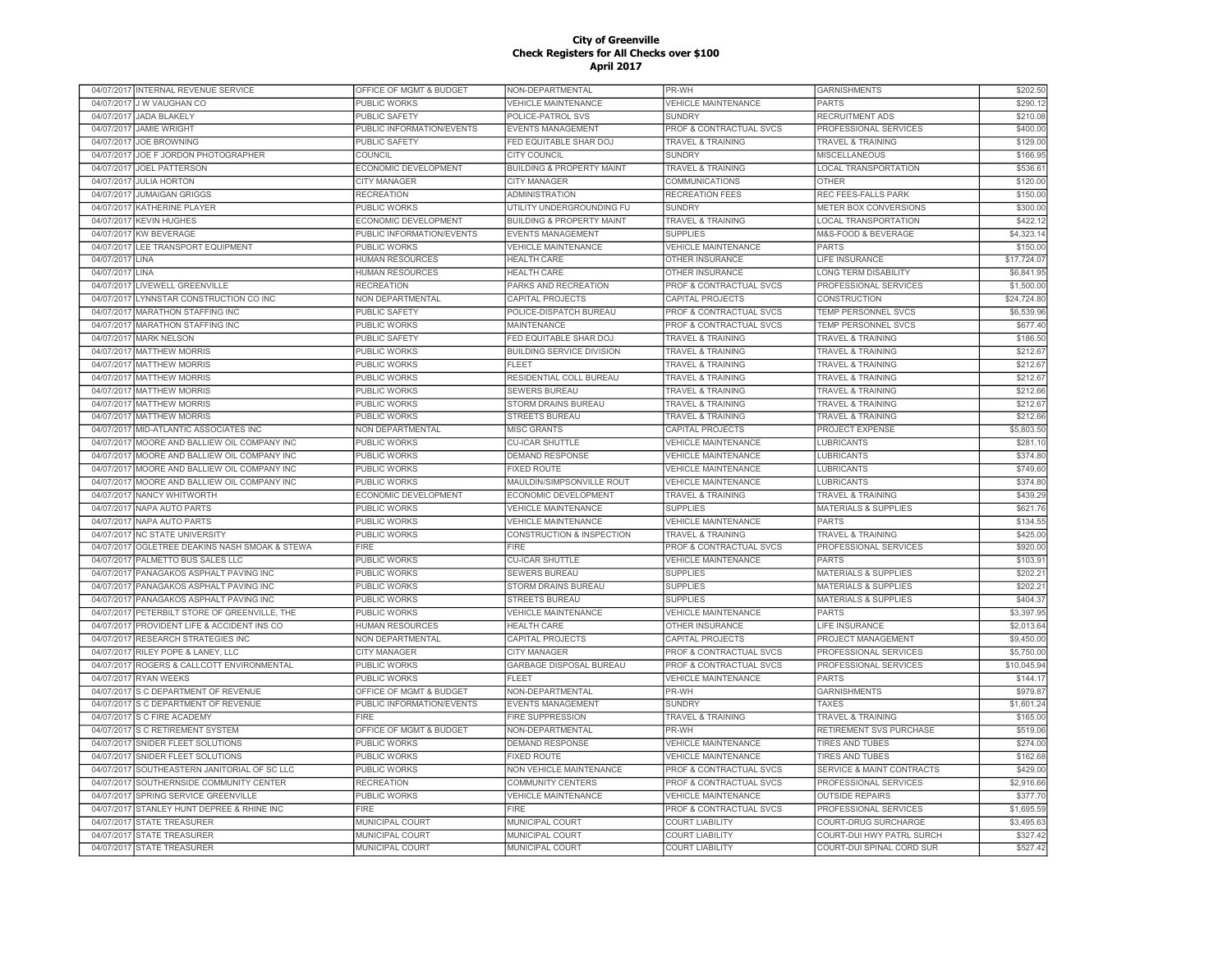| 04/07/2017 STATE TREASURER                                    | MUNICIPAL COURT             | <b>MUNICIPAL COURT</b>               | <b>COURT LIABILITY</b>                                | COURT-STATE ASSESSMENT                   | \$27,363.23          |
|---------------------------------------------------------------|-----------------------------|--------------------------------------|-------------------------------------------------------|------------------------------------------|----------------------|
| 04/07/2017<br><b>STATE TREASURER</b>                          | MUNICIPAL COURT             | MUNICIPAL COURT                      | <b>COURT LIABILITY</b>                                | COURT-TRAFFIC SURCHARGE                  | \$13,634.04          |
| 04/07/2017<br><b>STATE TREASURER</b>                          | MUNICIPAL COURT             | MUNICIPAL COURT                      | <b>COURT LIABILITY</b>                                | <b>DUI/DUAC BRTHLZR TST SLED</b>         | \$131.87             |
| 04/07/2017<br><b>STATE TREASURER</b>                          | MUNICIPAL COURT             | MUNICIPAL COURT                      | <b>COURT LIABILITY</b>                                | <b>DUS HWY PATROL</b>                    | \$1,052.94           |
| 04/07/2017<br><b>STATE TREASURER</b>                          | MUNICIPAL COURT             | MUNICIPAL COURT                      | <b>COURT LIABILITY</b>                                | SC CRIMINAL JUSTICE ACADE                | \$335.56             |
| 04/07/2017 STEVEN GALLANT                                     | ECONOMIC DEVELOPMENT        | <b>BUILDING &amp; PROPERTY MAINT</b> | <b>TRAVEL &amp; TRAINING</b>                          | <b>LOCAL TRANSPORTATION</b>              | \$431.2'             |
| 04/07/2017<br><b>STONE &amp; ASSOCIATES</b>                   | NON DEPARTMENTAL            | CAPITAL PROJECTS                     | CAPITAL PROJECTS                                      | PLANNING/DESIGN                          | \$1,800.00           |
| 04/07/2017<br>TALENT MANAGEMENT SOLUTIONS                     | PUBLIC INFORMATION/EVENTS   | EVENTS MANAGEMENT                    | PROF & CONTRACTUAL SVCS                               | TEMP PERSONNEL SVCS                      | \$855.36             |
| 04/07/2017<br>TALENT MANAGEMENT SOLUTIONS                     | PUBLIC SAFETY               | POLICE-DISPATCH BUREAU               | PROF & CONTRACTUAL SVCS                               | TEMP PERSONNEL SVCS                      | \$474.60             |
| TALENT MANAGEMENT SOLUTIONS<br>04/07/2017                     | <b>PUBLIC WORKS</b>         | <b>CU-ICAR SHUTTLE</b>               | PROF & CONTRACTUAL SVCS                               | TEMP PERSONNEL SVCS                      | \$290.6              |
| TALENT MANAGEMENT SOLUTIONS<br>04/07/2017                     | <b>PUBLIC WORKS</b>         | <b>MAINTENANCE</b>                   | PROF & CONTRACTUAL SVCS                               | TEMP PERSONNEL SVCS                      | \$693.2              |
| TALENT MANAGEMENT SOLUTIONS<br>04/07/2017                     | PUBLIC WORKS                | MAULDIN/SIMPSONVILLE ROUT            | <b>PROF &amp; CONTRACTUAL SVCS</b>                    | <b>TEMP PERSONNEL SVCS</b>               | \$359.3              |
| 04/07/201<br>TALENT MANAGEMENT SOLUTIONS                      | PUBLIC WORKS                | RESIDENTIAL COLL BUREAU              | PROF & CONTRACTUAL SVCS                               | TEMP PERSONNEL SVCS                      | \$6,902.1            |
|                                                               |                             |                                      |                                                       |                                          |                      |
| TALENT MANAGEMENT SOLUTIONS<br>04/07/2017                     | <b>PUBLIC WORKS</b>         | <b>STORM DRAINS BUREAU</b>           | <b>PROF &amp; CONTRACTUAL SVCS</b>                    | <b>TEMP PERSONNEL SVCS</b>               | \$660.0              |
| 04/07/201<br>TALENT MANAGEMENT SOLUTIONS                      | <b>PUBLIC WORKS</b>         | TROLLEY                              | PROF & CONTRACTUAL SVCS                               | <b>TEMP PERSONNEL SVCS</b>               | \$158.52             |
| 04/07/2017<br>TALENT MANAGEMENT SOLUTIONS                     | <b>PUBLIC WORKS</b>         | <b>VEHICLE MAINTENANCE</b>           | <b>PROF &amp; CONTRACTUAL SVCS</b>                    | <b>TEMP PERSONNEL SVCS</b>               | \$1,807.14           |
| TALENT MANAGEMENT SOLUTIONS<br>04/07/2017                     | <b>RECREATION</b>           | COMMUNITY CENTERS                    | PROF & CONTRACTUAL SVCS                               | TEMP PERSONNEL SVCS                      | \$1,527.36           |
| TALENT MANAGEMENT SOLUTIONS<br>04/07/2017                     | <b>RECREATION</b>           | PUBLIC SERVICES                      | PROF & CONTRACTUAL SVCS                               | TEMP PERSONNEL SVCS                      | \$541.12             |
| 04/07/2017 TAMMY SEEL                                         | OFFICE OF MGMT & BUDGET     | <b>ADMINISTRATION</b>                | TRAVEL & TRAINING                                     | <b>TRAVEL &amp; TRAINING</b>             | \$192.70             |
| <b>TARA EAKER</b><br>04/07/2017                               | PUBLIC INFORMATION/EVENTS   | EVENTS MANAGEMENT                    | <b>SUPPLIES</b>                                       | <b>MATERIALS &amp; SUPPLIES</b>          | \$124.1              |
| 04/07/2017 TYLER TECHNOLOGIES INC                             | NON DEPARTMENTAL            | CAPITAL PROJECTS                     | CAPITAL PROJECTS                                      | <b>EQUIPMENT</b>                         | \$3,000.00           |
| 04/07/2017<br><b>US BANK</b>                                  | <b>PUBLIC WORKS</b>         | <b>SEWERS BUREAU</b>                 | <b>FISCAL AGENT</b>                                   | <b>FISCAL AGENT FEES</b>                 | \$1,185.25           |
| 04/07/2017<br><b>UNIFIRST</b>                                 | <b>PUBLIC WORKS</b>         | <b>VEHICLE MAINTENANCE</b>           | <b>SUPPLIES</b>                                       | <b>CLOTHING &amp; UNIFORMS</b>           | \$508.80             |
| 04/07/2017<br>UNITED WAY OF GREENVILLE COUNTY                 | OFFICE OF MGMT & BUDGET     | NON-DEPARTMENTAL                     | PR-WH                                                 | <b>UNITED WAY</b>                        | \$1,884.04           |
| UPPER SAVANNAH CARE SERVICES<br>04/07/2017                    | C. D. DIVISION              | <b>HOPWA</b>                         | <b>CD PROJECTS</b>                                    | ADMIN - UPPER SAVANN CARE                | \$740.00             |
| 04/07/2017<br>UPPER SAVANNAH CARE SERVICES                    | C. D. DIVISION              | <b>HOPWA</b>                         | <b>CD PROJECTS</b>                                    | S-T RENT.MORT.UTIL UP SAV                | \$1,391.22           |
| 04/07/2017<br>UPPER SAVANNAH CARE SERVICES                    | C. D. DIVISION              | <b>HOPWA</b>                         | <b>CD PROJECTS</b>                                    | SUPPORTIVE SVC-UPPER SAVA                | \$3,475.26           |
| 04/07/2017<br>UPPER SAVANNAH CARE SERVICES                    | C. D. DIVISION              | <b>HOPWA</b>                         | <b>CD PROJECTS</b>                                    | TENANT RENT ASSIST-SAVANN                | \$1,407.1            |
| <b>VALERIE HOLMES</b><br>04/07/2017                           | PUBLIC WORKS                | TRAFFIC ENGINEERING                  | <b>TRAVEL &amp; TRAINING</b>                          | <b>TRAVEL &amp; TRAINING</b>             | \$573.48             |
| 04/07/2017<br><b>WAYNE OWENS</b>                              | PUBLIC WORKS                | STORM DRAINS BUREAU                  | TRAVEL & TRAINING                                     | TRAVEL & TRAINING                        | \$520.00             |
|                                                               |                             |                                      |                                                       |                                          |                      |
|                                                               |                             |                                      |                                                       |                                          |                      |
| 04/07/2017<br>WILL & KRIS AMUSEMENTS                          | PUBLIC INFORMATION/EVENTS   | <b>EVENTS MANAGEMENT</b>             | PROF & CONTRACTUAL SVCS                               | SHOW MANAGEMENT EXP                      | \$847.70             |
| 04/07/2017 WYOMING CHILD SUPPORT ENFORCEMENT                  | OFFICE OF MGMT & BUDGET     | NON-DEPARTMENTAL                     | PR-WH                                                 | <b>GARNISHMENTS</b>                      | \$154.6'             |
| <b>XEROX CORPORATION</b><br>04/07/2017                        | OFFICE OF MGMT & BUDGET     | INFORMATION TECHNOLOGY               | PROF & CONTRACTUAL SVCS                               | <b>EQUIPMENT RENTAL</b>                  | \$1,617.23           |
| 04/07/2017<br>YOUNG OFFICE ENVIRONMENTS                       | <b>PUBLIC WORKS</b>         | CONSTRUCTION & INSPECTION            | <b>SUPPLIES</b>                                       | <b>MATERIALS &amp; SUPPLIES</b>          | \$1,074.60           |
| 04/11/2017<br>AIR CLEANING SPECIALISTS INC                    | <b>FIRE</b>                 | <b>FIRE SUPPRESSION</b>              | <b>VEHICLE MAINTENANCE</b>                            | <b>PARTS</b>                             | \$794.6              |
| 04/11/2017<br>ALDRIDGE PRODUCE COMPANY                        | <b>RECREATION</b>           | <b>ADMINISTRATION</b>                | <b>SUPPLIES</b>                                       | M&S-FOOD                                 | \$360.7              |
| ALL AMERICAN POLY<br>04/11/2017                               | <b>PUBLIC WORKS</b>         | <b>CBD TIF CREW</b>                  | <b>SUPPLIES</b>                                       | <b>MATERIALS &amp; SUPPLIES</b>          | \$1,000.80           |
| AMICK EQUIPMENT COMPANY INC<br>04/11/2017                     | <b>PUBLIC WORKS</b>         | FLEET                                | <b>VEHICLE MAINTENANCE</b>                            | <b>PARTS</b>                             | \$703.2              |
| 04/11/2017<br><b>BENSON FORD INC</b>                          | PUBLIC WORKS                | <b>FLEET</b>                         | <b>VEHICLE MAINTENANCE</b>                            | <b>OUTSIDE REPAIRS</b>                   | \$2,584.30           |
| 04/11/2017<br><b>BLANCHARD MACHINERY CO</b>                   | PUBLIC WORKS                | <b>STORM DRAINS BUREAU</b>           | PROF & CONTRACTUAL SVCS                               | <b>EQUIPMENT RENTAL</b>                  | \$2,062.1            |
| 04/11/201<br>BREAKTHRU BEVERAGE SOUTH CAROLINA                | PUBLIC INFORMATION/EVENTS   | <b>EVENTS MANAGEMENT</b>             | <b>SUPPLIES</b>                                       | M&S-FOOD & BEVERAGE                      | \$1,692.60           |
| 04/11/2017<br>CAINS TRANSMISSION INC                          | <b>PUBLIC WORKS</b>         | <b>FLEET</b>                         | <b>VEHICLE MAINTENANCE</b>                            | <b>OUTSIDE REPAIRS</b>                   | \$452.06             |
| CAMPBELL-BROWN INC<br>04/11/2017                              | <b>PUBLIC WORKS</b>         | <b>FLEET</b>                         | <b>VEHICLE MAINTENANCE</b>                            | <b>PARTS</b>                             | \$1,441.92           |
| 04/11/2017<br>CDW/G                                           | <b>FIRE</b>                 | <b>FIRE SERVICES</b>                 | <b>SUPPLIES</b>                                       | OFFICE SUPPLIES&MATERIALS                | \$262.33             |
| CDW/G<br>04/11/2017                                           | OFFICE OF MGMT & BUDGET     | INFORMATION TECHNOLOGY               | <b>SUPPLIES</b>                                       | <b>MATERIALS &amp; SUPPLIES</b>          | \$390.39             |
| <b>CHARLES PRODUCTS</b><br>04/11/2017                         | <b>RECREATION</b>           | <b>PUBLIC SERVICES</b>               | <b>SUPPLIES</b>                                       | <b>SALE GIFTS</b>                        | \$482.1              |
|                                                               |                             |                                      |                                                       |                                          |                      |
| CHILDREN'S MUSEUM OF THE UPSTATE<br>04/11/2017                | <b>RECREATION</b>           | PUBLIC SERVICES                      | <b>SUNDRY</b>                                         | RESEARCH CONSERVATION EXP                | \$200.00             |
| 04/11/2017<br><b>CINTAS</b>                                   | PUBLIC WORKS                | <b>FLEET</b>                         | <b>SUPPLIES</b>                                       | <b>CLOTHING &amp; UNIFORMS</b>           | \$489.74             |
| 04/11/2017<br><b>CINTAS</b>                                   | PUBLIC WORKS                | <b>FLEET</b>                         | <b>VEHICLE MAINTENANCE</b>                            | <b>PARTS</b>                             | \$455.66             |
| CITY WELDING SERVICE<br>04/11/2017                            | PUBLIC WORKS                | <b>FLEET</b>                         | <b>VEHICLE MAINTENANCE</b>                            | <b>OUTSIDE REPAIRS</b>                   | \$1,096.2            |
| CLASSIC ACE HARDWARE - GREER<br>04/11/2017                    | <b>PUBLIC SAFETY</b>        | POLICE-PATROL SVS                    | <b>SUPPLIES</b>                                       | <b>MATERIALS &amp; SUPPLIES</b>          | \$120.84             |
| 04/11/201<br>CLINE HOSE & HYDRAULICS LLC                      | PUBLIC WORKS                | <b>FLEET</b>                         | <b>VEHICLE MAINTENANCE</b>                            | <b>PARTS</b>                             | \$261.02             |
| 04/11/2017<br>COMMUNICATION SERVICE CENTER INC                | <b>RECREATION</b>           | <b>ADMINISTRATION</b>                | PROF & CONTRACTUAL SVCS                               | SERVICE & MAINT CONTRACTS                | \$668.87             |
| 04/11/201<br><b>COWART AWARDS INC</b>                         | <b>NON DEPARTMENTAL</b>     | CAPITAL PROJECTS                     | CAPITAL PROJECTS                                      | <b>PROJECT EXPENSE</b>                   | \$424.00             |
| 04/11/2017<br><b>CRIDER &amp; ASSOCIATES INC</b>              | C. D. DIVISION              | <b>CDBG PROJECTS</b>                 | <b>CD PROJECTS</b>                                    | <b>LAND ACQUISITION</b>                  | \$1,250.00           |
| <b>CROMERS</b><br>04/11/2017                                  | <b>RECREATION</b>           | <b>PUBLIC SERVICES</b>               | <b>SUPPLIES</b>                                       | <b>SALE CONCESSIONS</b>                  | \$330.46             |
| <b>CUMMINS INC</b><br>04/11/2017                              | <b>FIRE</b>                 | <b>FIRE SUPPRESSION</b>              | <b>VEHICLE MAINTENANCE</b>                            | <b>PARTS</b>                             | \$635.29             |
| 04/11/2017 DANA SAFETY SUPPLY INC<br>04/11/2017 DESIGNLAB INC | FIRE<br><b>CITY MANAGER</b> | FIRE SUPPRESSION<br><b>DONATIONS</b> | <b>VEHICLE MAINTENANCE</b><br>CONTRIBUTIONS/DONATIONS | <b>PARTS</b><br>GNVL CNTY COMMISSION ADA | \$697.86<br>\$173.79 |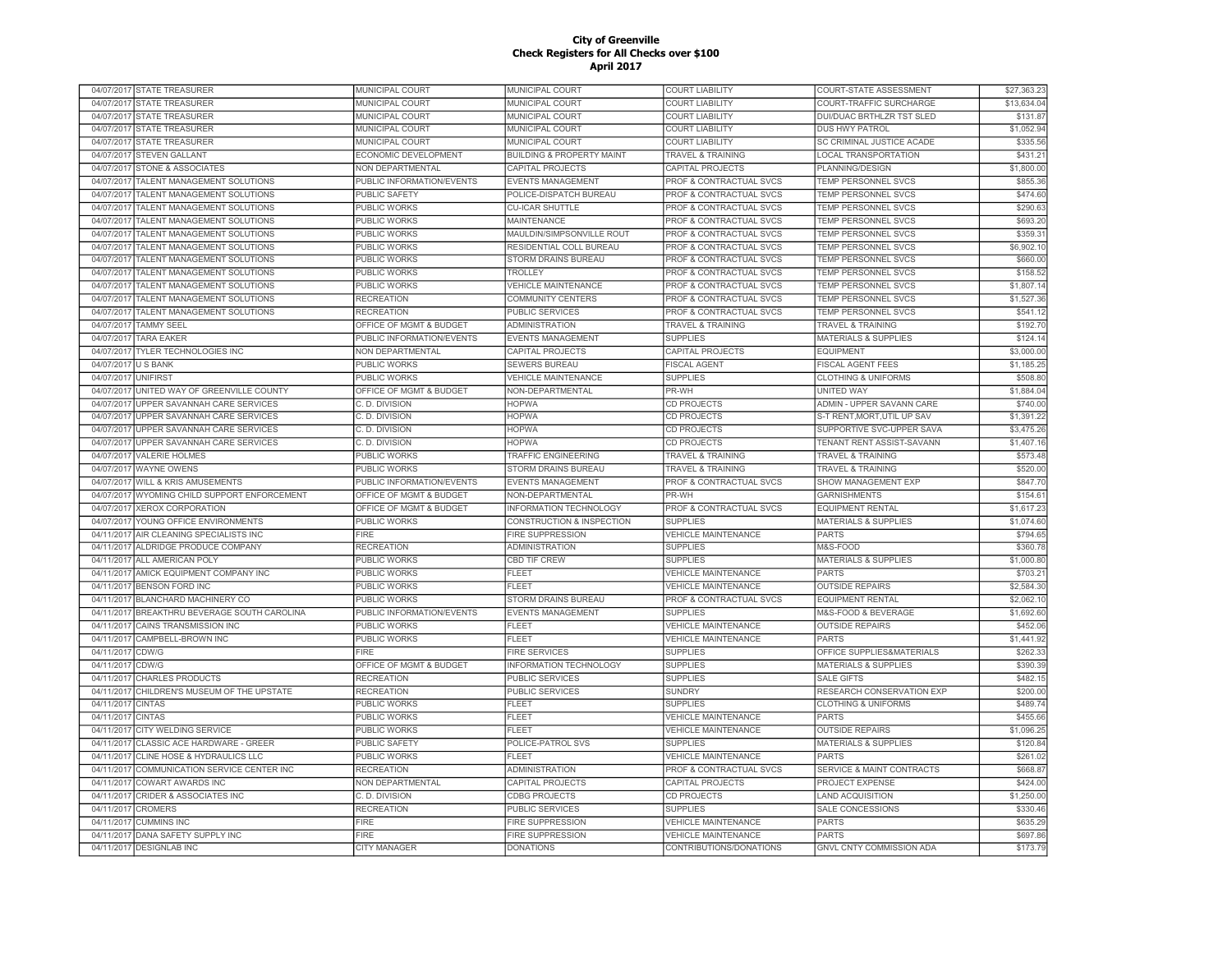|                          | 04/11/2017 DESIGNLAB INC             | <b>FIRE</b>                  | <b>FIRE SUPPRESSION</b>          | <b>SUPPLIES</b>                    | <b>CLOTHING &amp; UNIFORMS</b>  | \$190.80   |
|--------------------------|--------------------------------------|------------------------------|----------------------------------|------------------------------------|---------------------------------|------------|
| 04/11/2017               | <b>DESIGNLAB INC</b>                 | PUBLIC SAFETY                | DEPT OF HOMELAND SECURITY        | <b>SUPPLIES</b>                    | <b>CLOTHING &amp; UNIFORMS</b>  | \$6,120.20 |
| 04/11/2017               | <b>DESIGNLAB INC</b>                 | PUBLIC SAFETY                | POLICE-PATROL SVS                | <b>SUPPLIES</b>                    | <b>CLOTHING &amp; UNIFORMS</b>  | \$4,569.88 |
| 04/11/2017               | DIVERSIFIED ELECTRONICS INC          | PUBLIC SAFETY                | POLICE-PATROL SVS                | <b>REPAIR &amp; MAINT SVCS</b>     | REPAIRS & MAINTENANCE           | \$130.00   |
| 04/11/2017               | DOVER HEAD SERVICES INC              | PUBLIC WORKS                 | <b>FLEET</b>                     | <b>VEHICLE MAINTENANCE</b>         | <b>OUTSIDE REPAIRS</b>          | \$433.1    |
|                          | 04/11/2017 DUKE ENERGY               | FIRE                         | <b>FIRE SERVICES</b>             | <b>UTILITIES</b>                   | <b>ELECTRICITY</b>              | \$2,159.29 |
|                          | 04/11/2017 DUKE ENERGY               | PUBLIC SAFETY                | POLICE-PATROL SVS                | <b>UTILITIES</b>                   | <b>ELECTRICITY</b>              | \$345.2    |
|                          | 04/11/2017 DUKE ENERGY               | PUBLIC WORKS                 | RIVERPLACE GARAGE                | <b>UTILITIES</b>                   | <b>ELECTRICITY</b>              | \$1,687.63 |
| 04/11/2017               | <b>DUKE ENERGY</b>                   | PUBLIC WORKS                 | <b>SEWERS BUREAU</b>             | <b>UTILITIES</b>                   | <b>ELECTRICITY</b>              | \$280.9    |
| 04/11/2017               | <b>DUKE ENERGY</b>                   | PUBLIC WORKS                 | <b>TRAFFIC ENGINEERING</b>       | UTILITIES                          | <b>ELECTRICITY</b>              | \$861.2    |
| 04/11/2017               | <b>DUKE ENERGY</b>                   | <b>RECREATION</b>            | COMMUNITY CENTERS                | <b>UTILITIES</b>                   | <b>ELECTRICITY</b>              | \$1,751.60 |
| 04/11/2017               | <b>DUKE ENERGY</b>                   | <b>RECREATION</b>            | PARKS MAINTENANCE                | <b>UTILITIES</b>                   | <b>ELECTRICITY</b>              | \$3,384.54 |
| 04/11/2017               | ECHOLS OIL COMPANY INC               | PUBLIC WORKS                 | FLEET                            | <b>VEHICLE MAINTENANCE</b>         | <b>PARTS</b>                    | \$168.9    |
| 04/11/2017               | ELKHART BRASS MFG CO                 | <b>FIRE</b>                  | <b>FIRE SUPPRESSION</b>          | VEHICLE MAINTENANCE                | <b>PARTS</b>                    | \$600.7    |
| 04/11/2017               | ENTERCOM GREENVILLE LLC WSPA-FM      |                              | <b>RECYCLING</b>                 | PROF & CONTRACTUAL SVCS            | <b>ADVERTISING EXPENSE</b>      | \$644.0    |
| 04/11/2017               | <b>FAIRWAY FORD INC</b>              | PUBLIC WORKS<br>PUBLIC WORKS | FLEET                            | <b>VEHICLE MAINTENANCE</b>         | <b>PARTS</b>                    | \$739.7    |
|                          |                                      |                              |                                  |                                    |                                 |            |
| 04/11/2017               | <b>FOLKMANIS INC</b>                 | <b>RECREATION</b>            | PUBLIC SERVICES                  | <b>SUPPLIES</b>                    | <b>SALE GIFTS</b>               | \$102.6    |
| 04/11/2017               | <b>FROG 911</b>                      | <b>FIRE</b>                  | <b>FIRE SUPPRESSION</b>          | <b>VEHICLE MAINTENANCE</b>         | <b>PARTS</b>                    | \$399.50   |
| 04/11/2017               | <b>GALLS LLC</b>                     | <b>FIRE</b>                  | FIRE SUPPRESSION                 | <b>SUPPLIES</b>                    | <b>CLOTHING &amp; UNIFORMS</b>  | \$106.70   |
| 04/11/2017               | GIACONA CONTAINER CO                 | <b>RECREATION</b>            | PUBLIC SERVICES                  | <b>SUPPLIES</b>                    | SALE CONCESSIONS                | \$1,005.00 |
| 04/11/2017               | GRAINGER 803858935                   | <b>FIRE</b>                  | FIRE SUPPRESSION                 | <b>SUPPLIES</b>                    | <b>MATERIALS &amp; SUPPLIES</b> | \$375.04   |
| 04/11/2017               | GRAINGER 803858935                   | PUBLIC WORKS                 | <b>CBD TIF CREW</b>              | <b>SUPPLIES</b>                    | <b>MATERIALS &amp; SUPPLIES</b> | \$1,645.8  |
| 04/11/2017               | GRAINGER 803858935                   | PUBLIC WORKS                 | FLEET                            | <b>VEHICLE MAINTENANCE</b>         | <b>PARTS</b>                    | \$180.20   |
| 04/11/2017               | GRAINGER 803858935                   | <b>PUBLIC WORKS</b>          | RESIDENTIAL COLL BUREAU          | <b>SUPPLIES</b>                    | <b>MATERIALS &amp; SUPPLIES</b> | \$243.0    |
| 04/11/2017               | GREENVILLE CAR WASH-EAST             | PUBLIC WORKS                 | <b>FLEET</b>                     | <b>VEHICLE MAINTENANCE</b>         | <b>OUTSIDE REPAIRS</b>          | \$146.5    |
| 04/11/2017               | GREENVILLE OFFICE SUPPLY CO INC      | ECONOMIC DEVELOPMENT         | PLANNING AND ZONING              | <b>SUPPLIES</b>                    | <b>MATERIALS &amp; SUPPLIES</b> | \$480.9    |
| 04/11/2017               | GREENVILLE OFFICE SUPPLY CO INC      | PUBLIC WORKS                 | FLEET                            | <b>SUPPLIES</b>                    | <b>MATERIALS &amp; SUPPLIES</b> | \$127.1    |
| 04/11/2017               | GREENVILLE OFFICE SUPPLY CO INC      | PUBLIC WORKS                 | <b>STREETS BUREAU</b>            | <b>SUPPLIES</b>                    | <b>MATERIALS &amp; SUPPLIES</b> | \$169.5    |
| 04/11/2017               | GREENVILLE TRACTOR CO INC            | PUBLIC WORKS                 | <b>FLEET</b>                     | <b>VEHICLE MAINTENANCE</b>         | <b>PARTS</b>                    | \$463.5    |
| 04/11/2017               | <b>GREENWORKS RECYLING INC</b>       | <b>RECREATION</b>            | <b>ADMINISTRATION</b>            | <b>SUPPLIES</b>                    | M&S-GROUNDS                     | \$786.24   |
| 04/11/2017               | <b>HALL SIGNS INC</b>                | <b>PUBLIC WORKS</b>          | LIBERTY SQUARE GARAGE            | <b>SUPPLIES</b>                    | MATERIALS & SUPPLIES            | \$152.8    |
| 04/11/2017               | <b>HALL SIGNS INC</b>                | PUBLIC WORKS                 | POINSETT GARAGE                  | <b>SUPPLIES</b>                    | MATERIALS & SUPPLIES            | \$274.1    |
| 04/11/2017               | <b>HAT TRICK FARM</b>                | <b>RECREATION</b>            | ADMINISTRATION                   | <b>SUPPLIES</b>                    | M&S-FOOD                        | \$150.00   |
| 04/11/2017               | HD SUPPLY WATERWORKS LTD             | PUBLIC WORKS                 | STORM DRAINS BUREAU              | <b>SUPPLIES</b>                    | <b>MATERIALS &amp; SUPPLIES</b> | \$667.79   |
| 04/11/2017               | HENRY SCHEIN ANIMAL HEALTH           | <b>RECREATION</b>            | ADMINISTRATION                   | <b>SUPPLIES</b>                    | M&S-MEDICINE                    | \$291.36   |
| 04/11/2017               | HENRY SCHEIN ANIMAL HEALTH           | <b>RECREATION</b>            | <b>ADMINISTRATION</b>            | <b>SUPPLIES</b>                    | M&S-VETERINARY                  | \$296.56   |
| 04/11/2017               | <b>HENRY'S SMOKEHOUSE</b>            | PUBLIC SAFETY                | POLICE-PATROL SVS                | <b>SUPPLIES</b>                    | <b>MATERIALS &amp; SUPPLIES</b> | \$556.24   |
| 04/11/2017               | HERSHEY CREAMERY COMPANY             | <b>RECREATION</b>            | PUBLIC SERVICES                  | <b>SUPPLIES</b>                    | SALE CONCESSIONS                | \$199.8    |
| 04/11/2017               | HILLS MACHINERY COMP LLC             | PUBLIC WORKS                 | EL EET                           | <b>VEHICLE MAINTENANCE</b>         | <b>PARTS</b>                    | \$186.89   |
| 04/11/2017               | HOLDER ELECTRIC SUPPLY INC           | <b>PUBLIC WORKS</b>          | <b>BUILDING SERVICE DIVISION</b> | <b>SUPPLIES</b>                    | <b>MATERIALS &amp; SUPPLIES</b> | \$1,001.7  |
| 04/11/2017               | HOME DEPOT CREDIT SERVICE 3104       | <b>PUBLIC WORKS</b>          | POINSETT GARAGE                  | <b>SUPPLIES</b>                    | <b>MATERIALS &amp; SUPPLIES</b> | \$410.52   |
| 04/11/2017               | HOME DEPOT CREDIT SERVICE 4123       | <b>PUBLIC WORKS</b>          | <b>STREETS BUREAU</b>            | <b>SUPPLIES</b>                    | <b>MATERIALS &amp; SUPPLIES</b> | \$122.1    |
| 04/11/2017               | HOME DEPOT CREDIT SERVICE 5914       | <b>RECREATION</b>            | <b>ADMINISTRATION</b>            | <b>SUPPLIES</b>                    | <b>M&amp;S-MAINTENANCE</b>      | \$117.0    |
| 04/11/2017               | HYDRAULIC ONSITE EQUIPMENT REPAIR    | PUBLIC WORKS                 | <b>FLEET</b>                     | <b>VEHICLE MAINTENANCE</b>         | <b>OUTSIDE REPAIRS</b>          | \$942.90   |
| 04/11/2017               | I/O SOLUTIONS INC                    | <b>HUMAN RESOURCES</b>       | <b>HUMAN RESOURCES</b>           | <b>PROF &amp; CONTRACTUAL SVCS</b> | PROFESSIONAL SERVICES           | \$108.0    |
| 04/11/2017               | <b>INDUSTRIAL CLEANING EQUIPMENT</b> | <b>PUBLIC WORKS</b>          | <b>FLEET</b>                     | <b>SUPPLIES</b>                    | <b>MATERIALS &amp; SUPPLIES</b> | \$498.7    |
| 04/11/2017               | INK4                                 | PUBLIC INFORMATION/EVENTS    | <b>EVENTS MANAGEMENT</b>         | <b>SUPPLIES</b>                    | <b>MATERIALS &amp; SUPPLIES</b> | \$188.77   |
|                          | J W VAUGHAN CO                       | ECONOMIC DEVELOPMENT         | ECONOMIC DEVELOPMENT             | PROF & CONTRACTUAL SVCS            | SERVICE & MAINT CONTRACTS       | \$154.0    |
| 04/11/2017<br>04/11/2017 | JET-VAC SEWER EQUIPMENT CO           | PUBLIC WORKS                 |                                  | <b>SUPPLIES</b>                    |                                 |            |
|                          |                                      |                              | SEWERS BUREAU                    |                                    | MATERIALS & SUPPLIES            | \$1,787.87 |
| 04/11/2017               | K & M INTERNATIONAL WILD REPULIC     | <b>RECREATION</b>            | <b>PUBLIC SERVICES</b>           | <b>SUPPLIES</b>                    | <b>SALE GIFTS</b>               | \$2,823.4  |
| 04/11/2017               | KEVIN WHITAKER CHEVROLET INC         | PUBLIC WORKS                 | FLEET                            | VEHICLE MAINTENANCE                | <b>PARTS</b>                    | \$485.80   |
| 04/11/2017               | KING ASPHALT INC                     | PUBLIC WORKS                 | STREETS BUREAU                   | <b>SUPPLIES</b>                    | <b>MATERIALS &amp; SUPPLIES</b> | \$860.7    |
| 04/11/2017               | KUSTOM SIGNALS INC                   | <b>PUBLIC SAFETY</b>         | POLICE-PATROL SVS                | <b>SUPPLIES</b>                    | <b>MATERIALS &amp; SUPPLIES</b> | \$140.0    |
| 04/11/2017               | <b>KW BEVERAGE</b>                   | PUBLIC INFORMATION/EVENTS    | <b>EVENTS MANAGEMENT</b>         | <b>SUPPLIES</b>                    | <b>MATERIALS &amp; SUPPLIES</b> | \$140.00   |
| 04/11/2017               | <b>LANDSCAPERS SUPPLY</b>            | PUBLIC WORKS                 | <b>TRAFFIC ENGINEERING</b>       | <b>SUPPLIES</b>                    | M&S-MARKINGS                    | \$123.4    |
| 04/11/2017               | LOWES                                | <b>FIRE</b>                  | <b>FIRE SERVICES</b>             | <b>SUPPLIES</b>                    | <b>MATERIALS &amp; SUPPLIES</b> | \$350.38   |
| 04/11/2017               | LOWES                                | PUBLIC WORKS                 | <b>SEWERS BUREAU</b>             | <b>SUPPLIES</b>                    | <b>MATERIALS &amp; SUPPLIES</b> | \$365.57   |
| 04/11/2017               | LOWES                                | <b>PUBLIC WORKS</b>          | <b>STREETS BUREAU</b>            | <b>SUPPLIES</b>                    | <b>MATERIALS &amp; SUPPLIES</b> | \$241.76   |
|                          | 04/11/2017 LYDIA THOMAS              | <b>RECREATION</b>            | <b>PUBLIC SERVICES</b>           | PROF & CONTRACTUAL SVCS            | PROFESSIONAL SERVICES           | \$500.00   |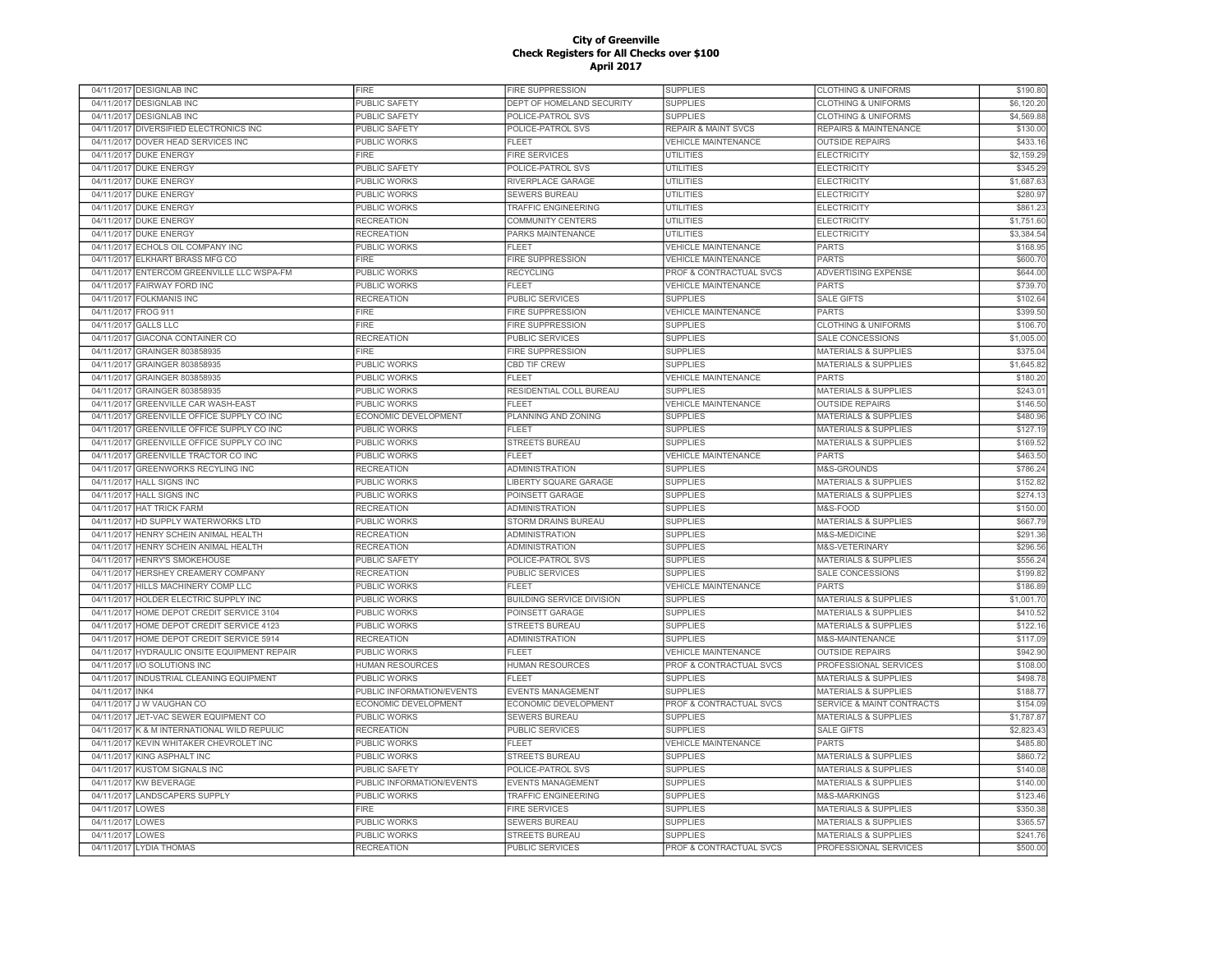|                    | 04/11/2017 MELISSA & DOUG LLC       | <b>RECREATION</b>         | PUBLIC SERVICES                  | <b>SUPPLIES</b>                    | <b>SALE GIFTS</b>                    | \$535.38   |
|--------------------|-------------------------------------|---------------------------|----------------------------------|------------------------------------|--------------------------------------|------------|
| 04/11/2017         | MIKE'S BODY SHOP                    | <b>PUBLIC SAFETY</b>      | POLICE-PATROL SVS                | <b>SUNDRY</b>                      | <b>MISCELLANEOUS</b>                 | \$180.00   |
| 04/11/2017         | MIKE'S BODY SHOP                    | <b>PUBLIC WORKS</b>       | FLEET                            | <b>VEHICLE MAINTENANCE</b>         | <b>OUTSIDE REPAIRS</b>               | \$1,644.58 |
| 04/11/2017         | MST CONCRETE PRODUCTS               | <b>PUBLIC WORKS</b>       | STORM DRAINS BUREAU              | <b>SUPPLIES</b>                    | <b>CONSTRUCTION &amp; REPAIR</b>     | \$1,824.35 |
| 04/11/2017         | NAPA AUTO PARTS                     | FIRE                      | FIRE SUPPRESSION                 | <b>VEHICLE MAINTENANCE</b>         | <b>PARTS</b>                         | \$1,036.78 |
|                    | 04/11/2017 NAPA AUTO PARTS          | <b>PUBLIC WORKS</b>       | <b>FLEET</b>                     | <b>SUPPLIES</b>                    | <b>MATERIALS &amp; SUPPLIES</b>      | \$5,938.25 |
|                    | 04/11/2017 NAPA AUTO PARTS          | PUBLIC WORKS              | FLEET                            | <b>VEHICLE MAINTENANCE</b>         | <b>PARTS</b>                         | \$2,234.63 |
|                    | 04/11/2017 NOVAVISION INC           | PUBLIC WORKS              | PARKING ADMINISTRATION           | <b>SUPPLIES</b>                    | <b>MATERIALS &amp; SUPPLIES</b>      | \$288.75   |
| 04/11/2017         | O'REILLY AUTO PARTS                 | PUBLIC WORKS              | <b>FLEET</b>                     | <b>SUPPLIES</b>                    | <b>MATERIALS &amp; SUPPLIES</b>      | \$704.58   |
| 04/11/2017         | OLD DOMINION BRUSH CO INC           | PUBLIC WORKS              | FLEET                            | <b>VEHICLE MAINTENANCE</b>         | PARTS                                | \$165.42   |
| 04/11/2017         | ONTARIO INVESTMENTS INC             | ECONOMIC DEVELOPMENT      | PLANNING AND ZONING              | <b>PRINTING</b>                    | <b>COPYING</b>                       | \$226.74   |
| 04/11/2017         | OSBORN CONTRACT SERVICES INC        | <b>PUBLIC WORKS</b>       | RICHARDSON STREET GARAGE         | <b>REPAIR &amp; MAINT SVCS</b>     | <b>REPAIRS &amp; MAINTENANCE</b>     | \$998.00   |
| 04/11/2017         | PALMETTO UTILITY PROTECTION INC     | PUBLIC WORKS              | <b>SEWERS BUREAU</b>             | <b>PROF &amp; CONTRACTUAL SVCS</b> | PROFESSIONAL SERVICES                | \$1,002.68 |
| 04/11/2017         | PEPSI-COLA BOTTLING CO              | <b>RECREATION</b>         | <b>PUBLIC SERVICES</b>           | <b>SUPPLIES</b>                    | SALE CONCESSIONS                     | \$1,070.3  |
| 04/11/2017         | PIEDMONT ASSOCIATES CO LLC          | <b>PUBLIC WORKS</b>       | <b>FLEET</b>                     | <b>VEHICLE MAINTENANCE</b>         | <b>PARTS</b>                         | \$203.29   |
| 04/11/2017         | PIEDMONT ELECTRICAL DISTRIBUTORS    | <b>PUBLIC WORKS</b>       | <b>BUILDING SERVICE DIVISION</b> | <b>SUPPLIES</b>                    | <b>MATERIALS &amp; SUPPLIES</b>      | \$128.2    |
|                    |                                     |                           |                                  |                                    |                                      |            |
| 04/11/2017         | PIEDMONT ELECTRICAL DISTRIBUTORS    | PUBLIC WORKS              | <b>RECYCLING</b>                 | <b>SUPPLIES</b>                    | <b>MATERIALS &amp; SUPPLIES</b>      | \$463.82   |
| 04/11/2017         | PIEDMONT NATURAL GAS CO             | FIRE                      | FIRE SERVICES                    | <b>UTILITIES</b>                   | GAS                                  | \$205.03   |
| 04/11/2017         | POWERS SOLUTIONS INC                | PUBLIC WORKS              | PARKING ADMINISTRATION           | <b>SUPPLIES</b>                    | <b>MATERIALS &amp; SUPPLIES</b>      | \$116.9    |
| 04/11/2017 PRAXAIR |                                     | <b>PUBLIC WORKS</b>       | <b>FLEET</b>                     | <b>SUPPLIES</b>                    | <b>MATERIALS &amp; SUPPLIES</b>      | \$132.88   |
|                    | 04/11/2017 PRESORT PLUS INC         | <b>PUBLIC WORKS</b>       | TRAFFIC ENGINEERING              | <b>SUPPLIES</b>                    | M&S-TRAFFIC CALMING                  | \$185.28   |
|                    | 04/11/2017 PRO AUTO PARTS WAREHOUSE | PUBLIC WORKS              | <b>FLEET</b>                     | <b>VEHICLE MAINTENANCE</b>         | <b>PARTS</b>                         | \$1,197.36 |
|                    | 04/11/2017 PRO CHEM INC             | PUBLIC WORKS              | TRAFFIC ENGINEERING              | <b>SUPPLIES</b>                    | M&S-SIGNALS                          | \$200.97   |
| 04/11/2017         | PRO CHEM INC                        | <b>PUBLIC WORKS</b>       | <b>TRAFFIC ENGINEERING</b>       | <b>SUPPLIES</b>                    | M&S-SIGNS                            | \$200.97   |
| 04/11/2017         | PRO CHEM INC                        | PUBLIC WORKS              | <b>TRAFFIC ENGINEERING</b>       | <b>SUPPLIES</b>                    | <b>MATERIALS &amp; SUPPLIES</b>      | \$200.96   |
| 04/11/2017         | PROSOURCE LLC                       | <b>RECREATION</b>         | <b>ADMINISTRATION</b>            | <b>REPAIR &amp; MAINT SVCS</b>     | REPAIRS & MAINTENANCE                | \$130.34   |
| 04/11/2017         | <b>READ'S UNIFORMS INC</b>          | <b>FIRE</b>               | <b>FIRE SUPPRESSION</b>          | <b>SUPPLIES</b>                    | <b>CLOTHING &amp; UNIFORMS</b>       | \$485.30   |
| 04/11/2017         | RED WING SHOE STORE #874            | <b>FIRE</b>               | <b>FIRE SUPPRESSION</b>          | <b>SUPPLIES</b>                    | <b>CLOTHING &amp; UNIFORMS</b>       | \$280.00   |
| 04/11/2017         | <b>SAFETY PRODUCTS INC</b>          | <b>PUBLIC WORKS</b>       | <b>BUILDING SERVICE DIVISION</b> | <b>SUPPLIES</b>                    | <b>MATERIALS &amp; SUPPLIES</b>      | \$264.59   |
| 04/11/2017         | SAFETY PRODUCTS INC                 | <b>PUBLIC WORKS</b>       | <b>FLEET</b>                     | <b>SUPPLIES</b>                    | <b>MATERIALS &amp; SUPPLIES</b>      | \$612.89   |
| 04/11/2017         | SAFETY PRODUCTS INC                 | PUBLIC WORKS              | PUBLIC WORKS                     | <b>SUPPLIES</b>                    | <b>MATERIALS &amp; SUPPLIES</b>      | \$248.04   |
| 04/11/2017         | SAFETY PRODUCTS INC                 | PUBLIC WORKS              | RESIDENTIAL COLL BUREAU          | <b>SUPPLIES</b>                    | MATERIALS & SUPPLIES                 | \$586.1    |
| 04/11/2017         | SAFETY PRODUCTS INC                 | PUBLIC WORKS              | <b>SEWERS BUREAU</b>             | <b>SUPPLIES</b>                    | <b>MATERIALS &amp; SUPPLIES</b>      | \$247.83   |
| 04/11/2017         | SAFETY PRODUCTS INC                 | PUBLIC WORKS              | STORM DRAINS BUREAU              | <b>SUPPLIES</b>                    | <b>MATERIALS &amp; SUPPLIES</b>      | \$486.70   |
|                    | 04/11/2017 SAFETY PRODUCTS INC      | PUBLIC WORKS              | <b>STREETS BUREAU</b>            | <b>SUPPLIES</b>                    | <b>MATERIALS &amp; SUPPLIES</b>      | \$445.20   |
|                    | 04/11/2017 SAM'S CLUB               | <b>RECREATION</b>         | PUBLIC SERVICES                  | <b>SUPPLIES</b>                    | SALE CONCESSIONS                     | \$694.04   |
| 04/11/2017         | <b>SHARP BUSINESS SYSTEMS</b>       | ECONOMIC DEVELOPMENT      | PLANNING AND ZONING              | <b>PRINTING</b>                    | <b>COPYING</b>                       | \$369.6    |
| 04/11/2017         | SNIDER FLEET SOLUTIONS              | PUBLIC WORKS              | <b>FLEET</b>                     | <b>VEHICLE MAINTENANCE</b>         | <b>OUTSIDE REPAIRS</b>               | \$3,286.00 |
| 04/11/2017         | SNIDER FLEET SOLUTIONS              | PUBLIC WORKS              | FLEET                            | <b>VEHICLE MAINTENANCE</b>         | <b>PARTS</b>                         | \$758.49   |
| 04/11/2017         | SOUND-EKLIN                         | <b>RECREATION</b>         | ADMINISTRATION                   | <b>PROF &amp; CONTRACTUAL SVCS</b> | <b>SERVICE &amp; MAINT CONTRACTS</b> | \$309.1    |
| 04/11/2017         | SOUTHEASTERN PAPER GROUP            | <b>RECREATION</b>         | <b>FALLS PARK WORK CREW</b>      | <b>SUPPLIES</b>                    | <b>JANITORIAL SUPPLIES</b>           | \$215.7    |
| 04/11/2017         | <b>STAPLES ADVANTAGE</b>            | <b>HUMAN RESOURCES</b>    | <b>HUMAN RESOURCES</b>           | <b>SUPPLIES</b>                    | <b>MATERIALS &amp; SUPPLIES</b>      | \$768.7    |
| 04/11/2017         | <b>SUMMIT MEDIA LLC</b>             | <b>NON DEPARTMENTAL</b>   | <b>MISC GRANTS</b>               | <b>SUPPLIES</b>                    | <b>MATERIALS &amp; SUPPLIES</b>      | \$495.00   |
| 04/11/2017         | SWIRLING SILKS INC                  | PUBLIC INFORMATION/EVENTS | <b>EVENTS MANAGEMENT</b>         | <b>PRINTING</b>                    | PRINTING & BINDING                   | \$293.40   |
| 04/11/2017         | TMS SOUTH INC                       | PUBLIC WORKS              | BUILDING SERVICE DIVISION        | <b>SUPPLIES</b>                    | <b>MATERIALS &amp; SUPPLIES</b>      | \$400.26   |
| 04/11/2017         | TOLEDO TICKET COMPANY               | <b>PUBLIC WORKS</b>       | COMMONS GARAGE                   | <b>SUPPLIES</b>                    | <b>MATERIALS &amp; SUPPLIES</b>      | \$438.00   |
| 04/11/2017         | TOLEDO TICKET COMPANY               | PUBLIC WORKS              | <b>LIBERTY SQUARE GARAGE</b>     | <b>SUPPLIES</b>                    | <b>MATERIALS &amp; SUPPLIES</b>      | \$438.00   |
| 04/11/2017         | TOLEDO TICKET COMPANY               | PUBLIC WORKS              | N LAURENS ST GARAGE              | <b>SUPPLIES</b>                    | <b>MATERIALS &amp; SUPPLIES</b>      | \$219.00   |
| 04/11/2017         | <b>TOLEDO TICKET COMPANY</b>        | PUBLIC WORKS              | <b>ONE GARAGE</b>                | PROF & CONTRACTUAL SVCS            | <b>SERVICE &amp; MAINT CONTRACTS</b> | \$219.00   |
| 04/11/2017         | TOLEDO TICKET COMPANY               | PUBLIC WORKS              | POINSETT GARAGE                  | <b>SUPPLIES</b>                    | <b>MATERIALS &amp; SUPPLIES</b>      | \$657.00   |
| 04/11/2017         | TOLEDO TICKET COMPANY               | PUBLIC WORKS              | RICHARDSON STREET GARAGE         | <b>SUPPLIES</b>                    | <b>MATERIALS &amp; SUPPLIES</b>      | \$876.00   |
|                    | <b>TOLEDO TICKET COMPANY</b>        | PUBLIC WORKS              | RIVERPLACE GARAGE                | PROF & CONTRACTUAL SVCS            | SERVICE & MAINT CONTRACTS            | \$219.00   |
| 04/11/2017         |                                     |                           |                                  |                                    |                                      |            |
| 04/11/2017         | <b>TOLEDO TICKET COMPANY</b>        | PUBLIC WORKS              | S. SPRING STREET GARAGE          | PROF & CONTRACTUAL SVCS            | <b>SERVICE &amp; MAINT CONTRACTS</b> | \$438.00   |
| 04/11/2017         | TOOL SHED INC. THE                  | PUBLIC WORKS              | <b>FLEET</b>                     | <b>SUPPLIES</b>                    | <b>MATERIALS &amp; SUPPLIES</b>      | \$254.6    |
| 04/11/2017         | TRANE                               | <b>NON DEPARTMENTAL</b>   | CAPITAL PROJECTS                 | CAPITAL PROJECTS                   | <b>PROJECT EXPENSE</b>               | \$234.1    |
| 04/11/2017         | <b>TRUCKPRO LLC</b>                 | <b>FIRE</b>               | <b>FIRE SUPPRESSION</b>          | <b>VEHICLE MAINTENANCE</b>         | <b>PARTS</b>                         | \$1,143.8  |
| 04/11/2017         | UNITED CHEMICAL & SUPPLY CO INC     | <b>FIRE</b>               | <b>FIRE SUPPRESSION</b>          | <b>SUPPLIES</b>                    | <b>JANITORIAL SUPPLIES</b>           | \$285.3'   |
| 04/11/2017         | UNITED REFRIGERATION INC            | <b>RECREATION</b>         | <b>ADMINISTRATION</b>            | <b>REPAIR &amp; MAINT SVCS</b>     | <b>REPAIRS &amp; MAINTENANCE</b>     | \$167.50   |
|                    | 04/11/2017 VALLEN DISTRIBUTION INC  | <b>FIRE</b>               | <b>FIRE SUPPRESSION</b>          | <b>SUPPLIES</b>                    | <b>MATERIALS &amp; SUPPLIES</b>      | \$567.63   |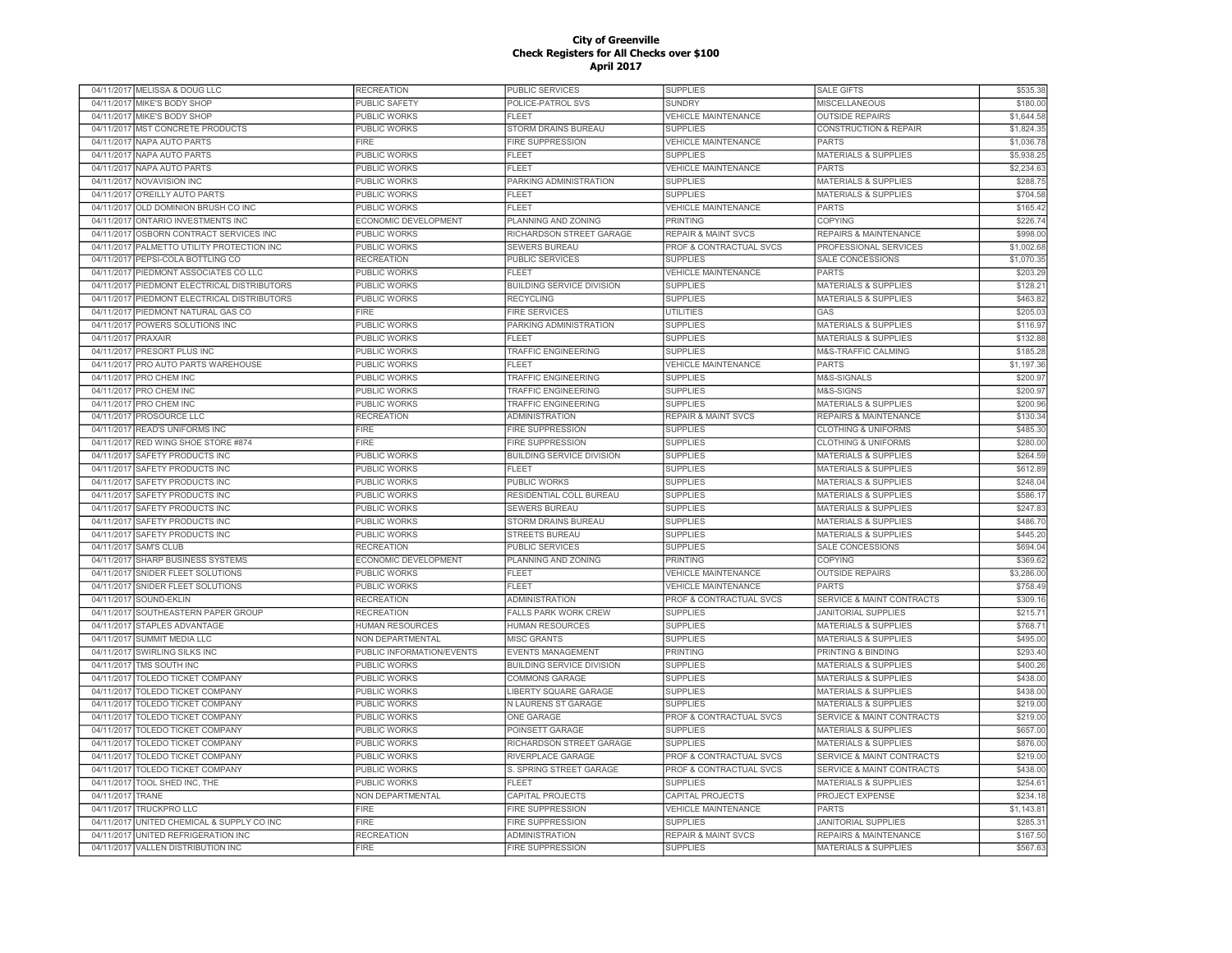|            | 04/11/2017 VULCAN SAFETY SHOES         | <b>FIRE</b>               | FIRE SUPPRESSION                     | <b>SUPPLIES</b>                    | <b>CLOTHING &amp; UNIFORMS</b>       | \$115.00       |
|------------|----------------------------------------|---------------------------|--------------------------------------|------------------------------------|--------------------------------------|----------------|
| 04/11/2017 | W N WATSON-WEST TIRE & AUTOMOTIVE      | FIRE                      | FIRE SUPPRESSION                     | <b>VEHICLE MAINTENANCE</b>         | <b>OUTSIDE REPAIRS</b>               | \$201.64       |
| 04/11/2017 | W N WATSON-WEST TIRE & AUTOMOTIVE      | <b>FIRE</b>               | FIRE SUPPRESSION                     | <b>VEHICLE MAINTENANCE</b>         | <b>PARTS</b>                         | \$785.34       |
| 04/11/2017 | W N WATSON-WEST TIRE & AUTOMOTIVE      | PUBLIC WORKS              | <b>FLEET</b>                         | <b>VEHICLE MAINTENANCE</b>         | <b>PARTS</b>                         | \$203.25       |
| 04/11/2017 | WALMART COMMUNITY/RFCSLLC              | PUBLIC SAFETY             | POLICE-PATROL SVS                    | <b>SUPPLIES</b>                    | <b>MATERIALS &amp; SUPPLIES</b>      | \$104.60       |
|            | 04/11/2017 WHITE HORSE PACKAGING CO    | <b>PUBLIC WORKS</b>       | <b>ONE GARAGE</b>                    | <b>SUPPLIES</b>                    | <b>MATERIALS &amp; SUPPLIES</b>      | \$446.75       |
| 04/11/2017 | WHITE HORSE PACKAGING CO               | <b>RECREATION</b>         | <b>ADMINISTRATION</b>                | <b>SUPPLIES</b>                    | <b>JANITORIAL SUPPLIES</b>           | \$111.60       |
|            | 04/11/2017 WILLIAMS FIRE APPARATUS     | <b>FIRE</b>               | FIRE SUPPRESSION                     | <b>VEHICLE MAINTENANCE</b>         | <b>PARTS</b>                         | \$114.24       |
| 04/14/2017 | 864TOGO.COM LLC                        | OFFICE OF MGMT & BUDGET   | <b>REVENUE</b>                       | <b>BUSINESS LICENSE(HOLDING)</b>   | <b>REFUND</b>                        | \$144.4        |
| 04/14/2017 | AAA STATE OF PLAY                      | <b>RECREATION</b>         | COMMUNITY CENTERS                    | MACHINERY AND EQUIPMENT            | MACHINERY AND EQUIPMENT              | \$3,646.7      |
| 04/14/2017 | ADVANCED SECURITY CONNECTIONS LLC      | NON DEPARTMENTAL          | CAPITAL PROJECTS                     | <b>CAPITAL PROJECTS</b>            | <b>EQUIPMENT</b>                     | \$875.00       |
| 04/14/2017 | ADVANCED UNDERGROUND SPECIALIS         | <b>RECREATION</b>         | <b>BEAUTIFICATION BUREAU</b>         | PROF & CONTRACTUAL SVCS            | SERVICE & MAINT CONTRACTS            | \$3,600.00     |
| 04/14/2017 | AID UPSTATE INC                        | C. D. DIVISION            | <b>HOPWA</b>                         | CD PROJECTS                        | ADMIN - AID UPSTATE                  | \$1,406.42     |
| 04/14/2017 | <b>AID UPSTATE INC</b>                 | C. D. DIVISION            | <b>HOPWA</b>                         | <b>CD PROJECTS</b>                 | HOUSING PLACEMNT-AID UPST            | \$3,132.52     |
| 04/14/2017 | AID UPSTATE INC                        | C.D. DIVISION             | <b>HOPWA</b>                         | <b>CD PROJECTS</b>                 | PROJ CARE OP COST-AID UPS            | \$2,500.00     |
| 04/14/2017 | AID UPSTATE INC                        | C. D. DIVISION            | <b>HOPWA</b>                         | <b>CD PROJECTS</b>                 | S-T RENT, MORT, UTIL-AID UP          | \$11,280.92    |
|            | 04/14/2017 AID UPSTATE INC             | C. D. DIVISION            | <b>HOPWA</b>                         | <b>CD PROJECTS</b>                 | SUPPORTING SVC-AID UPSTAT            | \$7,968.62     |
| 04/14/2017 | AID UPSTATE INC                        | C. D. DIVISION            | <b>HOPWA</b>                         | <b>CD PROJECTS</b>                 | TENANT RENT ASSIST-AID UP            | \$4,670.38     |
| 04/14/2017 | AMERICAN ALUMINUM ACESSORIES INC       | <b>CITY MANAGER</b>       | <b>DONATIONS</b>                     | CONTRIBUTIONS/DONATIONS            | K9 PROGRAM                           | \$4.071.10     |
| 04/14/2017 | AMERICAN BANKERS INS CO OF FLORIDA     | OFFICE OF MGMT & BUDGET   | <b>RISK MANAGEMENT</b>               | <b>SERVICE FEES</b>                | PREMIUMS BUILDING PROP               | \$2,084.00     |
| 04/14/2017 | AMG PARTS & EQUIPMENT LLC              | PUBLIC WORKS              | FLEET                                | <b>VEHICLE MAINTENANCE</b>         | <b>PARTS</b>                         | \$2,429.1      |
| 04/14/2017 | AOS SPECIALTY CONTRACTORS INC          | NON DEPARTMENTAL          | CAPITAL PROJECTS                     | <b>CAPITAL PROJECTS</b>            | <b>CONSTRUCTION</b>                  | \$71,455.43    |
| 04/14/2017 | ASG LLC                                | <b>RECREATION</b>         | <b>ADMINISTRATION</b>                | <b>PROF &amp; CONTRACTUAL SVCS</b> | <b>SERVICE &amp; MAINT CONTRACTS</b> | \$1,328.2      |
| 04/14/2017 | <b>BAS</b>                             | OFFICE OF MGMT & BUDGET   | REVENUE                              | <b>BUSINESS LICENSE(HOLDING)</b>   | <b>REFUND</b>                        | \$114.00       |
| 04/14/2017 | <b>BG ARCHITECTS LLC</b>               | ECONOMIC DEVELOPMENT      | ECONOMIC DEVELOPMENT                 | PROF & CONTRACTUAL SVCS            | PROFESSIONAL SERVICES                | \$6,270.00     |
| 04/14/2017 | <b>BROWN MACKIE COLLEGE</b>            | <b>PUBLIC WORKS</b>       | PARKING ADMINISTRATION               | PARKING DEPOSITS                   | PKG DEPOSITS-CHURCH ST               | \$240.00       |
| 04/14/2017 | CEB                                    | OFFICE OF MGMT & BUDGET   | <b>REVENUE</b>                       | <b>BUSINESS LICENSE(HOLDING)</b>   | <b>REFUND</b>                        | \$198.1        |
| 04/14/2017 | CHRIS HENSON                           | PUBLIC WORKS              | CONSTRUCTION & INSPECTION            | <b>TRAVEL &amp; TRAINING</b>       | TRAVEL & TRAINING                    | \$158.00       |
| 04/14/2017 | CHRISTOPHER ALEXANDER                  | PUBLIC INFORMATION/EVENTS | <b>EVENTS MANAGEMENT</b>             | PROF & CONTRACTUAL SVCS            | PROFESSIONAL SERVICES                | \$400.00       |
| 04/14/2017 | <b>CINCINNATI SYSTEMS INC</b>          | PUBLIC WORKS              | N LAURENS ST GARAGE                  | <b>REPAIR &amp; MAINT SVCS</b>     | <b>REPAIRS &amp; MAINTENANCE</b>     | \$2,049.30     |
| 04/14/2017 | <b>CITY OF GREENVILLE</b>              | <b>RECREATION</b>         | PUBLIC SERVICES                      | <b>TAX LIABILITIES</b>             | <b>HOSPITALITY TAXES</b>             | \$139.0        |
| 04/14/2017 | CORBIN TURF & ORNAMENTAL SUPPLY INC    | <b>RECREATION</b>         | <b>FALLS PARK WORK CREW</b>          | <b>SUPPLIES</b>                    | <b>MATERIALS &amp; SUPPLIES</b>      | \$2,076.7      |
| 04/14/2017 | CORBIN TURF & ORNAMENTAL SUPPLY INC    | <b>RECREATION</b>         | PARKS MAINTENANCE                    | <b>SUPPLIES</b>                    | <b>MATERIALS &amp; SUPPLIES</b>      | \$6,452.7      |
| 04/14/2017 | <b>DARROHN ENGINEERING LLC</b>         | <b>NON DEPARTMENTAL</b>   | CAPITAL PROJECTS                     | <b>CAPITAL PROJECTS</b>            | <b>PLANNING/DESIGN</b>               | \$1,500.00     |
| 04/14/2017 | <b>DAVID PARAMORE</b>                  | <b>PUBLIC SAFETY</b>      | POLICE-PATROL SVS                    | <b>SUPPLIES</b>                    | <b>CLOTHING &amp; UNIFORMS</b>       | \$106.00       |
| 04/14/2017 | <b>DIANA MUNOZ</b>                     | <b>PUBLIC SAFETY</b>      | POLICE-PATROL SVS                    | <b>SUNDRY</b>                      | <b>RECRUITMENT ADS</b>               | \$125.0        |
| 04/14/201  | <b>DIRECT MEDIA USA</b>                | <b>PUBLIC WORKS</b>       | <b>VEHICLE MAINTENANCE</b>           | <b>VEHICLE MAINTENANCE</b>         | <b>PARTS</b>                         | \$100.00       |
| 04/14/2017 | DP3 ARCHITECTS, LTD                    | NON DEPARTMENTAL          | CAPITAL PROJECTS                     | <b>CAPITAL PROJECTS</b>            | PLANNING/DESIGN                      | \$14,301.44    |
| 04/14/2017 | <b>DUKE FOODS</b>                      | <b>PUBLIC WORKS</b>       | PARKING ADMINISTRATION               | PARKING DEPOSITS                   | PKG DEPOSITS-POINSETT                | \$288.00       |
| 04/14/2017 | ECHOLS OIL COMPANY INC                 | <b>PUBLIC WORKS</b>       | FI FFT                               | <b>VEHICLE MAINTENANCE</b>         | <b>FUEL</b>                          | \$16,977.48    |
|            | 04/14/2017 EDWARD KINNEY               | <b>RECREATION</b>         | <b>BEAUTIFICATION BUREAU</b>         | <b>TRAVEL &amp; TRAINING</b>       | TRAVEL & TRAINING                    | \$1,029.40     |
| 04/14/2017 | <b>FGP INTERNATIONAL</b>               | HUMAN RESOURCES           | <b>HUMAN RESOURCES</b>               | PROF & CONTRACTUAL SVCS            | TEMP PERSONNEL SVCS                  | \$801.34       |
|            | 04/14/2017 FGP INTERNATIONAL           | OFFICE OF MGMT & BUDGET   | <b>REVENUE</b>                       | PROF & CONTRACTUAL SVCS            | TEMP PERSONNEL SVCS                  | \$528.1        |
| 04/14/2017 | <b>FISHEYE STUDIOS</b>                 | OFFICE OF MGMT & BUDGET   | <b>ACCOUNTING</b>                    | PROF & CONTRACTUAL SVCS            | PROFESSIONAL SERVICES                | \$795.00       |
| 04/14/2017 | <b>GILLIG LLC</b>                      | PUBLIC WORKS              | <b>VEHICLE MAINTENANCE</b>           | <b>VEHICLE MAINTENANCE</b>         | <b>PARTS</b>                         | \$1,443.98     |
| 04/14/2017 | GOODYEAR COMMERCIAL TIRE               | <b>PUBLIC WORKS</b>       | <b>FLEET</b>                         | <b>VEHICLE MAINTENANCE</b>         | <b>PARTS</b>                         | \$3,403.2      |
| 04/14/2017 | <b>GREAT LAKES PETROLEUM</b>           | <b>PUBLIC WORKS</b>       | ADMINISTRATION                       | <b>VEHICLE MAINTENANCE</b>         | FUEL                                 | \$27,222.95    |
| 04/14/2017 | GREENVILLE OFFICE SUPPLY CO INC        | <b>CITY MANAGER</b>       | <b>CITY MANAGER</b>                  | <b>SUPPLIES</b>                    | OFFICE SUPPLIES&MATERIALS            | \$712.85       |
| 04/14/2017 | GREENVILLE OFFICE SUPPLY CO INC        | <b>COUNCIL</b>            | <b>CITY COUNCIL</b>                  | <b>SUNDRY</b>                      | <b>MISCELLANEOUS</b>                 | \$2,032.02     |
| 04/14/2017 | GREENVILLE OFFICE SUPPLY CO INC        | ECONOMIC DEVELOPMENT      | <b>BUILDING &amp; PROPERTY MAINT</b> | <b>SUPPLIES</b>                    | OFFICE SUPPLIES&MATERIALS            | \$478.62       |
| 04/14/2017 | <b>GREENVILLE OFFICE SUPPLY CO INC</b> | <b>PUBLIC WORKS</b>       | CONSTRUCTION & INSPECTION            | <b>SUPPLIES</b>                    | <b>MATERIALS &amp; SUPPLIES</b>      | \$409.69       |
| 04/14/2017 | GREENVILLE OFFICE SUPPLY CO INC        | <b>RECREATION</b>         | PARKS AND RECREATION                 | <b>SUPPLIES</b>                    | <b>MATERIALS &amp; SUPPLIES</b>      | \$604.20       |
| 04/14/2017 | <b>GREENVILLE ZOO PETTY CASH</b>       | <b>RECREATION</b>         | <b>ADMINISTRATION</b>                | <b>SUPPLIES</b>                    | M&S-CURATORIAL                       | \$105.90       |
| 04/14/2017 | <b>GREENWORKS RECYLING INC</b>         | PUBLIC WORKS              | GARBAGE DISPOSAL BUREAU              | PROF & CONTRACTUAL SVCS            | DISPOSAL CHARGES                     | \$3,385.00     |
| 04/14/2017 | GREYSTAR MANAGEMENT SERVICES           | OFFICE OF MGMT & BUDGET   | <b>REVENUE</b>                       | <b>BUSINESS LICENSE(HOLDING)</b>   | <b>REFUND</b>                        | \$333.47       |
| 04/14/2017 | HARPER CORPORATION                     | NON DEPARTMENTAL          | CAPITAL PROJECTS                     | CAPITAL PROJECTS                   | CONSTRUCTION                         | \$1,493,626.38 |
| 04/14/2017 | HELMS AND COMPANY INC                  | OFFICE OF MGMT & BUDGET   | <b>REVENUE</b>                       | <b>BUSINESS LIC &amp; PERMITS</b>  | <b>BUSINESS LIC-CONTRACTOR</b>       | \$180.00       |
| 04/14/2017 | HM LIFE INSURANCE COMPANY              | <b>HUMAN RESOURCES</b>    | <b>HEALTH CARE</b>                   | <b>HEALTH</b>                      | <b>HEALTH STOP LOSS</b>              | \$66,013.72    |
|            | 04/14/2017 HOMES OF HOPE               | ECONOMIC DEVELOPMENT      | <b>BUILDING &amp; PROPERTY MAINT</b> | PROF & CONTRACTUAL SVCS            | <b>DEMOLITIONS</b>                   | \$5,059.83     |
|            |                                        |                           |                                      |                                    |                                      |                |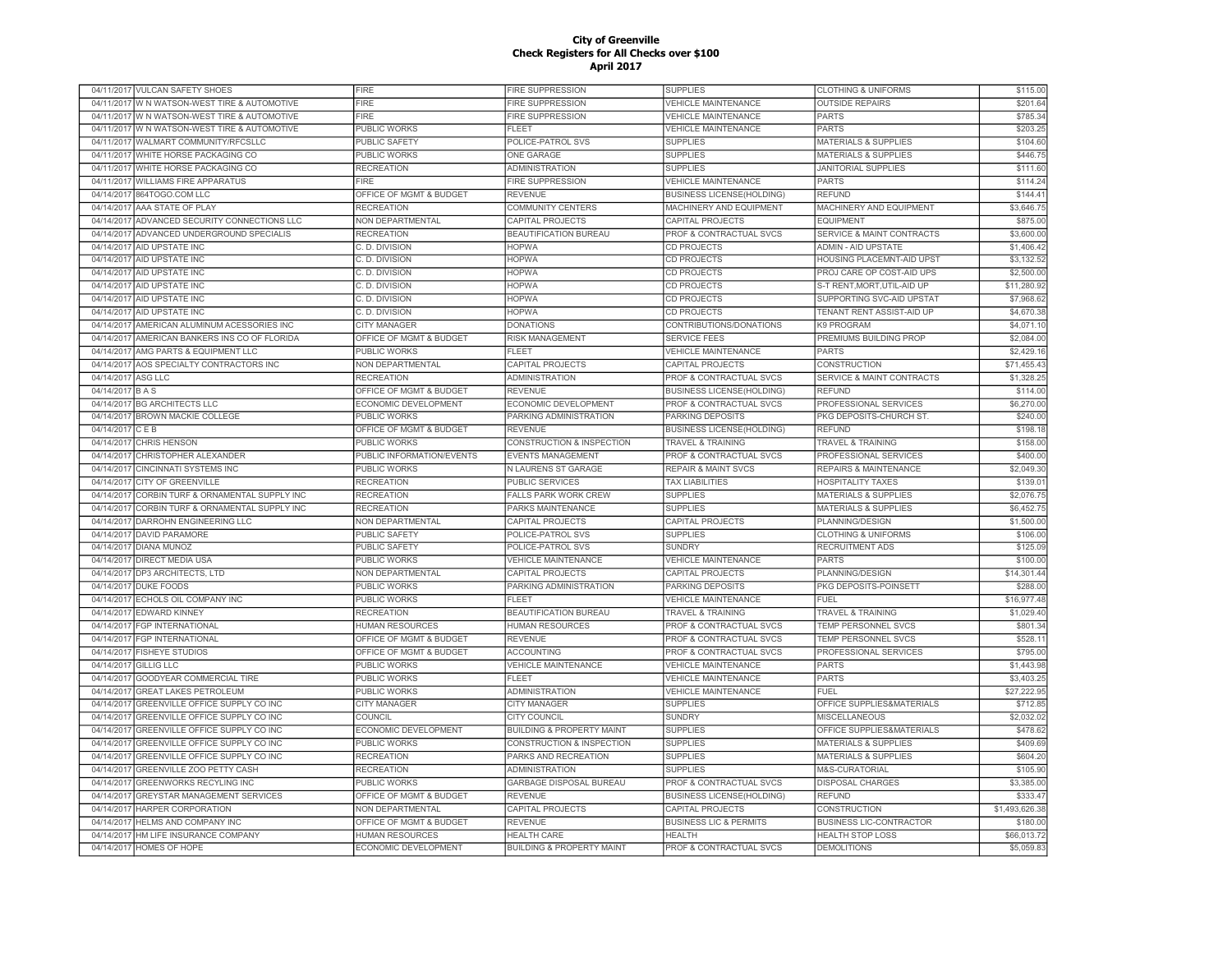| 04/14/2017              | <b>HOMES OF HOPE</b>                                      | NON DEPARTMENTAL                           | MISC GRANTS                                   | <b>CD PROJECTS</b>                         | HOH W GREENVILLE                                               | \$20,166.84             |
|-------------------------|-----------------------------------------------------------|--------------------------------------------|-----------------------------------------------|--------------------------------------------|----------------------------------------------------------------|-------------------------|
| 04/14/2017              | JOE BOURDEAU                                              | PUBLIC WORKS                               | PARKING ADMINISTRATION                        | PARKING DEPOSITS                           | PKG DEPOSITS-POINSETT                                          | \$139.40                |
|                         | 04/14/2017 JOHN BRYSON                                    | ECONOMIC DEVELOPMENT                       | <b>BUILDING &amp; PROPERTY MAINT</b>          | <b>TRAVEL &amp; TRAINING</b>               | <b>LOCAL TRANSPORTATION</b>                                    | \$1,267.42              |
| 04/14/2017              | JOSEPHINE CURETON TRUST                                   | PUBLIC WORKS                               | PARKING LOTS                                  | PROF & CONTRACTUAL SVCS                    | PARKING-LEASES                                                 | \$912.53                |
| 04/14/2017              | JOURNEY HOME, THE                                         | OFFICE OF MGMT & BUDGET                    | <b>REVENUE</b>                                | <b>BUSINESS LICENSE(HOLDING)</b>           | <b>REFUND</b>                                                  | \$159.50                |
| 04/14/2017              | JUN ESPINO SOFTWARE CONSULTING LLC                        | NON DEPARTMENTAL                           | CAPITAL PROJECTS                              | CAPITAL PROJECTS                           | <b>EQUIPMENT</b>                                               | \$1,140.00              |
| 04/14/2017              | <b>KW BEVERAGE</b>                                        | PUBLIC INFORMATION/EVENTS                  | <b>EVENTS MANAGEMENT</b>                      | <b>SUPPLIES</b>                            | M&S-FOOD & BEVERAGE                                            | \$1,898.38              |
| 04/14/2017              | LABORATORY CORPORATION OF AMERICA                         | <b>HUMAN RESOURCES</b>                     | OCCUPATIONAL HEALTH                           | PROF & CONTRACTUAL SVCS                    | PROFESSIONAL SERVICES                                          | \$2,794.0               |
| 04/14/2017              | <b>LANDS END INC</b>                                      | OFFICE OF MGMT & BUDGET                    | <b>REVENUE</b>                                | <b>BUSINESS LICENSE(HOLDING)</b>           | REFUND                                                         | \$1,236.22              |
| 04/14/2017              | <b>LASER SERVICES INC</b>                                 | OFFICE OF MGMT & BUDGET                    | <b>REVENUE</b>                                | <b>BUSINESS LICENSE(HOLDING)</b>           | REFUND                                                         | \$165.29                |
| 04/14/2017              | LEE TRANSPORT EQUIPMENT                                   | <b>PUBLIC WORKS</b>                        | <b>STREETS BUREAU</b>                         | <b>MACHINERY AND EQUIPMENT</b>             | <b>MACHINERY AND EQUIPMENT</b>                                 | \$19,657.70             |
| 04/14/2017              | LINA                                                      | <b>HUMAN RESOURCES</b>                     | <b>HEALTH CARE</b>                            | <b>OTHER INSURANCE</b>                     | SHORT-TERM DISABILITY                                          | \$569.40                |
| 04/14/2017              | <b>MARATHON STAFFING INC</b>                              | PUBLIC SAFETY                              | POLICE-DISPATCH BUREAU                        | PROF & CONTRACTUAL SVCS                    | <b>TEMP PERSONNEL SVCS</b>                                     | \$7,482.1               |
| 04/14/2017              | <b>MARATHON STAFFING INC</b>                              | PUBLIC WORKS                               | <b>MAINTENANCE</b>                            | PROF & CONTRACTUAL SVCS                    | TEMP PERSONNEL SVCS                                            | \$677.40                |
| 04/14/2017              | <b>MARK NELSON</b>                                        | PUBLIC SAFETY                              | FED EQUITABLE SHAR DOJ                        | <b>TRAVEL &amp; TRAINING</b>               | <b>TRAVEL &amp; TRAINING</b>                                   | \$428.00                |
| 04/14/2017              | <b>MARK TEAL</b>                                          | OFFICE OF MGMT & BUDGET                    | <b>RISK MANAGEMENT</b>                        | <b>TRAVEL &amp; TRAINING</b>               | <b>TRAVEL &amp; TRAINING</b>                                   | \$1,141.89              |
| 04/14/2017              | MENS WEARHOUSE & TUX #3274                                | OFFICE OF MGMT & BUDGET                    | <b>REVENUE</b>                                | <b>BUSINESS LIC &amp; PERMITS</b>          | <b>BUSINESS LIC-RETAIL</b>                                     | \$607.1                 |
| 04/14/2017              | METROPOLITAN SEWER SUB-DISTRIC                            | PUBLIC WORKS                               | <b>SEWERS BUREAU</b>                          | PROF & CONTRACTUAL SVCS                    | <b>INTERGOVT AGREEMENTS</b>                                    | \$103,444.6             |
| 04/14/2017              | <b>MICHAEL AUSTIN</b>                                     | <b>PUBLIC SAFETY</b>                       | FED EQUITABLE SHAR DOJ                        | <b>TRAVEL &amp; TRAINING</b>               | <b>TRAVEL &amp; TRAINING</b>                                   | \$470.08                |
| 04/14/201               | <b>MINUTEMAN PRESS</b>                                    | <b>PUBLIC WORKS</b>                        | NON VEHICLE MAINTENANCE                       | <b>SUPPLIES</b>                            | <b>MATERIALS &amp; SUPPLIES</b>                                | \$110.0                 |
| 04/14/2017              | <b>MKSK</b>                                               | <b>ECONOMIC DEVELOPMENT</b>                | ECONOMIC DEVELOPMENT                          | PROF & CONTRACTUAL SVCS                    | <b>PROFESSIONAL SERVICES</b>                                   | \$2,965.0               |
| 04/14/201               | <b>MKSK</b>                                               | NON DEPARTMENTAL                           | CAPITAL PROJECTS                              | <b>CAPITAL PROJECTS</b>                    | PLANNING/DESIGN                                                | \$21,526.00             |
| 04/14/2017              | <b>MOBILITY WORKS LLC</b>                                 | <b>PUBLIC WORKS</b>                        | TROLLEY                                       | <b>VEHICLE MAINTENANCE</b>                 | <b>OUTSIDE REPAIRS</b>                                         | \$603.64                |
| 04/14/2017              | <b>MOBILITY WORKS LLC</b>                                 | <b>PUBLIC WORKS</b>                        | <b>VEHICLE MAINTENANCE</b>                    | <b>VEHICLE MAINTENANCE</b>                 | <b>OUTSIDE REPAIRS</b>                                         | \$230.83                |
| 04/14/2017              | MUNICIPAL CODE CORPORATION                                | <b>CITY MANAGER</b>                        | <b>CITY CLERK</b>                             | PROF & CONTRACTUAL SVCS                    | PROFESSIONAL SERVICES                                          | \$1,225.00              |
| 04/14/2017              | <b>NEW FLYER PARTS</b>                                    | PUBLIC WORKS                               | <b>VEHICLE MAINTENANCE</b>                    | <b>VEHICLE MAINTENANCE</b>                 | <b>PARTS</b>                                                   | \$108.30                |
| 04/14/2017              | PANAGAKOS ASPHALT PAVING INC                              | PUBLIC WORKS                               | SEWERS BUREAU                                 | <b>SUPPLIES</b>                            | <b>MATERIALS &amp; SUPPLIES</b>                                | \$137.22                |
| 04/14/2017              | PANAGAKOS ASPHALT PAVING INC                              | PUBLIC WORKS                               | STORM DRAINS BUREAU                           | <b>SUPPLIES</b>                            | <b>MATERIALS &amp; SUPPLIES</b>                                | \$137.2                 |
|                         |                                                           |                                            |                                               |                                            |                                                                |                         |
| 04/14/2017              | PANAGAKOS ASPHALT PAVING INC<br>PARKER DISTRICT FIRE DEPT | <b>PUBLIC WORKS</b>                        | <b>STREETS BUREAU</b><br><b>SEWERS BUREAU</b> | <b>SUPPLIES</b><br>PROF & CONTRACTUAL SVCS | <b>MATERIALS &amp; SUPPLIES</b><br><b>INTERGOVT AGREEMENTS</b> | \$274.38<br>\$15,168.69 |
| 04/14/2017<br>04/14/201 | PERFECT DELIVERY INC                                      | <b>PUBLIC WORKS</b><br><b>CITY MANAGER</b> | <b>DONATIONS</b>                              | CONTRIBUTIONS/DONATIONS                    | POLICE SAFE NEIGHBORHOODS                                      | \$706.1                 |
| 04/14/2017              | PETERBILT STORE OF GREENVILLE. THE                        |                                            | <b>VEHICLE MAINTENANCE</b>                    | <b>VEHICLE MAINTENANCE</b>                 | <b>PARTS</b>                                                   | \$407.88                |
|                         |                                                           | <b>PUBLIC WORKS</b>                        |                                               |                                            |                                                                |                         |
| 04/14/201               | <b>REBUILD UPSTATE</b>                                    | C. D. DIVISION                             | <b>CDBG PROJECTS</b>                          | <b>CD PROJECTS</b>                         | PUBLIC INFORMATION                                             | \$5,500.00              |
| 04/14/2017              | RENEWABLE WATER RESOURCES                                 | OFFICE OF MGMT & BUDGET                    | <b>REVENUE</b>                                | LIAB-REWA                                  | <b>REWA FEES</b>                                               | \$40,375.00             |
| 04/14/2017              | RODNEY HARRISON                                           | MUNICIPAL COURT                            | MUNICIPAL COURT                               | <b>COURT LIAB-CLAIMS/JUDGMNT</b>           | LEC-CONFISCATED MONIES                                         | \$120.00                |
| 04/14/2017              | S C DEPARTMENT OF REVENUE                                 | <b>RECREATION</b>                          | <b>PUBLIC SERVICES</b>                        | <b>TAX LIABILITIES</b>                     | <b>ADMISSION TAXES</b>                                         | \$5,337.78              |
| 04/14/2017              | S C DEPARTMENT OF REVENUE                                 | <b>RECREATION</b>                          | PUBLIC SERVICES                               | <b>TAX LIABILITIES</b>                     | <b>SALES TAXES</b>                                             | \$2,972.72              |
| 04/14/2017              | <b>SAFETY PRODUCTS INC</b>                                | PUBLIC WORKS                               | <b>FIXED ROUTE</b>                            | <b>SUPPLIES</b>                            | <b>CLOTHING &amp; UNIFORMS</b>                                 | \$445.25                |
| 04/14/2017              | <b>SCOTT DRAYTON</b>                                      | <b>RECREATION</b>                          | BEAUTIFICATION BUREAU                         | <b>TRAVEL &amp; TRAINING</b>               | <b>TRAVEL &amp; TRAINING</b>                                   | \$147.1                 |
| 04/14/2017              | SHEALY ELECTRICAL WHOLESALERS                             | OFFICE OF MGMT & BUDGET                    | <b>REVENUE</b>                                | <b>BUSINESS LICENSE(HOLDING)</b>           | <b>REFUND</b>                                                  | \$7,892.39              |
| 04/14/2017              | SHENQUETA CANADA                                          | MUNICIPAL COURT                            | MUNICIPAL COURT                               | COURT LIAB-CLAIMS/JUDGMNT                  | LEC-CONFISCATED MONIES                                         | \$993.50                |
| 04/14/2017              | SHIRLEY ALLMOND                                           | <b>PUBLIC WORKS</b>                        | UTILITY UNDERGROUNDING FU                     | <b>SUNDRY</b>                              | METER BOX CONVERSIONS                                          | \$300.00                |
| 04/14/2017              | <b>SKYLAND ELEMENTARY</b>                                 | <b>RECREATION</b>                          | <b>EDUCATION</b>                              | <b>EDUCATION</b>                           | <b>SCHOOL PROGRAM</b>                                          | \$225.00                |
| 04/14/2017              | SNIDER FLEET SOLUTIONS                                    | PUBLIC WORKS                               | <b>DEMAND RESPONSE</b>                        | <b>VEHICLE MAINTENANCE</b>                 | <b>TIRES AND TUBES</b>                                         | \$1,748.16              |
| 04/14/2017              | SOUTHEASTERN JANITORIAL OF SC LLC                         | <b>FIRE</b>                                | <b>FIRE SERVICES</b>                          | PROF & CONTRACTUAL SVCS                    | <b>SERVICE &amp; MAINT CONTRACTS</b>                           | \$749.7                 |
| 04/14/2017              | SOUTHEASTERN JANITORIAL OF SC LLC                         | MUNICIPAL COURT                            | MUNICIPAL COURT                               | PROF & CONTRACTUAL SVCS                    | <b>SERVICE &amp; MAINT CONTRACTS</b>                           | \$1,400.02              |
| 04/14/2017              | SOUTHEASTERN JANITORIAL OF SC LLC                         | PUBLIC WORKS                               | <b>BUILDING SERVICE DIVISION</b>              | PROF & CONTRACTUAL SVCS                    | <b>SERVICE &amp; MAINT CONTRACTS</b>                           | \$5,998.1               |
| 04/14/2017              | SOUTHEASTERN JANITORIAL OF SC LLC                         | PUBLIC WORKS                               | <b>FLEET</b>                                  | PROF & CONTRACTUAL SVCS                    | <b>SERVICE &amp; MAINT CONTRACTS</b>                           | \$364.26                |
| 04/14/2017              | SOUTHEASTERN JANITORIAL OF SC LLC                         | PUBLIC WORKS                               | PUBLIC WORKS                                  | PROF & CONTRACTUAL SVCS                    | <b>SERVICE &amp; MAINT CONTRACTS</b>                           | \$160.3                 |
| 04/14/2017              | SOUTHEASTERN JANITORIAL OF SC LLC                         | PUBLIC WORKS                               | RESIDENTIAL COLL BUREAU                       | PROF & CONTRACTUAL SVCS                    | <b>MAINTENANCE CONTRACTS</b>                                   | \$160.3                 |
| 04/14/2017              | SOUTHEASTERN JANITORIAL OF SC LLC                         | <b>PUBLIC WORKS</b>                        | <b>SEWERS BUREAU</b>                          | PROF & CONTRACTUAL SVCS                    | MAINTENANCE CONTRACTS                                          | \$160.39                |
| 04/14/2017              | SOUTHEASTERN JANITORIAL OF SC LLC                         | <b>PUBLIC WORKS</b>                        | <b>STORM DRAINS BUREAU</b>                    | <b>PROF &amp; CONTRACTUAL SVCS</b>         | <b>SERVICE &amp; MAINT CONTRACTS</b>                           | \$160.39                |
| 04/14/2017              | SOUTHEASTERN JANITORIAL OF SC LLC                         | PUBLIC WORKS                               | <b>STREETS BUREAU</b>                         | PROF & CONTRACTUAL SVCS                    | <b>SERVICE &amp; MAINT CONTRACTS</b>                           | \$160.39                |
| 04/14/2017              | SOUTHEASTERN JANITORIAL OF SC LLC                         | <b>PUBLIC WORKS</b>                        | TRAFFIC ENGINEERING                           | PROF & CONTRACTUAL SVCS                    | <b>SERVICE &amp; MAINT CONTRACTS</b>                           | \$347.83                |
| 04/14/2017              | STRATUS BUILDING SOLUTIONS                                | PUBLIC SAFETY                              | POLICE-PATROL SVS                             | PROF & CONTRACTUAL SVCS                    | <b>SERVICE &amp; MAINT CONTRACTS</b>                           | \$651.00                |
| 04/14/2017              | <b>SUPPLYWORKS</b>                                        | <b>PUBLIC WORKS</b>                        | <b>VEHICLE MAINTENANCE</b>                    | <b>SUPPLIES</b>                            | <b>MATERIALS &amp; SUPPLIES</b>                                | \$949.1                 |
| 04/14/2017              | SWANA                                                     | PUBLIC WORKS                               | <b>RECYCLING</b>                              | <b>SUNDRY</b>                              | <b>AWARDS</b>                                                  | \$190.00                |
| 04/14/2017              | SWANA                                                     | PUBLIC WORKS                               | <b>RECYCLING</b>                              | <b>TRAVEL &amp; TRAINING</b>               | <b>TRAVEL &amp; TRAINING</b>                                   | \$105.00                |
|                         | 04/14/2017 TALENT MANAGEMENT SOLUTIONS                    | PUBLIC INFORMATION/EVENTS                  | <b>EVENTS MANAGEMENT</b>                      | PROF & CONTRACTUAL SVCS                    | TEMP PERSONNEL SVCS                                            | \$1,346.73              |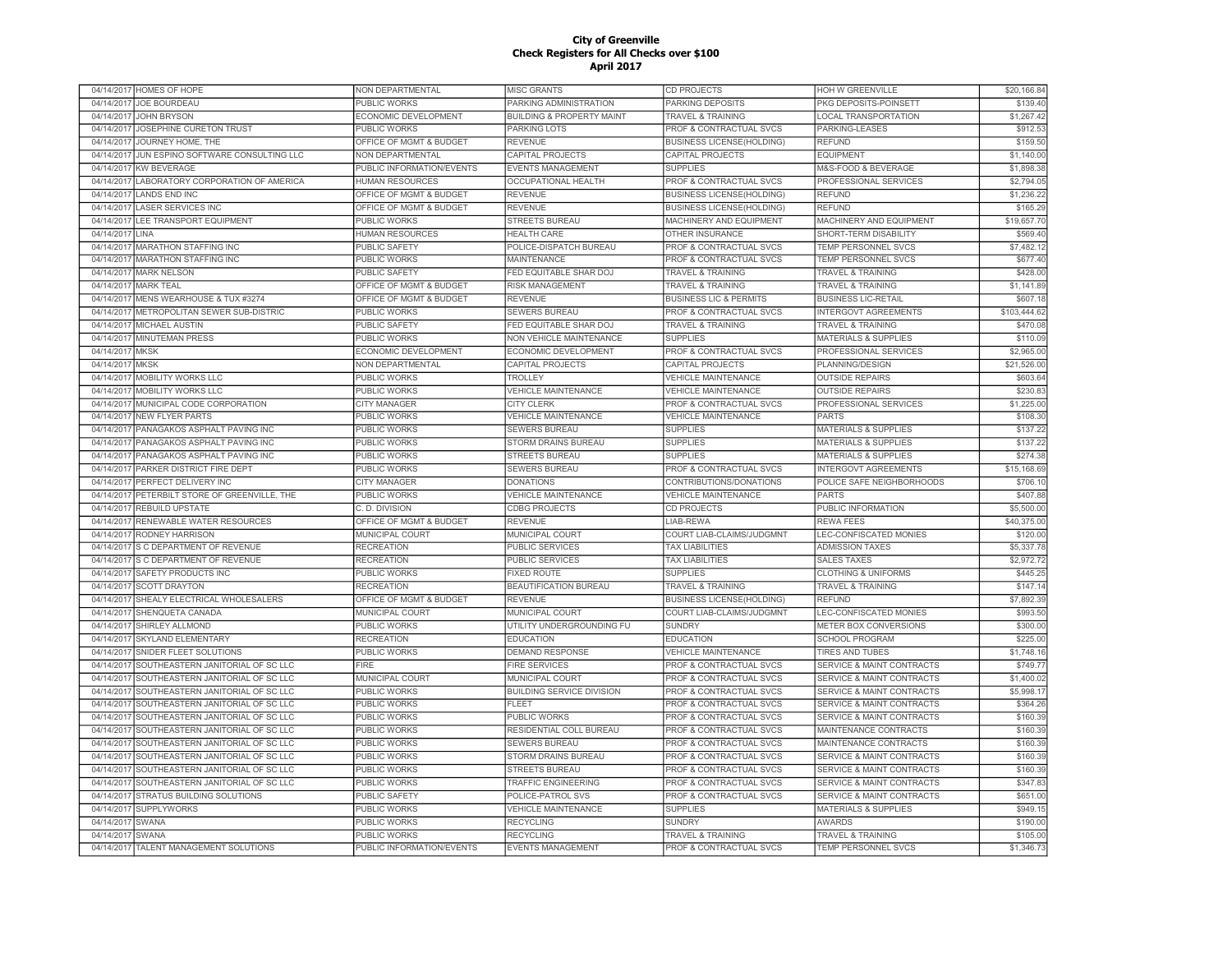|                          | 04/14/2017 TALENT MANAGEMENT SOLUTIONS | PUBLIC SAFETY                     | POLICE-DISPATCH BUREAU                          | PROF & CONTRACTUAL SVCS                       | TEMP PERSONNEL SVCS                                       | \$232.08             |
|--------------------------|----------------------------------------|-----------------------------------|-------------------------------------------------|-----------------------------------------------|-----------------------------------------------------------|----------------------|
| 04/14/2017               | TALENT MANAGEMENT SOLUTIONS            | PUBLIC WORKS                      | <b>CU-ICAR SHUTTLE</b>                          | PROF & CONTRACTUAL SVCS                       | TEMP PERSONNEL SVCS                                       | \$316.59             |
| 04/14/2017               | TALENT MANAGEMENT SOLUTIONS            | PUBLIC WORKS                      | <b>MAINTENANCE</b>                              | PROF & CONTRACTUAL SVCS                       | <b>TEMP PERSONNEL SVCS</b>                                | \$693.20             |
| 04/14/2017               | TALENT MANAGEMENT SOLUTIONS            | PUBLIC WORKS                      | MAULDIN/SIMPSONVILLE ROUT                       | PROF & CONTRACTUAL SVCS                       | TEMP PERSONNEL SVCS                                       | \$391.42             |
| 04/14/2017               | TALENT MANAGEMENT SOLUTIONS            | PUBLIC WORKS                      | RESIDENTIAL COLL BUREAU                         | PROF & CONTRACTUAL SVCS                       | TEMP PERSONNEL SVCS                                       | \$6,173.62           |
| 04/14/2017               | TALENT MANAGEMENT SOLUTIONS            | <b>PUBLIC WORKS</b>               | STORM DRAINS BUREAU                             | PROF & CONTRACTUAL SVCS                       | <b>TEMP PERSONNEL SVCS</b>                                | \$660.00             |
| 04/14/2017               | TALENT MANAGEMENT SOLUTIONS            | PUBLIC WORKS                      | <b>STREETS BUREAU</b>                           | PROF & CONTRACTUAL SVCS                       | <b>TEMP PERSONNEL SVCS</b>                                | \$1,155.00           |
| 04/14/2017               | TALENT MANAGEMENT SOLUTIONS            | PUBLIC WORKS                      | TROLLEY                                         | <b>PROF &amp; CONTRACTUAL SVCS</b>            | <b>TEMP PERSONNEL SVCS</b>                                | \$172.69             |
| 04/14/2017               | TALENT MANAGEMENT SOLUTIONS            | PUBLIC WORKS                      | <b>VEHICLE MAINTENANCE</b>                      | PROF & CONTRACTUAL SVCS                       | TEMP PERSONNEL SVCS                                       | \$1,968.6            |
| 04/14/2017               | TALENT MANAGEMENT SOLUTIONS            | <b>RECREATION</b>                 | ADMINISTRATION                                  | PROF & CONTRACTUAL SVCS                       | TEMP PERSONNEL SVCS                                       | \$663.3              |
| 04/14/2017               | TALENT MANAGEMENT SOLUTIONS            | <b>RECREATION</b>                 | <b>COMMUNITY CENTERS</b>                        | PROF & CONTRACTUAL SVCS                       | <b>TEMP PERSONNEL SVCS</b>                                | \$1,347.1            |
| 04/14/2017               | TALENT MANAGEMENT SOLUTIONS            | <b>RECREATION</b>                 | <b>PUBLIC SERVICES</b>                          | PROF & CONTRACTUAL SVCS                       | TEMP PERSONNEL SVCS                                       | \$484.1              |
| 04/14/2017               | <b>UNIFIRST</b>                        | PUBLIC WORKS                      | VEHICLE MAINTENANCE                             | <b>SUPPLIES</b>                               | <b>CLOTHING &amp; UNIFORMS</b>                            | \$252.43             |
| 04/14/2017               | <b>VERIZON WIRELESS</b>                | ECONOMIC DEVELOPMENT              | <b>BUILDING &amp; PROPERTY MAINT</b>            | COMMUNICATIONS                                | <b>OTHER</b>                                              | \$654.88             |
| 04/14/2017               | <b>VERIZON WIRELESS</b>                | ECONOMIC DEVELOPMENT              | ECONOMIC DEVELOPMENT                            | COMMUNICATIONS                                | <b>OTHER</b>                                              | \$144.52             |
| 04/14/2017               | <b>VERIZON WIRELESS</b>                | <b>HUMAN RESOURCES</b>            | <b>HUMAN RESOURCES</b>                          | COMMUNICATIONS                                | <b>OTHER</b>                                              | \$105.84             |
|                          | 04/14/2017 VERIZON WIRELESS            | NON DEPARTMENTAL                  | CAPITAL PROJECTS                                | CAPITAL PROJECTS                              | <b>EQUIPMENT</b>                                          | \$1,065.96           |
| 04/14/2017               | <b>VERIZON WIRELESS</b>                | OFFICE OF MGMT & BUDGET           | <b>ADMINISTRATION</b>                           | COMMUNICATIONS                                | <b>OTHER</b>                                              | \$105.84             |
| 04/14/2017               | <b>VERIZON WIRELESS</b>                | OFFICE OF MGMT & BUDGET           | INFORMATION TECHNOLOGY                          | <b>COMMUNICATIONS</b>                         | TELECOMMUNICATIONS/WIRELE                                 | \$1,003.23           |
| 04/14/2017               | <b>VERIZON WIRELESS</b>                | OFFICE OF MGMT & BUDGET           | <b>REVENUE</b>                                  | <b>COMMUNICATIONS</b>                         | <b>OTHER</b>                                              | \$228.42             |
| 04/14/2017               | <b>VERIZON WIRELESS</b>                | PUBLIC INFORMATION/EVENTS         | <b>EVENTS MANAGEMENT</b>                        | <b>COMMUNICATIONS</b>                         | <b>OTHER</b>                                              | \$175.60             |
| 04/14/2017               | <b>VERIZON WIRELESS</b>                | PUBLIC INFORMATION/EVENTS         | <b>SPECIAL EVENTS</b>                           | <b>COMMUNICATIONS</b>                         | <b>OTHER</b>                                              | \$211.68             |
| 04/14/2017               | <b>VERIZON WIRELESS</b>                | PUBLIC WORKS                      | <b>ADMINISTRATION</b>                           | COMMUNICATIONS                                | <b>OTHER</b>                                              | \$106.49             |
| 04/14/2017               | <b>VERIZON WIRELESS</b>                | <b>PUBLIC WORKS</b>               | <b>BUILDING SERVICE DIVISION</b>                | <b>COMMUNICATIONS</b>                         | <b>OTHER</b>                                              | \$551.40             |
| 04/14/2017               | <b>VERIZON WIRELESS</b>                | <b>PUBLIC WORKS</b>               | CONSTRUCTION & INSPECTION                       | COMMUNICATIONS                                | <b>OTHER</b>                                              | \$775.45             |
| 04/14/2017               | <b>VERIZON WIRELESS</b>                | PUBLIC WORKS                      | <b>ENGINEERING</b>                              | COMMUNICATIONS                                | <b>OTHER</b>                                              | \$686.29             |
| 04/14/2017               | <b>VERIZON WIRELESS</b>                | PUBLIC WORKS                      | <b>FIXED ROUTE</b>                              | COMMUNICATIONS                                | <b>OTHER</b>                                              | \$227.68             |
| 04/14/2017               | <b>VERIZON WIRELESS</b>                | PUBLIC WORKS                      | <b>FLEET</b>                                    | COMMUNICATIONS                                | <b>OTHER</b>                                              | \$841.29             |
| 04/14/2017               | <b>VERIZON WIRELESS</b>                | PUBLIC WORKS                      | MAULDIN/SIMPSONVILLE ROUT                       | COMMUNICATIONS                                | <b>OTHER</b>                                              | \$156.68             |
| 04/14/2017               | <b>VERIZON WIRELESS</b>                | PUBLIC WORKS                      | NON VEHICLE MAINTENANCE                         | COMMUNICATIONS                                | <b>OTHER</b>                                              | \$140.77             |
| 04/14/2017               | <b>VERIZON WIRELESS</b>                | PUBLIC WORKS                      | PARKING ADMINISTRATION                          | COMMUNICATIONS                                | <b>OTHER</b>                                              | \$1,503.8            |
| 04/14/2017               | <b>VERIZON WIRELESS</b>                | PUBLIC WORKS                      | PUBLIC WORKS                                    | <b>COMMUNICATIONS</b>                         | <b>OTHER</b>                                              | \$501.3              |
| 04/14/2017               | <b>VERIZON WIRELESS</b>                | PUBLIC WORKS                      | RESIDENTIAL COLL BUREAU                         | COMMUNICATIONS                                | <b>OTHER</b>                                              | \$854.06             |
| 04/14/2017               | <b>VERIZON WIRELESS</b>                | PUBLIC WORKS                      | <b>SEWERS BUREAU</b>                            | <b>COMMUNICATIONS</b>                         | <b>OTHER</b>                                              | \$1,431.89           |
| 04/14/2017               | <b>VERIZON WIRELESS</b>                | PUBLIC WORKS                      | <b>STORM DRAINS BUREAU</b>                      | <b>COMMUNICATIONS</b>                         | <b>OTHER</b>                                              | \$849.1              |
| 04/14/2017               | <b>VERIZON WIRELESS</b>                | <b>PUBLIC WORKS</b>               | STORMWATER MANAGEMENT                           | <b>COMMUNICATIONS</b>                         | <b>TELEPHONE</b>                                          | \$391.92             |
| 04/14/2017               | <b>VERIZON WIRELESS</b>                | PUBLIC WORKS                      | <b>STREETS BUREAU</b>                           | <b>COMMUNICATIONS</b>                         | <b>OTHER</b>                                              | \$988.35             |
| 04/14/2017               | <b>VERIZON WIRELESS</b>                | PUBLIC WORKS                      | <b>TROLLEY</b>                                  | <b>COMMUNICATIONS</b>                         | <b>OTHER</b>                                              | \$228.90             |
| 04/14/2017               | <b>VERIZON WIRELESS</b>                | PUBLIC WORKS                      | <b>VEHICLE MAINTENANCE</b>                      | <b>COMMUNICATIONS</b>                         | <b>OTHER</b>                                              | \$282.76             |
| 04/14/2017               | <b>VERIZON WIRELESS</b>                | <b>RECREATION</b>                 | <b>ADMINISTRATION</b>                           | PROF & CONTRACTUAL SVCS                       | SERVICE & MAINT CONTRACTS                                 | \$142.48             |
| 04/14/2017               | <b>VERIZON WIRELESS</b>                | <b>RECREATION</b>                 | <b>EDUCATION</b>                                | <b>SUNDRY</b>                                 | RESTRD DONATION EXPENSE                                   | \$152.27             |
| 04/14/2017               | <b>VERIZON WIRELESS</b>                | <b>RECREATION</b>                 | PARKS MAINTENANCE                               | COMMUNICATIONS                                | <b>OTHER</b>                                              | \$1,928.38           |
| 04/14/2017               | <b>VISION SOLAR</b>                    | OFFICE OF MGMT & BUDGET           | <b>REVENUE</b>                                  | <b>BUSINESS LIC &amp; PERMITS</b>             | <b>BUSINESS LIC-CONTRACTOR</b>                            | \$198.00             |
| 04/14/2017               | <b>VULCAN SAFETY SHOES</b>             | PUBLIC WORKS                      | <b>VEHICLE MAINTENANCE</b>                      | <b>SUPPLIES</b>                               | <b>CLOTHING &amp; UNIFORMS</b>                            | \$105.99             |
| 04/14/2017               | W E D STONE HOLDINGS LLC               | PUBLIC WORKS                      | PARKING ADMINISTRATION                          | PROF & CONTRACTUAL SVCS                       | RENTAL EXPENSE                                            | \$4,618.02           |
| 04/14/2017               | WELLS FARGO INSURANCE SERVICE USA      | <b>HUMAN RESOURCES</b>            | <b>HUMAN RESOURCES</b>                          | PROF & CONTRACTUAL SVCS                       | PROFESSIONAL SERVICES                                     | \$6,000.00           |
| 04/14/2017               | <b>WILL &amp; KRIS AMUSEMENTS</b>      | PUBLIC INFORMATION/EVENTS         | <b>EVENTS MANAGEMENT</b>                        | <b>PROF &amp; CONTRACTUAL SVCS</b>            | <b>SHOW MANAGEMENT EXP</b>                                | \$613.20             |
| 04/14/2017               | <b>ZUMIEZ INC</b>                      | OFFICE OF MGMT & BUDGET           | <b>REVENUE</b>                                  | <b>BUSINESS LICENSE(HOLDING)</b>              | <b>REFUND</b>                                             | \$3,138.20           |
| 04/17/2017               | ADVANCE AUTO PARTS                     | <b>PUBLIC WORKS</b>               | <b>FLEET</b>                                    | <b>VEHICLE MAINTENANCE</b>                    | <b>PARTS</b>                                              | \$190.68             |
| 04/17/2017               | <b>ALDRIDGE PRODUCE COMPANY</b>        | <b>RECREATION</b>                 | <b>ADMINISTRATION</b>                           | <b>SUPPLIES</b>                               | M&S-FOOD                                                  | \$404.02             |
| 04/17/2017               | <b>AMERIMARK DIRECT</b>                | <b>PUBLIC WORKS</b>               | <b>RECYCLING</b>                                | <b>SUPPLIES</b>                               | MATERIALS & SUPPLIES                                      | \$1,313.54           |
| 04/17/2017               | AMG PARTS & EQUIPMENT LLC              | PUBLIC WORKS                      | <b>FLEET</b>                                    | <b>VEHICLE MAINTENANCE</b>                    | <b>OUTSIDE REPAIRS</b>                                    | \$837.40             |
| 04/17/2017               | <b>ARC</b>                             |                                   |                                                 | <b>PRINTING</b>                               | PRINTING & BINDING                                        | \$108.12             |
|                          | <b>BLACK BEAR FARM</b>                 | PUBLIC WORKS                      | <b>RECYCLING</b><br><b>FALLS PARK WORK CREW</b> | <b>SUPPLIES</b>                               | <b>MATERIALS &amp; SUPPLIES</b>                           | \$670.00             |
| 04/17/2017               |                                        | <b>RECREATION</b>                 |                                                 |                                               |                                                           |                      |
| 04/17/2017<br>04/17/2017 | <b>BRANDSTICKITY</b><br>CAMPBELL INC   | <b>RECREATION</b><br>PUBLIC WORKS | BEAUTIFICATION BUREAU<br>STORM DRAINS BUREAU    | <b>SUPPLIES</b><br>PROF & CONTRACTUAL SVCS    | <b>CLOTHING &amp; UNIFORMS</b><br><b>EQUIPMENT RENTAL</b> | \$460.57<br>\$408.75 |
|                          |                                        |                                   |                                                 |                                               |                                                           |                      |
| 04/17/2017               | CAROLINA INTERNATIONAL TRUCKS<br>CDW/G | PUBLIC WORKS                      | <b>FLEET</b><br>FLEET                           | <b>VEHICLE MAINTENANCE</b><br><b>SUPPLIES</b> | <b>PARTS</b>                                              | \$109.02<br>\$365.40 |
| 04/17/2017               |                                        | PUBLIC WORKS                      |                                                 |                                               | MATERIALS & SUPPLIES                                      |                      |
|                          | 04/17/2017 CINCINNATI SYSTEMS INC      | <b>PUBLIC WORKS</b>               | <b>CHURCH STREET GARAGE</b>                     | <b>REPAIR &amp; MAINT SVCS</b>                | <b>REPAIRS &amp; MAINTENANCE</b>                          | \$351.25             |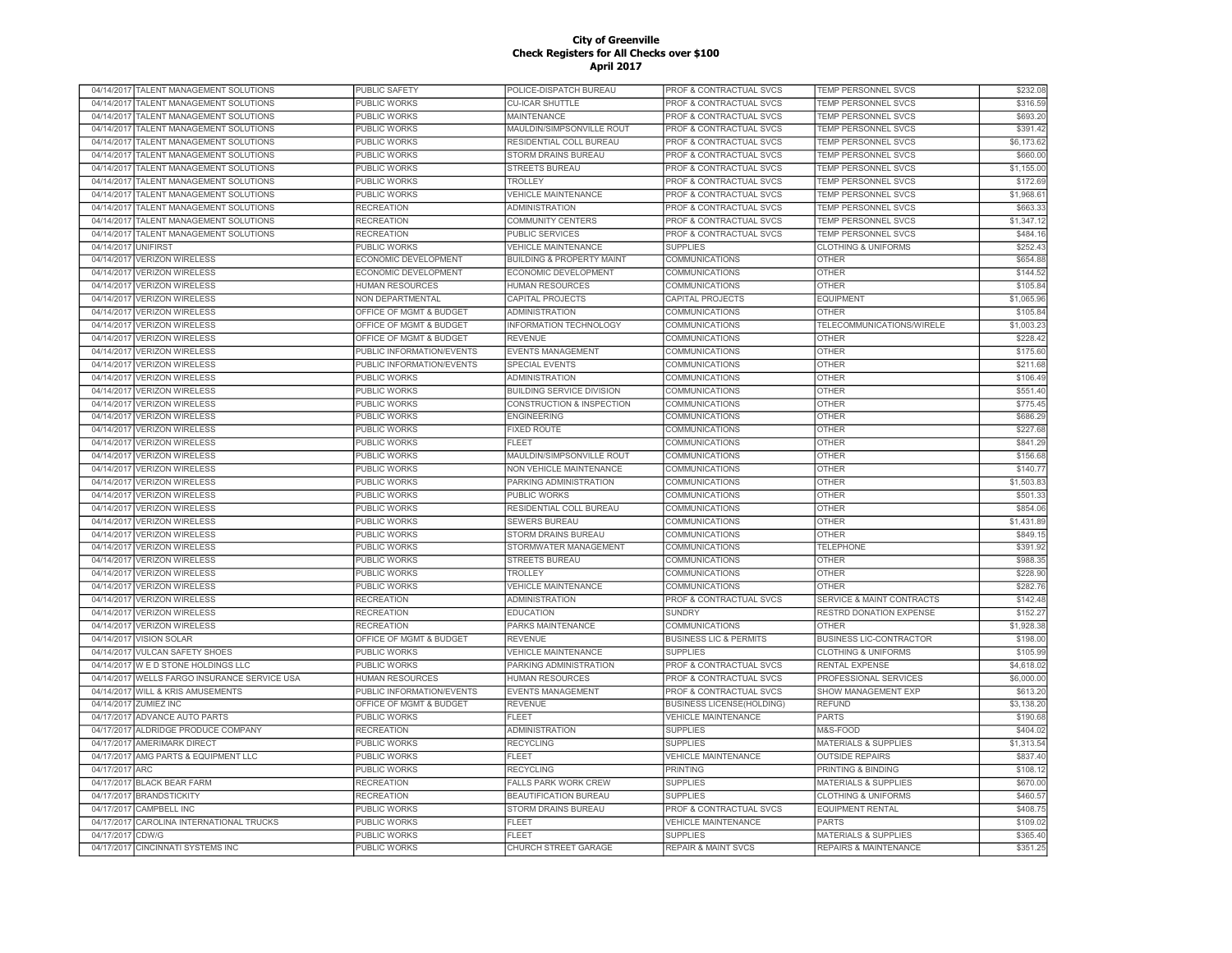|                          | 04/17/2017 CINCINNATI SYSTEMS INC     | PUBLIC WORKS         | <b>ONE GARAGE</b>                    | <b>REPAIR &amp; MAINT SVCS</b> | REPAIRS & MAINTENANCE           | \$565.00             |
|--------------------------|---------------------------------------|----------------------|--------------------------------------|--------------------------------|---------------------------------|----------------------|
| 04/17/2017               | <b>CINTAS</b>                         | PUBLIC WORKS         | <b>FLEET</b>                         | <b>SUPPLIES</b>                | <b>CLOTHING &amp; UNIFORMS</b>  | \$284.22             |
| 04/17/2017               | <b>CINTAS</b>                         | <b>PUBLIC WORKS</b>  | FLEET                                | <b>SUPPLIES</b>                | <b>MATERIALS &amp; SUPPLIES</b> | \$251.64             |
| 04/17/2017               | <b>CINTAS</b>                         | <b>PUBLIC WORKS</b>  | <b>STREETS BUREAU</b>                | <b>SUPPLIES</b>                | <b>CLOTHING &amp; UNIFORMS</b>  | \$181.35             |
| 04/17/2017               | <b>CITY WELDING SERVICE</b>           | PUBLIC WORKS         | <b>CBD TIF CREW</b>                  | <b>SUPPLIES</b>                | <b>MATERIALS &amp; SUPPLIES</b> | \$299.00             |
|                          | 04/17/2017 CITY WELDING SERVICE       | <b>PUBLIC WORKS</b>  | <b>COMMONS GARAGE</b>                | <b>SUPPLIES</b>                | <b>MATERIALS &amp; SUPPLIES</b> | \$679.50             |
| 04/17/2017               | CITY WELDING SERVICE                  | PUBLIC WORKS         | <b>FLEET</b>                         | <b>VEHICLE MAINTENANCE</b>     | <b>OUTSIDE REPAIRS</b>          | \$752.50             |
| 04/17/2017               | COMMUNICATION SERVICE CENTER INC      | PUBLIC WORKS         | STREETS BUREAU                       | <b>REPAIR &amp; MAINT SVCS</b> | RADIO MAINTENANCE               | \$1,373.76           |
| 04/17/2017               | <b>COMPLETE FITNESS &amp; YOGA</b>    | HUMAN RESOURCES      | <b>HEALTH CARE</b>                   | <b>SUNDRY</b>                  | <b>WELLNESS ACTIVITIES</b>      | \$340.00             |
| 04/17/2017               | CONSOLIDATED ELECTRICAL DISTRIBTORS   | PUBLIC WORKS         | BUILDING SERVICE DIVISION            | <b>SUPPLIES</b>                | <b>MATERIALS &amp; SUPPLIES</b> | \$155.93             |
| 04/17/2017               | CORBIN TURF & ORNAMENTAL SUPPLY INC   | <b>RECREATION</b>    | <b>FALLS PARK WORK CREW</b>          | <b>SUPPLIES</b>                | <b>MATERIALS &amp; SUPPLIES</b> | \$1,497.78           |
| 04/17/2017               | CORBIN TURF & ORNAMENTAL SUPPLY INC   | <b>RECREATION</b>    | RIGHTS-OF-WAY                        | <b>SUPPLIES</b>                | <b>MATERIALS &amp; SUPPLIES</b> | \$1,113.00           |
| 04/17/2017               | <b>CROMERS</b>                        | <b>RECREATION</b>    | <b>PUBLIC SERVICES</b>               | <b>SUPPLIES</b>                | <b>SPECIAL EVENTS</b>           | \$185.55             |
| 04/17/2017               | <b>DESIGNLAB INC</b>                  | <b>PUBLIC SAFETY</b> | POLICE-PATROL SVS                    | <b>SUPPLIES</b>                | <b>CLOTHING &amp; UNIFORMS</b>  | \$279.79             |
| 04/17/2017               | <b>DUKE ENERGY</b>                    | PUBLIC WORKS         | <b>BUILDING SERVICE DIVISION</b>     | <b>UTILITIES</b>               | <b>ELECTRICITY</b>              | \$15,613.29          |
| 04/17/2017               | <b>DUKE ENERGY</b>                    | <b>PUBLIC WORKS</b>  | CHURCH STREET GARAGE                 | <b>UTILITIES</b>               | <b>ELECTRICITY</b>              | \$2,192.62           |
|                          | 04/17/2017 DUKE ENERGY                | PUBLIC WORKS         | RIVERPLACE GARAGE                    | UTILITIES                      | <b>ELECTRICITY</b>              | \$1,375.95           |
|                          | 04/17/2017 DUKE ENERGY                | <b>PUBLIC WORKS</b>  | <b>TRAFFIC ENGINEERING</b>           | <b>UTILITIES</b>               | <b>ELECTRICITY</b>              | \$170.54             |
|                          | 04/17/2017 DUKE ENERGY                | <b>RECREATION</b>    | <b>ADMINISTRATION</b>                | <b>SUPPLIES</b>                | M&S-VETERINARY                  | \$241.42             |
|                          | 04/17/2017 DUKE ENERGY                | <b>RECREATION</b>    | <b>ADMINISTRATION</b>                | <b>UTILITIES</b>               | <b>ELECTRICITY</b>              | \$4,413.86           |
|                          | 04/17/2017 DUKE ENERGY                | <b>RECREATION</b>    | COMMUNITY CENTERS                    | <b>UTILITIES</b>               | <b>ELECTRICITY</b>              | \$1,218.92           |
| 04/17/2017               | <b>DUKE ENERGY</b>                    | <b>RECREATION</b>    | PARKS AND RECREATION                 | <b>UTILITIES</b>               | <b>ELECTRICITY</b>              | \$715.06             |
| 04/17/2017               | <b>DUKE ENERGY</b>                    | <b>RECREATION</b>    | PARKS MAINTENANCE                    | <b>UTILITIES</b>               | <b>ELECTRICITY</b>              | \$4,293.98           |
| 04/17/2017               | <b>ENGINEERED SYSTEMS INC</b>         | <b>PUBLIC WORKS</b>  | <b>TRAFFIC ENGINEERING</b>           | <b>REPAIR &amp; MAINT SVCS</b> | REPAIRS & MAINTENANCE           | \$100.00             |
| 04/17/2017               | ENTERCOM GREENVILLE LLC WSPA-FM       | <b>PUBLIC WORKS</b>  | <b>RECYCLING</b>                     | <b>PRINTING</b>                | PRINTING & BINDING              | \$644.00             |
| 04/17/2017               | <b>FAIRWAY FORD INC</b>               | <b>PUBLIC WORKS</b>  | <b>FLEET</b>                         | <b>VEHICLE MAINTENANCE</b>     | <b>PARTS</b>                    | \$925.57             |
| 04/17/2017               | <b>GEORGIA BARK COMPANY</b>           | <b>RECREATION</b>    | <b>BEAUTIFICATION BUREAU</b>         | <b>SUPPLIES</b>                | <b>MATERIALS &amp; SUPPLIES</b> | \$1,272.00           |
| 04/17/2017               | <b>GIMME-A-SIGN CO INC</b>            | NON DEPARTMENTAL     | <b>CAPITAL PROJECTS</b>              | <b>CAPITAL PROJECTS</b>        | PROJECT EXPENSE                 | \$1,472.34           |
| 04/17/2017               | <b>GLASSCRAFTERS INC</b>              | <b>PUBLIC WORKS</b>  | <b>FLEET</b>                         | <b>VEHICLE MAINTENANCE</b>     | <b>OUTSIDE REPAIRS</b>          | \$442.5              |
| 04/17/2017               | GREENVILLE OFFICE SUPPLY CO INC       | <b>RECREATION</b>    | PARKS AND RECREATION                 | <b>SUPPLIES</b>                | <b>CLOTHING &amp; UNIFORMS</b>  | \$166.36             |
| 04/17/2017               | GREENVILLE OFFICE SUPPLY CO INC       | <b>RECREATION</b>    | PARKS AND RECREATION                 | <b>SUPPLIES</b>                | <b>MATERIALS &amp; SUPPLIES</b> | \$1,208.40           |
|                          | 04/17/2017 GREENVILLE WATER           | <b>PUBLIC WORKS</b>  | <b>BUILDING SERVICE DIVISION</b>     | <b>UTILITIES</b>               | <b>OTHER</b>                    | \$2,830.7            |
| 04/17/2017               | <b>GREENVILLE WATER</b>               | PUBLIC WORKS         | NON VEHICLE MAINTENANCE              | UTILITIES                      | <b>WATER/SEWER</b>              | \$449.8'             |
| 04/17/2017               | <b>GUARANTEED SUPPLY CO</b>           | PUBLIC WORKS         | <b>STREETS BUREAU</b>                | <b>SUPPLIES</b>                | MATERIALS & SUPPLIES            | \$480.58             |
|                          | HENRY SCHEIN ANIMAL HEALTH            | <b>RECREATION</b>    | <b>ADMINISTRATION</b>                | <b>SUPPLIES</b>                | M&S-VETERINARY                  | \$282.7              |
| 04/17/2017<br>04/17/2017 | HOME DEPOT CREDIT SERVICE 3104        | <b>PUBLIC WORKS</b>  | <b>IBERTY SQUARE GARAGE</b>          | <b>SUPPLIES</b>                | <b>MATERIALS &amp; SUPPLIES</b> | \$124.04             |
|                          |                                       |                      | <b>BUILDING SERVICE DIVISION</b>     |                                | <b>MATERIALS &amp; SUPPLIES</b> |                      |
| 04/17/2017               | HOME DEPOT CREDIT SERVICE 5906        | <b>PUBLIC WORKS</b>  |                                      | <b>SUPPLIES</b>                | <b>PARTS</b>                    | \$146.4<br>\$1.184.4 |
| 04/17/2017               | <b>INTERSTATE BATTERIES</b>           | PUBLIC WORKS         | <b>FLEET</b>                         | <b>VEHICLE MAINTENANCE</b>     |                                 |                      |
| 04/17/2017               | JACKIE MAULDIN'S INC                  | <b>PUBLIC WORKS</b>  | <b>FLEET</b>                         | <b>VEHICLE MAINTENANCE</b>     | <b>OUTSIDE REPAIRS</b>          | \$135.00             |
| 04/17/2017               | <b>JF ACQUISITION LLC</b>             | <b>PUBLIC WORKS</b>  | <b>FLEET</b>                         | <b>SUPPLIES</b>                | <b>MATERIALS &amp; SUPPLIES</b> | \$1,009.0            |
| 04/17/2017               | K & M INTERNATIONAL WILD REPULIC      | <b>RECREATION</b>    | <b>PUBLIC SERVICES</b>               | <b>SUPPLIES</b>                | <b>SALE GIFTS</b>               | \$2,446.6            |
| 04/17/2017               | KEVIN WHITAKER CHEVROLET INC          | PUBLIC WORKS         | <b>FLEET</b>                         | <b>VEHICLE MAINTENANCE</b>     | <b>PARTS</b>                    | \$920.96             |
|                          | 04/17/2017 KEYPER SYSTEMS             | <b>PUBLIC SAFETY</b> | POLICE-PATROL SVS                    | <b>SUNDRY</b>                  | <b>MISCELLANEOUS</b>            | \$898.20             |
| 04/17/2017               | LARK & ASSOCIATES POLYGRAPH SERVICE   | HUMAN RESOURCES      | <b>HUMAN RESOURCES</b>               | PROF & CONTRACTUAL SVCS        | PROFESSIONAL SERVICES           | \$180.00             |
| 04/17/2017               | LEXISNEXIS 1239194                    | <b>PUBLIC SAFETY</b> | POLICE-PATROL SVS                    | PROF & CONTRACTUAL SVCS        | PROFESSIONAL SERVICES           | \$318.00             |
| 04/17/2017               | LEXISNEXIS 1403290                    | ECONOMIC DEVELOPMENT | <b>BUILDING &amp; PROPERTY MAINT</b> | <b>SUNDRY</b>                  | DUES, SUBSCRIPTN, PUBLICATN     | \$156.35             |
| 04/17/2017               | MARCO'S AUTO DETAIL SHOP              | PUBLIC WORKS         | <b>FLEET</b>                         | <b>VEHICLE MAINTENANCE</b>     | <b>OUTSIDE REPAIRS</b>          | \$120.00             |
| 04/17/2017               | MCKINNEY DODGE CHRYSLER PLY JE        | PUBLIC WORKS         | <b>FLEET</b>                         | <b>VEHICLE MAINTENANCE</b>     | <b>OUTSIDE REPAIRS</b>          | \$727.70             |
| 04/17/2017               | MERCEDES BENZ OF SOUTH CHARLOTTE      | PUBLIC WORKS         | FLEET                                | <b>VEHICLE MAINTENANCE</b>     | <b>PARTS</b>                    | \$201.56             |
| 04/17/2017               | MOTOROLA SOLUTIONS                    | <b>PUBLIC SAFETY</b> | POLICE-PATROL SVS                    | <b>SUPPLIES</b>                | <b>MATERIALS &amp; SUPPLIES</b> | \$3,315.34           |
| 04/17/2017               | <b>NAPA AUTO PARTS</b>                | <b>PUBLIC WORKS</b>  | FLEET                                | <b>SUPPLIES</b>                | <b>MATERIALS &amp; SUPPLIES</b> | \$1,823.48           |
| 04/17/2017               | <b>NAPA AUTO PARTS</b>                | <b>PUBLIC WORKS</b>  | <b>FLEET</b>                         | <b>VEHICLE MAINTENANCE</b>     | <b>PARTS</b>                    | \$2,112.4            |
| 04/17/2017               | NORTHERN TOOL & EQUIPMENT             | PUBLIC WORKS         | <b>FLEET</b>                         | <b>SUPPLIES</b>                | <b>MATERIALS &amp; SUPPLIES</b> | \$1,064.03           |
| 04/17/2017               | O'REILLY AUTO PARTS                   | <b>PUBLIC WORKS</b>  | <b>FLEET</b>                         | <b>VEHICLE MAINTENANCE</b>     | <b>PARTS</b>                    | \$362.5'             |
| 04/17/2017               | OFFICE DEPOT BSD                      | <b>PUBLIC SAFETY</b> | POLICE-PATROL SVS                    | <b>SUPPLIES</b>                | MATERIALS & SUPPLIES            | \$116.58             |
|                          | 04/17/2017 OFFICE DEPOT BSD           | <b>PUBLIC WORKS</b>  | RESIDENTIAL COLL BUREAU              | <b>SUPPLIES</b>                | <b>MATERIALS &amp; SUPPLIES</b> | \$119.68             |
|                          | 04/17/2017 OLD DOMINION BRUSH CO INC  | PUBLIC WORKS         | FLEET                                | <b>VEHICLE MAINTENANCE</b>     | <b>PARTS</b>                    | \$189.63             |
|                          | 04/17/2017 PEPSI-COLA BOTTLING CO     | <b>RECREATION</b>    | PUBLIC SERVICES                      | <b>SUPPLIES</b>                | SALE CONCESSIONS                | \$1,317.47           |
|                          | 04/17/2017 PIEDMONT ASSOCIATES CO LLC | PUBLIC WORKS         | <b>FLEET</b>                         | <b>VEHICLE MAINTENANCE</b>     | <b>PARTS</b>                    | \$170.96             |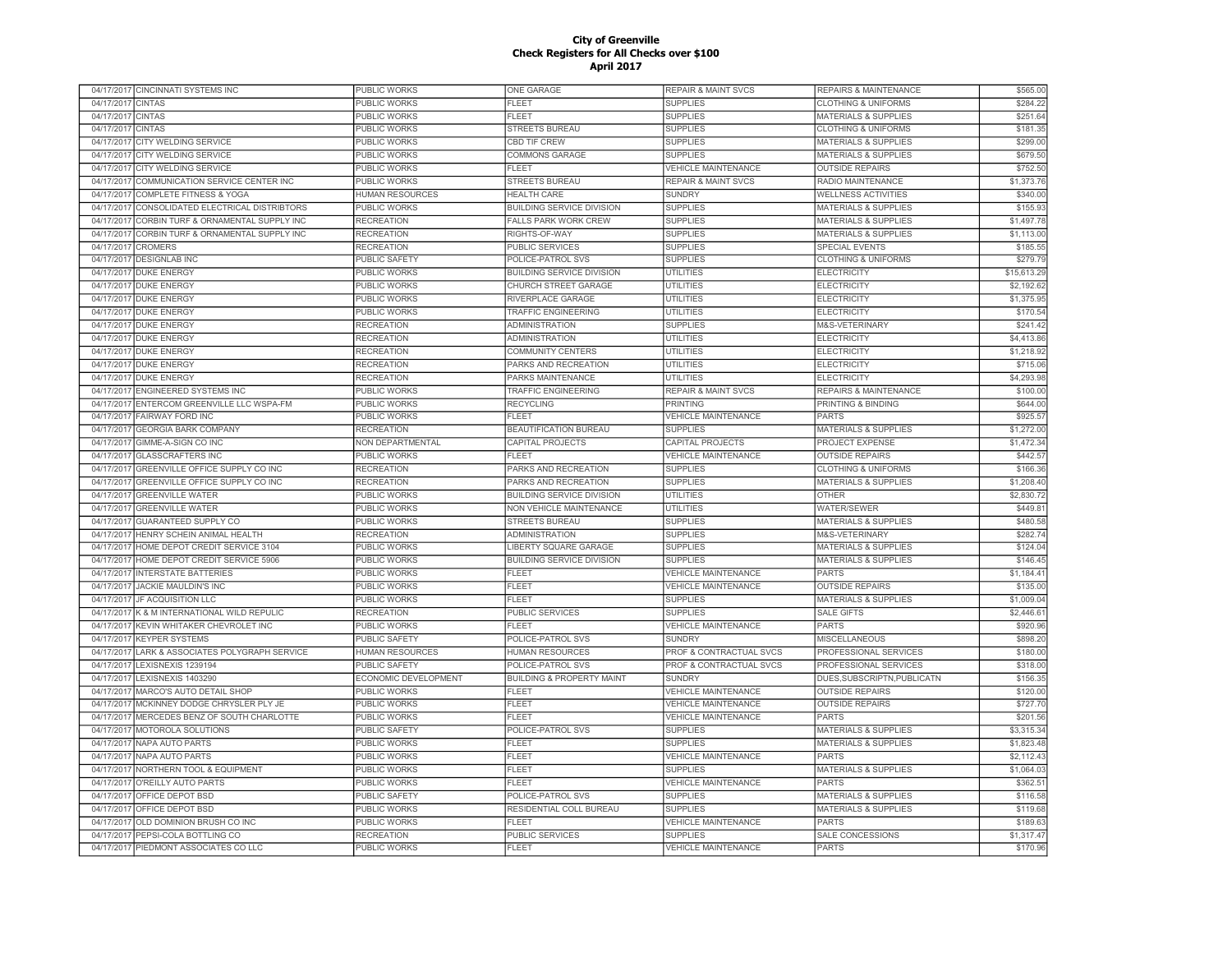|            | 04/17/2017 PRESORT PLUS INC          | <b>RECREATION</b>       | PUBLIC SERVICES                      | <b>PRINTING</b>                    | PRINTING & BINDING                   | \$715.50               |
|------------|--------------------------------------|-------------------------|--------------------------------------|------------------------------------|--------------------------------------|------------------------|
| 04/17/2017 | PRO AUTO PARTS WAREHOUSE             | PUBLIC WORKS            | <b>FLEET</b>                         | <b>VEHICLE MAINTENANCE</b>         | <b>PARTS</b>                         | \$1,112.95             |
| 04/17/2017 | <b>PROFORMA</b>                      | <b>RECREATION</b>       | EDUCATION                            | PRINTING                           | PRINTING & BINDING                   | \$333.14               |
| 04/17/2017 | PROSOURCE LLC                        | PUBLIC WORKS            | <b>BUILDING SERVICE DIVISION</b>     | <b>SUPPLIES</b>                    | <b>MATERIALS &amp; SUPPLIES</b>      | \$527.22               |
|            | 04/17/2017 R E MICHEL COMPANY LLC    | PUBLIC WORKS            | <b>BUILDING SERVICE DIVISION</b>     | <b>SUPPLIES</b>                    | <b>MATERIALS &amp; SUPPLIES</b>      | \$276.93               |
|            | 04/17/2017 R E MICHEL COMPANY LLC    | <b>RECREATION</b>       | <b>ADMINISTRATION</b>                | <b>REPAIR &amp; MAINT SVCS</b>     | <b>REPAIRS &amp; MAINTENANCE</b>     | \$501.78               |
| 04/17/2017 | ROGERS & CALLCOTT ENVIRONMENTAL      | PUBLIC WORKS            | SEWERS BUREAU                        | <b>SUPPLIES</b>                    | <b>MATERIALS &amp; SUPPLIES</b>      | \$115.75               |
| 04/17/2017 | RONNIE'S TRIM SHOP                   | PUBLIC WORKS            | <b>FLEET</b>                         | <b>VEHICLE MAINTENANCE</b>         | <b>OUTSIDE REPAIRS</b>               | \$400.00               |
| 04/17/2017 | <b>SAM'S CLUB</b>                    | <b>RECREATION</b>       | <b>PUBLIC SERVICES</b>               | <b>SUPPLIES</b>                    | SALE CONCESSIONS                     | \$638.4                |
| 04/17/2017 | SANOFI PASTEUR INC                   | <b>HUMAN RESOURCES</b>  | <b>OCCUPATIONAL HEALTH</b>           | <b>SUPPLIES</b>                    | <b>MATERIALS &amp; SUPPLIES</b>      | \$331.6                |
| 04/17/2017 | SHERWIN WILLIAMS                     | <b>PUBLIC WORKS</b>     | <b>BUILDING SERVICE DIVISION</b>     | <b>SUPPLIES</b>                    | <b>MATERIALS &amp; SUPPLIES</b>      | \$496.70               |
| 04/17/2017 | SITE DESIGN INC                      | <b>NON DEPARTMENTAL</b> | CAPITAL PROJECTS                     | <b>CAPITAL PROJECTS</b>            | R/O/W SITE ACQUISITION               | \$950.00               |
| 04/17/2017 | SOUTHEASTERN JANITORIAL OF SC LLC    | PUBLIC WORKS            | PARKING ADMINISTRATION               | PROF & CONTRACTUAL SVCS            | <b>SERVICE &amp; MAINT CONTRACTS</b> | \$755.00               |
| 04/17/2017 | SOUTHEASTERN JANITORIAL OF SC LLC    | <b>RECREATION</b>       | FALLS PARK WORK CREW                 | <b>PROF &amp; CONTRACTUAL SVCS</b> | <b>SERVICE &amp; MAINT CONTRACTS</b> | \$5,334.60             |
| 04/17/2017 | STOCKMAN OIL TWO INC                 | PUBLIC WORKS            | <b>FLEET</b>                         | <b>SUPPLIES</b>                    | <b>MATERIALS &amp; SUPPLIES</b>      | \$296.80               |
|            |                                      |                         |                                      |                                    |                                      |                        |
| 04/17/2017 | STONE AVE NURSERY LLC                | <b>RECREATION</b>       | <b>FALLS PARK WORK CREW</b>          | <b>SUPPLIES</b>                    | <b>MATERIALS &amp; SUPPLIES</b>      | \$1,144.50             |
| 04/17/2017 | <b>SUMMIT MEDIA LLC</b>              | PUBLIC WORKS            | <b>RECYCLING</b>                     | <b>PRINTING</b>                    | PRINTING & BINDING                   | \$340.00               |
| 04/17/2017 | <b>SUPPLYWORKS</b>                   | <b>RECREATION</b>       | <b>ADMINISTRATION</b>                | <b>SUPPLIES</b>                    | <b>JANITORIAL SUPPLIES</b>           | \$151.40               |
| 04/17/2017 | T2 SYSTEMS CANADA INC                | PUBLIC WORKS            | PARKING LOTS                         | <b>COMMUNICATIONS</b>              | <b>WEST END PARK &amp; RIDE</b>      | \$106.00               |
| 04/17/2017 | <b>TASER INTERNATIONAL</b>           | <b>PUBLIC SAFETY</b>    | POLICE-PATROL SVS                    | <b>SUPPLIES</b>                    | <b>CLOTHING &amp; UNIFORMS</b>       | \$1,669.3              |
| 04/17/2017 | TOMMY'S COUNTRY HAM HOUSE            | PUBLIC WORKS            | STORM DRAINS BUREAU                  | <b>SUPPLIES</b>                    | <b>MATERIALS &amp; SUPPLIES</b>      | \$220.35               |
| 04/17/2017 | <b>TRUCKPRO LLC</b>                  | PUBLIC WORKS            | FLEET                                | <b>VEHICLE MAINTENANCE</b>         | <b>PARTS</b>                         | \$1,470.39             |
| 04/17/2017 | UNITED RENTALS (NORTH AMERICA) INC   | PUBLIC WORKS            | BUILDING SERVICE DIVISION            | <b>REPAIR &amp; MAINT SVCS</b>     | REPAIRS & MAINTENANCE                | \$159.00               |
| 04/17/2017 | UNITED RENTALS (NORTH AMERICA) INC   | PUBLIC WORKS            | <b>STREETS BUREAU</b>                | <b>SUPPLIES</b>                    | <b>MATERIALS &amp; SUPPLIES</b>      | \$885.00               |
| 04/17/2017 | W N WATSON-WEST TIRE & AUTOMOTIVE    | PUBLIC WORKS            | FLEET                                | <b>VEHICLE MAINTENANCE</b>         | <b>PARTS</b>                         | \$151.89               |
| 04/17/2017 | <b>WEX BANK</b>                      | PUBLIC WORKS            | PARKING ADMINISTRATION               | <b>VEHICLE MAINTENANCE</b>         | <b>FUEL CARD</b>                     | \$360.20               |
| 04/17/2017 | <b>WILD BERRY INCENSE</b>            | <b>RECREATION</b>       | <b>PUBLIC SERVICES</b>               | <b>SUPPLIES</b>                    | <b>SALE GIFTS</b>                    | \$153.23               |
| 04/17/2017 | WORKWELL OCCUPATIONAL HEALTH CENTER  | <b>HUMAN RESOURCES</b>  | <b>HEALTH CARE</b>                   | <b>SUNDRY</b>                      | <b>WELLNESS ACTIVITIES</b>           | \$3,882.50             |
| 04/17/2017 | WORKWELL OCCUPATIONAL HEALTH CENTER  | <b>HUMAN RESOURCES</b>  | <b>OCCUPATIONAL HEALTH</b>           | PROF & CONTRACTUAL SVCS            | PROFESSIONAL SERVICES                | \$6,219.00             |
| 04/17/2017 | <b>WURTH USA INC</b>                 | <b>PUBLIC WORKS</b>     | FLEET                                | <b>SUPPLIES</b>                    | MATERIALS & SUPPLIES                 | \$220.06               |
| 04/17/2017 | YARDER MANUFACTURING CO              | PUBLIC WORKS            | <b>FLEET</b>                         | <b>VEHICLE MAINTENANCE</b>         | <b>PARTS</b>                         | \$923.1                |
|            | 04/18/2017 S C DEPARTMENT OF REVENUE | <b>CITY MANAGER</b>     | NON-DEPARTMENTAL                     | <b>SUNDRY</b>                      | <b>TAXES</b>                         | \$3,428.36             |
| 04/21/2017 | 1027 PARTNERSHIP LLC                 | PUBLIC WORKS            | SEWERS BUREAU                        | LIAB-SEWER WARRANTY                | <b>REFUND</b>                        | \$35,000.00            |
| 04/21/2017 | A & H LAWN MAINTENANCE               | <b>RECREATION</b>       | PARKS MAINTENANCE                    | PROF & CONTRACTUAL SVCS            | <b>SERVICE &amp; MAINT CONTRACTS</b> | \$2,100.00             |
| 04/21/2017 | <b>ADW ARCHITECTS PA</b>             | NON DEPARTMENTAL        | CAPITAL PROJECTS                     | CAPITAL PROJECTS                   | PLANNING/DESIGN                      | \$1,739.69             |
| 04/21/2017 | <b>ADW ARCHITECTS PA</b>             | NON DEPARTMENTAL        | CAPITAL PROJECTS                     | CAPITAL PROJECTS                   | PROJECT EXPENSE                      | \$353.1                |
| 04/21/2017 | AIKEN BROTHERS OF THE UPSTATE        | <b>PUBLIC WORKS</b>     | <b>FLEET</b>                         | <b>VEHICLE MAINTENANCE</b>         | <b>PARTS</b>                         | \$428.78               |
| 04/21/2017 | AMERICAN PUBLIC WORKS ASSOCIATION    | PUBLIC WORKS            | <b>STREETS BUREAU</b>                | <b>SUNDRY</b>                      | <b>MISCELLANEOUS</b>                 | \$200.00               |
| 04/21/2017 | <b>ARCHIVESOCIAL INC</b>             | NON DEPARTMENTAL        | <b>CAPITAL PROJECTS</b>              | CAPITAL PROJECTS                   | EQUIPMENT                            | \$2,388.00             |
| 04/21/2017 | <b>ASG LLC</b>                       | <b>PUBLIC WORKS</b>     | PARKING ADMINISTRATION               | <b>PROF &amp; CONTRACTUAL SVCS</b> | <b>SERVICE &amp; MAINT CONTRACTS</b> | \$1,911.00             |
| 04/21/2017 | <b>ASG LLC</b>                       | <b>RECREATION</b>       | <b>ADMINISTRATION</b>                | <b>PROF &amp; CONTRACTUAL SVCS</b> | <b>SERVICE &amp; MAINT CONTRACTS</b> | \$1,328.2              |
| 04/21/2017 | AT & T MOBILITY                      | OFFICE OF MGMT & BUDGET | INFORMATION TECHNOLOGY               | COMMUNICATIONS                     | TELECOMMUNICATIONS/WIRELE            | \$582.1                |
|            | 04/21/2017 BATTERY SPECIALISTS INC   | PUBLIC WORKS            | <b>VEHICLE MAINTENANCE</b>           | <b>VEHICLE MAINTENANCE</b>         | <b>PARTS</b>                         | \$583.80               |
|            |                                      |                         |                                      |                                    |                                      |                        |
|            | 04/21/2017 BG ARCHITECTS LLC         | ECONOMIC DEVELOPMENT    | ECONOMIC DEVELOPMENT                 | PROF & CONTRACTUAL SVCS            | PROFESSIONAL SERVICES                | \$20,252.97            |
|            | 04/21/2017 BILLY PEPPER              | PUBLIC WORKS            | FLEET                                | <b>TRAVEL &amp; TRAINING</b>       | <b>TRAVEL &amp; TRAINING</b>         | \$180.00               |
|            | 04/21/2017 BLACK BEAR FARM           | NON DEPARTMENTAL        | CAPITAL PROJECTS                     | CAPITAL PROJECTS                   | CONSTRUCTION                         | \$2,030.00             |
| 04/21/2017 | <b>BLANCHARD MACHINERY CO</b>        | PUBLIC WORKS            | <b>FLEET</b>                         | <b>VEHICLE MAINTENANCE</b>         | <b>PARTS</b>                         | \$1,597.0              |
| 04/21/2017 | BRAGG WASTE SERVICES INC             | <b>RECREATION</b>       | PARKS AND RECREATION                 | PROF & CONTRACTUAL SVCS            | <b>SERVICE &amp; MAINT CONTRACTS</b> | \$594.36               |
| 04/21/2017 | CANCER SURVIVORS PARK ALLIANCE       | <b>NON DEPARTMENTAL</b> | CAPITAL PROJECTS                     | CAPITAL PROJECTS                   | <b>CONSTRUCTION</b>                  | \$70,000.00            |
| 04/21/2017 | CAROLINA CONDUIT SYSTEMS INC         | PUBLIC WORKS            | UTILITY UNDERGROUNDING FU            | <b>SUNDRY</b>                      | UNDERGROUNDING COMMERCIAL            | \$100,563.55           |
| 04/21/2017 | <b>CC&amp;I SERVICES LLC</b>         | ECONOMIC DEVELOPMENT    | <b>BUILDING &amp; PROPERTY MAINT</b> | <b>PROF &amp; CONTRACTUAL SVCS</b> | TEMP PERSONNEL SVCS                  | \$1,624.00             |
| 04/21/2017 | CHARTER COMMUNICATIONS               | <b>NON DEPARTMENTAL</b> | <b>CAPITAL PROJECTS</b>              | <b>CAPITAL PROJECTS</b>            | EQUIPMENT                            | \$1,150.00             |
| 04/21/2017 | CHARTER COMMUNICATIONS               | OFFICE OF MGMT & BUDGET | <b>INFORMATION TECHNOLOGY</b>        | <b>COMMUNICATIONS</b>              | TELECOMMUNICATIONS/WIRELE            | \$119.47               |
| 04/21/2017 | CHARTER COMMUNICATIONS               | PUBLIC SAFETY           | POLICE-PATROL SVS                    | COMMUNICATIONS                     | <b>OTHER</b>                         | \$448.76               |
| 04/21/2017 | CHARTER COMMUNICATIONS               | PUBLIC WORKS            | <b>BUILDING SERVICE DIVISION</b>     | COMMUNICATIONS                     | <b>OTHER</b>                         | \$154.56               |
|            | 04/21/2017 CHARTER COMMUNICATIONS    | <b>RECREATION</b>       | <b>COMMUNITY CENTERS</b>             | COMMUNICATIONS                     | CABLE TELEVISION/INTERNET            | \$567.93               |
|            | 04/21/2017 CHRISTOPHER SALTERS       | ECONOMIC DEVELOPMENT    | <b>BUILDING &amp; PROPERTY MAINT</b> | TRAVEL & TRAINING                  | LOCAL TRANSPORTATION                 | \$299.07               |
|            |                                      |                         |                                      |                                    |                                      |                        |
|            | 04/21/2017 CLERK OF COURT            | OFFICE OF MGMT & BUDGET | NON-DEPARTMENTAL                     | PR-WH                              | <b>GARNISHMENTS</b>                  | \$606.54<br>\$1,040.63 |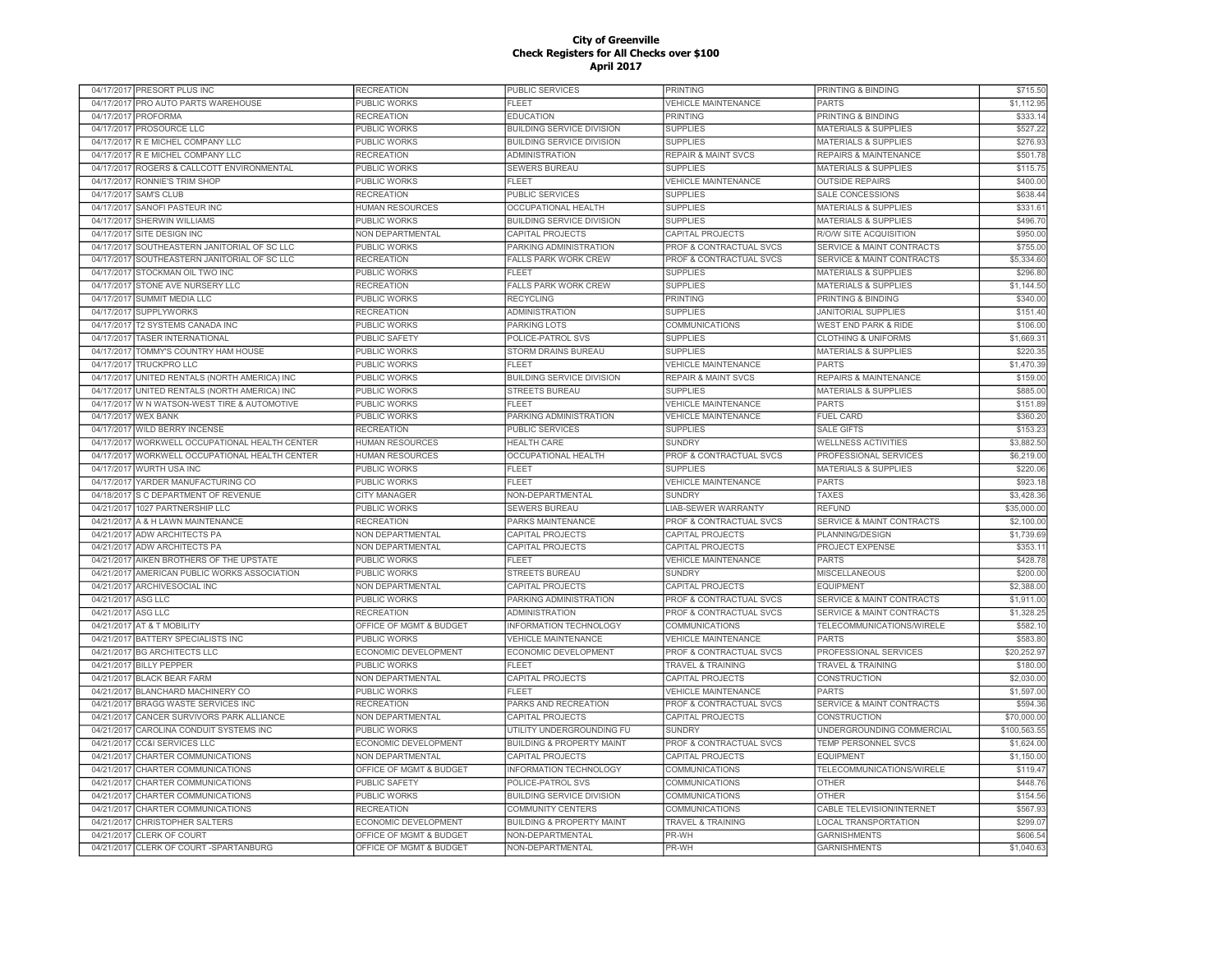| \$143.00<br>04/21/2017<br><b>COMMERCE CLUB</b><br><b>CITY MANAGER</b><br>CITY MANAGER<br><b>SUNDRY</b><br>MISCELLANEOUS<br>\$180.00<br>04/21/2017<br><b>DANJUMA DIRTON</b><br>PUBLIC WORKS<br>RESIDENTIAL COLL BUREAU<br><b>TRAVEL &amp; TRAINING</b><br><b>TRAVEL &amp; TRAINING</b><br>DESIGN DEVELOPMENT LLC<br>\$3,416.67<br>04/21/2017<br><b>RECREATION</b><br>PARKS AND RECREATION<br>PROF & CONTRACTUAL SVCS<br>RENTAL OF REAL PROPERTY<br>\$173.79<br>04/21/2017<br><b>DESIGNLAB INC</b><br>CITY MANAGER<br><b>DONATIONS</b><br>CONTRIBUTIONS/DONATIONS<br>GNVL CNTY COMMISSION ADA<br>04/21/2017 DP3 ARCHITECTS, LTD<br>CAPITAL PROJECTS<br>CAPITAL PROJECTS<br>PLANNING/DESIGN<br>\$1,250.00<br>NON DEPARTMENTAL<br>04/21/2017 DUKE ENERGY<br><b>FIRE</b><br><b>FIRE SERVICES</b><br><b>UTILITIES</b><br><b>ELECTRICITY</b><br>\$1,895.09<br>\$1,148.40<br>04/21/2017 DUKE ENERGY<br>MUNICIPAL COURT<br>MUNICIPAL COURT<br><b>UTILITIES</b><br><b>ELECTRICITY</b><br><b>DUKE ENERGY</b><br>PUBLIC SAFETY<br>POLICE-PATROL SVS<br>UTILITIES<br><b>ELECTRICITY</b><br>\$1,148.4<br>04/21/2017<br><b>DUKE ENERGY</b><br>PUBLIC WORKS<br><b>BROAD STREET GARAGE</b><br><b>UTILITIES</b><br><b>ELECTRICITY</b><br>\$624.86<br>04/21/2017<br><b>DUKE ENERGY</b><br><b>PUBLIC WORKS</b><br><b>BUILDING SERVICE DIVISION</b><br><b>UTILITIES</b><br><b>ELECTRICITY</b><br>\$1,018.70<br>04/21/2017<br>\$1,553.80<br>04/21/2017<br><b>DUKE ENERGY</b><br>PUBLIC WORKS<br><b>COMMONS GARAGE</b><br><b>UTILITIES</b><br><b>ELECTRICITY</b><br><b>UTILITIES</b><br>\$2,604.67<br>04/21/2017<br><b>DUKE ENERGY</b><br><b>PUBLIC WORKS</b><br><b>FIXED ROUTE</b><br><b>ELECTRICITY</b><br>04/21/2017<br><b>DUKE ENERGY</b><br><b>PUBLIC WORKS</b><br><b>UTILITIES</b><br><b>ELECTRICITY</b><br>\$1,301.28<br>FI FFT<br>04/21/2017<br><b>DUKE ENERGY</b><br><b>PUBLIC WORKS</b><br><b>UTILITIES</b><br><b>ELECTRICITY</b><br>\$1,954.65<br><b>LIBERTY SQUARE GARAGE</b><br><b>DUKE ENERGY</b><br>PUBLIC WORKS<br><b>N LAURENS ST GARAGE</b><br><b>UTILITIES</b><br><b>ELECTRICITY</b><br>\$408.23<br>04/21/2017<br><b>DUKE ENERGY</b><br><b>PUBLIC WORKS</b><br><b>UTILITIES</b><br><b>ELECTRICITY</b><br>\$856.08<br>04/21/2017<br>NON VEHICLE MAINTENANCE<br>04/21/2017 DUKE ENERGY<br><b>UTILITIES</b><br>\$1,663.30<br>PUBLIC WORKS<br><b>ONE GARAGE</b><br><b>ELECTRICITY</b><br>04/21/2017 DUKE ENERGY<br><b>PUBLIC WORKS</b><br>PARKING ADMINISTRATION<br><b>UTILITIES</b><br><b>ELECTRICITY</b><br>\$349.43<br>\$2,140.86<br>04/21/2017 DUKE ENERGY<br>PUBLIC WORKS<br>POINSETT GARAGE<br>UTILITIES<br><b>ELECTRICITY</b><br><b>PUBLIC WORKS</b><br><b>UTILITIES</b><br><b>ELECTRICITY</b><br>\$2,270.02<br>04/21/2017 DUKE ENERGY<br>PUBLIC WORKS<br>04/21/2017<br><b>DUKE ENERGY</b><br>PUBLIC WORKS<br>RICHARDSON STREET GARAGE<br><b>UTILITIES</b><br><b>ELECTRICITY</b><br>\$3,636.6<br>04/21/2017<br><b>DUKE ENERGY</b><br>PUBLIC WORKS<br>RIVER STREET GARAGE<br>UTILITIES<br><b>ELECTRICITY</b><br>\$1,128.1<br><b>UTILITIES</b><br>04/21/2017<br><b>DUKE ENERGY</b><br><b>PUBLIC WORKS</b><br>S. SPRING STREET GARAGE<br><b>ELECTRICITY</b><br>\$2,406.6<br><b>UTILITIES</b><br>\$99,325.3<br>04/21/2017<br><b>DUKE ENERGY</b><br><b>PUBLIC WORKS</b><br><b>TRAFFIC ENGINEERING</b><br><b>ELECTRICITY</b><br>04/21/2017<br><b>DUKE ENERGY</b><br><b>RECREATION</b><br><b>COMMUNITY CENTERS</b><br><b>UTILITIES</b><br><b>ELECTRICITY</b><br>\$2,865.6<br>04/21/2017<br><b>DUKE ENERGY</b><br><b>RECREATION</b><br>PARKS MAINTENANCE<br><b>UTILITIES</b><br><b>ELECTRICITY</b><br>\$18,137.80<br>04/21/2017<br><b>EAGLE EMBROIDERY</b><br><b>CITY MANAGER</b><br><b>DONATIONS</b><br>CONTRIBUTIONS/DONATIONS<br><b>GRAVITY/POLICE</b><br>\$1,199.90<br>\$25,173.32<br>04/21/2017<br>ECHOLS OIL COMPANY INC<br>PUBLIC WORKS<br><b>FLEET</b><br><b>VEHICLE MAINTENANCE</b><br><b>FUEL</b><br>\$150.00<br>04/21/2017<br>ELIZABETH ALVAREZ<br><b>RECREATION</b><br><b>ADMINISTRATION</b><br><b>RECREATION FEES</b><br>REC FEES-FALLS PARK<br>EMPLOYMENT SCREENING RESOURCES<br><b>HUMAN RESOURCES</b><br><b>HUMAN RESOURCES</b><br>PROF & CONTRACTUAL SVCS<br>PROFESSIONAL SERVICES<br>\$1,060.75<br>04/21/2017<br>04/21/2017 EPSILON PLASTICS INC<br><b>RECREATION</b><br><b>BEAUTIFICATION BUREAU</b><br><b>SUPPLIES</b><br><b>MATERIALS &amp; SUPPLIES</b><br>\$1,118.7<br>04/21/2017 EPSILON PLASTICS INC<br>\$895.00<br><b>RECREATION</b><br>PARKS MAINTENANCE<br><b>SUPPLIES</b><br><b>MATERIALS &amp; SUPPLIES</b><br>04/21/2017<br><b>EPSILON PLASTICS INC</b><br><b>RECREATION</b><br>RIGHTS-OF-WAY<br><b>SUPPLIES</b><br><b>MATERIALS &amp; SUPPLIES</b><br>\$223.75<br>04/21/2017<br>FAMILY CT OF THE 13TH CIRCUIT<br>OFFICE OF MGMT & BUDGET<br>NON-DEPARTMENTAL<br>PR-WH<br><b>GARNISHMENTS</b><br>\$4,157.24<br>04/21/2017<br><b>FGP INTERNATIONAL</b><br><b>HUMAN RESOURCES</b><br><b>HUMAN RESOURCES</b><br>PROF & CONTRACTUAL SVCS<br>TEMP PERSONNEL SVCS<br>\$801.34<br>PR-WH<br>04/21/2017<br><b>FLSDU</b><br>OFFICE OF MGMT & BUDGET<br>NON-DEPARTMENTAL<br><b>GARNISHMENTS</b><br>\$362.65<br><b>BEAUTIFICATION BUREAU</b><br><b>SUPPLIES</b><br><b>MATERIALS &amp; SUPPLIES</b><br>04/21/2017<br><b>GEORGIA BARK COMPANY</b><br><b>RECREATION</b><br>\$1,272.00<br>04/21/2017<br><b>GEORGIA BARK COMPANY</b><br><b>RECREATION</b><br><b>FALLS PARK WORK CREW</b><br><b>SUPPLIES</b><br><b>MATERIALS &amp; SUPPLIES</b><br>\$1,272.00<br>04/21/2017<br><b>GFOASC</b><br>OFFICE OF MGMT & BUDGET<br><b>ACCOUNTING</b><br>TRAVEL & TRAINING<br><b>TRAVEL &amp; TRAINING</b><br>\$220.00<br>04/21/2017<br><b>GILLIG LLC</b><br><b>PUBLIC WORKS</b><br>MAULDIN/SIMPSONVILLE ROUT<br><b>VEHICLE MAINTENANCE</b><br><b>PARTS</b><br>\$986.35<br><b>PUBLIC WORKS</b><br><b>VEHICLE MAINTENANCE</b><br><b>PARTS</b><br>\$620.62<br>04/21/2017<br><b>GILLIG LLC</b><br><b>VEHICLE MAINTENANCE</b><br><b>GOODYEAR COMMERCIAL TIRE</b><br><b>FLEET</b><br><b>PARTS</b><br>\$1,542.68<br>04/21/2017<br>PUBLIC WORKS<br><b>VEHICLE MAINTENANCE</b><br>04/21/2017<br><b>GREENVILLE ARENA DISTRICT</b><br>PUBLIC WORKS<br>PARKING LOTS<br>LIAB-BI-LO ARENA PARKING<br>PARKING LEASES<br>\$63,086.00<br><b>GREENVILLE COUNTY</b><br>PUBLIC SAFETY<br>PROF & CONTRACTUAL SVCS<br>PROFESSIONAL SERVICES<br>\$3,351.60<br>04/21/2017<br>POLICE-PATROL SVS<br>GREENVILLE TRANSIT AUTHORITY<br>NON-DEPARTMENTAL<br>PROF & CONTRACTUAL SVCS<br><b>INTERGOVT AGREEMENTS</b><br>\$86,639.39<br>04/21/2017<br><b>CITY MANAGER</b><br>04/21/2017<br><b>GREENVILLE WATER</b><br><b>PUBLIC WORKS</b><br><b>BUILDING SERVICE DIVISION</b><br><b>UTILITIES</b><br><b>OTHER</b><br>\$2,306.2<br>04/21/2017<br><b>GREENVILLE WATER</b><br><b>RECREATION</b><br><b>FALLS PARK WORK CREW</b><br>UTILITIES<br><b>OTHER</b><br>\$576.07<br>04/21/2017<br>GREENVILLE ZOO PETTY CASH<br><b>RECREATION</b><br>PUBLIC SERVICES<br><b>SUPPLIES</b><br>SPECIAL EVENTS<br>\$200.00<br><b>BUILDING SERVICE DIVISION</b><br>PROF & CONTRACTUAL SVCS<br><b>SERVICE &amp; MAINT CONTRACTS</b><br>\$561.5<br>04/21/2017<br><b>GREGORY PEST SOLUTIONS</b><br>PUBLIC WORKS<br>HEAVY DUTY LIFT & EQUIPMENT INC<br><b>PUBLIC WORKS</b><br><b>VEHICLE MAINTENANCE</b><br><b>SUPPLIES</b><br><b>MATERIALS &amp; SUPPLIES</b><br>\$1,051.79<br>04/21/2017<br>04/21/2017<br>OFFICE OF MGMT & BUDGET<br>NON-DEPARTMENTAL<br>PR-WH<br><b>GARNISHMENTS</b><br>\$178.05<br><b>HESC</b><br>04/21/2017<br>HEWITT COLEMAN & ASSOCIATES INC<br>OFFICE OF MGMT & BUDGET<br><b>RISK MANAGEMENT</b><br>RISK MANAGEMENT<br>WC SERVICE FEES<br>\$7,837.50<br>04/21/201<br><b>HEWITT COLEMAN &amp; ASSOCIATES INC</b><br>OFFICE OF MGMT & BUDGET<br><b>RISK MANAGEMENT</b><br><b>SERVICE FEES</b><br>ADMIN FEES-GEN/PROP LIA<br>\$15,912.50<br>HOME DEPOT CREDIT SERVICE 5898<br><b>FIRE</b><br><b>SUPPLIES</b><br><b>MATERIALS &amp; SUPPLIES</b><br>\$435.05<br>04/21/2017<br><b>FIRE SERVICES</b><br>04/21/2017<br>HOME DEPOT CREDIT SERVICE 5898<br><b>FIRE</b><br><b>FIRE SUPPRESSION</b><br><b>SUPPLIES</b><br><b>MATERIALS &amp; SUPPLIES</b><br>\$402.64<br>\$202.50<br>04/21/2017<br><b>INTERNAL REVENUE SERVICE</b><br>OFFICE OF MGMT & BUDGET<br>NON-DEPARTMENTAL<br>PR-WH<br><b>GARNISHMENTS</b><br>OFFICE OF MGMT & BUDGET<br>\$474.40<br>04/21/2017<br><b>IRON MOUNTAIN 27129</b><br>INFORMATION TECHNOLOGY<br>PROF & CONTRACTUAL SVCS<br>SERVICE & MAINT CONTRACTS<br>04/21/2017 JAMES LEEWOOD<br>CONTRIBUTIONS/DONATIONS<br>CARLTON MER POL OFF FUND<br>\$500.00<br><b>CITY MANAGER</b><br><b>DONATIONS</b> | 04/21/2017 CLERK OF COURT PICKENS COUNTY | OFFICE OF MGMT & BUDGET | NON-DEPARTMENTAL | PR-WH | <b>GARNISHMENTS</b> | \$304.34 |
|-----------------------------------------------------------------------------------------------------------------------------------------------------------------------------------------------------------------------------------------------------------------------------------------------------------------------------------------------------------------------------------------------------------------------------------------------------------------------------------------------------------------------------------------------------------------------------------------------------------------------------------------------------------------------------------------------------------------------------------------------------------------------------------------------------------------------------------------------------------------------------------------------------------------------------------------------------------------------------------------------------------------------------------------------------------------------------------------------------------------------------------------------------------------------------------------------------------------------------------------------------------------------------------------------------------------------------------------------------------------------------------------------------------------------------------------------------------------------------------------------------------------------------------------------------------------------------------------------------------------------------------------------------------------------------------------------------------------------------------------------------------------------------------------------------------------------------------------------------------------------------------------------------------------------------------------------------------------------------------------------------------------------------------------------------------------------------------------------------------------------------------------------------------------------------------------------------------------------------------------------------------------------------------------------------------------------------------------------------------------------------------------------------------------------------------------------------------------------------------------------------------------------------------------------------------------------------------------------------------------------------------------------------------------------------------------------------------------------------------------------------------------------------------------------------------------------------------------------------------------------------------------------------------------------------------------------------------------------------------------------------------------------------------------------------------------------------------------------------------------------------------------------------------------------------------------------------------------------------------------------------------------------------------------------------------------------------------------------------------------------------------------------------------------------------------------------------------------------------------------------------------------------------------------------------------------------------------------------------------------------------------------------------------------------------------------------------------------------------------------------------------------------------------------------------------------------------------------------------------------------------------------------------------------------------------------------------------------------------------------------------------------------------------------------------------------------------------------------------------------------------------------------------------------------------------------------------------------------------------------------------------------------------------------------------------------------------------------------------------------------------------------------------------------------------------------------------------------------------------------------------------------------------------------------------------------------------------------------------------------------------------------------------------------------------------------------------------------------------------------------------------------------------------------------------------------------------------------------------------------------------------------------------------------------------------------------------------------------------------------------------------------------------------------------------------------------------------------------------------------------------------------------------------------------------------------------------------------------------------------------------------------------------------------------------------------------------------------------------------------------------------------------------------------------------------------------------------------------------------------------------------------------------------------------------------------------------------------------------------------------------------------------------------------------------------------------------------------------------------------------------------------------------------------------------------------------------------------------------------------------------------------------------------------------------------------------------------------------------------------------------------------------------------------------------------------------------------------------------------------------------------------------------------------------------------------------------------------------------------------------------------------------------------------------------------------------------------------------------------------------------------------------------------------------------------------------------------------------------------------------------------------------------------------------------------------------------------------------------------------------------------------------------------------------------------------------------------------------------------------------------------------------------------------------------------------------------------------------------------------------------------------------------------------------------------------------------------------------------------------------------------------------------------------------------------------------------------------------------------------------------------------------------------------------------------------------------------------------------------------------------------------------------------------------------------------------------------------------------------------------------------------------------------------------------------------------------------------------------------------------------------------------------------------------------------------------------------------------------------------------------------------------------------------------------------------------------------------------------------------------------------------------------------------------------------------------------------------------------------------------------------------------------------------------------------------------------------------------------------------------------------------------------------------------------------------------------------------------------------------------------------------------------------------------------------------------------------------------------------------------------------------------------------------------------------------------------------------------------------------------------------------------------------------------------------------------------------------------------------------------------------------------------------------------------------------------------------|------------------------------------------|-------------------------|------------------|-------|---------------------|----------|
|                                                                                                                                                                                                                                                                                                                                                                                                                                                                                                                                                                                                                                                                                                                                                                                                                                                                                                                                                                                                                                                                                                                                                                                                                                                                                                                                                                                                                                                                                                                                                                                                                                                                                                                                                                                                                                                                                                                                                                                                                                                                                                                                                                                                                                                                                                                                                                                                                                                                                                                                                                                                                                                                                                                                                                                                                                                                                                                                                                                                                                                                                                                                                                                                                                                                                                                                                                                                                                                                                                                                                                                                                                                                                                                                                                                                                                                                                                                                                                                                                                                                                                                                                                                                                                                                                                                                                                                                                                                                                                                                                                                                                                                                                                                                                                                                                                                                                                                                                                                                                                                                                                                                                                                                                                                                                                                                                                                                                                                                                                                                                                                                                                                                                                                                                                                                                                                                                                                                                                                                                                                                                                                                                                                                                                                                                                                                                                                                                                                                                                                                                                                                                                                                                                                                                                                                                                                                                                                                                                                                                                                                                                                                                                                                                                                                                                                                                                                                                                                                                                                                                                                                                                                                                                                                                                                                                                                                                                                                                                                                                                                                                                                                                                                                                                                                                                                                                                                                                                                                                                                                                                                   |                                          |                         |                  |       |                     |          |
|                                                                                                                                                                                                                                                                                                                                                                                                                                                                                                                                                                                                                                                                                                                                                                                                                                                                                                                                                                                                                                                                                                                                                                                                                                                                                                                                                                                                                                                                                                                                                                                                                                                                                                                                                                                                                                                                                                                                                                                                                                                                                                                                                                                                                                                                                                                                                                                                                                                                                                                                                                                                                                                                                                                                                                                                                                                                                                                                                                                                                                                                                                                                                                                                                                                                                                                                                                                                                                                                                                                                                                                                                                                                                                                                                                                                                                                                                                                                                                                                                                                                                                                                                                                                                                                                                                                                                                                                                                                                                                                                                                                                                                                                                                                                                                                                                                                                                                                                                                                                                                                                                                                                                                                                                                                                                                                                                                                                                                                                                                                                                                                                                                                                                                                                                                                                                                                                                                                                                                                                                                                                                                                                                                                                                                                                                                                                                                                                                                                                                                                                                                                                                                                                                                                                                                                                                                                                                                                                                                                                                                                                                                                                                                                                                                                                                                                                                                                                                                                                                                                                                                                                                                                                                                                                                                                                                                                                                                                                                                                                                                                                                                                                                                                                                                                                                                                                                                                                                                                                                                                                                                                   |                                          |                         |                  |       |                     |          |
|                                                                                                                                                                                                                                                                                                                                                                                                                                                                                                                                                                                                                                                                                                                                                                                                                                                                                                                                                                                                                                                                                                                                                                                                                                                                                                                                                                                                                                                                                                                                                                                                                                                                                                                                                                                                                                                                                                                                                                                                                                                                                                                                                                                                                                                                                                                                                                                                                                                                                                                                                                                                                                                                                                                                                                                                                                                                                                                                                                                                                                                                                                                                                                                                                                                                                                                                                                                                                                                                                                                                                                                                                                                                                                                                                                                                                                                                                                                                                                                                                                                                                                                                                                                                                                                                                                                                                                                                                                                                                                                                                                                                                                                                                                                                                                                                                                                                                                                                                                                                                                                                                                                                                                                                                                                                                                                                                                                                                                                                                                                                                                                                                                                                                                                                                                                                                                                                                                                                                                                                                                                                                                                                                                                                                                                                                                                                                                                                                                                                                                                                                                                                                                                                                                                                                                                                                                                                                                                                                                                                                                                                                                                                                                                                                                                                                                                                                                                                                                                                                                                                                                                                                                                                                                                                                                                                                                                                                                                                                                                                                                                                                                                                                                                                                                                                                                                                                                                                                                                                                                                                                                                   |                                          |                         |                  |       |                     |          |
|                                                                                                                                                                                                                                                                                                                                                                                                                                                                                                                                                                                                                                                                                                                                                                                                                                                                                                                                                                                                                                                                                                                                                                                                                                                                                                                                                                                                                                                                                                                                                                                                                                                                                                                                                                                                                                                                                                                                                                                                                                                                                                                                                                                                                                                                                                                                                                                                                                                                                                                                                                                                                                                                                                                                                                                                                                                                                                                                                                                                                                                                                                                                                                                                                                                                                                                                                                                                                                                                                                                                                                                                                                                                                                                                                                                                                                                                                                                                                                                                                                                                                                                                                                                                                                                                                                                                                                                                                                                                                                                                                                                                                                                                                                                                                                                                                                                                                                                                                                                                                                                                                                                                                                                                                                                                                                                                                                                                                                                                                                                                                                                                                                                                                                                                                                                                                                                                                                                                                                                                                                                                                                                                                                                                                                                                                                                                                                                                                                                                                                                                                                                                                                                                                                                                                                                                                                                                                                                                                                                                                                                                                                                                                                                                                                                                                                                                                                                                                                                                                                                                                                                                                                                                                                                                                                                                                                                                                                                                                                                                                                                                                                                                                                                                                                                                                                                                                                                                                                                                                                                                                                                   |                                          |                         |                  |       |                     |          |
|                                                                                                                                                                                                                                                                                                                                                                                                                                                                                                                                                                                                                                                                                                                                                                                                                                                                                                                                                                                                                                                                                                                                                                                                                                                                                                                                                                                                                                                                                                                                                                                                                                                                                                                                                                                                                                                                                                                                                                                                                                                                                                                                                                                                                                                                                                                                                                                                                                                                                                                                                                                                                                                                                                                                                                                                                                                                                                                                                                                                                                                                                                                                                                                                                                                                                                                                                                                                                                                                                                                                                                                                                                                                                                                                                                                                                                                                                                                                                                                                                                                                                                                                                                                                                                                                                                                                                                                                                                                                                                                                                                                                                                                                                                                                                                                                                                                                                                                                                                                                                                                                                                                                                                                                                                                                                                                                                                                                                                                                                                                                                                                                                                                                                                                                                                                                                                                                                                                                                                                                                                                                                                                                                                                                                                                                                                                                                                                                                                                                                                                                                                                                                                                                                                                                                                                                                                                                                                                                                                                                                                                                                                                                                                                                                                                                                                                                                                                                                                                                                                                                                                                                                                                                                                                                                                                                                                                                                                                                                                                                                                                                                                                                                                                                                                                                                                                                                                                                                                                                                                                                                                                   |                                          |                         |                  |       |                     |          |
|                                                                                                                                                                                                                                                                                                                                                                                                                                                                                                                                                                                                                                                                                                                                                                                                                                                                                                                                                                                                                                                                                                                                                                                                                                                                                                                                                                                                                                                                                                                                                                                                                                                                                                                                                                                                                                                                                                                                                                                                                                                                                                                                                                                                                                                                                                                                                                                                                                                                                                                                                                                                                                                                                                                                                                                                                                                                                                                                                                                                                                                                                                                                                                                                                                                                                                                                                                                                                                                                                                                                                                                                                                                                                                                                                                                                                                                                                                                                                                                                                                                                                                                                                                                                                                                                                                                                                                                                                                                                                                                                                                                                                                                                                                                                                                                                                                                                                                                                                                                                                                                                                                                                                                                                                                                                                                                                                                                                                                                                                                                                                                                                                                                                                                                                                                                                                                                                                                                                                                                                                                                                                                                                                                                                                                                                                                                                                                                                                                                                                                                                                                                                                                                                                                                                                                                                                                                                                                                                                                                                                                                                                                                                                                                                                                                                                                                                                                                                                                                                                                                                                                                                                                                                                                                                                                                                                                                                                                                                                                                                                                                                                                                                                                                                                                                                                                                                                                                                                                                                                                                                                                                   |                                          |                         |                  |       |                     |          |
|                                                                                                                                                                                                                                                                                                                                                                                                                                                                                                                                                                                                                                                                                                                                                                                                                                                                                                                                                                                                                                                                                                                                                                                                                                                                                                                                                                                                                                                                                                                                                                                                                                                                                                                                                                                                                                                                                                                                                                                                                                                                                                                                                                                                                                                                                                                                                                                                                                                                                                                                                                                                                                                                                                                                                                                                                                                                                                                                                                                                                                                                                                                                                                                                                                                                                                                                                                                                                                                                                                                                                                                                                                                                                                                                                                                                                                                                                                                                                                                                                                                                                                                                                                                                                                                                                                                                                                                                                                                                                                                                                                                                                                                                                                                                                                                                                                                                                                                                                                                                                                                                                                                                                                                                                                                                                                                                                                                                                                                                                                                                                                                                                                                                                                                                                                                                                                                                                                                                                                                                                                                                                                                                                                                                                                                                                                                                                                                                                                                                                                                                                                                                                                                                                                                                                                                                                                                                                                                                                                                                                                                                                                                                                                                                                                                                                                                                                                                                                                                                                                                                                                                                                                                                                                                                                                                                                                                                                                                                                                                                                                                                                                                                                                                                                                                                                                                                                                                                                                                                                                                                                                                   |                                          |                         |                  |       |                     |          |
|                                                                                                                                                                                                                                                                                                                                                                                                                                                                                                                                                                                                                                                                                                                                                                                                                                                                                                                                                                                                                                                                                                                                                                                                                                                                                                                                                                                                                                                                                                                                                                                                                                                                                                                                                                                                                                                                                                                                                                                                                                                                                                                                                                                                                                                                                                                                                                                                                                                                                                                                                                                                                                                                                                                                                                                                                                                                                                                                                                                                                                                                                                                                                                                                                                                                                                                                                                                                                                                                                                                                                                                                                                                                                                                                                                                                                                                                                                                                                                                                                                                                                                                                                                                                                                                                                                                                                                                                                                                                                                                                                                                                                                                                                                                                                                                                                                                                                                                                                                                                                                                                                                                                                                                                                                                                                                                                                                                                                                                                                                                                                                                                                                                                                                                                                                                                                                                                                                                                                                                                                                                                                                                                                                                                                                                                                                                                                                                                                                                                                                                                                                                                                                                                                                                                                                                                                                                                                                                                                                                                                                                                                                                                                                                                                                                                                                                                                                                                                                                                                                                                                                                                                                                                                                                                                                                                                                                                                                                                                                                                                                                                                                                                                                                                                                                                                                                                                                                                                                                                                                                                                                                   |                                          |                         |                  |       |                     |          |
|                                                                                                                                                                                                                                                                                                                                                                                                                                                                                                                                                                                                                                                                                                                                                                                                                                                                                                                                                                                                                                                                                                                                                                                                                                                                                                                                                                                                                                                                                                                                                                                                                                                                                                                                                                                                                                                                                                                                                                                                                                                                                                                                                                                                                                                                                                                                                                                                                                                                                                                                                                                                                                                                                                                                                                                                                                                                                                                                                                                                                                                                                                                                                                                                                                                                                                                                                                                                                                                                                                                                                                                                                                                                                                                                                                                                                                                                                                                                                                                                                                                                                                                                                                                                                                                                                                                                                                                                                                                                                                                                                                                                                                                                                                                                                                                                                                                                                                                                                                                                                                                                                                                                                                                                                                                                                                                                                                                                                                                                                                                                                                                                                                                                                                                                                                                                                                                                                                                                                                                                                                                                                                                                                                                                                                                                                                                                                                                                                                                                                                                                                                                                                                                                                                                                                                                                                                                                                                                                                                                                                                                                                                                                                                                                                                                                                                                                                                                                                                                                                                                                                                                                                                                                                                                                                                                                                                                                                                                                                                                                                                                                                                                                                                                                                                                                                                                                                                                                                                                                                                                                                                                   |                                          |                         |                  |       |                     |          |
|                                                                                                                                                                                                                                                                                                                                                                                                                                                                                                                                                                                                                                                                                                                                                                                                                                                                                                                                                                                                                                                                                                                                                                                                                                                                                                                                                                                                                                                                                                                                                                                                                                                                                                                                                                                                                                                                                                                                                                                                                                                                                                                                                                                                                                                                                                                                                                                                                                                                                                                                                                                                                                                                                                                                                                                                                                                                                                                                                                                                                                                                                                                                                                                                                                                                                                                                                                                                                                                                                                                                                                                                                                                                                                                                                                                                                                                                                                                                                                                                                                                                                                                                                                                                                                                                                                                                                                                                                                                                                                                                                                                                                                                                                                                                                                                                                                                                                                                                                                                                                                                                                                                                                                                                                                                                                                                                                                                                                                                                                                                                                                                                                                                                                                                                                                                                                                                                                                                                                                                                                                                                                                                                                                                                                                                                                                                                                                                                                                                                                                                                                                                                                                                                                                                                                                                                                                                                                                                                                                                                                                                                                                                                                                                                                                                                                                                                                                                                                                                                                                                                                                                                                                                                                                                                                                                                                                                                                                                                                                                                                                                                                                                                                                                                                                                                                                                                                                                                                                                                                                                                                                                   |                                          |                         |                  |       |                     |          |
|                                                                                                                                                                                                                                                                                                                                                                                                                                                                                                                                                                                                                                                                                                                                                                                                                                                                                                                                                                                                                                                                                                                                                                                                                                                                                                                                                                                                                                                                                                                                                                                                                                                                                                                                                                                                                                                                                                                                                                                                                                                                                                                                                                                                                                                                                                                                                                                                                                                                                                                                                                                                                                                                                                                                                                                                                                                                                                                                                                                                                                                                                                                                                                                                                                                                                                                                                                                                                                                                                                                                                                                                                                                                                                                                                                                                                                                                                                                                                                                                                                                                                                                                                                                                                                                                                                                                                                                                                                                                                                                                                                                                                                                                                                                                                                                                                                                                                                                                                                                                                                                                                                                                                                                                                                                                                                                                                                                                                                                                                                                                                                                                                                                                                                                                                                                                                                                                                                                                                                                                                                                                                                                                                                                                                                                                                                                                                                                                                                                                                                                                                                                                                                                                                                                                                                                                                                                                                                                                                                                                                                                                                                                                                                                                                                                                                                                                                                                                                                                                                                                                                                                                                                                                                                                                                                                                                                                                                                                                                                                                                                                                                                                                                                                                                                                                                                                                                                                                                                                                                                                                                                                   |                                          |                         |                  |       |                     |          |
|                                                                                                                                                                                                                                                                                                                                                                                                                                                                                                                                                                                                                                                                                                                                                                                                                                                                                                                                                                                                                                                                                                                                                                                                                                                                                                                                                                                                                                                                                                                                                                                                                                                                                                                                                                                                                                                                                                                                                                                                                                                                                                                                                                                                                                                                                                                                                                                                                                                                                                                                                                                                                                                                                                                                                                                                                                                                                                                                                                                                                                                                                                                                                                                                                                                                                                                                                                                                                                                                                                                                                                                                                                                                                                                                                                                                                                                                                                                                                                                                                                                                                                                                                                                                                                                                                                                                                                                                                                                                                                                                                                                                                                                                                                                                                                                                                                                                                                                                                                                                                                                                                                                                                                                                                                                                                                                                                                                                                                                                                                                                                                                                                                                                                                                                                                                                                                                                                                                                                                                                                                                                                                                                                                                                                                                                                                                                                                                                                                                                                                                                                                                                                                                                                                                                                                                                                                                                                                                                                                                                                                                                                                                                                                                                                                                                                                                                                                                                                                                                                                                                                                                                                                                                                                                                                                                                                                                                                                                                                                                                                                                                                                                                                                                                                                                                                                                                                                                                                                                                                                                                                                                   |                                          |                         |                  |       |                     |          |
|                                                                                                                                                                                                                                                                                                                                                                                                                                                                                                                                                                                                                                                                                                                                                                                                                                                                                                                                                                                                                                                                                                                                                                                                                                                                                                                                                                                                                                                                                                                                                                                                                                                                                                                                                                                                                                                                                                                                                                                                                                                                                                                                                                                                                                                                                                                                                                                                                                                                                                                                                                                                                                                                                                                                                                                                                                                                                                                                                                                                                                                                                                                                                                                                                                                                                                                                                                                                                                                                                                                                                                                                                                                                                                                                                                                                                                                                                                                                                                                                                                                                                                                                                                                                                                                                                                                                                                                                                                                                                                                                                                                                                                                                                                                                                                                                                                                                                                                                                                                                                                                                                                                                                                                                                                                                                                                                                                                                                                                                                                                                                                                                                                                                                                                                                                                                                                                                                                                                                                                                                                                                                                                                                                                                                                                                                                                                                                                                                                                                                                                                                                                                                                                                                                                                                                                                                                                                                                                                                                                                                                                                                                                                                                                                                                                                                                                                                                                                                                                                                                                                                                                                                                                                                                                                                                                                                                                                                                                                                                                                                                                                                                                                                                                                                                                                                                                                                                                                                                                                                                                                                                                   |                                          |                         |                  |       |                     |          |
|                                                                                                                                                                                                                                                                                                                                                                                                                                                                                                                                                                                                                                                                                                                                                                                                                                                                                                                                                                                                                                                                                                                                                                                                                                                                                                                                                                                                                                                                                                                                                                                                                                                                                                                                                                                                                                                                                                                                                                                                                                                                                                                                                                                                                                                                                                                                                                                                                                                                                                                                                                                                                                                                                                                                                                                                                                                                                                                                                                                                                                                                                                                                                                                                                                                                                                                                                                                                                                                                                                                                                                                                                                                                                                                                                                                                                                                                                                                                                                                                                                                                                                                                                                                                                                                                                                                                                                                                                                                                                                                                                                                                                                                                                                                                                                                                                                                                                                                                                                                                                                                                                                                                                                                                                                                                                                                                                                                                                                                                                                                                                                                                                                                                                                                                                                                                                                                                                                                                                                                                                                                                                                                                                                                                                                                                                                                                                                                                                                                                                                                                                                                                                                                                                                                                                                                                                                                                                                                                                                                                                                                                                                                                                                                                                                                                                                                                                                                                                                                                                                                                                                                                                                                                                                                                                                                                                                                                                                                                                                                                                                                                                                                                                                                                                                                                                                                                                                                                                                                                                                                                                                                   |                                          |                         |                  |       |                     |          |
|                                                                                                                                                                                                                                                                                                                                                                                                                                                                                                                                                                                                                                                                                                                                                                                                                                                                                                                                                                                                                                                                                                                                                                                                                                                                                                                                                                                                                                                                                                                                                                                                                                                                                                                                                                                                                                                                                                                                                                                                                                                                                                                                                                                                                                                                                                                                                                                                                                                                                                                                                                                                                                                                                                                                                                                                                                                                                                                                                                                                                                                                                                                                                                                                                                                                                                                                                                                                                                                                                                                                                                                                                                                                                                                                                                                                                                                                                                                                                                                                                                                                                                                                                                                                                                                                                                                                                                                                                                                                                                                                                                                                                                                                                                                                                                                                                                                                                                                                                                                                                                                                                                                                                                                                                                                                                                                                                                                                                                                                                                                                                                                                                                                                                                                                                                                                                                                                                                                                                                                                                                                                                                                                                                                                                                                                                                                                                                                                                                                                                                                                                                                                                                                                                                                                                                                                                                                                                                                                                                                                                                                                                                                                                                                                                                                                                                                                                                                                                                                                                                                                                                                                                                                                                                                                                                                                                                                                                                                                                                                                                                                                                                                                                                                                                                                                                                                                                                                                                                                                                                                                                                                   |                                          |                         |                  |       |                     |          |
|                                                                                                                                                                                                                                                                                                                                                                                                                                                                                                                                                                                                                                                                                                                                                                                                                                                                                                                                                                                                                                                                                                                                                                                                                                                                                                                                                                                                                                                                                                                                                                                                                                                                                                                                                                                                                                                                                                                                                                                                                                                                                                                                                                                                                                                                                                                                                                                                                                                                                                                                                                                                                                                                                                                                                                                                                                                                                                                                                                                                                                                                                                                                                                                                                                                                                                                                                                                                                                                                                                                                                                                                                                                                                                                                                                                                                                                                                                                                                                                                                                                                                                                                                                                                                                                                                                                                                                                                                                                                                                                                                                                                                                                                                                                                                                                                                                                                                                                                                                                                                                                                                                                                                                                                                                                                                                                                                                                                                                                                                                                                                                                                                                                                                                                                                                                                                                                                                                                                                                                                                                                                                                                                                                                                                                                                                                                                                                                                                                                                                                                                                                                                                                                                                                                                                                                                                                                                                                                                                                                                                                                                                                                                                                                                                                                                                                                                                                                                                                                                                                                                                                                                                                                                                                                                                                                                                                                                                                                                                                                                                                                                                                                                                                                                                                                                                                                                                                                                                                                                                                                                                                                   |                                          |                         |                  |       |                     |          |
|                                                                                                                                                                                                                                                                                                                                                                                                                                                                                                                                                                                                                                                                                                                                                                                                                                                                                                                                                                                                                                                                                                                                                                                                                                                                                                                                                                                                                                                                                                                                                                                                                                                                                                                                                                                                                                                                                                                                                                                                                                                                                                                                                                                                                                                                                                                                                                                                                                                                                                                                                                                                                                                                                                                                                                                                                                                                                                                                                                                                                                                                                                                                                                                                                                                                                                                                                                                                                                                                                                                                                                                                                                                                                                                                                                                                                                                                                                                                                                                                                                                                                                                                                                                                                                                                                                                                                                                                                                                                                                                                                                                                                                                                                                                                                                                                                                                                                                                                                                                                                                                                                                                                                                                                                                                                                                                                                                                                                                                                                                                                                                                                                                                                                                                                                                                                                                                                                                                                                                                                                                                                                                                                                                                                                                                                                                                                                                                                                                                                                                                                                                                                                                                                                                                                                                                                                                                                                                                                                                                                                                                                                                                                                                                                                                                                                                                                                                                                                                                                                                                                                                                                                                                                                                                                                                                                                                                                                                                                                                                                                                                                                                                                                                                                                                                                                                                                                                                                                                                                                                                                                                                   |                                          |                         |                  |       |                     |          |
|                                                                                                                                                                                                                                                                                                                                                                                                                                                                                                                                                                                                                                                                                                                                                                                                                                                                                                                                                                                                                                                                                                                                                                                                                                                                                                                                                                                                                                                                                                                                                                                                                                                                                                                                                                                                                                                                                                                                                                                                                                                                                                                                                                                                                                                                                                                                                                                                                                                                                                                                                                                                                                                                                                                                                                                                                                                                                                                                                                                                                                                                                                                                                                                                                                                                                                                                                                                                                                                                                                                                                                                                                                                                                                                                                                                                                                                                                                                                                                                                                                                                                                                                                                                                                                                                                                                                                                                                                                                                                                                                                                                                                                                                                                                                                                                                                                                                                                                                                                                                                                                                                                                                                                                                                                                                                                                                                                                                                                                                                                                                                                                                                                                                                                                                                                                                                                                                                                                                                                                                                                                                                                                                                                                                                                                                                                                                                                                                                                                                                                                                                                                                                                                                                                                                                                                                                                                                                                                                                                                                                                                                                                                                                                                                                                                                                                                                                                                                                                                                                                                                                                                                                                                                                                                                                                                                                                                                                                                                                                                                                                                                                                                                                                                                                                                                                                                                                                                                                                                                                                                                                                                   |                                          |                         |                  |       |                     |          |
|                                                                                                                                                                                                                                                                                                                                                                                                                                                                                                                                                                                                                                                                                                                                                                                                                                                                                                                                                                                                                                                                                                                                                                                                                                                                                                                                                                                                                                                                                                                                                                                                                                                                                                                                                                                                                                                                                                                                                                                                                                                                                                                                                                                                                                                                                                                                                                                                                                                                                                                                                                                                                                                                                                                                                                                                                                                                                                                                                                                                                                                                                                                                                                                                                                                                                                                                                                                                                                                                                                                                                                                                                                                                                                                                                                                                                                                                                                                                                                                                                                                                                                                                                                                                                                                                                                                                                                                                                                                                                                                                                                                                                                                                                                                                                                                                                                                                                                                                                                                                                                                                                                                                                                                                                                                                                                                                                                                                                                                                                                                                                                                                                                                                                                                                                                                                                                                                                                                                                                                                                                                                                                                                                                                                                                                                                                                                                                                                                                                                                                                                                                                                                                                                                                                                                                                                                                                                                                                                                                                                                                                                                                                                                                                                                                                                                                                                                                                                                                                                                                                                                                                                                                                                                                                                                                                                                                                                                                                                                                                                                                                                                                                                                                                                                                                                                                                                                                                                                                                                                                                                                                                   |                                          |                         |                  |       |                     |          |
|                                                                                                                                                                                                                                                                                                                                                                                                                                                                                                                                                                                                                                                                                                                                                                                                                                                                                                                                                                                                                                                                                                                                                                                                                                                                                                                                                                                                                                                                                                                                                                                                                                                                                                                                                                                                                                                                                                                                                                                                                                                                                                                                                                                                                                                                                                                                                                                                                                                                                                                                                                                                                                                                                                                                                                                                                                                                                                                                                                                                                                                                                                                                                                                                                                                                                                                                                                                                                                                                                                                                                                                                                                                                                                                                                                                                                                                                                                                                                                                                                                                                                                                                                                                                                                                                                                                                                                                                                                                                                                                                                                                                                                                                                                                                                                                                                                                                                                                                                                                                                                                                                                                                                                                                                                                                                                                                                                                                                                                                                                                                                                                                                                                                                                                                                                                                                                                                                                                                                                                                                                                                                                                                                                                                                                                                                                                                                                                                                                                                                                                                                                                                                                                                                                                                                                                                                                                                                                                                                                                                                                                                                                                                                                                                                                                                                                                                                                                                                                                                                                                                                                                                                                                                                                                                                                                                                                                                                                                                                                                                                                                                                                                                                                                                                                                                                                                                                                                                                                                                                                                                                                                   |                                          |                         |                  |       |                     |          |
|                                                                                                                                                                                                                                                                                                                                                                                                                                                                                                                                                                                                                                                                                                                                                                                                                                                                                                                                                                                                                                                                                                                                                                                                                                                                                                                                                                                                                                                                                                                                                                                                                                                                                                                                                                                                                                                                                                                                                                                                                                                                                                                                                                                                                                                                                                                                                                                                                                                                                                                                                                                                                                                                                                                                                                                                                                                                                                                                                                                                                                                                                                                                                                                                                                                                                                                                                                                                                                                                                                                                                                                                                                                                                                                                                                                                                                                                                                                                                                                                                                                                                                                                                                                                                                                                                                                                                                                                                                                                                                                                                                                                                                                                                                                                                                                                                                                                                                                                                                                                                                                                                                                                                                                                                                                                                                                                                                                                                                                                                                                                                                                                                                                                                                                                                                                                                                                                                                                                                                                                                                                                                                                                                                                                                                                                                                                                                                                                                                                                                                                                                                                                                                                                                                                                                                                                                                                                                                                                                                                                                                                                                                                                                                                                                                                                                                                                                                                                                                                                                                                                                                                                                                                                                                                                                                                                                                                                                                                                                                                                                                                                                                                                                                                                                                                                                                                                                                                                                                                                                                                                                                                   |                                          |                         |                  |       |                     |          |
|                                                                                                                                                                                                                                                                                                                                                                                                                                                                                                                                                                                                                                                                                                                                                                                                                                                                                                                                                                                                                                                                                                                                                                                                                                                                                                                                                                                                                                                                                                                                                                                                                                                                                                                                                                                                                                                                                                                                                                                                                                                                                                                                                                                                                                                                                                                                                                                                                                                                                                                                                                                                                                                                                                                                                                                                                                                                                                                                                                                                                                                                                                                                                                                                                                                                                                                                                                                                                                                                                                                                                                                                                                                                                                                                                                                                                                                                                                                                                                                                                                                                                                                                                                                                                                                                                                                                                                                                                                                                                                                                                                                                                                                                                                                                                                                                                                                                                                                                                                                                                                                                                                                                                                                                                                                                                                                                                                                                                                                                                                                                                                                                                                                                                                                                                                                                                                                                                                                                                                                                                                                                                                                                                                                                                                                                                                                                                                                                                                                                                                                                                                                                                                                                                                                                                                                                                                                                                                                                                                                                                                                                                                                                                                                                                                                                                                                                                                                                                                                                                                                                                                                                                                                                                                                                                                                                                                                                                                                                                                                                                                                                                                                                                                                                                                                                                                                                                                                                                                                                                                                                                                                   |                                          |                         |                  |       |                     |          |
|                                                                                                                                                                                                                                                                                                                                                                                                                                                                                                                                                                                                                                                                                                                                                                                                                                                                                                                                                                                                                                                                                                                                                                                                                                                                                                                                                                                                                                                                                                                                                                                                                                                                                                                                                                                                                                                                                                                                                                                                                                                                                                                                                                                                                                                                                                                                                                                                                                                                                                                                                                                                                                                                                                                                                                                                                                                                                                                                                                                                                                                                                                                                                                                                                                                                                                                                                                                                                                                                                                                                                                                                                                                                                                                                                                                                                                                                                                                                                                                                                                                                                                                                                                                                                                                                                                                                                                                                                                                                                                                                                                                                                                                                                                                                                                                                                                                                                                                                                                                                                                                                                                                                                                                                                                                                                                                                                                                                                                                                                                                                                                                                                                                                                                                                                                                                                                                                                                                                                                                                                                                                                                                                                                                                                                                                                                                                                                                                                                                                                                                                                                                                                                                                                                                                                                                                                                                                                                                                                                                                                                                                                                                                                                                                                                                                                                                                                                                                                                                                                                                                                                                                                                                                                                                                                                                                                                                                                                                                                                                                                                                                                                                                                                                                                                                                                                                                                                                                                                                                                                                                                                                   |                                          |                         |                  |       |                     |          |
|                                                                                                                                                                                                                                                                                                                                                                                                                                                                                                                                                                                                                                                                                                                                                                                                                                                                                                                                                                                                                                                                                                                                                                                                                                                                                                                                                                                                                                                                                                                                                                                                                                                                                                                                                                                                                                                                                                                                                                                                                                                                                                                                                                                                                                                                                                                                                                                                                                                                                                                                                                                                                                                                                                                                                                                                                                                                                                                                                                                                                                                                                                                                                                                                                                                                                                                                                                                                                                                                                                                                                                                                                                                                                                                                                                                                                                                                                                                                                                                                                                                                                                                                                                                                                                                                                                                                                                                                                                                                                                                                                                                                                                                                                                                                                                                                                                                                                                                                                                                                                                                                                                                                                                                                                                                                                                                                                                                                                                                                                                                                                                                                                                                                                                                                                                                                                                                                                                                                                                                                                                                                                                                                                                                                                                                                                                                                                                                                                                                                                                                                                                                                                                                                                                                                                                                                                                                                                                                                                                                                                                                                                                                                                                                                                                                                                                                                                                                                                                                                                                                                                                                                                                                                                                                                                                                                                                                                                                                                                                                                                                                                                                                                                                                                                                                                                                                                                                                                                                                                                                                                                                                   |                                          |                         |                  |       |                     |          |
|                                                                                                                                                                                                                                                                                                                                                                                                                                                                                                                                                                                                                                                                                                                                                                                                                                                                                                                                                                                                                                                                                                                                                                                                                                                                                                                                                                                                                                                                                                                                                                                                                                                                                                                                                                                                                                                                                                                                                                                                                                                                                                                                                                                                                                                                                                                                                                                                                                                                                                                                                                                                                                                                                                                                                                                                                                                                                                                                                                                                                                                                                                                                                                                                                                                                                                                                                                                                                                                                                                                                                                                                                                                                                                                                                                                                                                                                                                                                                                                                                                                                                                                                                                                                                                                                                                                                                                                                                                                                                                                                                                                                                                                                                                                                                                                                                                                                                                                                                                                                                                                                                                                                                                                                                                                                                                                                                                                                                                                                                                                                                                                                                                                                                                                                                                                                                                                                                                                                                                                                                                                                                                                                                                                                                                                                                                                                                                                                                                                                                                                                                                                                                                                                                                                                                                                                                                                                                                                                                                                                                                                                                                                                                                                                                                                                                                                                                                                                                                                                                                                                                                                                                                                                                                                                                                                                                                                                                                                                                                                                                                                                                                                                                                                                                                                                                                                                                                                                                                                                                                                                                                                   |                                          |                         |                  |       |                     |          |
|                                                                                                                                                                                                                                                                                                                                                                                                                                                                                                                                                                                                                                                                                                                                                                                                                                                                                                                                                                                                                                                                                                                                                                                                                                                                                                                                                                                                                                                                                                                                                                                                                                                                                                                                                                                                                                                                                                                                                                                                                                                                                                                                                                                                                                                                                                                                                                                                                                                                                                                                                                                                                                                                                                                                                                                                                                                                                                                                                                                                                                                                                                                                                                                                                                                                                                                                                                                                                                                                                                                                                                                                                                                                                                                                                                                                                                                                                                                                                                                                                                                                                                                                                                                                                                                                                                                                                                                                                                                                                                                                                                                                                                                                                                                                                                                                                                                                                                                                                                                                                                                                                                                                                                                                                                                                                                                                                                                                                                                                                                                                                                                                                                                                                                                                                                                                                                                                                                                                                                                                                                                                                                                                                                                                                                                                                                                                                                                                                                                                                                                                                                                                                                                                                                                                                                                                                                                                                                                                                                                                                                                                                                                                                                                                                                                                                                                                                                                                                                                                                                                                                                                                                                                                                                                                                                                                                                                                                                                                                                                                                                                                                                                                                                                                                                                                                                                                                                                                                                                                                                                                                                                   |                                          |                         |                  |       |                     |          |
|                                                                                                                                                                                                                                                                                                                                                                                                                                                                                                                                                                                                                                                                                                                                                                                                                                                                                                                                                                                                                                                                                                                                                                                                                                                                                                                                                                                                                                                                                                                                                                                                                                                                                                                                                                                                                                                                                                                                                                                                                                                                                                                                                                                                                                                                                                                                                                                                                                                                                                                                                                                                                                                                                                                                                                                                                                                                                                                                                                                                                                                                                                                                                                                                                                                                                                                                                                                                                                                                                                                                                                                                                                                                                                                                                                                                                                                                                                                                                                                                                                                                                                                                                                                                                                                                                                                                                                                                                                                                                                                                                                                                                                                                                                                                                                                                                                                                                                                                                                                                                                                                                                                                                                                                                                                                                                                                                                                                                                                                                                                                                                                                                                                                                                                                                                                                                                                                                                                                                                                                                                                                                                                                                                                                                                                                                                                                                                                                                                                                                                                                                                                                                                                                                                                                                                                                                                                                                                                                                                                                                                                                                                                                                                                                                                                                                                                                                                                                                                                                                                                                                                                                                                                                                                                                                                                                                                                                                                                                                                                                                                                                                                                                                                                                                                                                                                                                                                                                                                                                                                                                                                                   |                                          |                         |                  |       |                     |          |
|                                                                                                                                                                                                                                                                                                                                                                                                                                                                                                                                                                                                                                                                                                                                                                                                                                                                                                                                                                                                                                                                                                                                                                                                                                                                                                                                                                                                                                                                                                                                                                                                                                                                                                                                                                                                                                                                                                                                                                                                                                                                                                                                                                                                                                                                                                                                                                                                                                                                                                                                                                                                                                                                                                                                                                                                                                                                                                                                                                                                                                                                                                                                                                                                                                                                                                                                                                                                                                                                                                                                                                                                                                                                                                                                                                                                                                                                                                                                                                                                                                                                                                                                                                                                                                                                                                                                                                                                                                                                                                                                                                                                                                                                                                                                                                                                                                                                                                                                                                                                                                                                                                                                                                                                                                                                                                                                                                                                                                                                                                                                                                                                                                                                                                                                                                                                                                                                                                                                                                                                                                                                                                                                                                                                                                                                                                                                                                                                                                                                                                                                                                                                                                                                                                                                                                                                                                                                                                                                                                                                                                                                                                                                                                                                                                                                                                                                                                                                                                                                                                                                                                                                                                                                                                                                                                                                                                                                                                                                                                                                                                                                                                                                                                                                                                                                                                                                                                                                                                                                                                                                                                                   |                                          |                         |                  |       |                     |          |
|                                                                                                                                                                                                                                                                                                                                                                                                                                                                                                                                                                                                                                                                                                                                                                                                                                                                                                                                                                                                                                                                                                                                                                                                                                                                                                                                                                                                                                                                                                                                                                                                                                                                                                                                                                                                                                                                                                                                                                                                                                                                                                                                                                                                                                                                                                                                                                                                                                                                                                                                                                                                                                                                                                                                                                                                                                                                                                                                                                                                                                                                                                                                                                                                                                                                                                                                                                                                                                                                                                                                                                                                                                                                                                                                                                                                                                                                                                                                                                                                                                                                                                                                                                                                                                                                                                                                                                                                                                                                                                                                                                                                                                                                                                                                                                                                                                                                                                                                                                                                                                                                                                                                                                                                                                                                                                                                                                                                                                                                                                                                                                                                                                                                                                                                                                                                                                                                                                                                                                                                                                                                                                                                                                                                                                                                                                                                                                                                                                                                                                                                                                                                                                                                                                                                                                                                                                                                                                                                                                                                                                                                                                                                                                                                                                                                                                                                                                                                                                                                                                                                                                                                                                                                                                                                                                                                                                                                                                                                                                                                                                                                                                                                                                                                                                                                                                                                                                                                                                                                                                                                                                                   |                                          |                         |                  |       |                     |          |
|                                                                                                                                                                                                                                                                                                                                                                                                                                                                                                                                                                                                                                                                                                                                                                                                                                                                                                                                                                                                                                                                                                                                                                                                                                                                                                                                                                                                                                                                                                                                                                                                                                                                                                                                                                                                                                                                                                                                                                                                                                                                                                                                                                                                                                                                                                                                                                                                                                                                                                                                                                                                                                                                                                                                                                                                                                                                                                                                                                                                                                                                                                                                                                                                                                                                                                                                                                                                                                                                                                                                                                                                                                                                                                                                                                                                                                                                                                                                                                                                                                                                                                                                                                                                                                                                                                                                                                                                                                                                                                                                                                                                                                                                                                                                                                                                                                                                                                                                                                                                                                                                                                                                                                                                                                                                                                                                                                                                                                                                                                                                                                                                                                                                                                                                                                                                                                                                                                                                                                                                                                                                                                                                                                                                                                                                                                                                                                                                                                                                                                                                                                                                                                                                                                                                                                                                                                                                                                                                                                                                                                                                                                                                                                                                                                                                                                                                                                                                                                                                                                                                                                                                                                                                                                                                                                                                                                                                                                                                                                                                                                                                                                                                                                                                                                                                                                                                                                                                                                                                                                                                                                                   |                                          |                         |                  |       |                     |          |
|                                                                                                                                                                                                                                                                                                                                                                                                                                                                                                                                                                                                                                                                                                                                                                                                                                                                                                                                                                                                                                                                                                                                                                                                                                                                                                                                                                                                                                                                                                                                                                                                                                                                                                                                                                                                                                                                                                                                                                                                                                                                                                                                                                                                                                                                                                                                                                                                                                                                                                                                                                                                                                                                                                                                                                                                                                                                                                                                                                                                                                                                                                                                                                                                                                                                                                                                                                                                                                                                                                                                                                                                                                                                                                                                                                                                                                                                                                                                                                                                                                                                                                                                                                                                                                                                                                                                                                                                                                                                                                                                                                                                                                                                                                                                                                                                                                                                                                                                                                                                                                                                                                                                                                                                                                                                                                                                                                                                                                                                                                                                                                                                                                                                                                                                                                                                                                                                                                                                                                                                                                                                                                                                                                                                                                                                                                                                                                                                                                                                                                                                                                                                                                                                                                                                                                                                                                                                                                                                                                                                                                                                                                                                                                                                                                                                                                                                                                                                                                                                                                                                                                                                                                                                                                                                                                                                                                                                                                                                                                                                                                                                                                                                                                                                                                                                                                                                                                                                                                                                                                                                                                                   |                                          |                         |                  |       |                     |          |
|                                                                                                                                                                                                                                                                                                                                                                                                                                                                                                                                                                                                                                                                                                                                                                                                                                                                                                                                                                                                                                                                                                                                                                                                                                                                                                                                                                                                                                                                                                                                                                                                                                                                                                                                                                                                                                                                                                                                                                                                                                                                                                                                                                                                                                                                                                                                                                                                                                                                                                                                                                                                                                                                                                                                                                                                                                                                                                                                                                                                                                                                                                                                                                                                                                                                                                                                                                                                                                                                                                                                                                                                                                                                                                                                                                                                                                                                                                                                                                                                                                                                                                                                                                                                                                                                                                                                                                                                                                                                                                                                                                                                                                                                                                                                                                                                                                                                                                                                                                                                                                                                                                                                                                                                                                                                                                                                                                                                                                                                                                                                                                                                                                                                                                                                                                                                                                                                                                                                                                                                                                                                                                                                                                                                                                                                                                                                                                                                                                                                                                                                                                                                                                                                                                                                                                                                                                                                                                                                                                                                                                                                                                                                                                                                                                                                                                                                                                                                                                                                                                                                                                                                                                                                                                                                                                                                                                                                                                                                                                                                                                                                                                                                                                                                                                                                                                                                                                                                                                                                                                                                                                                   |                                          |                         |                  |       |                     |          |
|                                                                                                                                                                                                                                                                                                                                                                                                                                                                                                                                                                                                                                                                                                                                                                                                                                                                                                                                                                                                                                                                                                                                                                                                                                                                                                                                                                                                                                                                                                                                                                                                                                                                                                                                                                                                                                                                                                                                                                                                                                                                                                                                                                                                                                                                                                                                                                                                                                                                                                                                                                                                                                                                                                                                                                                                                                                                                                                                                                                                                                                                                                                                                                                                                                                                                                                                                                                                                                                                                                                                                                                                                                                                                                                                                                                                                                                                                                                                                                                                                                                                                                                                                                                                                                                                                                                                                                                                                                                                                                                                                                                                                                                                                                                                                                                                                                                                                                                                                                                                                                                                                                                                                                                                                                                                                                                                                                                                                                                                                                                                                                                                                                                                                                                                                                                                                                                                                                                                                                                                                                                                                                                                                                                                                                                                                                                                                                                                                                                                                                                                                                                                                                                                                                                                                                                                                                                                                                                                                                                                                                                                                                                                                                                                                                                                                                                                                                                                                                                                                                                                                                                                                                                                                                                                                                                                                                                                                                                                                                                                                                                                                                                                                                                                                                                                                                                                                                                                                                                                                                                                                                                   |                                          |                         |                  |       |                     |          |
|                                                                                                                                                                                                                                                                                                                                                                                                                                                                                                                                                                                                                                                                                                                                                                                                                                                                                                                                                                                                                                                                                                                                                                                                                                                                                                                                                                                                                                                                                                                                                                                                                                                                                                                                                                                                                                                                                                                                                                                                                                                                                                                                                                                                                                                                                                                                                                                                                                                                                                                                                                                                                                                                                                                                                                                                                                                                                                                                                                                                                                                                                                                                                                                                                                                                                                                                                                                                                                                                                                                                                                                                                                                                                                                                                                                                                                                                                                                                                                                                                                                                                                                                                                                                                                                                                                                                                                                                                                                                                                                                                                                                                                                                                                                                                                                                                                                                                                                                                                                                                                                                                                                                                                                                                                                                                                                                                                                                                                                                                                                                                                                                                                                                                                                                                                                                                                                                                                                                                                                                                                                                                                                                                                                                                                                                                                                                                                                                                                                                                                                                                                                                                                                                                                                                                                                                                                                                                                                                                                                                                                                                                                                                                                                                                                                                                                                                                                                                                                                                                                                                                                                                                                                                                                                                                                                                                                                                                                                                                                                                                                                                                                                                                                                                                                                                                                                                                                                                                                                                                                                                                                                   |                                          |                         |                  |       |                     |          |
|                                                                                                                                                                                                                                                                                                                                                                                                                                                                                                                                                                                                                                                                                                                                                                                                                                                                                                                                                                                                                                                                                                                                                                                                                                                                                                                                                                                                                                                                                                                                                                                                                                                                                                                                                                                                                                                                                                                                                                                                                                                                                                                                                                                                                                                                                                                                                                                                                                                                                                                                                                                                                                                                                                                                                                                                                                                                                                                                                                                                                                                                                                                                                                                                                                                                                                                                                                                                                                                                                                                                                                                                                                                                                                                                                                                                                                                                                                                                                                                                                                                                                                                                                                                                                                                                                                                                                                                                                                                                                                                                                                                                                                                                                                                                                                                                                                                                                                                                                                                                                                                                                                                                                                                                                                                                                                                                                                                                                                                                                                                                                                                                                                                                                                                                                                                                                                                                                                                                                                                                                                                                                                                                                                                                                                                                                                                                                                                                                                                                                                                                                                                                                                                                                                                                                                                                                                                                                                                                                                                                                                                                                                                                                                                                                                                                                                                                                                                                                                                                                                                                                                                                                                                                                                                                                                                                                                                                                                                                                                                                                                                                                                                                                                                                                                                                                                                                                                                                                                                                                                                                                                                   |                                          |                         |                  |       |                     |          |
|                                                                                                                                                                                                                                                                                                                                                                                                                                                                                                                                                                                                                                                                                                                                                                                                                                                                                                                                                                                                                                                                                                                                                                                                                                                                                                                                                                                                                                                                                                                                                                                                                                                                                                                                                                                                                                                                                                                                                                                                                                                                                                                                                                                                                                                                                                                                                                                                                                                                                                                                                                                                                                                                                                                                                                                                                                                                                                                                                                                                                                                                                                                                                                                                                                                                                                                                                                                                                                                                                                                                                                                                                                                                                                                                                                                                                                                                                                                                                                                                                                                                                                                                                                                                                                                                                                                                                                                                                                                                                                                                                                                                                                                                                                                                                                                                                                                                                                                                                                                                                                                                                                                                                                                                                                                                                                                                                                                                                                                                                                                                                                                                                                                                                                                                                                                                                                                                                                                                                                                                                                                                                                                                                                                                                                                                                                                                                                                                                                                                                                                                                                                                                                                                                                                                                                                                                                                                                                                                                                                                                                                                                                                                                                                                                                                                                                                                                                                                                                                                                                                                                                                                                                                                                                                                                                                                                                                                                                                                                                                                                                                                                                                                                                                                                                                                                                                                                                                                                                                                                                                                                                                   |                                          |                         |                  |       |                     |          |
|                                                                                                                                                                                                                                                                                                                                                                                                                                                                                                                                                                                                                                                                                                                                                                                                                                                                                                                                                                                                                                                                                                                                                                                                                                                                                                                                                                                                                                                                                                                                                                                                                                                                                                                                                                                                                                                                                                                                                                                                                                                                                                                                                                                                                                                                                                                                                                                                                                                                                                                                                                                                                                                                                                                                                                                                                                                                                                                                                                                                                                                                                                                                                                                                                                                                                                                                                                                                                                                                                                                                                                                                                                                                                                                                                                                                                                                                                                                                                                                                                                                                                                                                                                                                                                                                                                                                                                                                                                                                                                                                                                                                                                                                                                                                                                                                                                                                                                                                                                                                                                                                                                                                                                                                                                                                                                                                                                                                                                                                                                                                                                                                                                                                                                                                                                                                                                                                                                                                                                                                                                                                                                                                                                                                                                                                                                                                                                                                                                                                                                                                                                                                                                                                                                                                                                                                                                                                                                                                                                                                                                                                                                                                                                                                                                                                                                                                                                                                                                                                                                                                                                                                                                                                                                                                                                                                                                                                                                                                                                                                                                                                                                                                                                                                                                                                                                                                                                                                                                                                                                                                                                                   |                                          |                         |                  |       |                     |          |
|                                                                                                                                                                                                                                                                                                                                                                                                                                                                                                                                                                                                                                                                                                                                                                                                                                                                                                                                                                                                                                                                                                                                                                                                                                                                                                                                                                                                                                                                                                                                                                                                                                                                                                                                                                                                                                                                                                                                                                                                                                                                                                                                                                                                                                                                                                                                                                                                                                                                                                                                                                                                                                                                                                                                                                                                                                                                                                                                                                                                                                                                                                                                                                                                                                                                                                                                                                                                                                                                                                                                                                                                                                                                                                                                                                                                                                                                                                                                                                                                                                                                                                                                                                                                                                                                                                                                                                                                                                                                                                                                                                                                                                                                                                                                                                                                                                                                                                                                                                                                                                                                                                                                                                                                                                                                                                                                                                                                                                                                                                                                                                                                                                                                                                                                                                                                                                                                                                                                                                                                                                                                                                                                                                                                                                                                                                                                                                                                                                                                                                                                                                                                                                                                                                                                                                                                                                                                                                                                                                                                                                                                                                                                                                                                                                                                                                                                                                                                                                                                                                                                                                                                                                                                                                                                                                                                                                                                                                                                                                                                                                                                                                                                                                                                                                                                                                                                                                                                                                                                                                                                                                                   |                                          |                         |                  |       |                     |          |
|                                                                                                                                                                                                                                                                                                                                                                                                                                                                                                                                                                                                                                                                                                                                                                                                                                                                                                                                                                                                                                                                                                                                                                                                                                                                                                                                                                                                                                                                                                                                                                                                                                                                                                                                                                                                                                                                                                                                                                                                                                                                                                                                                                                                                                                                                                                                                                                                                                                                                                                                                                                                                                                                                                                                                                                                                                                                                                                                                                                                                                                                                                                                                                                                                                                                                                                                                                                                                                                                                                                                                                                                                                                                                                                                                                                                                                                                                                                                                                                                                                                                                                                                                                                                                                                                                                                                                                                                                                                                                                                                                                                                                                                                                                                                                                                                                                                                                                                                                                                                                                                                                                                                                                                                                                                                                                                                                                                                                                                                                                                                                                                                                                                                                                                                                                                                                                                                                                                                                                                                                                                                                                                                                                                                                                                                                                                                                                                                                                                                                                                                                                                                                                                                                                                                                                                                                                                                                                                                                                                                                                                                                                                                                                                                                                                                                                                                                                                                                                                                                                                                                                                                                                                                                                                                                                                                                                                                                                                                                                                                                                                                                                                                                                                                                                                                                                                                                                                                                                                                                                                                                                                   |                                          |                         |                  |       |                     |          |
|                                                                                                                                                                                                                                                                                                                                                                                                                                                                                                                                                                                                                                                                                                                                                                                                                                                                                                                                                                                                                                                                                                                                                                                                                                                                                                                                                                                                                                                                                                                                                                                                                                                                                                                                                                                                                                                                                                                                                                                                                                                                                                                                                                                                                                                                                                                                                                                                                                                                                                                                                                                                                                                                                                                                                                                                                                                                                                                                                                                                                                                                                                                                                                                                                                                                                                                                                                                                                                                                                                                                                                                                                                                                                                                                                                                                                                                                                                                                                                                                                                                                                                                                                                                                                                                                                                                                                                                                                                                                                                                                                                                                                                                                                                                                                                                                                                                                                                                                                                                                                                                                                                                                                                                                                                                                                                                                                                                                                                                                                                                                                                                                                                                                                                                                                                                                                                                                                                                                                                                                                                                                                                                                                                                                                                                                                                                                                                                                                                                                                                                                                                                                                                                                                                                                                                                                                                                                                                                                                                                                                                                                                                                                                                                                                                                                                                                                                                                                                                                                                                                                                                                                                                                                                                                                                                                                                                                                                                                                                                                                                                                                                                                                                                                                                                                                                                                                                                                                                                                                                                                                                                                   |                                          |                         |                  |       |                     |          |
|                                                                                                                                                                                                                                                                                                                                                                                                                                                                                                                                                                                                                                                                                                                                                                                                                                                                                                                                                                                                                                                                                                                                                                                                                                                                                                                                                                                                                                                                                                                                                                                                                                                                                                                                                                                                                                                                                                                                                                                                                                                                                                                                                                                                                                                                                                                                                                                                                                                                                                                                                                                                                                                                                                                                                                                                                                                                                                                                                                                                                                                                                                                                                                                                                                                                                                                                                                                                                                                                                                                                                                                                                                                                                                                                                                                                                                                                                                                                                                                                                                                                                                                                                                                                                                                                                                                                                                                                                                                                                                                                                                                                                                                                                                                                                                                                                                                                                                                                                                                                                                                                                                                                                                                                                                                                                                                                                                                                                                                                                                                                                                                                                                                                                                                                                                                                                                                                                                                                                                                                                                                                                                                                                                                                                                                                                                                                                                                                                                                                                                                                                                                                                                                                                                                                                                                                                                                                                                                                                                                                                                                                                                                                                                                                                                                                                                                                                                                                                                                                                                                                                                                                                                                                                                                                                                                                                                                                                                                                                                                                                                                                                                                                                                                                                                                                                                                                                                                                                                                                                                                                                                                   |                                          |                         |                  |       |                     |          |
|                                                                                                                                                                                                                                                                                                                                                                                                                                                                                                                                                                                                                                                                                                                                                                                                                                                                                                                                                                                                                                                                                                                                                                                                                                                                                                                                                                                                                                                                                                                                                                                                                                                                                                                                                                                                                                                                                                                                                                                                                                                                                                                                                                                                                                                                                                                                                                                                                                                                                                                                                                                                                                                                                                                                                                                                                                                                                                                                                                                                                                                                                                                                                                                                                                                                                                                                                                                                                                                                                                                                                                                                                                                                                                                                                                                                                                                                                                                                                                                                                                                                                                                                                                                                                                                                                                                                                                                                                                                                                                                                                                                                                                                                                                                                                                                                                                                                                                                                                                                                                                                                                                                                                                                                                                                                                                                                                                                                                                                                                                                                                                                                                                                                                                                                                                                                                                                                                                                                                                                                                                                                                                                                                                                                                                                                                                                                                                                                                                                                                                                                                                                                                                                                                                                                                                                                                                                                                                                                                                                                                                                                                                                                                                                                                                                                                                                                                                                                                                                                                                                                                                                                                                                                                                                                                                                                                                                                                                                                                                                                                                                                                                                                                                                                                                                                                                                                                                                                                                                                                                                                                                                   |                                          |                         |                  |       |                     |          |
|                                                                                                                                                                                                                                                                                                                                                                                                                                                                                                                                                                                                                                                                                                                                                                                                                                                                                                                                                                                                                                                                                                                                                                                                                                                                                                                                                                                                                                                                                                                                                                                                                                                                                                                                                                                                                                                                                                                                                                                                                                                                                                                                                                                                                                                                                                                                                                                                                                                                                                                                                                                                                                                                                                                                                                                                                                                                                                                                                                                                                                                                                                                                                                                                                                                                                                                                                                                                                                                                                                                                                                                                                                                                                                                                                                                                                                                                                                                                                                                                                                                                                                                                                                                                                                                                                                                                                                                                                                                                                                                                                                                                                                                                                                                                                                                                                                                                                                                                                                                                                                                                                                                                                                                                                                                                                                                                                                                                                                                                                                                                                                                                                                                                                                                                                                                                                                                                                                                                                                                                                                                                                                                                                                                                                                                                                                                                                                                                                                                                                                                                                                                                                                                                                                                                                                                                                                                                                                                                                                                                                                                                                                                                                                                                                                                                                                                                                                                                                                                                                                                                                                                                                                                                                                                                                                                                                                                                                                                                                                                                                                                                                                                                                                                                                                                                                                                                                                                                                                                                                                                                                                                   |                                          |                         |                  |       |                     |          |
|                                                                                                                                                                                                                                                                                                                                                                                                                                                                                                                                                                                                                                                                                                                                                                                                                                                                                                                                                                                                                                                                                                                                                                                                                                                                                                                                                                                                                                                                                                                                                                                                                                                                                                                                                                                                                                                                                                                                                                                                                                                                                                                                                                                                                                                                                                                                                                                                                                                                                                                                                                                                                                                                                                                                                                                                                                                                                                                                                                                                                                                                                                                                                                                                                                                                                                                                                                                                                                                                                                                                                                                                                                                                                                                                                                                                                                                                                                                                                                                                                                                                                                                                                                                                                                                                                                                                                                                                                                                                                                                                                                                                                                                                                                                                                                                                                                                                                                                                                                                                                                                                                                                                                                                                                                                                                                                                                                                                                                                                                                                                                                                                                                                                                                                                                                                                                                                                                                                                                                                                                                                                                                                                                                                                                                                                                                                                                                                                                                                                                                                                                                                                                                                                                                                                                                                                                                                                                                                                                                                                                                                                                                                                                                                                                                                                                                                                                                                                                                                                                                                                                                                                                                                                                                                                                                                                                                                                                                                                                                                                                                                                                                                                                                                                                                                                                                                                                                                                                                                                                                                                                                                   |                                          |                         |                  |       |                     |          |
|                                                                                                                                                                                                                                                                                                                                                                                                                                                                                                                                                                                                                                                                                                                                                                                                                                                                                                                                                                                                                                                                                                                                                                                                                                                                                                                                                                                                                                                                                                                                                                                                                                                                                                                                                                                                                                                                                                                                                                                                                                                                                                                                                                                                                                                                                                                                                                                                                                                                                                                                                                                                                                                                                                                                                                                                                                                                                                                                                                                                                                                                                                                                                                                                                                                                                                                                                                                                                                                                                                                                                                                                                                                                                                                                                                                                                                                                                                                                                                                                                                                                                                                                                                                                                                                                                                                                                                                                                                                                                                                                                                                                                                                                                                                                                                                                                                                                                                                                                                                                                                                                                                                                                                                                                                                                                                                                                                                                                                                                                                                                                                                                                                                                                                                                                                                                                                                                                                                                                                                                                                                                                                                                                                                                                                                                                                                                                                                                                                                                                                                                                                                                                                                                                                                                                                                                                                                                                                                                                                                                                                                                                                                                                                                                                                                                                                                                                                                                                                                                                                                                                                                                                                                                                                                                                                                                                                                                                                                                                                                                                                                                                                                                                                                                                                                                                                                                                                                                                                                                                                                                                                                   |                                          |                         |                  |       |                     |          |
|                                                                                                                                                                                                                                                                                                                                                                                                                                                                                                                                                                                                                                                                                                                                                                                                                                                                                                                                                                                                                                                                                                                                                                                                                                                                                                                                                                                                                                                                                                                                                                                                                                                                                                                                                                                                                                                                                                                                                                                                                                                                                                                                                                                                                                                                                                                                                                                                                                                                                                                                                                                                                                                                                                                                                                                                                                                                                                                                                                                                                                                                                                                                                                                                                                                                                                                                                                                                                                                                                                                                                                                                                                                                                                                                                                                                                                                                                                                                                                                                                                                                                                                                                                                                                                                                                                                                                                                                                                                                                                                                                                                                                                                                                                                                                                                                                                                                                                                                                                                                                                                                                                                                                                                                                                                                                                                                                                                                                                                                                                                                                                                                                                                                                                                                                                                                                                                                                                                                                                                                                                                                                                                                                                                                                                                                                                                                                                                                                                                                                                                                                                                                                                                                                                                                                                                                                                                                                                                                                                                                                                                                                                                                                                                                                                                                                                                                                                                                                                                                                                                                                                                                                                                                                                                                                                                                                                                                                                                                                                                                                                                                                                                                                                                                                                                                                                                                                                                                                                                                                                                                                                                   |                                          |                         |                  |       |                     |          |
|                                                                                                                                                                                                                                                                                                                                                                                                                                                                                                                                                                                                                                                                                                                                                                                                                                                                                                                                                                                                                                                                                                                                                                                                                                                                                                                                                                                                                                                                                                                                                                                                                                                                                                                                                                                                                                                                                                                                                                                                                                                                                                                                                                                                                                                                                                                                                                                                                                                                                                                                                                                                                                                                                                                                                                                                                                                                                                                                                                                                                                                                                                                                                                                                                                                                                                                                                                                                                                                                                                                                                                                                                                                                                                                                                                                                                                                                                                                                                                                                                                                                                                                                                                                                                                                                                                                                                                                                                                                                                                                                                                                                                                                                                                                                                                                                                                                                                                                                                                                                                                                                                                                                                                                                                                                                                                                                                                                                                                                                                                                                                                                                                                                                                                                                                                                                                                                                                                                                                                                                                                                                                                                                                                                                                                                                                                                                                                                                                                                                                                                                                                                                                                                                                                                                                                                                                                                                                                                                                                                                                                                                                                                                                                                                                                                                                                                                                                                                                                                                                                                                                                                                                                                                                                                                                                                                                                                                                                                                                                                                                                                                                                                                                                                                                                                                                                                                                                                                                                                                                                                                                                                   |                                          |                         |                  |       |                     |          |
|                                                                                                                                                                                                                                                                                                                                                                                                                                                                                                                                                                                                                                                                                                                                                                                                                                                                                                                                                                                                                                                                                                                                                                                                                                                                                                                                                                                                                                                                                                                                                                                                                                                                                                                                                                                                                                                                                                                                                                                                                                                                                                                                                                                                                                                                                                                                                                                                                                                                                                                                                                                                                                                                                                                                                                                                                                                                                                                                                                                                                                                                                                                                                                                                                                                                                                                                                                                                                                                                                                                                                                                                                                                                                                                                                                                                                                                                                                                                                                                                                                                                                                                                                                                                                                                                                                                                                                                                                                                                                                                                                                                                                                                                                                                                                                                                                                                                                                                                                                                                                                                                                                                                                                                                                                                                                                                                                                                                                                                                                                                                                                                                                                                                                                                                                                                                                                                                                                                                                                                                                                                                                                                                                                                                                                                                                                                                                                                                                                                                                                                                                                                                                                                                                                                                                                                                                                                                                                                                                                                                                                                                                                                                                                                                                                                                                                                                                                                                                                                                                                                                                                                                                                                                                                                                                                                                                                                                                                                                                                                                                                                                                                                                                                                                                                                                                                                                                                                                                                                                                                                                                                                   |                                          |                         |                  |       |                     |          |
|                                                                                                                                                                                                                                                                                                                                                                                                                                                                                                                                                                                                                                                                                                                                                                                                                                                                                                                                                                                                                                                                                                                                                                                                                                                                                                                                                                                                                                                                                                                                                                                                                                                                                                                                                                                                                                                                                                                                                                                                                                                                                                                                                                                                                                                                                                                                                                                                                                                                                                                                                                                                                                                                                                                                                                                                                                                                                                                                                                                                                                                                                                                                                                                                                                                                                                                                                                                                                                                                                                                                                                                                                                                                                                                                                                                                                                                                                                                                                                                                                                                                                                                                                                                                                                                                                                                                                                                                                                                                                                                                                                                                                                                                                                                                                                                                                                                                                                                                                                                                                                                                                                                                                                                                                                                                                                                                                                                                                                                                                                                                                                                                                                                                                                                                                                                                                                                                                                                                                                                                                                                                                                                                                                                                                                                                                                                                                                                                                                                                                                                                                                                                                                                                                                                                                                                                                                                                                                                                                                                                                                                                                                                                                                                                                                                                                                                                                                                                                                                                                                                                                                                                                                                                                                                                                                                                                                                                                                                                                                                                                                                                                                                                                                                                                                                                                                                                                                                                                                                                                                                                                                                   |                                          |                         |                  |       |                     |          |
|                                                                                                                                                                                                                                                                                                                                                                                                                                                                                                                                                                                                                                                                                                                                                                                                                                                                                                                                                                                                                                                                                                                                                                                                                                                                                                                                                                                                                                                                                                                                                                                                                                                                                                                                                                                                                                                                                                                                                                                                                                                                                                                                                                                                                                                                                                                                                                                                                                                                                                                                                                                                                                                                                                                                                                                                                                                                                                                                                                                                                                                                                                                                                                                                                                                                                                                                                                                                                                                                                                                                                                                                                                                                                                                                                                                                                                                                                                                                                                                                                                                                                                                                                                                                                                                                                                                                                                                                                                                                                                                                                                                                                                                                                                                                                                                                                                                                                                                                                                                                                                                                                                                                                                                                                                                                                                                                                                                                                                                                                                                                                                                                                                                                                                                                                                                                                                                                                                                                                                                                                                                                                                                                                                                                                                                                                                                                                                                                                                                                                                                                                                                                                                                                                                                                                                                                                                                                                                                                                                                                                                                                                                                                                                                                                                                                                                                                                                                                                                                                                                                                                                                                                                                                                                                                                                                                                                                                                                                                                                                                                                                                                                                                                                                                                                                                                                                                                                                                                                                                                                                                                                                   |                                          |                         |                  |       |                     |          |
|                                                                                                                                                                                                                                                                                                                                                                                                                                                                                                                                                                                                                                                                                                                                                                                                                                                                                                                                                                                                                                                                                                                                                                                                                                                                                                                                                                                                                                                                                                                                                                                                                                                                                                                                                                                                                                                                                                                                                                                                                                                                                                                                                                                                                                                                                                                                                                                                                                                                                                                                                                                                                                                                                                                                                                                                                                                                                                                                                                                                                                                                                                                                                                                                                                                                                                                                                                                                                                                                                                                                                                                                                                                                                                                                                                                                                                                                                                                                                                                                                                                                                                                                                                                                                                                                                                                                                                                                                                                                                                                                                                                                                                                                                                                                                                                                                                                                                                                                                                                                                                                                                                                                                                                                                                                                                                                                                                                                                                                                                                                                                                                                                                                                                                                                                                                                                                                                                                                                                                                                                                                                                                                                                                                                                                                                                                                                                                                                                                                                                                                                                                                                                                                                                                                                                                                                                                                                                                                                                                                                                                                                                                                                                                                                                                                                                                                                                                                                                                                                                                                                                                                                                                                                                                                                                                                                                                                                                                                                                                                                                                                                                                                                                                                                                                                                                                                                                                                                                                                                                                                                                                                   |                                          |                         |                  |       |                     |          |
|                                                                                                                                                                                                                                                                                                                                                                                                                                                                                                                                                                                                                                                                                                                                                                                                                                                                                                                                                                                                                                                                                                                                                                                                                                                                                                                                                                                                                                                                                                                                                                                                                                                                                                                                                                                                                                                                                                                                                                                                                                                                                                                                                                                                                                                                                                                                                                                                                                                                                                                                                                                                                                                                                                                                                                                                                                                                                                                                                                                                                                                                                                                                                                                                                                                                                                                                                                                                                                                                                                                                                                                                                                                                                                                                                                                                                                                                                                                                                                                                                                                                                                                                                                                                                                                                                                                                                                                                                                                                                                                                                                                                                                                                                                                                                                                                                                                                                                                                                                                                                                                                                                                                                                                                                                                                                                                                                                                                                                                                                                                                                                                                                                                                                                                                                                                                                                                                                                                                                                                                                                                                                                                                                                                                                                                                                                                                                                                                                                                                                                                                                                                                                                                                                                                                                                                                                                                                                                                                                                                                                                                                                                                                                                                                                                                                                                                                                                                                                                                                                                                                                                                                                                                                                                                                                                                                                                                                                                                                                                                                                                                                                                                                                                                                                                                                                                                                                                                                                                                                                                                                                                                   |                                          |                         |                  |       |                     |          |
|                                                                                                                                                                                                                                                                                                                                                                                                                                                                                                                                                                                                                                                                                                                                                                                                                                                                                                                                                                                                                                                                                                                                                                                                                                                                                                                                                                                                                                                                                                                                                                                                                                                                                                                                                                                                                                                                                                                                                                                                                                                                                                                                                                                                                                                                                                                                                                                                                                                                                                                                                                                                                                                                                                                                                                                                                                                                                                                                                                                                                                                                                                                                                                                                                                                                                                                                                                                                                                                                                                                                                                                                                                                                                                                                                                                                                                                                                                                                                                                                                                                                                                                                                                                                                                                                                                                                                                                                                                                                                                                                                                                                                                                                                                                                                                                                                                                                                                                                                                                                                                                                                                                                                                                                                                                                                                                                                                                                                                                                                                                                                                                                                                                                                                                                                                                                                                                                                                                                                                                                                                                                                                                                                                                                                                                                                                                                                                                                                                                                                                                                                                                                                                                                                                                                                                                                                                                                                                                                                                                                                                                                                                                                                                                                                                                                                                                                                                                                                                                                                                                                                                                                                                                                                                                                                                                                                                                                                                                                                                                                                                                                                                                                                                                                                                                                                                                                                                                                                                                                                                                                                                                   |                                          |                         |                  |       |                     |          |
|                                                                                                                                                                                                                                                                                                                                                                                                                                                                                                                                                                                                                                                                                                                                                                                                                                                                                                                                                                                                                                                                                                                                                                                                                                                                                                                                                                                                                                                                                                                                                                                                                                                                                                                                                                                                                                                                                                                                                                                                                                                                                                                                                                                                                                                                                                                                                                                                                                                                                                                                                                                                                                                                                                                                                                                                                                                                                                                                                                                                                                                                                                                                                                                                                                                                                                                                                                                                                                                                                                                                                                                                                                                                                                                                                                                                                                                                                                                                                                                                                                                                                                                                                                                                                                                                                                                                                                                                                                                                                                                                                                                                                                                                                                                                                                                                                                                                                                                                                                                                                                                                                                                                                                                                                                                                                                                                                                                                                                                                                                                                                                                                                                                                                                                                                                                                                                                                                                                                                                                                                                                                                                                                                                                                                                                                                                                                                                                                                                                                                                                                                                                                                                                                                                                                                                                                                                                                                                                                                                                                                                                                                                                                                                                                                                                                                                                                                                                                                                                                                                                                                                                                                                                                                                                                                                                                                                                                                                                                                                                                                                                                                                                                                                                                                                                                                                                                                                                                                                                                                                                                                                                   |                                          |                         |                  |       |                     |          |
|                                                                                                                                                                                                                                                                                                                                                                                                                                                                                                                                                                                                                                                                                                                                                                                                                                                                                                                                                                                                                                                                                                                                                                                                                                                                                                                                                                                                                                                                                                                                                                                                                                                                                                                                                                                                                                                                                                                                                                                                                                                                                                                                                                                                                                                                                                                                                                                                                                                                                                                                                                                                                                                                                                                                                                                                                                                                                                                                                                                                                                                                                                                                                                                                                                                                                                                                                                                                                                                                                                                                                                                                                                                                                                                                                                                                                                                                                                                                                                                                                                                                                                                                                                                                                                                                                                                                                                                                                                                                                                                                                                                                                                                                                                                                                                                                                                                                                                                                                                                                                                                                                                                                                                                                                                                                                                                                                                                                                                                                                                                                                                                                                                                                                                                                                                                                                                                                                                                                                                                                                                                                                                                                                                                                                                                                                                                                                                                                                                                                                                                                                                                                                                                                                                                                                                                                                                                                                                                                                                                                                                                                                                                                                                                                                                                                                                                                                                                                                                                                                                                                                                                                                                                                                                                                                                                                                                                                                                                                                                                                                                                                                                                                                                                                                                                                                                                                                                                                                                                                                                                                                                                   |                                          |                         |                  |       |                     |          |
|                                                                                                                                                                                                                                                                                                                                                                                                                                                                                                                                                                                                                                                                                                                                                                                                                                                                                                                                                                                                                                                                                                                                                                                                                                                                                                                                                                                                                                                                                                                                                                                                                                                                                                                                                                                                                                                                                                                                                                                                                                                                                                                                                                                                                                                                                                                                                                                                                                                                                                                                                                                                                                                                                                                                                                                                                                                                                                                                                                                                                                                                                                                                                                                                                                                                                                                                                                                                                                                                                                                                                                                                                                                                                                                                                                                                                                                                                                                                                                                                                                                                                                                                                                                                                                                                                                                                                                                                                                                                                                                                                                                                                                                                                                                                                                                                                                                                                                                                                                                                                                                                                                                                                                                                                                                                                                                                                                                                                                                                                                                                                                                                                                                                                                                                                                                                                                                                                                                                                                                                                                                                                                                                                                                                                                                                                                                                                                                                                                                                                                                                                                                                                                                                                                                                                                                                                                                                                                                                                                                                                                                                                                                                                                                                                                                                                                                                                                                                                                                                                                                                                                                                                                                                                                                                                                                                                                                                                                                                                                                                                                                                                                                                                                                                                                                                                                                                                                                                                                                                                                                                                                                   |                                          |                         |                  |       |                     |          |
|                                                                                                                                                                                                                                                                                                                                                                                                                                                                                                                                                                                                                                                                                                                                                                                                                                                                                                                                                                                                                                                                                                                                                                                                                                                                                                                                                                                                                                                                                                                                                                                                                                                                                                                                                                                                                                                                                                                                                                                                                                                                                                                                                                                                                                                                                                                                                                                                                                                                                                                                                                                                                                                                                                                                                                                                                                                                                                                                                                                                                                                                                                                                                                                                                                                                                                                                                                                                                                                                                                                                                                                                                                                                                                                                                                                                                                                                                                                                                                                                                                                                                                                                                                                                                                                                                                                                                                                                                                                                                                                                                                                                                                                                                                                                                                                                                                                                                                                                                                                                                                                                                                                                                                                                                                                                                                                                                                                                                                                                                                                                                                                                                                                                                                                                                                                                                                                                                                                                                                                                                                                                                                                                                                                                                                                                                                                                                                                                                                                                                                                                                                                                                                                                                                                                                                                                                                                                                                                                                                                                                                                                                                                                                                                                                                                                                                                                                                                                                                                                                                                                                                                                                                                                                                                                                                                                                                                                                                                                                                                                                                                                                                                                                                                                                                                                                                                                                                                                                                                                                                                                                                                   |                                          |                         |                  |       |                     |          |
|                                                                                                                                                                                                                                                                                                                                                                                                                                                                                                                                                                                                                                                                                                                                                                                                                                                                                                                                                                                                                                                                                                                                                                                                                                                                                                                                                                                                                                                                                                                                                                                                                                                                                                                                                                                                                                                                                                                                                                                                                                                                                                                                                                                                                                                                                                                                                                                                                                                                                                                                                                                                                                                                                                                                                                                                                                                                                                                                                                                                                                                                                                                                                                                                                                                                                                                                                                                                                                                                                                                                                                                                                                                                                                                                                                                                                                                                                                                                                                                                                                                                                                                                                                                                                                                                                                                                                                                                                                                                                                                                                                                                                                                                                                                                                                                                                                                                                                                                                                                                                                                                                                                                                                                                                                                                                                                                                                                                                                                                                                                                                                                                                                                                                                                                                                                                                                                                                                                                                                                                                                                                                                                                                                                                                                                                                                                                                                                                                                                                                                                                                                                                                                                                                                                                                                                                                                                                                                                                                                                                                                                                                                                                                                                                                                                                                                                                                                                                                                                                                                                                                                                                                                                                                                                                                                                                                                                                                                                                                                                                                                                                                                                                                                                                                                                                                                                                                                                                                                                                                                                                                                                   |                                          |                         |                  |       |                     |          |
|                                                                                                                                                                                                                                                                                                                                                                                                                                                                                                                                                                                                                                                                                                                                                                                                                                                                                                                                                                                                                                                                                                                                                                                                                                                                                                                                                                                                                                                                                                                                                                                                                                                                                                                                                                                                                                                                                                                                                                                                                                                                                                                                                                                                                                                                                                                                                                                                                                                                                                                                                                                                                                                                                                                                                                                                                                                                                                                                                                                                                                                                                                                                                                                                                                                                                                                                                                                                                                                                                                                                                                                                                                                                                                                                                                                                                                                                                                                                                                                                                                                                                                                                                                                                                                                                                                                                                                                                                                                                                                                                                                                                                                                                                                                                                                                                                                                                                                                                                                                                                                                                                                                                                                                                                                                                                                                                                                                                                                                                                                                                                                                                                                                                                                                                                                                                                                                                                                                                                                                                                                                                                                                                                                                                                                                                                                                                                                                                                                                                                                                                                                                                                                                                                                                                                                                                                                                                                                                                                                                                                                                                                                                                                                                                                                                                                                                                                                                                                                                                                                                                                                                                                                                                                                                                                                                                                                                                                                                                                                                                                                                                                                                                                                                                                                                                                                                                                                                                                                                                                                                                                                                   |                                          |                         |                  |       |                     |          |
|                                                                                                                                                                                                                                                                                                                                                                                                                                                                                                                                                                                                                                                                                                                                                                                                                                                                                                                                                                                                                                                                                                                                                                                                                                                                                                                                                                                                                                                                                                                                                                                                                                                                                                                                                                                                                                                                                                                                                                                                                                                                                                                                                                                                                                                                                                                                                                                                                                                                                                                                                                                                                                                                                                                                                                                                                                                                                                                                                                                                                                                                                                                                                                                                                                                                                                                                                                                                                                                                                                                                                                                                                                                                                                                                                                                                                                                                                                                                                                                                                                                                                                                                                                                                                                                                                                                                                                                                                                                                                                                                                                                                                                                                                                                                                                                                                                                                                                                                                                                                                                                                                                                                                                                                                                                                                                                                                                                                                                                                                                                                                                                                                                                                                                                                                                                                                                                                                                                                                                                                                                                                                                                                                                                                                                                                                                                                                                                                                                                                                                                                                                                                                                                                                                                                                                                                                                                                                                                                                                                                                                                                                                                                                                                                                                                                                                                                                                                                                                                                                                                                                                                                                                                                                                                                                                                                                                                                                                                                                                                                                                                                                                                                                                                                                                                                                                                                                                                                                                                                                                                                                                                   |                                          |                         |                  |       |                     |          |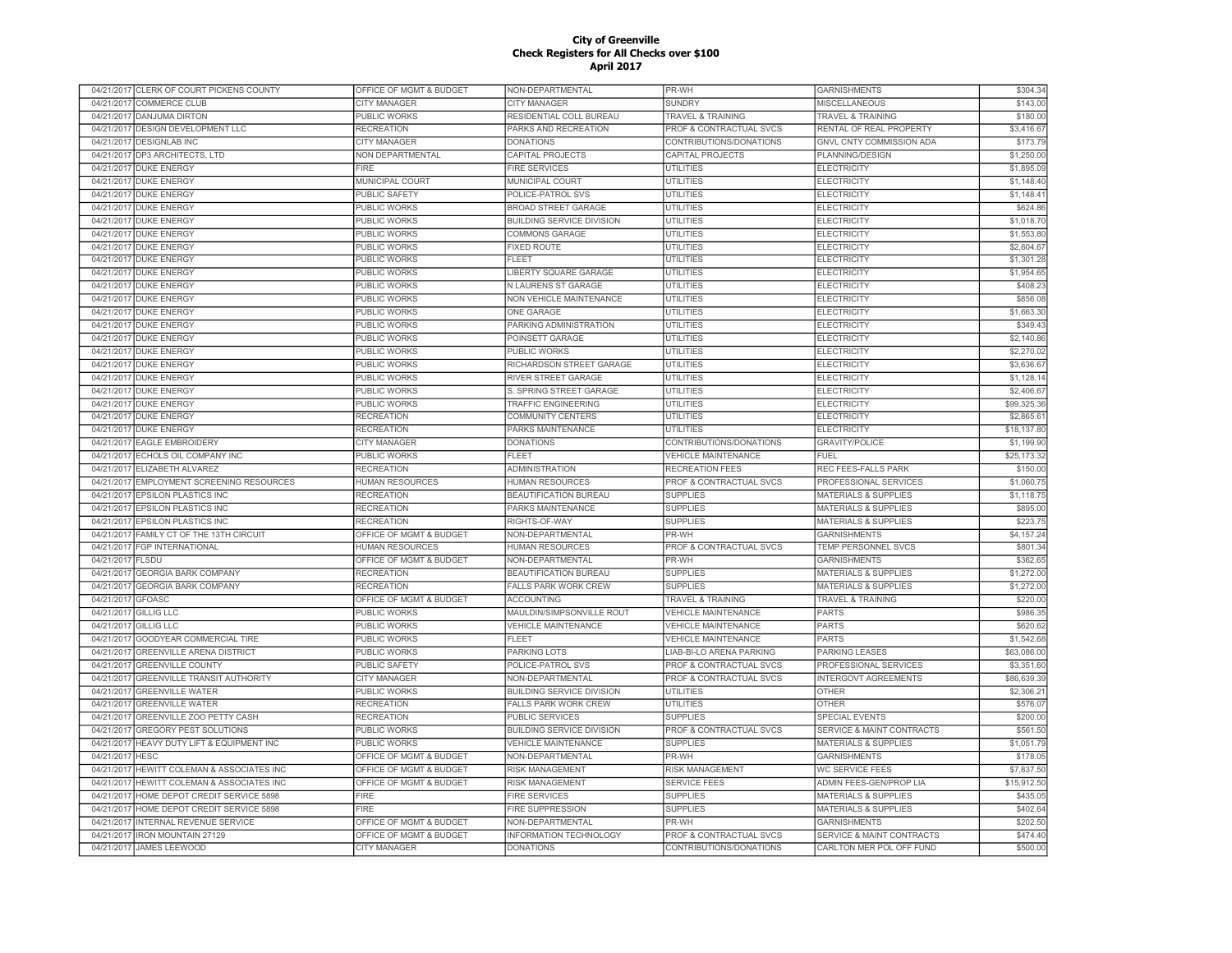|                          | 04/21/2017 JASON RAMPEY                                           | PUBLIC SAFETY                              | POLICE-PATROL SVS                                    | <b>SUPPLIES</b>                                               | <b>MATERIALS &amp; SUPPLIES</b>                   | \$908.95               |
|--------------------------|-------------------------------------------------------------------|--------------------------------------------|------------------------------------------------------|---------------------------------------------------------------|---------------------------------------------------|------------------------|
| 04/21/2017               | <b>KW BEVERAGE</b>                                                | PUBLIC INFORMATION/EVENTS                  | <b>EVENTS MANAGEMENT</b>                             | <b>SUPPLIES</b>                                               | M&S-FOOD & BEVERAGE                               | \$2,494.15             |
| 04/21/2017               | L & B LANDSCAPING SERVICE INC                                     | <b>RECREATION</b>                          | <b>BEAUTIFICATION BUREAU</b>                         | PROF & CONTRACTUAL SVCS                                       | SERVICE & MAINT CONTRACTS                         | \$2,809.00             |
| 04/21/2017               | <b>LARKIN'S CATERING &amp; EVENTS</b>                             | PUBLIC SAFETY                              | POLICE-PATROL SVS                                    | <b>SUNDRY</b>                                                 | <b>AWARDS</b>                                     | \$1,494.00             |
| 04/21/2017               | <b>LETRON BRANTLEY</b>                                            | PUBLIC INFORMATION/EVENTS                  | EVENTS MANAGEMENT                                    | PROF & CONTRACTUAL SVCS                                       | PROFESSIONAL SERVICES                             | \$800.00               |
| 04/21/2017               | <b>M P SERVICES LLC</b>                                           | <b>HOMF</b>                                | <b>HOME PROJECTS</b>                                 | <b>CD PROJECTS</b>                                            | PUBLIC INFORMATION                                | \$21,137.50            |
| 04/21/2017               | <b>MARATHON STAFFING INC</b>                                      | PUBLIC SAFETY                              | POLICE-DISPATCH BUREAU                               | PROF & CONTRACTUAL SVCS                                       | TEMP PERSONNEL SVCS                               | \$7,074.52             |
| 04/21/2017               | <b>MARATHON STAFFING INC</b>                                      | PUBLIC WORKS                               | MAINTENANCE                                          | PROF & CONTRACTUAL SVCS                                       | TEMP PERSONNEL SVCS                               | \$1,600.53             |
| 04/21/2017               | MARATHON STAFFING INC                                             | PUBLIC WORKS                               | NON VEHICLE MAINTENANCE                              | PROF & CONTRACTUAL SVCS                                       | TEMP PERSONNEL SVCS                               | \$291.68               |
| 04/21/2017               | MICHAEL PANASKO                                                   | ECONOMIC DEVELOPMENT                       | ECONOMIC DEVELOPMENT                                 | <b>TRAVEL &amp; TRAINING</b>                                  | <b>TRAVEL &amp; TRAINING</b>                      | \$201.9                |
| 04/21/2017               | MIKE'S BODY SHOP                                                  | PUBLIC WORKS                               | <b>VEHICLE MAINTENANCE</b>                           | <b>VEHICLE MAINTENANCE</b>                                    | <b>OUTSIDE REPAIRS</b>                            | \$850.0                |
| 04/21/2017               | <b>MOTOROLA SOLUTIONS</b>                                         | <b>PUBLIC SAFETY</b>                       | POLICE-DISPATCH BUREAU                               | <b>REPAIR &amp; MAINT SVCS</b>                                | RADIO MAINTENANCE                                 | \$14,306.72            |
| 04/21/2017               | MOTOROLA-PALMETTO 800                                             | <b>PUBLIC WORKS</b>                        | <b>FIXED ROUTE</b>                                   | <b>COMMUNICATIONS</b>                                         | <b>OTHER</b>                                      | \$604.4                |
| 04/21/2017               | <b>NADIYA MYERS</b>                                               |                                            |                                                      | <b>TRAVEL &amp; TRAINING</b>                                  |                                                   |                        |
|                          |                                                                   | <b>CITY ATTORNEY</b>                       | <b>CITY ATTORNEY</b>                                 |                                                               | <b>TRAVEL &amp; TRAINING</b>                      | \$101.65               |
| 04/21/2017               | OMNILINK SYSTEMS INC                                              | PUBLIC SAFETY                              | POLICE-PATROL SVS                                    | PROF & CONTRACTUAL SVCS                                       | <b>SERVICE &amp; MAINT CONTRACTS</b>              | \$459.25               |
| 04/21/2017               | OZONE COLLISION CENTER LLC                                        | <b>PUBLIC WORKS</b>                        | FLEET                                                | <b>VEHICLE MAINTENANCE</b>                                    | <b>OUTSIDE REPAIRS</b>                            | \$1,500.00             |
| 04/21/2017               | PANAGAKOS ASPHALT PAVING INC                                      | <b>PUBLIC WORKS</b>                        | <b>SEWERS BUREAU</b>                                 | <b>SUPPLIES</b>                                               | <b>MATERIALS &amp; SUPPLIES</b>                   | \$259.96               |
| 04/21/2017               | PANAGAKOS ASPHALT PAVING INC                                      | PUBLIC WORKS                               | STORM DRAINS BUREAU                                  | <b>SUPPLIES</b>                                               | <b>MATERIALS &amp; SUPPLIES</b>                   | \$259.96               |
| 04/21/2017               | PANAGAKOS ASPHALT PAVING INC                                      | PUBLIC WORKS                               | <b>STREETS BUREAU</b>                                | <b>SUPPLIES</b>                                               | <b>MATERIALS &amp; SUPPLIES</b>                   | \$519.94               |
| 04/21/2017               | PARKER BAXLEY                                                     | OFFICE OF MGMT & BUDGET                    | <b>REVENUE</b>                                       | MISCELLANEOUS REVENUE                                         | MISCELLANEOUS CHGS & FEES                         | \$174.00               |
| 04/21/2017               | PETERBILT STORE OF GREENVILLE, THE                                | PUBLIC WORKS                               | <b>VEHICLE MAINTENANCE</b>                           | VEHICLE MAINTENANCE                                           | <b>PARTS</b>                                      | \$728.90               |
| 04/21/2017               | PHILLIP JETT                                                      | <b>PUBLIC WORKS</b>                        | <b>ENGINEERING</b>                                   | <b>TRAVEL &amp; TRAINING</b>                                  | <b>TRAVEL &amp; TRAINING</b>                      | \$130.54               |
| 04/21/2017               | PHILLIP JORDAN BROWN                                              | <b>CITY MANAGER</b>                        | <b>DONATIONS</b>                                     | CONTRIBUTIONS/DONATIONS                                       | CARLTON MER POL OFF FUND                          | \$500.00               |
| 04/21/2017               | PICTOMETRY INTERNATIONAL CORP                                     | OFFICE OF MGMT & BUDGET                    | INFORMATION TECHNOLOGY                               | PROF & CONTRACTUAL SVCS                                       | <b>SERVICE &amp; MAINT CONTRACTS</b>              | \$24,296.50            |
| 04/21/2017               | PIEDMONT NATURAL GAS CO                                           | FIRE                                       | <b>FIRE SERVICES</b>                                 | UTILITIES                                                     | GAS                                               | \$1,148.29             |
| 04/21/2017               | PIEDMONT NATURAL GAS CO                                           | PUBLIC SAFETY                              | POLICE-PATROL SVS                                    | <b>UTILITIES</b>                                              | GAS                                               | \$139.1                |
| 04/21/2017               | PIEDMONT NATURAL GAS CO                                           | PUBLIC WORKS                               | <b>BUILDING SERVICE DIVISION</b>                     | <b>UTILITIES</b>                                              | GAS                                               | \$226.53               |
| 04/21/201                | PIEDMONT NATURAL GAS CO                                           | PUBLIC WORKS                               | <b>FLEET</b>                                         | UTILITIES                                                     | GAS                                               | \$1,868.2              |
| 04/21/2017               | PIEDMONT NATURAL GAS CO                                           | <b>PUBLIC WORKS</b>                        | NON VEHICLE MAINTENANCE                              | <b>UTILITIES</b>                                              | GAS                                               | \$1,207.39             |
| 04/21/2017               | PIEDMONT NATURAL GAS CO                                           | PUBLIC WORKS                               | <b>PUBLIC WORKS</b>                                  | <b>UTILITIES</b>                                              | GAS                                               | \$638.78               |
|                          |                                                                   |                                            |                                                      |                                                               |                                                   |                        |
|                          |                                                                   |                                            |                                                      |                                                               |                                                   |                        |
| 04/21/2017               | PIEDMONT NATURAL GAS CO                                           | PUBLIC WORKS                               | <b>TRAFFIC ENGINEERING</b>                           | <b>UTILITIES</b>                                              | GAS                                               | \$327.09               |
| 04/21/2017               | PIEDMONT NATURAL GAS CO                                           | <b>RECREATION</b>                          | <b>ADMINISTRATION</b>                                | <b>UTILITIES</b>                                              | GAS                                               | \$683.99               |
| 04/21/2017               | PIEDMONT NATURAL GAS CO                                           | <b>RECREATION</b>                          | PARKS AND RECREATION                                 | <b>UTILITIES</b>                                              | GAS                                               | \$1,913.90             |
| 04/21/2017               | PRESORT PLUS INC                                                  | OFFICE OF MGMT & BUDGET                    | <b>PURCHASING</b>                                    | <b>COMMUNICATIONS</b>                                         | <b>POSTAGE</b>                                    | \$6,180.1              |
| 04/21/2017               | PSYCHEMEDICS CORPORATION                                          | <b>HUMAN RESOURCES</b>                     | OCCUPATIONAL HEALTH                                  | PROF & CONTRACTUAL SVCS                                       | PROFESSIONAL SERVICES                             | \$1,429.00             |
| 04/21/2017               | <b>REP &amp; RUN</b>                                              | NON DEPARTMENTAL                           | CAPITAL PROJECTS                                     | CAPITAL PROJECTS                                              | PROJECT EXPENSE                                   | \$20,487.46            |
| 04/21/2017               | REVOLUTION DATA SYSTEMS LLC                                       | NON DEPARTMENTAL                           | CAPITAL PROJECTS                                     | <b>CAPITAL PROJECTS</b>                                       | <b>EQUIPMENT</b>                                  | \$2,700.00             |
| 04/21/2017               | ROGERS & CALLCOTT ENVIRONMENTAL                                   | PUBLIC WORKS                               | GARBAGE DISPOSAL BUREAU                              | PROF & CONTRACTUAL SVCS                                       | PROFESSIONAL SERVICES                             | \$9,842.13             |
| 04/21/2017               | RON TURLEY ASSOCIATES INC                                         | <b>PUBLIC WORKS</b>                        | EL EET                                               | PROF & CONTRACTUAL SVCS                                       | PROFESSIONAL SERVICES                             | \$4.050.00             |
| 04/21/2017               | S C DEPARTMENT OF CORRECTIONS                                     | <b>RECREATION</b>                          | PARKS MAINTENANCE                                    | <b>PROF &amp; CONTRACTUAL SVCS</b>                            | TEMP PERSONNEL SVCS                               | \$1,781.00             |
| 04/21/2017               | S C DEPARTMENT OF MOTOR VEHICLES                                  | <b>PUBLIC SAFETY</b>                       | POLICE-PATROL SVS                                    | <b>VEHICLES</b>                                               | VEHICLE                                           | \$153.00               |
| 04/21/2017               | S C DEPARTMENT OF REVENUE                                         | OFFICE OF MGMT & BUDGET                    | NON-DEPARTMENTAL                                     | PR-WH                                                         | <b>GARNISHMENTS</b>                               | \$879.03               |
| 04/21/2017               | S C RETIREMENT SYSTEM                                             | OFFICE OF MGMT & BUDGET                    | NON-DEPARTMENTAL                                     | PR-WH                                                         | RETIREMENT SVS PURCHASE                           | \$519.06               |
| 04/21/2017               | <b>SAM'S CLUB</b>                                                 | <b>FIRE</b>                                | <b>FIRE SERVICES</b>                                 | <b>SUNDRY</b>                                                 | <b>MISCELLANEOUS</b>                              | \$165.20               |
| 04/21/2017               | <b>SAM'S CLUB</b>                                                 | FIRE                                       | <b>FIRE SERVICES</b>                                 | <b>SUPPLIES</b>                                               | <b>MATERIALS &amp; SUPPLIES</b>                   | \$1,078.04             |
| 04/21/2017               | <b>SAM'S CLUB</b>                                                 | <b>FIRE</b>                                | <b>FIRE SUPPRESSION</b>                              | <b>SUPPLIES</b>                                               | <b>JANITORIAL SUPPLIES</b>                        | \$510.03               |
| 04/21/2017               | SAM'S CLUB                                                        | <b>FIRE</b>                                | <b>FIRE SUPPRESSION</b>                              | <b>SUPPLIES</b>                                               | <b>MATERIALS &amp; SUPPLIES</b>                   | \$572.33               |
| 04/21/2017               | SC DEPT OF EMPLOYMENT & WORKFORCE                                 | HUMAN RESOURCES                            | <b>HUMAN RESOURCES</b>                               | <b>BENEFITS</b>                                               | UNEMPLOYMENT COMPENSATION                         | \$8,785.36             |
| 04/21/2017               | <b>SCOTT MCIVER</b>                                               | PUBLIC WORKS                               | FLEET                                                | <b>TRAVEL &amp; TRAINING</b>                                  | <b>TRAVEL &amp; TRAINING</b>                      | \$416.60               |
| 04/21/2017               | SHEALY ELECTRICAL WHOLESALERS INC                                 |                                            | <b>FALLS PARK WORK CREW</b>                          |                                                               | <b>SERVICE &amp; MAINT CONTRACTS</b>              |                        |
|                          |                                                                   | <b>RECREATION</b>                          |                                                      | PROF & CONTRACTUAL SVCS                                       |                                                   | \$6,169.20             |
| 04/21/2017               | SHERRY DAVIS<br><b>SMG</b>                                        | PUBLIC WORKS                               | UTILITY UNDERGROUNDING FU                            | <b>SUNDRY</b>                                                 | METER BOX CONVERSIONS                             | \$300.00               |
| 04/21/2017               |                                                                   | NON DEPARTMENTAL                           | NON DEPARTMENTAL                                     | PROF & CONTRACTUAL SVCS                                       | <b>MANAGEMENT FEES</b>                            | \$12,890.25            |
| 04/21/2017               | SUNGARD PUBLIC SECTOR INC                                         | OFFICE OF MGMT & BUDGET                    | <b>INFORMATION TECHNOLOGY</b>                        | PROF & CONTRACTUAL SVCS                                       | <b>SERVICE &amp; MAINT CONTRACTS</b>              | \$13,876.43            |
| 04/21/2017               | TALENT MANAGEMENT SOLUTIONS                                       | PUBLIC INFORMATION/EVENTS                  | <b>EVENTS MANAGEMENT</b>                             | PROF & CONTRACTUAL SVCS                                       | <b>TEMP PERSONNEL SVCS</b>                        | \$848.43               |
| 04/21/2017               | TALENT MANAGEMENT SOLUTIONS                                       | <b>PUBLIC SAFETY</b>                       | POLICE-DISPATCH BUREAU                               | PROF & CONTRACTUAL SVCS                                       | <b>TEMP PERSONNEL SVCS</b>                        | \$547.80               |
| 04/21/2017               | TALENT MANAGEMENT SOLUTIONS                                       | <b>PUBLIC WORKS</b>                        | <b>CU-ICAR SHUTTLE</b>                               | <b>PROF &amp; CONTRACTUAL SVCS</b>                            | <b>TEMP PERSONNEL SVCS</b>                        | \$313.48               |
| 04/21/2017               | TALENT MANAGEMENT SOLUTIONS                                       | PUBLIC WORKS                               | <b>MAINTENANCE</b>                                   | <b>PROF &amp; CONTRACTUAL SVCS</b>                            | <b>TEMP PERSONNEL SVCS</b>                        | \$693.20               |
| 04/21/2017<br>04/21/2017 | <b>TALENT MANAGEMENT SOLUTIONS</b><br>TALENT MANAGEMENT SOLUTIONS | <b>PUBLIC WORKS</b><br><b>PUBLIC WORKS</b> | MAULDIN/SIMPSONVILLE ROUT<br>RESIDENTIAL COLL BUREAU | <b>PROF &amp; CONTRACTUAL SVCS</b><br>PROF & CONTRACTUAL SVCS | <b>TEMP PERSONNEL SVCS</b><br>TEMP PERSONNEL SVCS | \$387.58<br>\$6,669.36 |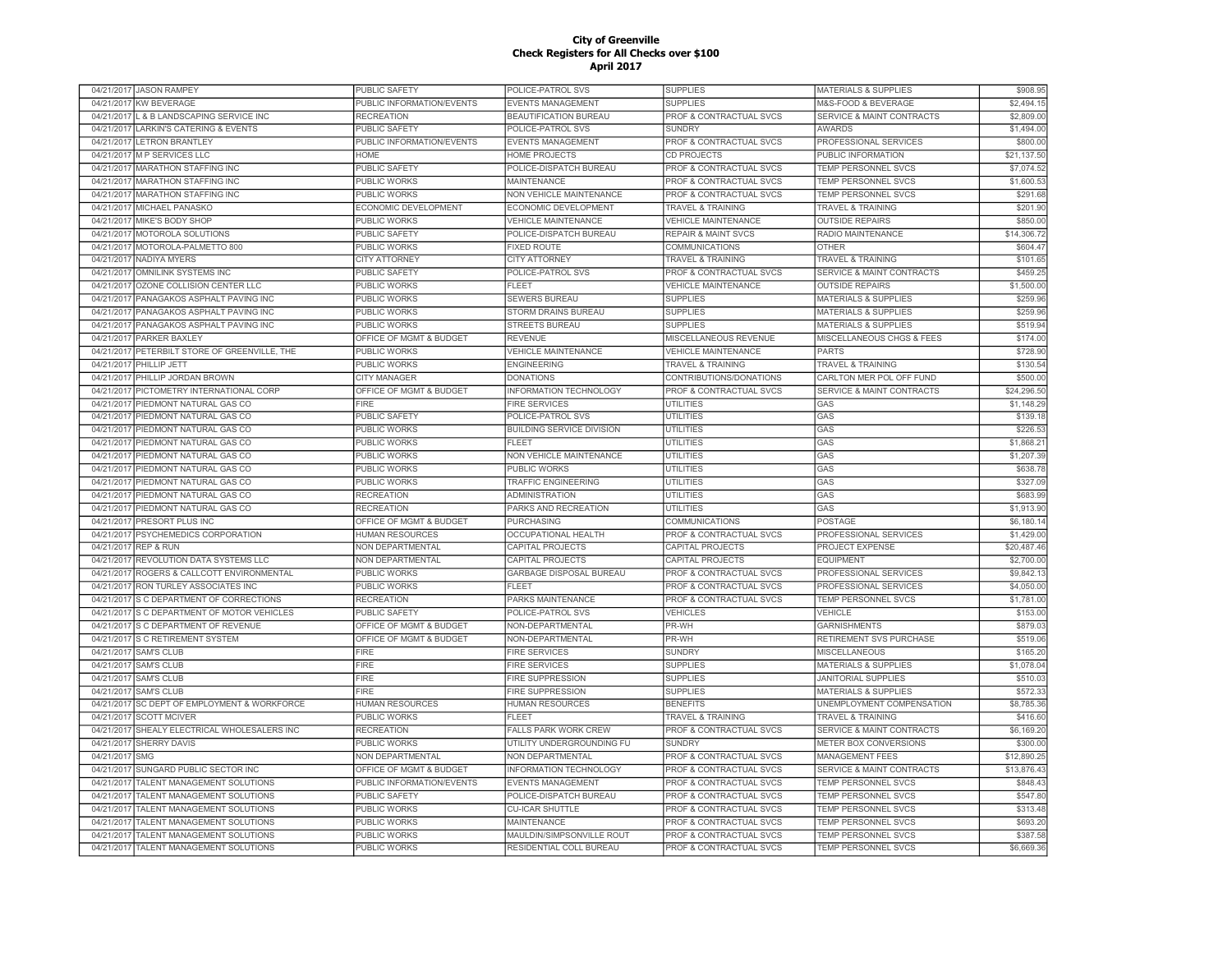| 04/21/2017 TALENT MANAGEMENT SOLUTIONS            | PUBLIC WORKS              | STORM DRAINS BUREAU           | <b>PROF &amp; CONTRACTUAL SVCS</b> | TEMP PERSONNEL SVCS                  | \$660.00     |
|---------------------------------------------------|---------------------------|-------------------------------|------------------------------------|--------------------------------------|--------------|
| 04/21/2017<br>TALENT MANAGEMENT SOLUTIONS         | PUBLIC WORKS              | <b>STREETS BUREAU</b>         | PROF & CONTRACTUAL SVCS            | TEMP PERSONNEL SVCS                  | \$1,320.00   |
| 04/21/2017<br>TALENT MANAGEMENT SOLUTIONS         | PUBLIC WORKS              | TROLLEY                       | PROF & CONTRACTUAL SVCS            | <b>TEMP PERSONNEL SVCS</b>           | \$170.99     |
| 04/21/2017<br>TALENT MANAGEMENT SOLUTIONS         | PUBLIC WORKS              | VEHICLE MAINTENANCE           | PROF & CONTRACTUAL SVCS            | TEMP PERSONNEL SVCS                  | \$1,949.28   |
| 04/21/2017<br>TALENT MANAGEMENT SOLUTIONS         | <b>RECREATION</b>         | <b>ADMINISTRATION</b>         | PROF & CONTRACTUAL SVCS            | <b>TEMP PERSONNEL SVCS</b>           | \$628.00     |
| TALENT MANAGEMENT SOLUTIONS<br>04/21/2017         | <b>RECREATION</b>         | <b>COMMUNITY CENTERS</b>      | PROF & CONTRACTUAL SVCS            | <b>TEMP PERSONNEL SVCS</b>           | \$1,538.22   |
| 04/21/2017<br>TALENT MANAGEMENT SOLUTIONS         | <b>RECREATION</b>         | PUBLIC SERVICES               | PROF & CONTRACTUAL SVCS            | TEMP PERSONNEL SVCS                  | \$542.26     |
| <b>TASER INTERNATIONAL</b><br>04/21/2017          | NON DEPARTMENTAL          | CAPITAL PROJECTS              | <b>CAPITAL PROJECTS</b>            | <b>EQUIPMENT</b>                     | \$279,416.54 |
| TENNESSEE CHILD SUPPORT<br>04/21/2017             | OFFICE OF MGMT & BUDGET   | NON-DEPARTMENTAL              | PR-WH                              | <b>GARNISHMENTS</b>                  | \$231.92     |
| THERMO KING OF GREENVILLE<br>04/21/2017           | PUBLIC WORKS              | <b>/EHICLE MAINTENANCE</b>    | <b>VEHICLE MAINTENANCE</b>         | <b>PARTS</b>                         | \$292.0      |
| <b>TOM REYNOLDS</b><br>04/21/2017                 | <b>PUBLIC WORKS</b>       | <b>ENGINEERING</b>            | <b>TRAVEL &amp; TRAINING</b>       | <b>TRAVEL &amp; TRAINING</b>         | \$459.44     |
| 04/21/2017<br><b>TRANSAXLE LLC</b>                | PUBLIC WORKS              | <b>VEHICLE MAINTENANCE</b>    | <b>VEHICLE MAINTENANCE</b>         | <b>PARTS</b>                         | \$1,387,1    |
| 04/21/2017<br><b>TRUCKPRO LLC</b>                 | PUBLIC WORKS              | <b>VEHICLE MAINTENANCE</b>    | <b>VEHICLE MAINTENANCE</b>         | <b>PARTS</b>                         | \$654.48     |
| 04/21/2017<br><b>TYCO INTEGRATED SECURITY LLC</b> | <b>PUBLIC WORKS</b>       | NON VEHICLE MAINTENANCE       | <b>PROF &amp; CONTRACTUAL SVCS</b> | <b>SERVICE &amp; MAINT CONTRACTS</b> | \$468.87     |
|                                                   |                           |                               |                                    |                                      |              |
| 04/21/2017<br><b>TYSASHA GRAY</b>                 | <b>RECREATION</b>         | COMMUNITY CENTERS             | <b>BUILDING &amp; SPACE RENTAL</b> | <b>SEARS REC CENTER</b>              | \$150.00     |
| <b>ULTRATECH WATER RESOURCES</b><br>04/21/2017    | <b>PUBLIC WORKS</b>       | <b>SEWERS BUREAU</b>          | <b>SUPPLIES</b>                    | <b>MATERIALS &amp; SUPPLIES</b>      | \$20,947.50  |
| <b>UNIFIRST</b><br>04/21/2017                     | PUBLIC WORKS              | <b>VEHICLE MAINTENANCE</b>    | <b>SUPPLIES</b>                    | <b>CLOTHING &amp; UNIFORMS</b>       | \$252.43     |
| UNITED LABORATORIES INC<br>04/21/2017             | PUBLIC WORKS              | <b>VEHICLE MAINTENANCE</b>    | <b>SUPPLIES</b>                    | <b>MATERIALS &amp; SUPPLIES</b>      | \$202.80     |
| UNITED WAY OF GREENVILLE COUNTY<br>04/21/2017     | OFFICE OF MGMT & BUDGET   | NON-DEPARTMENTAL              | PR-WH                              | UNITED WAY                           | \$1,869.04   |
| 04/21/2017<br>UNIVERSITY OF LOUISVILLE            | <b>PUBLIC SAFETY</b>      | POLICE-PATROL SVS             | <b>TRAVEL &amp; TRAINING</b>       | <b>TRAVEL &amp; TRAINING</b>         | \$2,400.00   |
| 04/21/2017 VERIZON WIRELESS                       | <b>FIRE</b>               | <b>FIRE</b>                   | COMMUNICATIONS                     | <b>OTHER</b>                         | \$2,317.1    |
| 04/21/2017<br><b>VERIZON WIRELESS</b>             | PUBLIC SAFETY             | POLICE-PATROL SVS             | COMMUNICATIONS                     | <b>OTHER</b>                         | \$8,405.60   |
| 04/21/2017<br>VIC BAILEY FORD INC                 | PUBLIC WORKS              | PUBLIC WORKS                  | VEHICLES                           | VEHICLE                              | \$31,598.00  |
| <b>VIC BAILEY FORD INC</b><br>04/21/2017          | PUBLIC WORKS              | <b>SEWERS BUREAU</b>          | MACHINERY AND EQUIPMENT            | MACHINERY AND EQUIPMENT              | \$27,798.00  |
| <b>VIC BAILEY FORD INC</b><br>04/21/2017          | <b>RECREATION</b>         | PARKS AND RECREATION          | <b>VEHICLES</b>                    | VEHICLE                              | \$83,052.00  |
| 04/21/2017<br><b>VIRGINIA STROUD</b>              | <b>NON DEPARTMENTAL</b>   | <b>MISC GRANTS</b>            | <b>TRAVEL &amp; TRAINING</b>       | <b>TRAVEL &amp; TRAINING</b>         | \$266.90     |
| 04/21/2017<br><b>VULCAN SAFETY SHOES</b>          | <b>PUBLIC WORKS</b>       | <b>SEWERS BUREAU</b>          | <b>SUPPLIES</b>                    | <b>CLOTHING &amp; UNIFORMS</b>       | \$150.00     |
| 04/21/2017<br><b>VULCAN SAFETY SHOES</b>          | <b>RECREATION</b>         | TREE MAINTENANCE BUREAU       | <b>SUPPLIES</b>                    | <b>CLOTHING &amp; UNIFORMS</b>       | \$100.00     |
| 04/21/2017<br><b>WAYNE OWENS</b>                  | PUBLIC WORKS              | SEWERS BUREAU                 | <b>SUPPLIES</b>                    | <b>MATERIALS &amp; SUPPLIES</b>      | \$486.66     |
| 04/21/2017<br><b>WAYNE OWENS</b>                  | PUBLIC WORKS              | <b>SEWERS BUREAU</b>          | <b>TRAVEL &amp; TRAINING</b>       | <b>TRAVEL &amp; TRAINING</b>         | \$270.00     |
| <b>WAYNE OWENS</b><br>04/21/2017                  | PUBLIC WORKS              | STORM DRAINS BUREAU           | <b>SUPPLIES</b>                    | <b>MATERIALS &amp; SUPPLIES</b>      | \$486.67     |
| 04/21/2017 WAYNE OWENS                            | PUBLIC WORKS              | STORM DRAINS BUREAU           | <b>TRAVEL &amp; TRAINING</b>       | TRAVEL & TRAINING                    | \$450.00     |
| <b>WAYNE OWENS</b><br>04/21/2017                  | PUBLIC WORKS              | <b>STREETS BUREAU</b>         | <b>SUPPLIES</b>                    | <b>MATERIALS &amp; SUPPLIES</b>      | \$486.66     |
| 04/21/2017<br><b>WAYNE OWENS</b>                  | PUBLIC WORKS              | <b>STREETS BUREAU</b>         | <b>TRAVEL &amp; TRAINING</b>       | <b>TRAVEL &amp; TRAINING</b>         | \$450.00     |
| 04/21/2017<br>WILDLANDS ENGINEERING INC           | <b>NON DEPARTMENTAL</b>   | CAPITAL PROJECTS              | CAPITAL PROJECTS                   | PLANNING/DESIGN                      | \$28,309.6   |
| 04/21/2017<br><b>WILL &amp; KRIS AMUSEMENTS</b>   | PUBLIC INFORMATION/EVENTS | <b>EVENTS MANAGEMENT</b>      | <b>PROF &amp; CONTRACTUAL SVCS</b> | <b>SHOW MANAGEMENT EXP</b>           | \$420.70     |
|                                                   |                           |                               |                                    |                                      |              |
| WORKWELL OCCUPATIONAL HEALTH CENTER<br>04/21/2017 | <b>HUMAN RESOURCES</b>    | <b>OCCUPATIONAL HEALTH</b>    | PROF & CONTRACTUAL SVCS            | PROFESSIONAL SERVICES                | \$211.50     |
| WYOMING CHILD SUPPORT ENFORCEMENT<br>04/21/2017   | OFFICE OF MGMT & BUDGET   | NON-DEPARTMENTAL              | PR-WH                              | <b>GARNISHMENTS</b>                  | \$154.6'     |
| 04/21/2017<br><b>XEROX CORP</b>                   | OFFICE OF MGMT & BUDGET   | INFORMATION TECHNOLOGY        | PROF & CONTRACTUAL SVCS            | <b>EQUIPMENT RENTAL</b>              | \$5,130.86   |
| 04/21/2017<br>ZOO CONSERVATION OUTREACH GROUP     | <b>RECREATION</b>         | PUBLIC SERVICES               | <b>SUNDRY</b>                      | RESEARCH CONSERVATION EXP            | \$3,000.00   |
| 04/25/2017<br><b>ADAMS BISTRO INC</b>             | <b>PUBLIC WORKS</b>       | UTILITY UNDERGROUNDING FU     | <b>SUNDRY</b>                      | <b>MISCELLANEOUS</b>                 | \$249.65     |
| <b>ADAMS BISTRO INC</b><br>04/25/2017             | PUBLIC WORKS              | UTILITY UNDERGROUNDING FU     | <b>SUPPLIES</b>                    | OFFICE SUPPLIES&MATERIALS            | \$125.00     |
| <b>ADVANCED FIRE PROTECTION</b><br>04/25/2017     | PUBLIC WORKS              | RIVER STREET GARAGE           | <b>REPAIR &amp; MAINT SVCS</b>     | <b>REPAIRS &amp; MAINTENANCE</b>     | \$600.00     |
| ALDRIDGE PRODUCE COMPANY<br>04/25/2017            | <b>RECREATION</b>         | <b>ADMINISTRATION</b>         | <b>SUPPLIES</b>                    | M&S-FOOD                             | \$465.39     |
| 04/25/2017<br>ANTECH DIAGNOSTICS INC              | <b>RECREATION</b>         | <b>ADMINISTRATION</b>         | PROF & CONTRACTUAL SVCS            | PROFESSIONAL SERVICES                | \$2,526.44   |
| AUDIO SOLUTIONS INC<br>04/25/2017                 | <b>FIRE</b>               | <b>FIRE SERVICES</b>          | <b>SUPPLIES</b>                    | <b>MATERIALS &amp; SUPPLIES</b>      | \$114.44     |
| 04/25/2017<br>AUTO TECH SUPPLY                    | PUBLIC WORKS              | <b>FLEET</b>                  | <b>VEHICLE MAINTENANCE</b>         | <b>PARTS</b>                         | \$287.83     |
| 04/25/2017<br>BATTERY SPECIALISTS INC             | PUBLIC WORKS              | SEWERS BUREAU                 | <b>SUPPLIES</b>                    | <b>MATERIALS &amp; SUPPLIES</b>      | \$478.75     |
| 04/25/2017<br><b>BLUE EAGLE RENTALS INC</b>       | PUBLIC WORKS              | <b>SEWERS BUREAU</b>          | <b>SUPPLIES</b>                    | <b>MATERIALS &amp; SUPPLIES</b>      | \$273.00     |
| BREAKTHRU BEVERAGE SOUTH CAROLINA<br>04/25/2017   | PUBLIC INFORMATION/EVENTS | EVENTS MANAGEMENT             | <b>SUPPLIES</b>                    | M&S-FOOD & BEVERAGE                  | \$437.64     |
| BSN/PASSON'S/GSC/COLIN SPORTS<br>04/25/2017       | <b>RECREATION</b>         | COMMUNITY CENTERS             | <b>SUPPLIES</b>                    | <b>MATERIALS &amp; SUPPLIES</b>      | \$338.96     |
| 04/25/2017<br>BSN/PASSON'S/GSC/COLIN SPORTS       | <b>RECREATION</b>         | PARKS MAINTENANCE             | <b>SUPPLIES</b>                    | <b>MATERIALS &amp; SUPPLIES</b>      | \$521.47     |
| 04/25/2017<br>CALL ONE INC.                       | <b>PUBLIC SAFETY</b>      | POLICE-PATROL SVS             | <b>SUNDRY</b>                      | <b>MISCELLANEOUS</b>                 | \$120.84     |
| 04/25/2017<br>CAROLINA ALTERNATORS                | PUBLIC WORKS              | <b>FLEET</b>                  | <b>VEHICLE MAINTENANCE</b>         | <b>PARTS</b>                         | \$360.4      |
| CAROLINA ENVIRONMENTAL SYSTEMS INC<br>04/25/2017  | <b>PUBLIC WORKS</b>       | <b>FLEET</b>                  | <b>VEHICLE MAINTENANCE</b>         | <b>PARTS</b>                         | \$298.4      |
| CAROLINA INTERNATIONAL TRUCKS<br>04/25/2017       | <b>PUBLIC WORKS</b>       | <b>FLEET</b>                  | <b>VEHICLE MAINTENANCE</b>         | <b>OUTSIDE REPAIRS</b>               | \$1,327.29   |
| CAROLINA LAWN & TRACTOR INC<br>04/25/2017         | PUBLIC WORKS              | <b>SEWERS BUREAU</b>          | <b>SUPPLIES</b>                    | <b>MATERIALS &amp; SUPPLIES</b>      | \$646.66     |
| CDW/G<br>04/25/2017                               | OFFICE OF MGMT & BUDGET   | INFORMATION TECHNOLOGY        | <b>MIS PROJECTS</b>                | PCS/UPGRADES                         | \$116.97     |
| 04/25/2017 CDW/G                                  | OFFICE OF MGMT & BUDGET   | <b>INFORMATION TECHNOLOGY</b> | <b>SUPPLIES</b>                    | <b>MATERIALS &amp; SUPPLIES</b>      | \$132.04     |
|                                                   |                           |                               |                                    |                                      |              |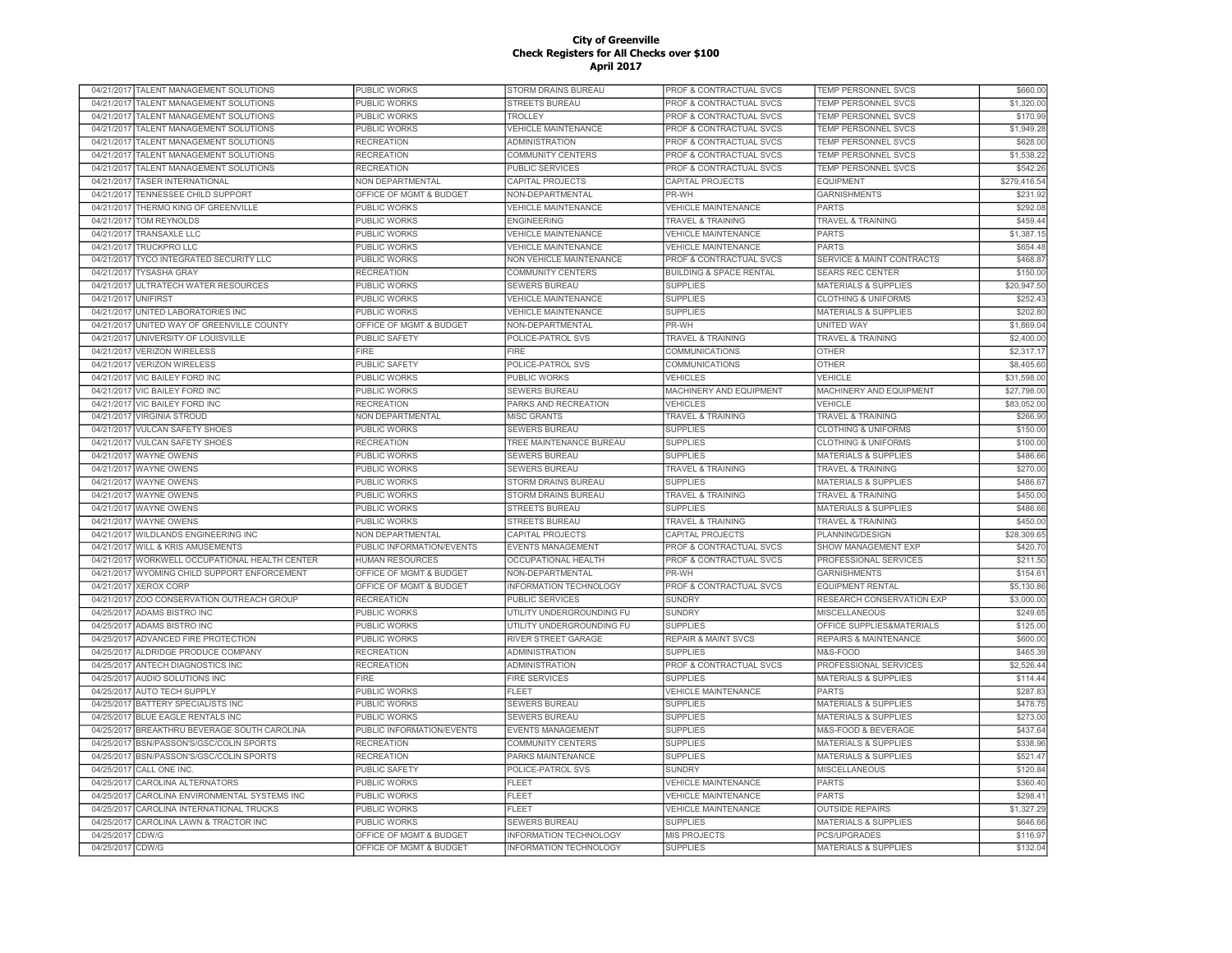|            | 04/25/2017 CINCINNATI SYSTEMS INC         | PUBLIC WORKS            | COMMONS GARAGE                       | <b>REPAIR &amp; MAINT SVCS</b> | REPAIRS & MAINTENANCE                | \$150.00   |
|------------|-------------------------------------------|-------------------------|--------------------------------------|--------------------------------|--------------------------------------|------------|
| 04/25/2017 | CINCINNATI SYSTEMS INC                    | PUBLIC WORKS            | LIBERTY SQUARE GARAGE                | <b>REPAIR &amp; MAINT SVCS</b> | <b>REPAIRS &amp; MAINTENANCE</b>     | \$150.00   |
| 04/25/2017 | <b>CINTAS</b>                             | <b>PUBLIC SAFETY</b>    | POLICE-PATROL SVS                    | <b>SUNDRY</b>                  | <b>MISCELLANEOUS</b>                 | \$171.72   |
| 04/25/2017 | <b>CINTAS</b>                             | <b>PUBLIC WORKS</b>     | <b>FLEET</b>                         | <b>SUPPLIES</b>                | <b>CLOTHING &amp; UNIFORMS</b>       | \$217.90   |
| 04/25/2017 | CINTAS CORP FAS 0G82                      | PUBLIC WORKS            | <b>BUILDING SERVICE DIVISION</b>     | <b>SUPPLIES</b>                | MATERIALS & SUPPLIES                 | \$129.35   |
|            | 04/25/2017 CITY WELDING SERVICE           | PUBLIC WORKS            | <b>FLEET</b>                         | <b>VEHICLE MAINTENANCE</b>     | <b>OUTSIDE REPAIRS</b>               | \$398.50   |
| 04/25/2017 | COMMUNICATION SERVICE CENTER INC          | <b>FIRE</b>             | <b>FIRE SERVICES</b>                 | <b>REPAIR &amp; MAINT SVCS</b> | RADIO MAINTENANCE                    | \$786.00   |
| 04/25/2017 | COMMUNICATION SERVICE CENTER INC          | <b>PUBLIC SAFETY</b>    | POLICE-PATROL SVS                    | <b>REPAIR &amp; MAINT SVCS</b> | <b>REPAIRS &amp; MAINTENANCE</b>     | \$2,960.52 |
| 04/25/2017 | <b>CONTINENTAL ENGINES</b>                | PUBLIC WORKS            | RESIDENTIAL COLL BUREAU              | <b>SUPPLIES</b>                | <b>MATERIALS &amp; SUPPLIES</b>      | \$281.7    |
| 04/25/2017 | CONTINENTAL ENGINES                       | <b>PUBLIC WORKS</b>     | SEWERS BUREAU                        | <b>SUPPLIES</b>                | <b>MATERIALS &amp; SUPPLIES</b>      | \$281.7    |
| 04/25/2017 | <b>CONTINENTAL ENGINES</b>                | <b>PUBLIC WORKS</b>     | STORM DRAINS BUREAU                  | <b>SUPPLIES</b>                | <b>MATERIALS &amp; SUPPLIES</b>      | \$281.7    |
| 04/25/2017 | <b>CONTINENTAL ENGINES</b>                | PUBLIC WORKS            | <b>STREETS BUREAU</b>                | <b>SUPPLIES</b>                | <b>MATERIALS &amp; SUPPLIES</b>      | \$281.73   |
| 04/25/2017 | CORBIN TURF & ORNAMENTAL SUPPLY INC       | <b>RECREATION</b>       | PARKS MAINTENANCE                    | <b>SUPPLIES</b>                | <b>MATERIALS &amp; SUPPLIES</b>      | \$1,484.00 |
|            |                                           |                         |                                      |                                |                                      |            |
| 04/25/2017 | <b>COWART AWARDS INC</b>                  | <b>RECREATION</b>       | COMMUNITY CENTERS                    | <b>SUNDRY</b>                  | <b>AWARDS</b>                        | \$228.96   |
| 04/25/2017 | <b>CROMERS</b>                            | <b>RECREATION</b>       | <b>PUBLIC SERVICES</b>               | <b>SUPPLIES</b>                | SALE CONCESSIONS                     | \$475.1    |
| 04/25/2017 | DANA SAFETY SUPPLY INC                    | <b>FIRE</b>             | <b>FIRE SUPPRESSION</b>              | <b>VEHICLE MAINTENANCE</b>     | <b>PARTS</b>                         | \$564.77   |
| 04/25/2017 | <b>DESIGNLAB INC</b>                      | <b>FIRE</b>             | FIRE SUPPRESSION                     | <b>SUPPLIES</b>                | <b>CLOTHING &amp; UNIFORMS</b>       | \$991.84   |
| 04/25/2017 | <b>DESIGNLAB INC</b>                      | <b>PUBLIC SAFETY</b>    | DEPT OF HOMELAND SECURITY            | <b>SUPPLIES</b>                | <b>CLOTHING &amp; UNIFORMS</b>       | \$1,876.97 |
|            | 04/25/2017 DESIGNLAB INC                  | <b>PUBLIC SAFETY</b>    | POLICE-PATROL SVS                    | <b>SUPPLIES</b>                | <b>CLOTHING &amp; UNIFORMS</b>       | \$1,220.5  |
|            | 04/25/2017 DIVERSIFIED ELECTRONICS INC    | <b>PUBLIC SAFETY</b>    | POLICE-PATROL SVS                    | <b>REPAIR &amp; MAINT SVCS</b> | <b>REPAIRS &amp; MAINTENANCE</b>     | \$130.00   |
|            | 04/25/2017 DIXIE RUBBER & PLASTICS INC    | FIRE                    | FIRE SUPPRESSION                     | <b>VEHICLE MAINTENANCE</b>     | <b>PARTS</b>                         | \$362.52   |
| 04/25/2017 | DOORKING INC                              | PUBLIC WORKS            | <b>FLEET</b>                         | PROF & CONTRACTUAL SVCS        | PROFESSIONAL SERVICES                | \$129.06   |
| 04/25/2017 | <b>DUKE ENERGY</b>                        | C. D. DIVISION          | CDBG PROJECTS                        | CD PROJECTS                    | PUBLIC SERVICES (GENERAL)            | \$119.55   |
| 04/25/2017 | FAIRWAY OUTDOOR ADVERTISING LLC           | <b>RECREATION</b>       | <b>PUBLIC SERVICES</b>               | <b>SUPPLIES</b>                | <b>SUPPLIES PROMOTIONS</b>           | \$800.0    |
| 04/25/2017 | <b>FIRST TEAM SPORTS CENTER</b>           | <b>RECREATION</b>       | COMMUNITY CENTERS                    | <b>SUPPLIES</b>                | <b>MATERIALS &amp; SUPPLIES</b>      | \$1,157.94 |
| 04/25/2017 | <b>FORTILINE INC</b>                      | <b>PUBLIC WORKS</b>     | <b>SEWERS BUREAU</b>                 | <b>SUPPLIES</b>                | <b>MATERIALS &amp; SUPPLIES</b>      | \$1,670.27 |
| 04/25/2017 | GIACONA CONTAINER CO                      | <b>RECREATION</b>       | PUBLIC SERVICES                      | <b>SUPPLIES</b>                | SALE CONCESSIONS                     | \$1,165.00 |
| 04/25/2017 | GIMME-A-SIGN CO INC                       | <b>RECREATION</b>       | <b>FALLS PARK WORK CREW</b>          | <b>REPAIR &amp; MAINT SVCS</b> | REPAIRS & MAINTENANCE                | \$156.88   |
| 04/25/2017 | GOODYEAR COMMERCIAL TIRE                  | <b>FIRE</b>             | FIRE SUPPRESSION                     | <b>VEHICLE MAINTENANCE</b>     | <b>PARTS</b>                         | \$2,265.93 |
| 04/25/2017 | GRAINGER 803858935                        | PUBLIC WORKS            | <b>BUILDING SERVICE DIVISION</b>     | <b>SUPPLIES</b>                | <b>MATERIALS &amp; SUPPLIES</b>      | \$583.00   |
| 04/25/2017 | GREENVILLE COUNTY IT SYSTEMS              | OFFICE OF MGMT & BUDGET | <b>INFORMATION TECHNOLOGY</b>        | PROF & CONTRACTUAL SVCS        | <b>EQUIPMENT RENTAL</b>              | \$330.00   |
|            | 04/25/2017 GREENVILLE FENCE SALES INC     | <b>RECREATION</b>       |                                      | <b>SUPPLIES</b>                | <b>MATERIALS &amp; SUPPLIES</b>      | \$301.69   |
|            |                                           |                         | PARKS MAINTENANCE                    |                                |                                      |            |
| 04/25/2017 | GREENVILLE OFFICE SUPPLY CO INC           | PUBLIC SAFETY           | POLICE-PATROL SVS                    | <b>SUPPLIES</b>                | <b>MATERIALS &amp; SUPPLIES</b>      | \$170.39   |
| 04/25/2017 | <b>GUARANTEED SUPPLY CO</b>               | <b>PUBLIC WORKS</b>     | <b>STREETS BUREAU</b>                | <b>SUPPLIES</b>                | <b>MATERIALS &amp; SUPPLIES</b>      | \$1,496.46 |
| 04/25/2017 | HART TOOLS CO                             | <b>FIRE</b>             | <b>FIRE SERVICES</b>                 | <b>SUPPLIES</b>                | <b>MATERIALS &amp; SUPPLIES</b>      | \$399.7    |
| 04/25/2017 | <b>HAT TRICK FARM</b>                     | <b>RECREATION</b>       | ADMINISTRATION                       | <b>SUPPLIES</b>                | M&S-FOOD                             | \$450.00   |
| 04/25/2017 | HERSHEY CREAMERY COMPANY                  | <b>RECREATION</b>       | PUBLIC SERVICES                      | <b>SUPPLIES</b>                | SALE CONCESSIONS                     | \$602.7    |
| 04/25/2017 | HOLDER ELECTRIC SUPPLY INC                | FIRF                    | <b>FIRE SUPPRESSION</b>              | <b>VEHICLE MAINTENANCE</b>     | <b>PARTS</b>                         | \$167.65   |
| 04/25/2017 | HOME DEPOT CREDIT SERVICE 5906            | PUBLIC WORKS            | <b>BUILDING SERVICE DIVISION</b>     | <b>SUPPLIES</b>                | <b>MATERIALS &amp; SUPPLIES</b>      | \$166.80   |
| 04/25/2017 | HOME DEPOT CREDIT SERVICE 5914            | <b>RECREATION</b>       | <b>ADMINISTRATION</b>                | <b>SUPPLIES</b>                | <b>M&amp;S-MAINTENANCE</b>           | \$282.0    |
| 04/25/2017 | HOME DEPOT CREDIT SERVICE 5922            | <b>RECREATION</b>       | PARKS MAINTENANCE                    | <b>SUPPLIES</b>                | <b>MATERIALS &amp; SUPPLIES</b>      | \$403.4    |
| 04/25/2017 | HYDRAULIC ONSITE EQUIPMENT REPAIR         | PUBLIC WORKS            | <b>FLEET</b>                         | <b>VEHICLE MAINTENANCE</b>     | <b>OUTSIDE REPAIRS</b>               | \$285.02   |
| 04/25/2017 | <b>I/O SOLUTIONS INC</b>                  | <b>HUMAN RESOURCES</b>  | <b>HUMAN RESOURCES</b>               | PROF & CONTRACTUAL SVCS        | PROFESSIONAL SERVICES                | \$162.00   |
| 04/25/2017 | INTERNATIONAL CODE COUNCIL INC            | ECONOMIC DEVELOPMENT    | <b>BUILDING &amp; PROPERTY MAINT</b> | <b>SUPPLIES</b>                | OFFICE SUPPLIES&MATERIALS            | \$160.06   |
| 04/25/2017 | <b>IPMA - HR</b>                          | <b>HUMAN RESOURCES</b>  | <b>HUMAN RESOURCES</b>               | PROF & CONTRACTUAL SVCS        | PROFESSIONAL SERVICES                | \$722.00   |
| 04/25/2017 | <b>IRON MOUNTAIN 27128</b>                | OFFICE OF MGMT & BUDGET | <b>PURCHASING</b>                    | PROF & CONTRACTUAL SVCS        | PROFESSIONAL SERVICES                | \$108.68   |
| 04/25/2017 | <b>IRON MOUNTAIN 27128</b>                | PUBLIC SAFETY           | POLICE-PATROL SVS                    | PROF & CONTRACTUAL SVCS        | <b>SERVICE &amp; MAINT CONTRACTS</b> | \$612.7    |
| 04/25/2017 | <b>IVEY COMMUNICATIONS INC</b>            | ECONOMIC DEVELOPMENT    | PLANNING AND ZONING                  | <b>SUPPLIES</b>                | <b>MATERIALS &amp; SUPPLIES</b>      | \$130.00   |
| 04/25/2017 | K & M INTERNATIONAL WILD REPULIC          | <b>RECREATION</b>       | PUBLIC SERVICES                      | <b>SUPPLIES</b>                | <b>SALE GIFTS</b>                    | \$1,687.4  |
| 04/25/2017 | K-MART STORE 4016                         | PUBLIC WORKS            | PUBLIC WORKS                         | <b>SUPPLIES</b>                | <b>MATERIALS &amp; SUPPLIES</b>      | \$101.78   |
| 04/25/2017 | K-MART STORE 4016                         | <b>RECREATION</b>       | COMMUNITY CENTERS                    | <b>SUPPLIES</b>                | <b>MATERIALS &amp; SUPPLIES</b>      | \$396.3    |
| 04/25/2017 | KEVIN WHITAKER CHEVROLET INC              | <b>FIRE</b>             | <b>FIRE SUPPRESSION</b>              | <b>VEHICLE MAINTENANCE</b>     | <b>PARTS</b>                         | \$205.1    |
| 04/25/2017 | <b>LANDS' END BUSINESS OUTFITTERS</b>     | PUBLIC WORKS            | PARKING ADMINISTRATION               | <b>SUPPLIES</b>                | <b>CLOTHING &amp; UNIFORMS</b>       | \$436.66   |
|            | LANDSCAPERS SUPPLY                        | <b>PUBLIC WORKS</b>     | STORM DRAINS BUREAU                  | <b>SUPPLIES</b>                | <b>MATERIALS &amp; SUPPLIES</b>      | \$244.85   |
| 04/25/2017 | LOWES                                     | <b>PUBLIC WORKS</b>     |                                      | <b>SUPPLIES</b>                | <b>MATERIALS &amp; SUPPLIES</b>      | \$179.25   |
| 04/25/2017 |                                           |                         | <b>BUILDING SERVICE DIVISION</b>     |                                |                                      |            |
| 04/25/2017 | LOWES                                     | <b>PUBLIC WORKS</b>     | <b>SEWERS BUREAU</b>                 | <b>SUPPLIES</b>                | MATERIALS & SUPPLIES                 | \$482.53   |
| 04/25/2017 | LOWES                                     | PUBLIC WORKS            | <b>STREETS BUREAU</b>                | <b>SUPPLIES</b>                | <b>MATERIALS &amp; SUPPLIES</b>      | \$142.38   |
|            | 04/25/2017 LYDIA THOMAS                   | <b>RECREATION</b>       | PUBLIC SERVICES                      | PROF & CONTRACTUAL SVCS        | PROFESSIONAL SERVICES                | \$612.50   |
|            | 04/25/2017 MCKINNEY LUMBER & HARDWARE LLC | <b>RECREATION</b>       | <b>ADMINISTRATION</b>                | <b>SUPPLIES</b>                | M&S-MAINTENANCE                      | \$877.14   |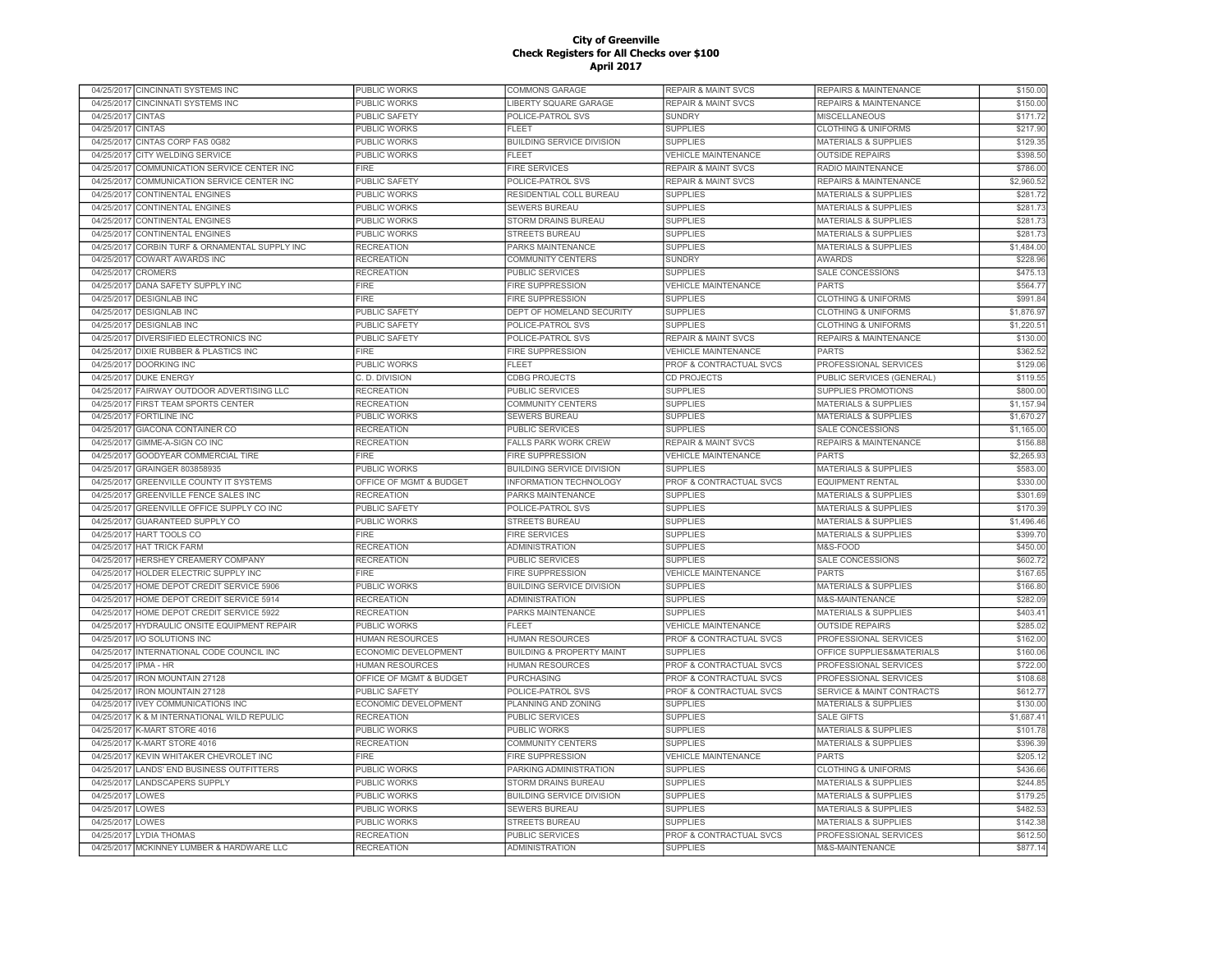| 04/25/2017 METRO REPROGRAPHIC SERVICES            | OFFICE OF MGMT & BUDGET     | GIS                                  | <b>SUPPLIES</b>                | MATERIALS & SUPPLIES             | \$218.36   |
|---------------------------------------------------|-----------------------------|--------------------------------------|--------------------------------|----------------------------------|------------|
| 04/25/2017<br>MIKE'S BODY SHOP                    | PUBLIC WORKS                | <b>FLEET</b>                         | <b>VEHICLE MAINTENANCE</b>     | <b>OUTSIDE REPAIRS</b>           | \$1,118.96 |
| MYERS TRIM SHOP INC<br>04/25/2017                 | <b>PUBLIC WORKS</b>         | MAINTENANCE                          | <b>REPAIR &amp; MAINT SVCS</b> | <b>REPAIRS &amp; MAINTENANCE</b> | \$185.50   |
| 04/25/2017<br>NAPA AUTO PARTS                     | <b>FIRE</b>                 | FIRE SUPPRESSION                     | <b>VEHICLE MAINTENANCE</b>     | <b>PARTS</b>                     | \$991.12   |
| 04/25/2017 NAPA AUTO PARTS                        | PUBLIC WORKS                | FLEET                                | <b>VEHICLE MAINTENANCE</b>     | <b>PARTS</b>                     | \$1,850.0  |
| 04/25/2017 NORTHWEST ZOO PATH                     | <b>RECREATION</b>           | <b>ADMINISTRATION</b>                | PROF & CONTRACTUAL SVCS        | PROFESSIONAL SERVICES            | \$718.00   |
| 04/25/2017 NOVAVISION INC                         | PUBLIC WORKS                | PARKING ADMINISTRATION               | <b>SUPPLIES</b>                | OFFICE SUPPLIES&MATERIALS        | \$285.75   |
| 04/25/2017 O J'S DINER                            | <b>RECREATION</b>           | PARKS MAINTENANCE                    | PROF & CONTRACTUAL SVCS        | TEMP PERSONNEL SVCS              | \$4,591.08 |
| O'REILLY AUTO PARTS<br>04/25/2017                 | PUBLIC WORKS                | <b>FLEET</b>                         | <b>VEHICLE MAINTENANCE</b>     | <b>PARTS</b>                     | \$147.9    |
| OFF-SITE DATA STORAGE SERVICES INC<br>04/25/2017  | OFFICE OF MGMT & BUDGET     | PURCHASING                           | PROF & CONTRACTUAL SVCS        | PROFESSIONAL SERVICES            | \$360.0    |
| OFFICE DEPOT BSD<br>04/25/201                     | <b>PUBLIC WORKS</b>         | PARKING ADMINISTRATION               | <b>SUPPLIES</b>                | OFFICE SUPPLIES&MATERIALS        | \$243.1    |
| OHIOPYLE PRINTS INC<br>04/25/2017                 | <b>RECREATION</b>           | <b>PUBLIC SERVICES</b>               | <b>SUPPLIES</b>                | <b>SALE GIFTS</b>                | \$390.00   |
| 04/25/201<br>PATTERSON VETERINARY SUPPLY INC      | <b>RECREATION</b>           | <b>ADMINISTRATION</b>                | <b>SUPPLIES</b>                | <b>M&amp;S-VETERINARY</b>        | \$181.4    |
| PEPSI-COLA BOTTLING CO<br>04/25/2011              | <b>RECREATION</b>           | <b>PUBLIC SERVICES</b>               | <b>SUPPLIES</b>                | SALE CONCESSIONS                 | \$748.80   |
| 04/25/201<br><b>PET DAIRY</b>                     | <b>RECREATION</b>           | <b>PUBLIC SERVICES</b>               | <b>SUPPLIES</b>                | <b>SALE CONCESSIONS</b>          | \$112.00   |
| PHILLIPS INTERNATIONAL INC DBA<br>04/25/2017      | <b>RECREATION</b>           | <b>PUBLIC SERVICES</b>               | <b>SUPPLIES</b>                | <b>SALE GIFTS</b>                | \$966.1    |
| 04/25/2017<br>PIEDMONT ASSOCIATES CO LLC          | PUBLIC WORKS                | FLEET                                | <b>VEHICLE MAINTENANCE</b>     | <b>PARTS</b>                     | \$189.59   |
| PIEDMONT GROUP INC<br>04/25/2017                  | PUBLIC WORKS                | FLEET                                | <b>VEHICLE MAINTENANCE</b>     | <b>PARTS</b>                     | \$185.04   |
| 04/25/2017<br>PINNACLE ENVIRONMENTAL SERVICES INC | PUBLIC WORKS                | <b>BUILDING SERVICE DIVISION</b>     | PROF & CONTRACTUAL SVCS        | SERVICE & MAINT CONTRACTS        | \$1,049.73 |
| PRESORT PLUS INC<br>04/25/2017                    | <b>RECREATION</b>           | <b>PUBLIC SERVICES</b>               | <b>PRINTING</b>                | PRINTING & BINDING               | \$256.52   |
| 04/25/2017 PRO AUTO PARTS WAREHOUSE               | <b>PUBLIC WORKS</b>         | FLEET                                | <b>VEHICLE MAINTENANCE</b>     | <b>PARTS</b>                     | \$529.78   |
| 04/25/2017<br><b>RAY BRACKEN NURSERY INC</b>      | <b>RECREATION</b>           | TREE MAINTENANCE BUREAU              | <b>SUPPLIES</b>                | <b>MATERIALS &amp; SUPPLIES</b>  | \$390.0    |
| 04/25/2017<br><b>READ'S UNIFORMS INC</b>          | <b>FIRE</b>                 | <b>FIRE SUPPRESSION</b>              | <b>SUPPLIES</b>                | <b>CLOTHING &amp; UNIFORMS</b>   | \$1,983.58 |
| RED WING SHOE STORE #874<br>04/25/2017            | <b>FIRE</b>                 | FIRE SUPPRESSION                     | <b>SUPPLIES</b>                | <b>CLOTHING &amp; UNIFORMS</b>   | \$140.0    |
| SAFE INDUSTRIES<br>04/25/201                      | <b>FIRE</b>                 | FIRE SUPPRESSION                     | <b>SUPPLIES</b>                | <b>MATERIALS &amp; SUPPLIES</b>  | \$836.3    |
| <b>SAM'S CLUB</b><br>04/25/2017                   | <b>RECREATION</b>           | PUBLIC SERVICES                      | <b>SUPPLIES</b>                | SALE CONCESSIONS                 | \$118.9    |
| 04/25/2017<br><b>SHARP BUSINESS SYSTEMS</b>       | ECONOMIC DEVELOPMENT        | PLANNING AND ZONING                  | PRINTING                       | <b>COPYING</b>                   | \$277.43   |
| 04/25/201<br>SNIDER FLEET SOLUTIONS               | PUBLIC WORKS                | <b>FLEET</b>                         | <b>VEHICLE MAINTENANCE</b>     | <b>OUTSIDE REPAIRS</b>           | \$2,981.6  |
| SOUTHEASTERN JANITORIAL OF SC LLC<br>04/25/2017   | <b>FIRE</b>                 | <b>FIRE SUPPRESSION</b>              | <b>SUPPLIES</b>                | <b>JANITORIAL SUPPLIES</b>       | \$300.00   |
| 04/25/201<br>SOUTHEASTERN PAPER GROUP             | <b>PUBLIC WORKS</b>         | <b>BUILDING SERVICE DIVISION</b>     | <b>SUPPLIES</b>                | <b>JANITORIAL SUPPLIES</b>       | \$552.96   |
| SOUTHEASTERN PAPER GROUP<br>04/25/2017            | <b>RECREATION</b>           | <b>FALLS PARK WORK CREW</b>          | <b>SUPPLIES</b>                | <b>JANITORIAL SUPPLIES</b>       | \$500.1    |
| SPARTAN FIRE & EMERGENCY APPARATUS<br>04/25/2017  | FIRE                        | <b>FIRE SUPPRESSION</b>              | <b>VEHICLE MAINTENANCE</b>     | <b>PARTS</b>                     | \$469.63   |
| 04/25/2017<br>SS HANDCRAFTED ART LLC              | <b>RECREATION</b>           | PUBLIC SERVICES                      | <b>SUPPLIES</b>                | <b>SALE GIFTS</b>                | \$646.85   |
| 04/25/2017<br><b>SUPPLYWORKS</b>                  | <b>RECREATION</b>           | <b>ADMINISTRATION</b>                | <b>SUPPLIES</b>                | <b>JANITORIAL SUPPLIES</b>       | \$142.97   |
| 04/25/2017<br>TAYLOR PUMP & LIFT INC              | PUBLIC WORKS                | FLEET                                | <b>SUPPLIES</b>                | <b>MATERIALS &amp; SUPPLIES</b>  | \$303.40   |
| 04/25/2017<br>TD CARD SERVICES                    | C. D. DIVISION              | <b>CDBG PROJECTS</b>                 | <b>TRAVEL &amp; TRAINING</b>   | <b>TRAVEL &amp; TRAINING</b>     | \$187.92   |
| 04/25/2017<br><b>TD CARD SERVICES</b>             | <b>CITY MANAGER</b>         | <b>CITY CLERK</b>                    | TRAVEL & TRAINING              | <b>TRAVEL &amp; TRAINING</b>     | \$316.92   |
| 04/25/2017<br><b>TD CARD SERVICES</b>             | <b>CITY MANAGER</b>         | CITY MANAGER                         | <b>SUNDRY</b>                  | MISCELLANEOUS                    | \$365.29   |
| 04/25/201<br><b>TD CARD SERVICES</b>              | COUNCIL                     | CITY COUNCIL                         | <b>SUNDRY</b>                  | <b>MISCELLANEOUS</b>             | \$298.1    |
| 04/25/2017<br><b>TD CARD SERVICES</b>             | COUNCIL                     | CITY COUNCIL                         | <b>TRAVEL &amp; TRAINING</b>   | <b>TRAVEL &amp; TRAINING</b>     | \$648.80   |
| 04/25/2017<br>TD CARD SERVICES                    | ECONOMIC DEVELOPMENT        | <b>BUILDING &amp; PROPERTY MAINT</b> | <b>SUPPLIES</b>                | OFFICE SUPPLIES&MATERIALS        | \$262.82   |
| TD CARD SERVICES<br>04/25/2017                    | ECONOMIC DEVELOPMENT        | <b>BUILDING &amp; PROPERTY MAINT</b> | <b>TRAVEL &amp; TRAINING</b>   | <b>TRAVEL &amp; TRAINING</b>     | \$1,332.0  |
| 04/25/2017<br>TD CARD SERVICES                    | ECONOMIC DEVELOPMENT        | ECONOMIC DEVELOPMENT                 | <b>SUPPLIES</b>                | MATERIALS & SUPPLIES             | \$295.3    |
| 04/25/2017<br><b>TD CARD SERVICES</b>             | <b>ECONOMIC DEVELOPMENT</b> | ECONOMIC DEVELOPMENT                 | TRAVEL & TRAINING              | <b>TRAVEL &amp; TRAINING</b>     | \$630.00   |
| 04/25/2017<br>TD CARD SERVICES                    | <b>FIRE</b>                 | FIRE                                 | <b>SUNDRY</b>                  | <b>MISCELLANEOUS</b>             | \$151.5'   |
| TD CARD SERVICES<br>04/25/2017                    | <b>FIRE</b>                 | <b>FIRE PREVENTION</b>               | <b>SUNDRY</b>                  | DUES, SUBSCRIPTN, PUBLICATN      | \$160.00   |
| 04/25/2017 TD CARD SERVICES                       | <b>FIRE</b>                 | <b>FIRE PREVENTION</b>               | <b>SUPPLIES</b>                | <b>MATERIALS &amp; SUPPLIES</b>  | \$1,407.00 |
| TD CARD SERVICES<br>04/25/2017                    | <b>FIRE</b>                 | <b>FIRE PREVENTION</b>               | TRAVEL & TRAINING              | TRAVEL & TRAINING                | \$150.00   |
| 04/25/2017<br>TD CARD SERVICES                    | <b>FIRE</b>                 | <b>FIRE SERVICES</b>                 | <b>SUPPLIES</b>                | <b>MATERIALS &amp; SUPPLIES</b>  | \$2,586.77 |
| 04/25/2017<br>TD CARD SERVICES                    | <b>FIRE</b>                 | <b>FIRE SERVICES</b>                 | TRAVEL & TRAINING              | <b>TRAVEL &amp; TRAINING</b>     | \$170.0    |
| 04/25/2017<br>TD CARD SERVICES                    | <b>FIRE</b>                 | FIRE SUPPRESSION                     | <b>SUNDRY</b>                  | DUES, SUBSCRIPTN, PUBLICATN      | \$244.00   |
| TD CARD SERVICES<br>04/25/2017                    | <b>FIRE</b>                 | <b>FIRE SUPPRESSION</b>              | <b>SUPPLIES</b>                | <b>MATERIALS &amp; SUPPLIES</b>  | \$295.49   |
| TD CARD SERVICES<br>04/25/2017                    | <b>FIRE</b>                 | FIRE SUPPRESSION                     | <b>TRAVEL &amp; TRAINING</b>   | <b>TRAVEL &amp; TRAINING</b>     | \$611.77   |
| 04/25/2017<br><b>TD CARD SERVICES</b>             | <b>FIRE</b>                 | <b>FIRE SUPPRESSION</b>              | <b>VEHICLE MAINTENANCE</b>     | <b>PARTS</b>                     | \$626.0    |
| 04/25/2017<br><b>TD CARD SERVICES</b>             | <b>HUMAN RESOURCES</b>      | <b>OCCUPATIONAL HEALTH</b>           | <b>SUPPLIES</b>                | <b>MATERIALS &amp; SUPPLIES</b>  | \$431.62   |
| 04/25/2017<br>TD CARD SERVICES                    | <b>HUMAN RESOURCES</b>      | <b>OCCUPATIONAL HEALTH</b>           | <b>TRAVEL &amp; TRAINING</b>   | <b>TRAVEL &amp; TRAINING</b>     | \$298.00   |
| <b>TD CARD SERVICES</b><br>04/25/2017             | <b>MAYOR</b>                | <b>MAYOR</b>                         | <b>SUNDRY</b>                  | <b>MISCELLANEOUS</b>             | \$137.76   |
| 04/25/2017<br>TD CARD SERVICES                    | <b>MAYOR</b>                | <b>MAYOR</b>                         | TRAVEL & TRAINING              | TRAVEL & TRAINING                | \$562.3    |
| 04/25/2017 TD CARD SERVICES                       | NON DEPARTMENTAL            | CAPITAL PROJECTS                     | <b>CAPITAL PROJECTS</b>        | PROJECT EXPENSE                  | \$228.7'   |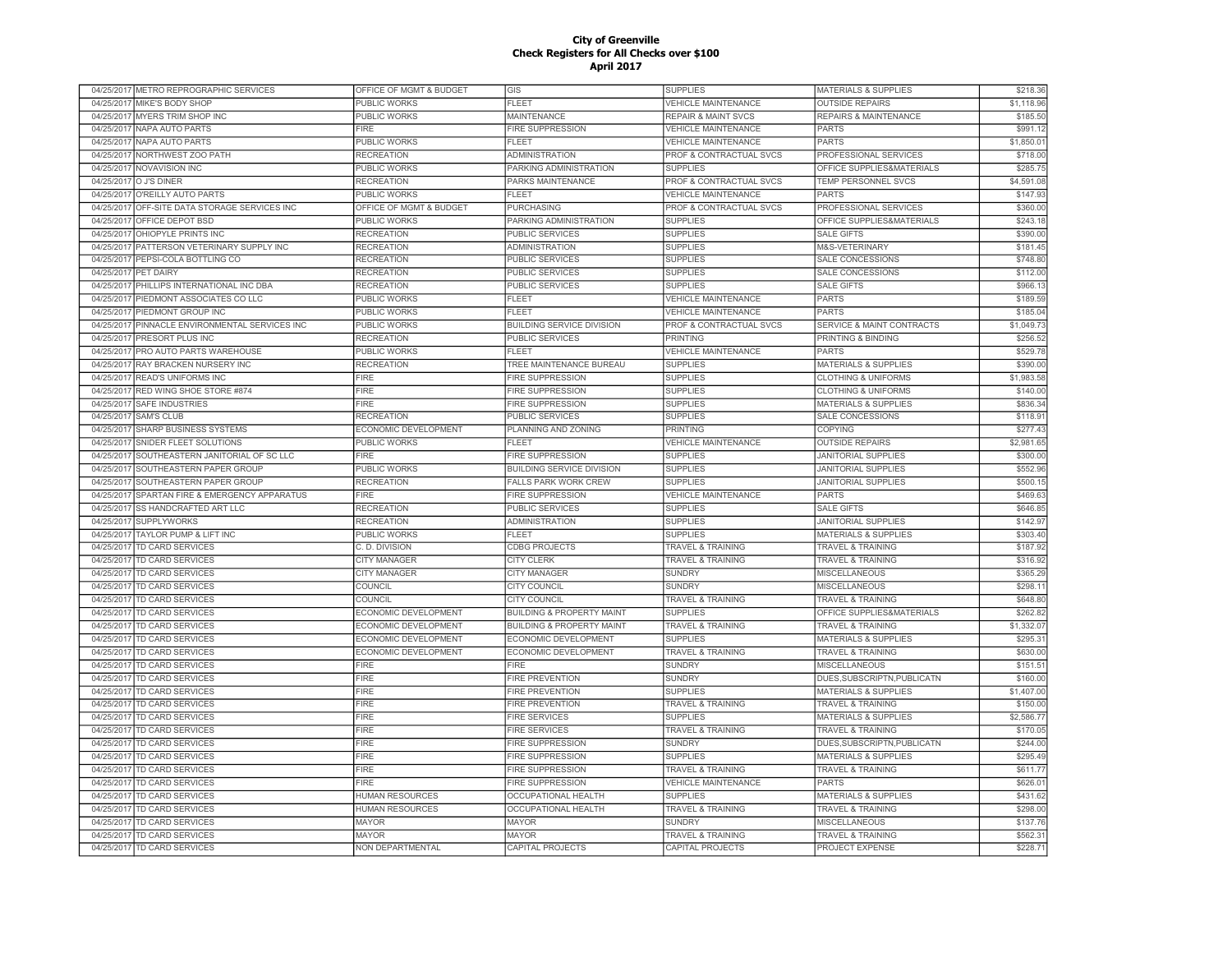|            | 04/25/2017 TD CARD SERVICES             | OFFICE OF MGMT & BUDGET   | GIS                                  | TRAVEL & TRAINING                  | <b>TRAVEL &amp; TRAINING</b>    | \$2,863.91 |
|------------|-----------------------------------------|---------------------------|--------------------------------------|------------------------------------|---------------------------------|------------|
| 04/25/2017 | TD CARD SERVICES                        | OFFICE OF MGMT & BUDGET   | <b>INFORMATION TECHNOLOGY</b>        | PROF & CONTRACTUAL SVCS            | SERVICE & MAINT CONTRACTS       | \$527.00   |
| 04/25/2017 | TD CARD SERVICES                        | OFFICE OF MGMT & BUDGET   | INFORMATION TECHNOLOGY               | <b>SUPPLIES</b>                    | <b>MATERIALS &amp; SUPPLIES</b> | \$315.99   |
| 04/25/2017 | TD CARD SERVICES                        | OFFICE OF MGMT & BUDGET   | <b>REVENUE</b>                       | <b>TRAVEL &amp; TRAINING</b>       | TRAVEL & TRAINING               | \$270.00   |
| 04/25/2017 | TD CARD SERVICES                        | PUBLIC INFORMATION/EVENTS | <b>EVENTS MANAGEMENT</b>             | <b>SUPPLIES</b>                    | <b>MATERIALS &amp; SUPPLIES</b> | \$1,189.46 |
| 04/25/2017 | TD CARD SERVICES                        | PUBLIC INFORMATION/EVENTS | <b>EVENTS MANAGEMENT</b>             | <b>SUPPLIES</b>                    | OFFICE SUPPLIES&MATERIALS       | \$321.97   |
| 04/25/2017 | <b>TD CARD SERVICES</b>                 | PUBLIC INFORMATION/EVENTS | PUBLIC INFORMATION                   | <b>SUPPLIES</b>                    | <b>MATERIALS &amp; SUPPLIES</b> | \$199.96   |
| 04/25/2017 | <b>TD CARD SERVICES</b>                 | <b>PUBLIC SAFETY</b>      | FED EQUITABLE SHAR DOJ               | <b>TRAVEL &amp; TRAINING</b>       | <b>TRAVEL &amp; TRAINING</b>    | \$811.92   |
| 04/25/2017 | <b>TD CARD SERVICES</b>                 | PUBLIC SAFETY             | POLICE-PATROL SVS                    | <b>SUNDRY</b>                      | DUES, SUBSCRIPTN, PUBLICATN     | \$280.00   |
| 04/25/2017 | <b>TD CARD SERVICES</b>                 | PUBLIC SAFETY             | POLICE-PATROL SVS                    | <b>SUNDRY</b>                      | <b>MISCELLANEOUS</b>            | \$155.1    |
| 04/25/2017 | <b>TD CARD SERVICES</b>                 | PUBLIC SAFETY             | POLICE-PATROL SVS                    | <b>SUNDRY</b>                      | <b>RECRUITMENT ADS</b>          | \$784.03   |
| 04/25/2017 | <b>TD CARD SERVICES</b>                 | <b>PUBLIC SAFETY</b>      | POLICE-PATROL SVS                    | <b>SUPPLIES</b>                    | <b>MATERIALS &amp; SUPPLIES</b> | \$3,702.22 |
| 04/25/2017 |                                         |                           |                                      |                                    | FUEL                            |            |
|            | TD CARD SERVICES                        | PUBLIC SAFETY             | POLICE-PATROL SVS                    | <b>VEHICLE MAINTENANCE</b>         |                                 | \$152.00   |
| 04/25/2017 | TD CARD SERVICES                        | PUBLIC WORKS              | <b>ADMINISTRATION</b>                | <b>TRAVEL &amp; TRAINING</b>       | <b>TRAVEL &amp; TRAINING</b>    | \$1,011.09 |
| 04/25/2017 | TD CARD SERVICES                        | PUBLIC WORKS              | <b>BUILDING SERVICE DIVISION</b>     | <b>SUPPLIES</b>                    | <b>MATERIALS &amp; SUPPLIES</b> | \$198.64   |
| 04/25/2017 | TD CARD SERVICES                        | PUBLIC WORKS              | <b>BUILDING SERVICE DIVISION</b>     | <b>TRAVEL &amp; TRAINING</b>       | TRAVEL & TRAINING               | \$145.84   |
| 04/25/2017 | TD CARD SERVICES                        | PUBLIC WORKS              | <b>ENGINEERING</b>                   | <b>TRAVEL &amp; TRAINING</b>       | TRAVEL & TRAINING               | \$1,498.32 |
| 04/25/2017 | TD CARD SERVICES                        | PUBLIC WORKS              | <b>FIXED ROUTE</b>                   | TRAVEL & TRAINING                  | <b>TRAVEL &amp; TRAINING</b>    | \$299.28   |
| 04/25/2017 | <b>TD CARD SERVICES</b>                 | PUBLIC WORKS              | <b>FLEET</b>                         | <b>SUNDRY</b>                      | DUES, SUBSCRIPTN, PUBLICATN     | \$105.00   |
| 04/25/2017 | <b>TD CARD SERVICES</b>                 | PUBLIC WORKS              | <b>FLEET</b>                         | <b>TRAVEL &amp; TRAINING</b>       | <b>TRAVEL &amp; TRAINING</b>    | \$533.84   |
| 04/25/2017 | <b>TD CARD SERVICES</b>                 | <b>PUBLIC WORKS</b>       | NON VEHICLE MAINTENANCE              | <b>SUPPLIES</b>                    | <b>MATERIALS &amp; SUPPLIES</b> | \$147.94   |
| 04/25/2017 | <b>TD CARD SERVICES</b>                 | PUBLIC WORKS              | ONE GARAGE                           | <b>SUPPLIES</b>                    | <b>MATERIALS &amp; SUPPLIES</b> | \$999.94   |
| 04/25/2017 | <b>TD CARD SERVICES</b>                 | PUBLIC WORKS              | PARKING ADMINISTRATION               | <b>SUNDRY</b>                      | <b>MISCELLANEOUS</b>            | \$163.37   |
| 04/25/2017 | <b>TD CARD SERVICES</b>                 | <b>PUBLIC WORKS</b>       | PARKING ADMINISTRATION               | <b>SUPPLIES</b>                    | <b>MATERIALS &amp; SUPPLIES</b> | \$690.00   |
| 04/25/2017 | <b>TD CARD SERVICES</b>                 | <b>PUBLIC WORKS</b>       | PARKING ADMINISTRATION               | <b>TRAVEL &amp; TRAINING</b>       | <b>TRAVEL &amp; TRAINING</b>    | \$595.0    |
| 04/25/2017 | <b>TD CARD SERVICES</b>                 | PUBLIC WORKS              | PUBLIC WORKS                         | <b>TRAVEL &amp; TRAINING</b>       | <b>TRAVEL &amp; TRAINING</b>    | \$520.00   |
| 04/25/2017 | TD CARD SERVICES                        | PUBLIC WORKS              | RESIDENTIAL COLL BUREAU              | TRAVEL & TRAINING                  | <b>TRAVEL &amp; TRAINING</b>    | \$1,290.83 |
| 04/25/2017 | TD CARD SERVICES                        | PUBLIC WORKS              | <b>SEWERS BUREAU</b>                 | <b>TRAVEL &amp; TRAINING</b>       | <b>TRAVEL &amp; TRAINING</b>    | \$523.83   |
| 04/25/2017 | TD CARD SERVICES                        | PUBLIC WORKS              | <b>STORM DRAINS BUREAU</b>           | <b>TRAVEL &amp; TRAINING</b>       | <b>TRAVEL &amp; TRAINING</b>    | \$145.8    |
| 04/25/2017 | TD CARD SERVICES                        | <b>PUBLIC WORKS</b>       | STORMWATER MANAGEMENT                | <b>TRAVEL &amp; TRAINING</b>       | <b>TRAVEL &amp; TRAINING</b>    | \$258.00   |
| 04/25/2017 | TD CARD SERVICES                        | PUBLIC WORKS              | <b>STREETS BUREAU</b>                | <b>SUPPLIES</b>                    | <b>MATERIALS &amp; SUPPLIES</b> | \$230.57   |
|            |                                         |                           |                                      |                                    |                                 |            |
| 04/25/2017 | <b>TD CARD SERVICES</b>                 | PUBLIC WORKS              | <b>STREETS BUREAU</b>                | <b>TRAVEL &amp; TRAINING</b>       | <b>TRAVEL &amp; TRAINING</b>    | \$334.8    |
| 04/25/2017 | TD CARD SERVICES                        | PUBLIC WORKS              | <b>VEHICLE MAINTENANCE</b>           | <b>TRAVEL &amp; TRAINING</b>       | <b>TRAVEL &amp; TRAINING</b>    | \$474.30   |
| 04/25/2017 | <b>TD CARD SERVICES</b>                 | <b>RECREATION</b>         | <b>ADMINISTRATION</b>                | MACHINERY AND EQUIPMENT            | MACHINERY AND EQUIPMENT         | \$178.95   |
| 04/25/2017 | <b>TD CARD SERVICES</b>                 | <b>RECREATION</b>         | <b>ADMINISTRATION</b>                | <b>PROF &amp; CONTRACTUAL SVCS</b> | PROFESSIONAL SERVICES           | \$467.99   |
| 04/25/2017 | <b>TD CARD SERVICES</b>                 | <b>RECREATION</b>         | <b>ADMINISTRATION</b>                | <b>SUNDRY</b>                      | DUES.SUBSCRIPTN.PUBLICATN       | \$426.00   |
| 04/25/2017 | <b>TD CARD SERVICES</b>                 | <b>RECREATION</b>         | <b>ADMINISTRATION</b>                | <b>SUPPLIES</b>                    | M&S-ANIMALS                     | \$214.63   |
| 04/25/2017 | <b>TD CARD SERVICES</b>                 | <b>RECREATION</b>         | <b>ADMINISTRATION</b>                | <b>SUPPLIES</b>                    | M&S-EXHIBITS                    | \$119.76   |
| 04/25/2017 | TD CARD SERVICES                        | <b>RECREATION</b>         | BEAUTIFICATION BUREAU                | <b>TRAVEL &amp; TRAINING</b>       | TRAVEL & TRAINING               | \$155.00   |
| 04/25/2017 | TD CARD SERVICES                        | <b>RECREATION</b>         | <b>COMMUNITY CENTERS</b>             | <b>SUPPLIES</b>                    | <b>MATERIALS &amp; SUPPLIES</b> | \$121.8    |
|            | 04/25/2017 TD CARD SERVICES             | <b>RECREATION</b>         | <b>EDUCATION</b>                     | <b>SUNDRY</b>                      | RESTRD DONATION EXPENSE         | \$250.00   |
| 04/25/2017 | TD CARD SERVICES                        | <b>RECREATION</b>         | <b>EDUCATION</b>                     | <b>SUPPLIES</b>                    | OFFICE SUPPLIES&MATERIALS       | \$250.1    |
| 04/25/2017 | TD CARD SERVICES                        | <b>RECREATION</b>         | PARKS AND RECREATION                 | <b>SUNDRY</b>                      | DUES, SUBSCRIPTN, PUBLICATN     | \$450.00   |
| 04/25/2017 | TD CARD SERVICES                        | <b>RECREATION</b>         | PUBLIC SERVICES                      | <b>SUPPLIES</b>                    | SUPPLIES PROMOTIONS             | \$233.35   |
| 04/25/2017 | TMS SOUTH INC                           | PUBLIC WORKS              | BUILDING SERVICE DIVISION            | <b>SUPPLIES</b>                    | MATERIALS & SUPPLIES            | \$212.68   |
| 04/25/2017 | TMS SOUTH INC                           | <b>RECREATION</b>         | PARKS MAINTENANCE                    | <b>REPAIR &amp; MAINT SVCS</b>     | REPAIRS & MAINTENANCE           | \$104.18   |
| 04/25/2017 | <b>TOLEDO TICKET COMPANY</b>            | PUBLIC WORKS              | PARKING ADMINISTRATION               | <b>SUPPLIES</b>                    | <b>MATERIALS &amp; SUPPLIES</b> | \$789.90   |
| 04/25/2017 | <b>TPM</b>                              | PUBLIC INFORMATION/EVENTS | <b>EVENTS MANAGEMENT</b>             | PRINTING                           | PRINTING & BINDING              | \$139.37   |
| 04/25/2017 | <b>TRUCK TOYZ INC</b>                   | PUBLIC WORKS              | <b>FLEET</b>                         | <b>VEHICLE MAINTENANCE</b>         | <b>PARTS</b>                    | \$202.23   |
| 04/25/2017 | <b>TRUCKPRO LLC</b>                     | PUBLIC WORKS              | <b>FLEET</b>                         | <b>VEHICLE MAINTENANCE</b>         | <b>PARTS</b>                    | \$376.98   |
| 04/25/2017 | <b>TRUCOLOR</b>                         | ECONOMIC DEVELOPMENT      | <b>BUILDING &amp; PROPERTY MAINT</b> | <b>PRINTING</b>                    | PRINTING & BINDING              | \$209.67   |
|            |                                         |                           |                                      |                                    |                                 |            |
| 04/25/2017 | TRUCOLOR                                | <b>FIRE</b>               | <b>FIRE SUPPRESSION</b>              | <b>SUPPLIES</b>                    | MATERIALS & SUPPLIES            | \$310.94   |
| 04/25/2017 | TRUCOLOR                                | <b>RECREATION</b>         | <b>COMMUNITY CENTERS</b>             | PRINTING                           | PRINTING & BINDING              | \$210.12   |
| 04/25/2017 | TYCO INTEGRATED SECURITY LLC            | OFFICE OF MGMT & BUDGET   | INFORMATION TECHNOLOGY               | PROF & CONTRACTUAL SVCS            | <b>EQUIPMENT RENTAL</b>         | \$411.88   |
| 04/25/2017 | TYCO INTEGRATED SECURITY LLC            | PUBLIC SAFETY             | POLICE-PATROL SVS                    | <b>SUNDRY</b>                      | <b>MISCELLANEOUS</b>            | \$631.26   |
| 04/25/2017 | <b>VERIZON WIRELESS</b>                 | PUBLIC SAFETY             | POLICE-PATROL SVS                    | <b>COMMUNICATIONS</b>              | <b>OTHER</b>                    | \$114.21   |
| 04/25/2017 | <b>VULCAN SAFETY SHOES</b>              | <b>FIRE</b>               | FIRE SUPPRESSION                     | <b>SUPPLIES</b>                    | <b>CLOTHING &amp; UNIFORMS</b>  | \$1,039.7  |
| 04/25/2017 | W N WATSON-WEST TIRE & AUTOMOTIVE       | <b>FIRE</b>               | <b>FIRE SUPPRESSION</b>              | <b>VEHICLE MAINTENANCE</b>         | <b>OUTSIDE REPAIRS</b>          | \$1,256.83 |
|            | 04/25/2017 WEBB BUSINESS PROMOTIONS INC | <b>RECREATION</b>         | <b>PUBLIC SERVICES</b>               | <b>SUPPLIES</b>                    | <b>SALE GIFTS</b>               | \$1,206.50 |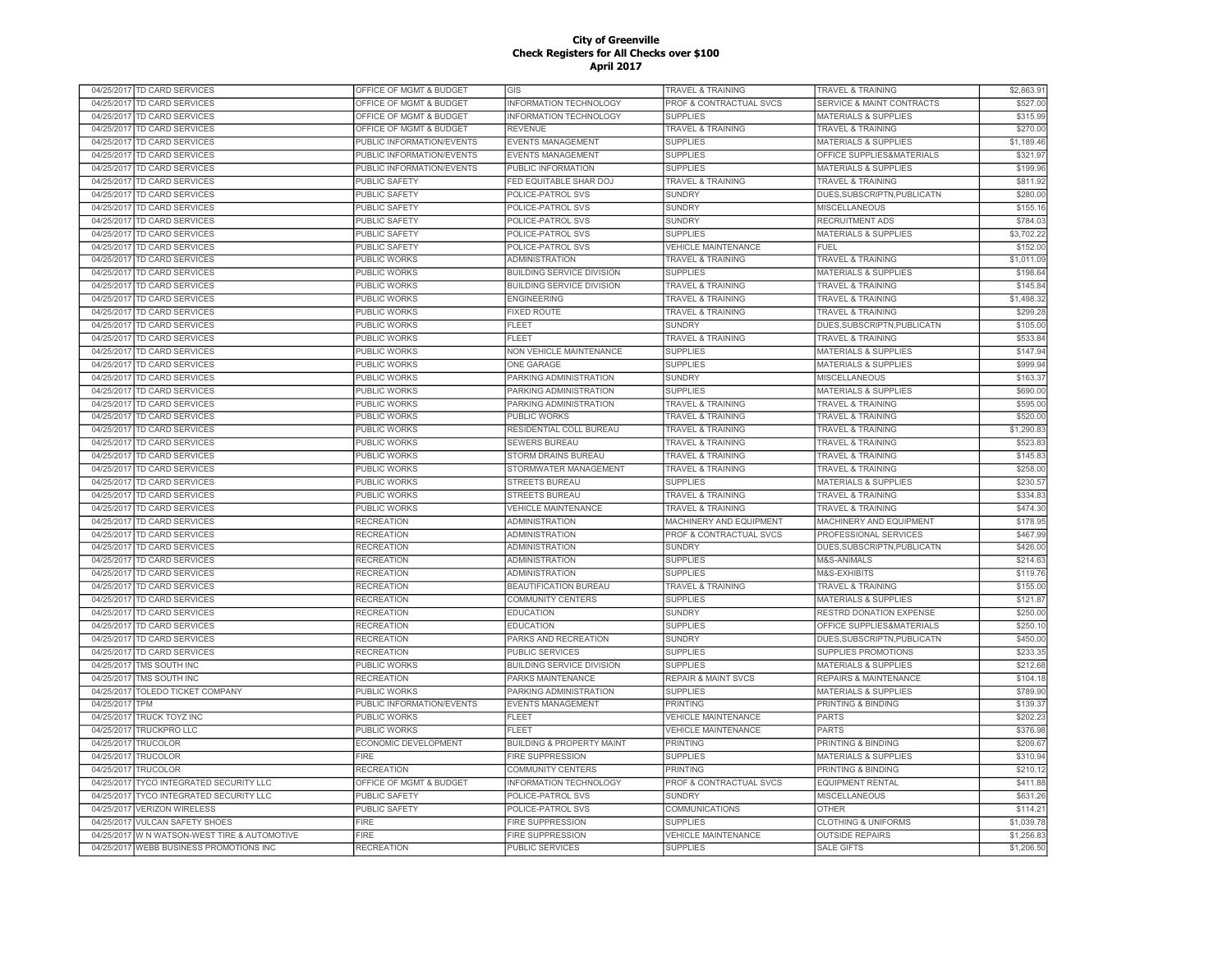| 04/28/2017 13TH CIRCUIT ASSET FORFEITURES         | MUNICIPAL COURT           | <b>MUNICIPAL COURT</b>               | COURT LIAB-CLAIMS/JUDGMNT         | LEC-CONFISCATED MONIES               | \$285.66     |
|---------------------------------------------------|---------------------------|--------------------------------------|-----------------------------------|--------------------------------------|--------------|
| 04/28/2017<br>A M SYSTEMS INC                     | PUBLIC WORKS              | RIVER STREET GARAGE                  | <b>SUPPLIES</b>                   | <b>MATERIALS &amp; SUPPLIES</b>      | \$1,975.70   |
| AAA LOCKSMITH LTD<br>04/28/2017                   | <b>PUBLIC WORKS</b>       | RIVERPLACE GARAGE                    | <b>SUPPLIES</b>                   | <b>MATERIALS &amp; SUPPLIES</b>      | \$141.90     |
| ABC LOCKSMITH LLC<br>04/28/2017                   | <b>FIRE</b>               | <b>FIRE SUPPRESSION</b>              | <b>VEHICLE MAINTENANCE</b>        | <b>PARTS</b>                         | \$175.22     |
| 04/28/2017<br>ALDRIDGE PRODUCE COMPANY            | <b>RECREATION</b>         | <b>ADMINISTRATION</b>                | <b>SUPPLIES</b>                   | M&S-FOOD                             | \$477.99     |
| 04/28/2017 ALEXANDER ELEMENTARY SCHOOL PTA        | PUBLIC INFORMATION/EVENTS | <b>EVENTS MANAGEMENT</b>             | <b>LIABILITIES</b>                | <b>EVENT TIPS</b>                    | \$548.00     |
| 04/28/2017<br>AMICK EQUIPMENT COMPANY INC         | PUBLIC WORKS              | <b>FLEET</b>                         | <b>VEHICLE MAINTENANCE</b>        | <b>PARTS</b>                         | \$150.57     |
| 04/28/2017<br>ANDREW SURRATT                      | MUNICIPAL COURT           | MUNICIPAL COURT                      | <b>COURT LIABILITY</b>            | COURT-RESTITUTION                    | \$200.00     |
| ANN'S CAKES & CATERING<br>04/28/2017              | <b>FIRE</b>               | <b>FIRE SERVICES</b>                 | <b>SUPPLIES</b>                   | <b>MATERIALS &amp; SUPPLIES</b>      | \$434.25     |
| <b>ANTHONY RIVERA</b><br>04/28/2017               | ECONOMIC DEVELOPMENT      | <b>BUILDING &amp; PROPERTY MAINT</b> | <b>TRAVEL &amp; TRAINING</b>      | <b>LOCAL TRANSPORTATION</b>          | \$117.43     |
| 04/28/2017<br>AT & T                              | OFFICE OF MGMT & BUDGET   | <b>INFORMATION TECHNOLOGY</b>        | COMMUNICATIONS                    | TELECOMMUNICATIONS/WIRELE            | \$439.14     |
| AUTO INTERIORS BY PARKER BROS.<br>04/28/2017      | <b>FIRE</b>               | <b>FIRE SUPPRESSION</b>              | <b>VEHICLE MAINTENANCE</b>        | <b>PARTS</b>                         | \$120.00     |
| 04/28/2017<br>AUTOPART INTERNATIONAL INC          |                           | <b>REVENUE</b>                       |                                   | <b>REFUND</b>                        | \$495.00     |
|                                                   | OFFICE OF MGMT & BUDGET   |                                      | <b>BUSINESS LICENSE(HOLDING)</b>  |                                      |              |
| <b>BALLROOM ALCHEMY LLC</b><br>04/28/2017         | <b>RECREATION</b>         | <b>COMMUNITY CENTERS</b>             | REC CLASS INSTRUCTOR LIAB         | <b>REFUND</b>                        | \$110.40     |
| 04/28/2017<br><b>BENSON FORD INC</b>              | PUBLIC SAFETY             | POLICE-PATROL SVS                    | <b>VEHICLES</b>                   | VEHICLE                              | \$244,626.07 |
| <b>BETTY JO DUDASH</b><br>04/28/2017              | OFFICE OF MGMT & BUDGET   | <b>REVENUE</b>                       | <b>TRAVEL &amp; TRAINING</b>      | <b>TRAVEL &amp; TRAINING</b>         | \$110.2      |
| 04/28/2017<br><b>BLACK BEAR FARM</b>              | <b>RECREATION</b>         | TREE MAINTENANCE BUREAU              | <b>SUPPLIES</b>                   | <b>MATERIALS &amp; SUPPLIES</b>      | \$625.00     |
| 04/28/2017 BOOT BARN                              | PUBLIC WORKS              | RESIDENTIAL COLL BUREAU              | <b>SUPPLIES</b>                   | <b>CLOTHING &amp; UNIFORMS</b>       | \$148.65     |
| 04/28/2017 BRAD KUYKENDALL                        | <b>FIRE</b>               | <b>FIRE SUPPRESSION</b>              | <b>TRAVEL &amp; TRAINING</b>      | <b>TRAVEL &amp; TRAINING</b>         | \$108.00     |
| 04/28/2017 BRANDON ONEAL                          | MUNICIPAL COURT           | MUNICIPAL COURT                      | <b>COURT LIABILITY</b>            | COURT-RESTITUTION                    | \$100.00     |
| 04/28/2017<br>BREAKTHRU BEVERAGE SOUTH CAROLINA   | PUBLIC INFORMATION/EVENTS | EVENTS MANAGEMENT                    | <b>SUPPLIES</b>                   | M&S-FOOD & BEVERAGE                  | \$383.5      |
| <b>BROOKSIDE PROPERTIES INC</b><br>04/28/2017     | OFFICE OF MGMT & BUDGET   | <b>REVENUE</b>                       | <b>BUSINESS LIC &amp; PERMITS</b> | <b>BUSINESS LIC-SERVICE</b>          | \$4,294.82   |
| <b>BURGER KING</b><br>04/28/2017                  | MUNICIPAL COURT           | MUNICIPAL COURT                      | <b>COURT LIABILITY</b>            | COURT-RESTITUTION                    | \$123.50     |
| 04/28/2017<br><b>BURNETT ATHLETICS INC</b>        | <b>RECREATION</b>         | PARKS MAINTENANCE                    | <b>SUPPLIES</b>                   | <b>MATERIALS &amp; SUPPLIES</b>      | \$1,578.34   |
| 04/28/2017<br><b>BWI COMPANIES INC</b>            | <b>RECREATION</b>         | <b>FALLS PARK WORK CREW</b>          | <b>SUPPLIES</b>                   | <b>MATERIALS &amp; SUPPLIES</b>      | \$516.7      |
| 04/28/2017<br>C O G RETIREE INSURANCE             | <b>HUMAN RESOURCES</b>    | <b>HEALTH CARE</b>                   | OTHER INSURANCE                   | <b>HEALTH MEDICARE SUPPL</b>         | \$15,287.10  |
| 04/28/2017<br><b>CAINS TRANSMISSION INC</b>       | <b>PUBLIC WORKS</b>       | FLEET                                | <b>VEHICLE MAINTENANCE</b>        | <b>OUTSIDE REPAIRS</b>               | \$2,587.00   |
| 04/28/2017<br>CANCER SURVIVORS PARK ALLIANCE      | <b>NON DEPARTMENTAL</b>   | CAPITAL PROJECTS                     | CAPITAL PROJECTS                  | <b>CONSTRUCTION</b>                  | \$100,000.00 |
| CAPITOL CONSTRUCTION OF THE CAROLIN<br>04/28/2017 | C.D. DIVISION             | <b>CDBG PROJECTS</b>                 | CD PROJECTS                       | PUBLIC SERVICES (GENERAL)            | \$950.00     |
| 04/28/2017<br>CAROLINA MULCH PLUS                 | <b>RECREATION</b>         | RIGHTS-OF-WAY                        | PROF & CONTRACTUAL SVCS           | SERVICE & MAINT CONTRACTS            | \$6,243.40   |
| CAROLINAS PARKING ASSOCIATION<br>04/28/2017       | PUBLIC WORKS              | PARKING ADMINISTRATION               | <b>TRAVEL &amp; TRAINING</b>      | <b>TRAVEL &amp; TRAINING</b>         | \$285.00     |
|                                                   |                           |                                      |                                   |                                      |              |
| CDW/G<br>04/28/2017                               | <b>PUBLIC SAFETY</b>      | POLICE-PATROL SVS                    | <b>SUPPLIES</b>                   | <b>MATERIALS &amp; SUPPLIES</b>      | \$388.83     |
| 04/28/2017<br>CENTERPLATE                         | <b>CITY MANAGER</b>       | <b>CITY MANAGER</b>                  | <b>SUNDRY</b>                     | <b>MISCELLANEOUS</b>                 | \$2,662.50   |
| 04/28/2017<br>CHEM-AQUA INC                       | PUBLIC WORKS              | <b>BUILDING SERVICE DIVISION</b>     | PROF & CONTRACTUAL SVCS           | <b>SERVICE &amp; MAINT CONTRACTS</b> | \$324.36     |
| CITY WELDING SERVICE<br>04/28/2017                | PUBLIC WORKS              | CBD TIF CREW                         | <b>SUPPLIES</b>                   | <b>MATERIALS &amp; SUPPLIES</b>      | \$716.50     |
| CITY WELDING SERVICE<br>04/28/2017                | <b>PUBLIC WORKS</b>       | <b>STREETS BUREAU</b>                | <b>SUPPLIES</b>                   | <b>MATERIALS &amp; SUPPLIES</b>      | \$594.25     |
| 04/28/2017<br><b>CLARA RUCKER</b>                 | <b>RECREATION</b>         | <b>ADMINISTRATION</b>                | <b>RECREATION FEES</b>            | REC FEES-SUPER SUMMER                | \$460.00     |
| 04/28/2017<br><b>COMBUSTION SERVICES INC</b>      | PUBLIC WORKS              | UTILITY UNDERGROUNDING FU            | <b>SUNDRY</b>                     | UNDERGROUNDING COMMERCIAL            | \$2,510.00   |
| 04/28/2017<br>COMMUNICATION SERVICE CENTER INC    | <b>PUBLIC SAFETY</b>      | POLICE-PATROL SVS                    | <b>SUPPLIES</b>                   | <b>MATERIALS &amp; SUPPLIES</b>      | \$393.00     |
| COMMUNICATION SERVICE CENTER INC<br>04/28/2017    | <b>PUBLIC WORKS</b>       | RESIDENTIAL COLL BUREAU              | <b>SUPPLIES</b>                   | <b>MATERIALS &amp; SUPPLIES</b>      | \$155.8      |
| 04/28/2017<br>CONSOLIDATED FLEET SERVICES INC     | <b>FIRE</b>               | <b>FIRE SERVICES</b>                 | PROF & CONTRACTUAL SVCS           | <b>SERVICE &amp; MAINT CONTRACTS</b> | \$4,503.52   |
| 04/28/2017<br><b>COWART AWARDS INC</b>            | <b>RECREATION</b>         | COMMUNITY CENTERS                    | <b>SUNDRY</b>                     | <b>AWARDS</b>                        | \$171.42     |
| 04/28/2017 CRAFTEE ELEPHANT, THE                  | OFFICE OF MGMT & BUDGET   | <b>REVENUE</b>                       | <b>BUSINESS LIC &amp; PERMITS</b> | <b>BUSINESS LIC-RETAIL</b>           | \$160.00     |
| 04/28/2017<br><b>CROMERS</b>                      | <b>RECREATION</b>         | <b>PUBLIC SERVICES</b>               | <b>SUPPLIES</b>                   | SALE CONCESSIONS                     | \$429.73     |
| <b>CROSSROAD DESIGNS LLC</b><br>04/28/2017        | <b>RECREATION</b>         | PUBLIC SERVICES                      | <b>SUPPLIES</b>                   | <b>SALE GIFTS</b>                    | \$1,613.3    |
| <b>CUMMINS INC</b><br>04/28/2017                  | <b>FIRE</b>               | <b>FIRE SUPPRESSION</b>              | <b>VEHICLE MAINTENANCE</b>        | <b>OUTSIDE REPAIRS</b>               | \$2,449.8    |
| 04/28/2017<br><b>DELL MARKETING LP</b>            | OFFICE OF MGMT & BUDGET   | <b>INFORMATION TECHNOLOGY</b>        | MIS PROJECTS                      | <b>PCS/UPGRADES</b>                  | \$4,265.3    |
| 04/28/2017<br><b>DESIGN WORKSHOP INC</b>          | OFFICE OF MGMT & BUDGET   | <b>ACCOUNTING</b>                    | PROF & CONTRACTUAL SVCS           | PROFESSIONAL SERVICES                | \$17,690.0   |
| 04/28/2017<br><b>DESIGNLAB INC</b>                | <b>FIRE</b>               | <b>FIRE SUPPRESSION</b>              | <b>SUPPLIES</b>                   | <b>CLOTHING &amp; UNIFORMS</b>       | \$958.24     |
| 04/28/2017<br><b>DESIGNLAB INC</b>                | PUBLIC SAFETY             | POLICE-PATROL SVS                    | <b>SUPPLIES</b>                   | <b>CLOTHING &amp; UNIFORMS</b>       | \$3,362.7    |
| 04/28/2017<br><b>DUKE ENERGY</b>                  | <b>PUBLIC WORKS</b>       | <b>TRAFFIC ENGINEERING</b>           | <b>UTILITIES</b>                  | <b>ELECTRICITY</b>                   | \$1,889.3    |
|                                                   |                           |                                      |                                   |                                      |              |
| 04/28/2017<br><b>DUKE ENERGY</b>                  | <b>RECREATION</b>         | <b>COMMUNITY CENTERS</b>             | <b>UTILITIES</b>                  | <b>ELECTRICITY</b>                   | \$1,880.80   |
| <b>DUKE ENERGY</b><br>04/28/2017                  | <b>RECREATION</b>         | PARKS MAINTENANCE                    | <b>UTILITIES</b>                  | <b>ELECTRICITY</b>                   | \$3,002.5    |
| 04/28/2017<br>DUKE'S ROOT CONTROL INC             | PUBLIC WORKS              | <b>SEWERS BUREAU</b>                 | <b>REPAIR &amp; MAINT SVCS</b>    | <b>REPAIRS &amp; MAINTENANCE</b>     | \$16,457.47  |
| <b>EAGLE EMBROIDERY</b><br>04/28/2017             | OFFICE OF MGMT & BUDGET   | <b>REVENUE</b>                       | <b>SUPPLIES</b>                   | OFFICE SUPPLIES&MATERIALS            | \$731.93     |
| 04/28/2017 EAGLE EMBROIDERY                       | PUBLIC WORKS              | <b>TRAFFIC ENGINEERING</b>           | <b>SUPPLIES</b>                   | <b>CLOTHING &amp; UNIFORMS</b>       | \$457.92     |
| 04/28/2017<br>ECHOLS OIL COMPANY INC              | <b>PUBLIC WORKS</b>       | <b>FLEET</b>                         | <b>VEHICLE MAINTENANCE</b>        | <b>FUEL</b>                          | \$1,186.80   |
| 04/28/2017 ENGINEERED SYSTEMS INC                 | PUBLIC WORKS              | TRAFFIC ENGINEERING                  | <b>SUPPLIES</b>                   | M&S-SIGNALS                          | \$554.80     |
| 04/28/2017 EXCEL FIRE SPRINKLER CO                | PUBLIC WORKS              | ONE GARAGE                           | <b>REPAIR &amp; MAINT SVCS</b>    | <b>REPAIRS &amp; MAINTENANCE</b>     | \$495.00     |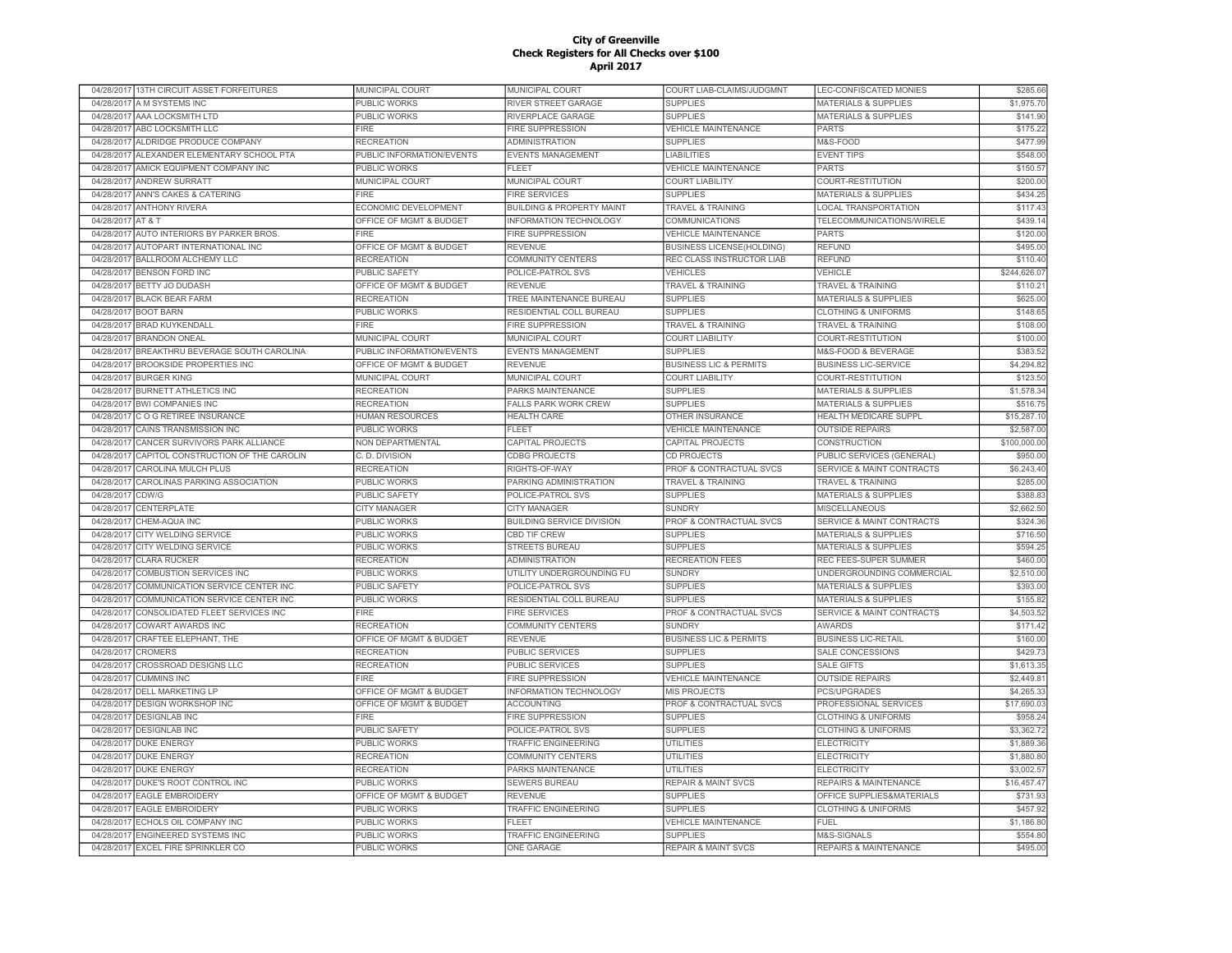|            | 04/28/2017 FAIRWAY FORD INC                                    | PUBLIC WORKS                                      | FLEET                                           | <b>VEHICLE MAINTENANCE</b>                    | <b>PARTS</b>                                 | \$129.07               |
|------------|----------------------------------------------------------------|---------------------------------------------------|-------------------------------------------------|-----------------------------------------------|----------------------------------------------|------------------------|
| 04/28/2017 | FAIRWAY OUTDOOR ADVERTISING LLC                                | PUBLIC SAFETY                                     | POLICE-PATROL SVS                               | <b>SUPPLIES</b>                               | MATERIALS & SUPPLIES                         | \$1,000.00             |
| 04/28/2017 | FEDERAL EXPRESS CORP                                           | NON DEPARTMENTAL                                  | <b>MISC GRANTS</b>                              | <b>SUNDRY</b>                                 | <b>MISCELLANEOUS</b>                         | \$106.42               |
| 04/28/2017 | <b>FGP INTERNATIONAL</b>                                       | <b>HUMAN RESOURCES</b>                            | <b>HUMAN RESOURCES</b>                          | PROF & CONTRACTUAL SVCS                       | TEMP PERSONNEL SVCS                          | \$801.34               |
|            | 04/28/2017 FGP INTERNATIONAL                                   | OFFICE OF MGMT & BUDGET                           | <b>REVENUE</b>                                  | PROF & CONTRACTUAL SVCS                       | <b>TEMP PERSONNEL SVCS</b>                   | \$371.63               |
|            | 04/28/2017 FIELDS SPECIALTY CONTRACTORS INC                    | <b>NON DEPARTMENTAL</b>                           | CAPITAL PROJECTS                                | CAPITAL PROJECTS                              | <b>CONSTRUCTION</b>                          | \$1,127.50             |
|            | 04/28/2017 FLINT TRADING INC                                   | PUBLIC WORKS                                      | TRAFFIC ENGINEERING                             | <b>SUPPLIES</b>                               | M&S-MARKINGS                                 | \$1,488.20             |
|            | 04/28/2017 FLINT TRADING INC                                   | <b>RECREATION</b>                                 | PARKS AND RECREATION                            | PROF & CONTRACTUAL SVCS                       | PROFESSIONAL SERVICES                        | \$2,329.37             |
| 04/28/2017 | <b>FRAN MOORE</b>                                              | PUBLIC SAFETY                                     | POLICE-PATROL SVS                               | <b>SUPPLIES</b>                               | <b>MATERIALS &amp; SUPPLIES</b>              | \$158.7                |
| 04/28/2017 | <b>GARFIELD SIGNS &amp; GRAPHICS</b>                           | NON DEPARTMENTAL                                  | CAPITAL PROJECTS                                | CAPITAL PROJECTS                              | <b>PROJECT EXPENSE</b>                       | \$1,438.7              |
| 04/28/2017 | <b>GEORGE FLETCHER</b>                                         | COUNCIL                                           | <b>CITY COUNCIL</b>                             | <b>SUNDRY</b>                                 | <b>MISCELLANEOUS</b>                         | \$120.10               |
| 04/28/2017 | GIMME-A-SIGN CO INC                                            | NON DEPARTMENTAL                                  | CAPITAL PROJECTS                                | <b>CAPITAL PROJECTS</b>                       | <b>PROJECT EXPENSE</b>                       | \$601.60               |
| 04/28/2017 | GIMME-A-SIGN CO INC                                            | <b>PUBLIC WORKS</b>                               | <b>ONE GARAGE</b>                               | <b>SUPPLIES</b>                               | <b>MATERIALS &amp; SUPPLIES</b>              | \$120.84               |
|            | <b>GRAHAM REESE</b>                                            |                                                   |                                                 | <b>SUNDRY</b>                                 |                                              |                        |
| 04/28/2017 |                                                                | <b>PUBLIC WORKS</b>                               | UTILITY UNDERGROUNDING FU                       |                                               | METER BOX CONVERSIONS                        | \$300.00               |
| 04/28/2017 | <b>GREENVILLE ARENA DISTRICT</b>                               | <b>PUBLIC WORKS</b>                               | <b>PARKING LOTS</b>                             | <b>LIAB-BSWA PARKING</b>                      | <b>PARKING LEASES</b>                        | \$2,534.06             |
| 04/28/2017 | <b>GREENVILLE COUNTY</b>                                       | <b>MUNICIPAL COURT</b>                            | <b>MUNICIPAL COURT</b>                          | COURT LIAB-CLAIMS/JUDGMNT                     | <b>LEC-CONFISCATED MONIES</b>                | \$3,190.25             |
| 04/28/2017 | <b>GREENVILLE HEALTH SYSTEM</b>                                | FIRE                                              | <b>FIRE SUPPRESSION</b>                         | <b>SUPPLIES</b>                               | <b>MATERIALS &amp; SUPPLIES</b>              | \$950.00               |
| 04/28/2017 | GREENVILLE NEW MARKETS OPPORTUNITY                             | ECONOMIC DEVELOPMENT                              | GREENVILLE LOC DEV CORP                         | PROF & CONTRACTUAL SVCS                       | PROFESSIONAL SERVICES                        | \$1,092.24             |
| 04/28/2017 | <b>GREENVILLE NEWS</b>                                         | ECONOMIC DEVELOPMENT                              | PLANNING AND ZONING                             | PROF & CONTRACTUAL SVCS                       | ADVERTISING EXPENSE                          | \$100.65               |
| 04/28/2017 | <b>GREENVILLE NEWS</b>                                         | OFFICE OF MGMT & BUDGET                           | PURCHASING                                      | PROF & CONTRACTUAL SVCS                       | ADVERTISING EXPENSE                          | \$189.09               |
| 04/28/2017 | GREENVILLE OFFICE SUPPLY CO INC                                | <b>PUBLIC SAFETY</b>                              | POLICE-PATROL SVS                               | <b>SUPPLIES</b>                               | <b>MATERIALS &amp; SUPPLIES</b>              | \$1,123.60             |
| 04/28/2017 | GREENVILLE OFFICE SUPPLY CO INC                                | PUBLIC WORKS                                      | STORMWATER MANAGEMENT                           | <b>SUPPLIES</b>                               | OFFICE SUPPLIES&MATERIALS                    | \$2,453.37             |
| 04/28/2017 | GREENVILLE OFFICE SUPPLY CO INC                                | <b>RECREATION</b>                                 | PARKS AND RECREATION                            | <b>SUPPLIES</b>                               | <b>MATERIALS &amp; SUPPLIES</b>              | \$4,401.12             |
| 04/28/2017 | <b>GREENVILLE WATER</b>                                        | NON DEPARTMENTAL                                  | <b>CAPITAL PROJECTS</b>                         | CAPITAL PROJECTS                              | <b>CONSTRUCTION</b>                          | \$113,861.0            |
| 04/28/2017 | <b>GREENVILLE WATER</b>                                        | <b>PUBLIC WORKS</b>                               | <b>BUILDING SERVICE DIVISION</b>                | <b>UTILITIES</b>                              | OTHER                                        | \$313.1                |
| 04/28/2017 | <b>GREGORY PEST SOLUTIONS</b>                                  | <b>PUBLIC WORKS</b>                               | <b>BUILDING SERVICE DIVISION</b>                | <b>PROF &amp; CONTRACTUAL SVCS</b>            | <b>SERVICE &amp; MAINT CONTRACTS</b>         | \$340.50               |
| 04/28/2017 | <b>GREYSTAR MANAGEMENT SERVICES</b>                            | OFFICE OF MGMT & BUDGET                           | <b>REVENUE</b>                                  | <b>BUSINESS LICENSE(HOLDING)</b>              | <b>REFUND</b>                                | \$269.95               |
| 04/28/2017 | <b>HAYWOOD MALL</b>                                            | <b>RECREATION</b>                                 | <b>PUBLIC SERVICES</b>                          | <b>SUPPLIES</b>                               | SUPPLIES PROMOTIONS                          | \$500.00               |
| 04/28/2017 | HD SUPPLY WATERWORKS LTD                                       | PUBLIC WORKS                                      | <b>SEWERS BUREAU</b>                            | <b>SUPPLIES</b>                               | <b>MATERIALS &amp; SUPPLIES</b>              | \$2,385.00             |
| 04/28/2017 | HERSHEY CREAMERY COMPANY                                       | <b>RECREATION</b>                                 | <b>PUBLIC SERVICES</b>                          | <b>SUPPLIES</b>                               | SALE CONCESSIONS                             | \$536.69               |
|            |                                                                |                                                   |                                                 |                                               |                                              |                        |
|            |                                                                |                                                   |                                                 |                                               |                                              |                        |
| 04/28/2017 | <b>HILARY RICHARDS</b>                                         | MUNICIPAL COURT                                   | MUNICIPAL COURT                                 | <b>COURT LIABILITY</b>                        | COURT-RESTITUTION                            | \$250.00               |
|            | 04/28/2017 HILLS MACHINERY COMP LLC                            | PUBLIC WORKS                                      | FLEET                                           | <b>VEHICLE MAINTENANCE</b>                    | <b>OUTSIDE REPAIRS</b>                       | \$230.00               |
|            | 04/28/2017 HILLS MACHINERY COMP LLC                            | PUBLIC WORKS                                      | FLEET                                           | <b>VEHICLE MAINTENANCE</b>                    | <b>PARTS</b>                                 | \$436.52               |
|            | 04/28/2017 HOLDER ELECTRIC SUPPLY INC                          | <b>PUBLIC WORKS</b>                               | <b>TRAFFIC ENGINEERING</b>                      | <b>SUPPLIES</b>                               | M&S-SIGNALS                                  | \$295.82               |
| 04/28/2017 | <b>HOLLISTER</b>                                               | <b>MUNICIPAL COURT</b>                            | <b>MUNICIPAL COURT</b>                          | <b>COURT LIABILITY</b>                        | COURT-RESTITUTION                            | \$120.00               |
| 04/28/2017 | HOME DEPOT CREDIT SERVICE 3104                                 | <b>PUBLIC WORKS</b>                               | POINSETT GARAGE                                 | <b>SUPPLIES</b>                               | <b>MATERIALS &amp; SUPPLIES</b>              | \$152.48               |
| 04/28/2017 | HOME DEPOT CREDIT SERVICE 4123                                 | <b>PUBLIC WORKS</b>                               | <b>STREETS BUREAU</b>                           | <b>SUPPLIES</b>                               | <b>MATERIALS &amp; SUPPLIES</b>              | \$155.1                |
| 04/28/2017 | HOME DEPOT CREDIT SERVICE 5906                                 | PUBLIC WORKS                                      | <b>BUILDING SERVICE DIVISION</b>                | <b>SUPPLIES</b>                               | <b>MATERIALS &amp; SUPPLIES</b>              | \$473.9                |
| 04/28/2017 | <b>HUBBELL LIGHTING INC</b>                                    | NON DEPARTMENTAL                                  | CAPITAL PROJECTS                                | CAPITAL PROJECTS                              | CONSTRUCTION                                 | \$189.2                |
| 04/28/2017 | HUMAN RELATIONS COMMISSION                                     | C. D. DIVISION                                    | <b>CDBG PROJECTS</b>                            | CD PROJECTS                                   | PLANNING                                     | \$2,499.96             |
| 04/28/2017 | HUMAN RELATIONS COMMISSION                                     | C. D. DIVISION                                    | <b>CDBG PROJECTS</b>                            | <b>CD PROJECTS</b>                            | PUBLIC SERVICES (GENERAL)                    | \$1,950.00             |
| 04/28/2017 | HYDRAULIC ONSITE EQUIPMENT REPAIR                              | PUBLIC WORKS                                      | <b>FLEET</b>                                    | <b>VEHICLE MAINTENANCE</b>                    | <b>OUTSIDE REPAIRS</b>                       | \$590.43               |
| 04/28/2017 | <b>CEBOX LLC</b>                                               | OFFICE OF MGMT & BUDGET                           | <b>REVENUE</b>                                  | <b>BUSINESS LIC &amp; PERMITS</b>             | <b>BUSINESS LIC-SERVICE</b>                  | \$1,010.46             |
| 04/28/2017 | CMA                                                            | <b>CITY MANAGER</b>                               | <b>CITY MANAGER</b>                             | <b>SUNDRY</b>                                 | DUES, SUBSCRIPTN, PUBLICATN                  | \$1,400.00             |
| 04/28/2017 | INTERNATIONAL CODE COUNCIL INC                                 | PUBLIC WORKS                                      | CONSTRUCTION & INSPECTION                       | <b>SUPPLIES</b>                               | <b>MATERIALS &amp; SUPPLIES</b>              | \$1,347.50             |
| 04/28/2017 | <b>INTERSTATE BATTERIES</b>                                    | <b>PUBLIC WORKS</b>                               | <b>FLEET</b>                                    | <b>VEHICLE MAINTENANCE</b>                    | <b>PARTS</b>                                 | \$1,423.96             |
|            | 04/28/2017 IVEY COMMUNICATIONS INC                             | NON DEPARTMENTAL                                  | CAPITAL PROJECTS                                | <b>CAPITAL PROJECTS</b>                       | <b>EQUIPMENT</b>                             | \$19,682.4             |
| 04/28/2017 | <b>IVEY COMMUNICATIONS INC</b>                                 | OFFICE OF MGMT & BUDGET                           | INFORMATION TECHNOLOGY                          | <b>REPAIR &amp; MAINT SVCS</b>                | <b>REPAIRS &amp; MAINTENANCE</b>             | \$326.0                |
| 04/28/2017 | <b>JAMES PATRICK TIMMS</b>                                     | ECONOMIC DEVELOPMENT                              | <b>BUILDING &amp; PROPERTY MAINT</b>            | TRAVEL & TRAINING                             | <b>LOCAL TRANSPORTATION</b>                  | \$383.60               |
|            |                                                                |                                                   |                                                 | <b>PERMITS</b>                                |                                              |                        |
| 04/28/2017 | JAY PAGE CONSTRUCTION                                          | OFFICE OF MGMT & BUDGET                           | <b>REVENUE</b>                                  |                                               | <b>BUILDING PERMITS</b>                      | \$793.0                |
| 04/28/2017 | <b>JC PENNEY</b>                                               | MUNICIPAL COURT                                   | MUNICIPAL COURT                                 | <b>COURT LIABILITY</b>                        | COURT-RESTITUTION                            | \$288.0                |
| 04/28/2017 | <b>JEFFREY A BOWMAN</b>                                        | OFFICE OF MGMT & BUDGET                           | <b>REVENUE</b>                                  | TRAVEL & TRAINING                             | <b>LOCAL TRANSPORTATION</b>                  | \$239.68               |
| 04/28/2017 | JF ACQUISITION LLC                                             | PUBLIC WORKS                                      | FLEET                                           | <b>SUNDRY</b>                                 | DUES, SUBSCRIPTN, PUBLICATN                  | \$343.95               |
| 04/28/2011 | JIM DUNN C/O JD MARKETING                                      | <b>MUNICIPAL COURT</b>                            | <b>MUNICIPAL COURT</b>                          | <b>COURT LIABILITY</b>                        | COURT-RESTITUTION                            | \$250.00               |
| 04/28/2017 | JOHNSTONE SUPPLY OF GREENVILLE                                 | <b>FIRE</b>                                       | <b>FIRE SUPPRESSION</b>                         | <b>SUPPLIES</b>                               | <b>MATERIALS &amp; SUPPLIES</b>              | \$180.95               |
| 04/28/2017 | KATHRYN E MCDANIEL                                             | MUNICIPAL COURT                                   | MUNICIPAL COURT                                 | <b>COURT LIABILITY</b>                        | <b>COURT-RESTITUTION</b>                     | \$600.00               |
| 04/28/2017 | <b>KENNETH F LEWIS</b>                                         | MUNICIPAL COURT                                   | MUNICIPAL COURT                                 | <b>COURT LIABILITY</b>                        | <b>COURT-REFUNDS</b>                         | \$205.00               |
|            | 04/28/2017 KILBOURNE & KILBOURNE<br>04/28/2017 KRISTINA JUNKER | <b>HUMAN RESOURCES</b><br>OFFICE OF MGMT & BUDGET | <b>HUMAN RESOURCES</b><br><b>ADMINISTRATION</b> | <b>SUNDRY</b><br><b>TRAVEL &amp; TRAINING</b> | <b>AWARDS</b><br><b>LOCAL TRANSPORTATION</b> | \$1,978.25<br>\$107.54 |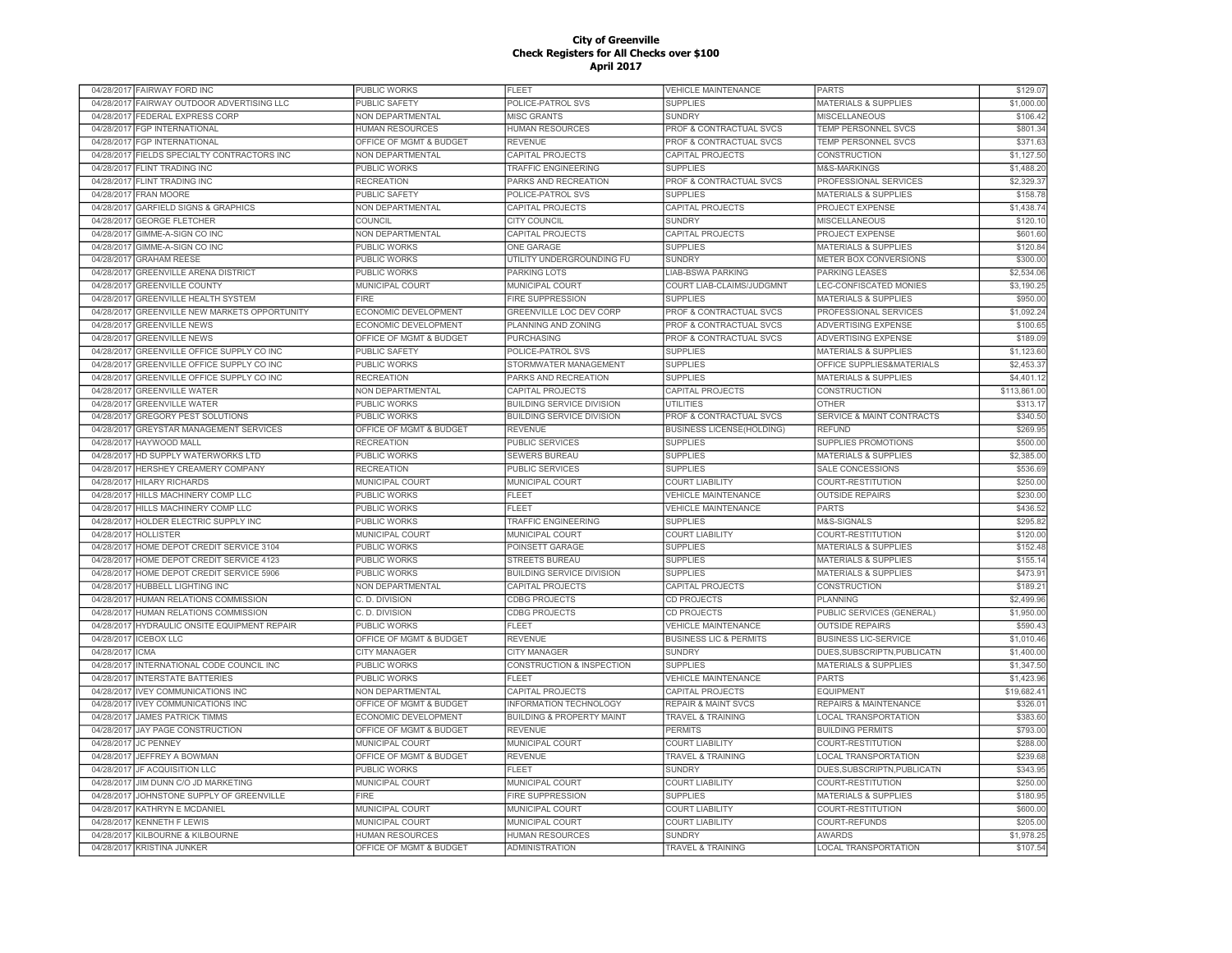| 04/28/2017 KROC CENTER GREENVILLE               | NON DEPARTMENTAL          | MISC GRANTS                 | CAPITAL PROJECTS                  | PROJECT EXPENSE                  | \$302.50    |
|-------------------------------------------------|---------------------------|-----------------------------|-----------------------------------|----------------------------------|-------------|
| 04/28/2017<br>LANDSCAPERS SUPPLY INC            | OFFICE OF MGMT & BUDGET   | <b>REVENUE</b>              | <b>BUSINESS LIC &amp; PERMITS</b> | <b>BUSINESS LIC-RETAIL</b>       | \$472.50    |
| <b>LARRY CLEVENSTINE</b><br>04/28/2017          | <b>RECREATION</b>         | COMMUNITY CENTERS           | REC CLASS INSTRUCTOR LIAB         | <b>REFUND</b>                    | \$1,305.60  |
| LAURENS ELECTRIC COOPERATIVE INC<br>04/28/2017  | PUBLIC WORKS              | <b>FLEET</b>                | <b>REPAIR &amp; MAINT SVCS</b>    | <b>REPAIRS &amp; MAINTENANCE</b> | \$195.00    |
| 04/28/2017<br><b>LC INDUSTRIES</b>              | PUBLIC WORKS              | <b>BROAD STREET GARAGE</b>  | <b>SUPPLIES</b>                   | <b>MATERIALS &amp; SUPPLIES</b>  | \$1,300.00  |
| 04/28/2017 LEVEL 3 COMMUNICATIONS LLC           | OFFICE OF MGMT & BUDGET   | INFORMATION TECHNOLOGY      | COMMUNICATIONS                    | TELECOMMUNICATIONS/WIRELE        | \$1,144.48  |
| 04/28/2017<br>LINA                              | <b>HUMAN RESOURCES</b>    | <b>HEALTH CARE</b>          | OTHER INSURANCE                   | <b>LIFE INSURANCE</b>            | \$17,478.07 |
| 04/28/2017<br>LINA                              | <b>HUMAN RESOURCES</b>    | <b>HEALTH CARE</b>          | OTHER INSURANCE                   | <b>LONG TERM DISABILITY</b>      | \$6,868.10  |
|                                                 |                           |                             |                                   |                                  |             |
| 04/28/2017<br>LINA                              | <b>HUMAN RESOURCES</b>    | <b>HEALTH CARE</b>          | OTHER INSURANCE                   | SHORT-TERM DISABILITY            | \$558.48    |
| 04/28/2017<br>LLUCAI JRIDO                      | MUNICIPAL COURT           | <b>MUNICIPAL COURT</b>      | <b>COURT LIABILITY</b>            | COURT-RESTITUTION                | \$250.00    |
| 04/28/201<br>LOWES                              | <b>PUBLIC WORKS</b>       | TRAFFIC ENGINEERING         | <b>SUPPLIES</b>                   | M&S-SIGNALS                      | \$420.82    |
| <b>MP SERVICES LLC</b><br>04/28/2017            | <b>HOME</b>               | <b>HOME PROJECTS</b>        | CD PROJECTS                       | PUBLIC INFORMATION               | \$10,987.50 |
| <b>MAACO</b><br>04/28/201                       | PUBLIC WORKS              | <b>FLEET</b>                | <b>VEHICLE MAINTENANCE</b>        | <b>OUTSIDE REPAIRS</b>           | \$650.0     |
| 04/28/2017<br><b>MALCOLM GREENIDGE</b>          | <b>RECREATION</b>         | COMMUNITY CENTERS           | REC CLASS INSTRUCTOR LIAB         | <b>REFUND</b>                    | \$235.2     |
| 04/28/201<br>MANDY WATSON WORKING CASH SAT MRKT | PUBLIC INFORMATION/EVENTS | <b>EVENTS MANAGEMENT</b>    | <b>PETTY CASH</b>                 | CASH-PETTY CASH                  | \$700.00    |
| <b>MARATHON STAFFING INC</b><br>04/28/2017      | <b>PUBLIC SAFETY</b>      | POLICE-DISPATCH BUREAU      | PROF & CONTRACTUAL SVCS           | <b>TEMP PERSONNEL SVCS</b>       | \$7,410.90  |
| 04/28/2017<br>MARATHON STAFFING INC             | <b>PUBLIC WORKS</b>       | <b>MAINTENANCE</b>          | PROF & CONTRACTUAL SVCS           | TEMP PERSONNEL SVCS              | \$1,964.86  |
| <b>MARK CLARK</b><br>04/28/2017                 | MUNICIPAL COURT           | <b>MUNICIPAL COURT</b>      | <b>COURT LIABILITY</b>            | COURT-RESTITUTION                | \$213.00    |
| 04/28/2017 MCCLOUD TECHNOLOGIES GROUP           | OFFICE OF MGMT & BUDGET   | <b>REVENUE</b>              | <b>BUSINESS LIC &amp; PERMITS</b> | <b>BUSINESS LIC-SERVICE</b>      | \$477.75    |
| 04/28/2017 MCLEOD LANDSCAPE ARCHITECTS LLC      | NON DEPARTMENTAL          | CAPITAL PROJECTS            | <b>CAPITAL PROJECTS</b>           | PLANNING/DESIGN                  | \$18,450.00 |
| 04/28/2017 MERCEDES BENZ OF SOUTH CHARLOTTE     | <b>PUBLIC WORKS</b>       | FLEET                       | <b>VEHICLE MAINTENANCE</b>        | <b>PARTS</b>                     | \$323.20    |
| 04/28/2017<br>MIKE'S BODY SHOP                  | <b>PUBLIC WORKS</b>       | <b>FLEET</b>                | <b>VEHICLE MAINTENANCE</b>        | <b>OUTSIDE REPAIRS</b>           | \$761.36    |
| 04/28/2017<br><b>MINUTEMAN PRESS</b>            | PUBLIC WORKS              | <b>COMMONS GARAGE</b>       | <b>SUPPLIES</b>                   | <b>MATERIALS &amp; SUPPLIES</b>  | \$434.7'    |
| <b>MKSK</b><br>04/28/2017                       | NON DEPARTMENTAL          | CAPITAL PROJECTS            | <b>CAPITAL PROJECTS</b>           | PLANNING/DESIGN                  | \$5.113.00  |
| MOTORCYCLES OF CHARLOTTE<br>04/28/2017          | <b>PUBLIC SAFETY</b>      | POLICE-PATROL SVS           | <b>VEHICLES</b>                   | <b>VEHICLE</b>                   | \$40,505.82 |
| <b>NAPA AUTO PARTS</b><br>04/28/2011            | <b>PUBLIC WORKS</b>       | <b>FLEET</b>                | <b>VEHICLE MAINTENANCE</b>        | <b>PARTS</b>                     | \$1,213.96  |
|                                                 |                           |                             |                                   |                                  |             |
| 04/28/2017<br><b>NGLIC</b>                      | <b>HUMAN RESOURCES</b>    | <b>HEALTH CARE</b>          | OTHER INSURANCE                   | <b>VISION - SUPERIOR</b>         | \$9,005.34  |
| 04/28/2017<br><b>NICK FINLEY</b>                | <b>FIRE</b>               | <b>FIRE SUPPRESSION</b>     | <b>TRAVEL &amp; TRAINING</b>      | <b>TRAVEL &amp; TRAINING</b>     | \$216.00    |
| NORTHERN SAFETY CO INC<br>04/28/2017            | <b>RECREATION</b>         | <b>ADMINISTRATION</b>       | <b>SUPPLIES</b>                   | <b>MATERIALS &amp; SUPPLIES</b>  | \$463.94    |
| 04/28/2017<br>O'REILLY AUTO PARTS               | PUBLIC WORKS              | <b>FLEET</b>                | <b>VEHICLE MAINTENANCE</b>        | <b>PARTS</b>                     | \$247.06    |
| OFFICE DEPOT BSD<br>04/28/2017                  | <b>PUBLIC SAFETY</b>      | POLICE-PATROL SVS           | <b>SUPPLIES</b>                   | <b>MATERIALS &amp; SUPPLIES</b>  | \$218.76    |
| 04/28/2017 OHIOPYLE PRINTS INC                  | <b>RECREATION</b>         | <b>PUBLIC SERVICES</b>      | <b>SUPPLIES</b>                   | <b>SALE GIFTS</b>                | \$420.00    |
| PALMETTO STATE GLASS<br>04/28/2017              | OFFICE OF MGMT & BUDGET   | <b>REVENUE</b>              | <b>BUSINESS LICENSE(HOLDING)</b>  | <b>REFUND</b>                    | \$441.00    |
| 04/28/2017<br>PATTI LOWES FIELDS                | MUNICIPAL COURT           | MUNICIPAL COURT             | <b>COURT LIABILITY</b>            | COURT-REFUNDS                    | \$1,093.00  |
| 04/28/2017<br>PEPSI-COLA BOTTLING CO            | <b>RECREATION</b>         | <b>PUBLIC SERVICES</b>      | <b>SUPPLIES</b>                   | <b>SALE CONCESSIONS</b>          | \$1,201.12  |
| 04/28/2017<br>PIEDMONT ELECTRICAL DISTRIBUTORS  | <b>RECREATION</b>         | <b>FALLS PARK WORK CREW</b> | <b>SUPPLIES</b>                   | <b>MATERIALS &amp; SUPPLIES</b>  | \$324.6     |
| PIEDMONT NATURAL GAS CO<br>04/28/201            | <b>FIRE</b>               | <b>FIRE SERVICES</b>        | <b>UTILITIES</b>                  | GAS                              | \$192.99    |
| PIEDMONT NATURAL GAS CO<br>04/28/2017           | <b>PUBLIC WORKS</b>       | <b>SEWERS BUREAU</b>        | <b>UTILITIES</b>                  | GAS                              | \$132.4     |
| 04/28/2011<br>PRAXAIR                           | PUBLIC WORKS              | <b>FLEET</b>                | <b>SUPPLIES</b>                   | <b>MATERIALS &amp; SUPPLIES</b>  | \$113.10    |
| 04/28/2011<br>PRO AUTO PARTS WAREHOUSE          | PUBLIC WORKS              | FLEET                       | <b>VEHICLE MAINTENANCE</b>        | <b>PARTS</b>                     | \$479.52    |
| 04/28/201<br><b>PROFORMA</b>                    | <b>CITY MANAGER</b>       | <b>DONATIONS</b>            | CONTRIBUTIONS/DONATIONS           | MISCELLANEOUS FIRE               | \$502.7     |
| 04/28/2017<br><b>PROFORMA</b>                   | PUBLIC INFORMATION/EVENTS | <b>EVENTS MANAGEMENT</b>    | <b>PRINTING</b>                   | PRINTING & BINDING               | \$509.3     |
| 04/28/2017<br><b>PROFORMA</b>                   | PUBLIC INFORMATION/EVENTS | EVENTS MANAGEMENT           | <b>SUPPLIES</b>                   | <b>MATERIALS &amp; SUPPLIES</b>  | \$367.33    |
|                                                 |                           | <b>ADMINISTRATION</b>       |                                   |                                  | \$155.2     |
| PROSOURCE LLC<br>04/28/2017                     | <b>RECREATION</b>         |                             | <b>REPAIR &amp; MAINT SVCS</b>    | <b>REPAIRS &amp; MAINTENANCE</b> |             |
| 04/28/2017<br>PUBLIX                            | MUNICIPAL COURT           | MUNICIPAL COURT             | <b>COURT LIABILITY</b>            | COURT-RESTITUTION                | \$100.00    |
| <b>REBUILD UPSTATE</b><br>04/28/2017            | C. D. DIVISION            | <b>CDBG PROJECTS</b>        | <b>CD PROJECTS</b>                | PUBLIC INFORMATION               | \$23,221.03 |
| RENAISSANCE CUSTOM HOMES LLC<br>04/28/2017      | PUBLIC WORKS              | <b>ENGINEERING</b>          | SUBDIVISION BONDS                 | <b>REFUND</b>                    | \$8,412.50  |
| 04/28/2017<br>REPUBLIC SERVICES                 | OFFICE OF MGMT & BUDGET   | <b>REVENUE</b>              | <b>BUSINESS LIC &amp; PERMITS</b> | <b>BUSINESS LIC-SERVICE</b>      | \$5,437.71  |
| 04/28/2017<br>RHODE ISLAND NOVELTY INC          | <b>RECREATION</b>         | <b>PUBLIC SERVICES</b>      | <b>SUPPLIES</b>                   | <b>SALE GIFTS</b>                | \$171.22    |
| 04/28/2017<br>S C FIRE ACADEMY                  | <b>FIRE</b>               | FIRE SUPPRESSION            | <b>TRAVEL &amp; TRAINING</b>      | TRAVEL & TRAINING                | \$390.00    |
| 04/28/2017<br><b>SAFE INDUSTRIES</b>            | <b>FIRE</b>               | <b>FIRE SUPPRESSION</b>     | <b>SUPPLIES</b>                   | <b>MATERIALS &amp; SUPPLIES</b>  | \$1,116.18  |
| 04/28/2011<br>SAFETY PRODUCTS INC               | PUBLIC WORKS              | SEWERS BUREAU               | <b>SUPPLIES</b>                   | <b>MATERIALS &amp; SUPPLIES</b>  | \$123.39    |
| 04/28/2017<br>SAFETY PRODUCTS INC               | PUBLIC WORKS              | STORM DRAINS BUREAU         | <b>SUPPLIES</b>                   | <b>MATERIALS &amp; SUPPLIES</b>  | \$123.38    |
| 04/28/2017<br>SAFETY PRODUCTS INC               | <b>PUBLIC WORKS</b>       | <b>STREETS BUREAU</b>       | <b>SUPPLIES</b>                   | <b>MATERIALS &amp; SUPPLIES</b>  | \$123.38    |
| 04/28/2017<br><b>SAM'S CLUB</b>                 | <b>RECREATION</b>         | <b>ADMINISTRATION</b>       | <b>SUPPLIES</b>                   | M&S-FOOD                         | \$112.0     |
| 04/28/2017<br><b>SAM'S CLUB</b>                 | <b>RECREATION</b>         | PUBLIC SERVICES             | <b>SUPPLIES</b>                   | OTHER BOO IN THE ZOO             | \$2,119.78  |
| <b>SAM'S CLUB</b><br>04/28/2017                 | <b>RECREATION</b>         | <b>PUBLIC SERVICES</b>      | <b>SUPPLIES</b>                   | <b>SALE CONCESSIONS</b>          | \$770.7     |
| 04/28/2017 SETH JAMES                           | FIRE                      | <b>FIRE SUPPRESSION</b>     | <b>TRAVEL &amp; TRAINING</b>      | <b>TRAVEL &amp; TRAINING</b>     | \$162.00    |
| 04/28/2017 SHELLEY L JACKSON                    | MUNICIPAL COURT           | MUNICIPAL COURT             | <b>COURT LIABILITY</b>            | COURT-RESTITUTION                | \$450.00    |
|                                                 |                           |                             |                                   |                                  |             |